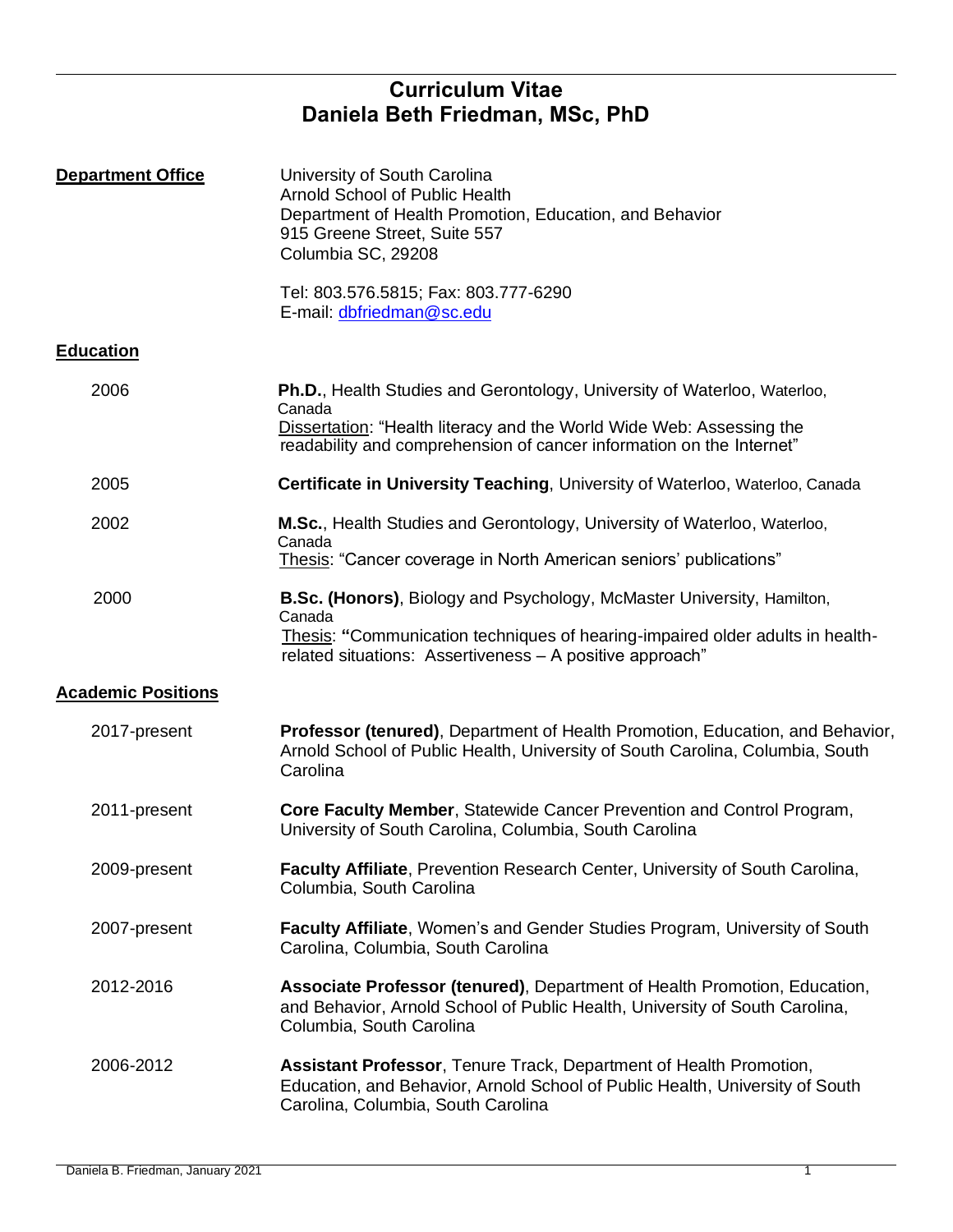# **Administrative Positions**

| $2016$ July – present   | Chair, Department of Health Promotion, Education, and Behavior, Arnold School<br>of Public Health, University of South Carolina, Columbia, South Carolina              |
|-------------------------|------------------------------------------------------------------------------------------------------------------------------------------------------------------------|
| $2016$ July $-$ present | <b>Co-Director, Office for the Study of Aging, Arnold School of Public Health,</b><br>University of South Carolina, Columbia, South Carolina                           |
| 2016 Jan-June           | Associate Chair, Department of Health Promotion, Education, and Behavior,<br>Arnold School of Public Health, University of South Carolina, Columbia, South<br>Carolina |

### **Other Relevant Experience**

| 2005       | Sessional Instructor, Social Psychology of Health Behavior, Department of<br>Health Studies and Gerontology, Faculty of Applied Health Sciences, University<br>of Waterloo, Waterloo, Canada            |
|------------|---------------------------------------------------------------------------------------------------------------------------------------------------------------------------------------------------------|
| 2003-2006  | Research Assistant, Department of Health Studies and Gerontology,<br>Faculty of Applied Health Sciences, University of Waterloo, Waterloo, Canada                                                       |
| 2003       | <b>Task Force Assistant Coordinator, Task Force on Multilingual/Multicultural</b><br>Cancer Resources Group, Canadian Health Network, Canadian Cancer Society<br>National Office, Toronto, Canada       |
| 2001, 2003 | Teaching Assistant, Epidemiology; Social Psychology of Health Behavior<br>Department of Health Studies and Gerontology, Faculty of Applied Health<br>Sciences, University of Waterloo, Waterloo, Canada |

## **Research Areas**

- Health and Risk Communication with Diverse Populations
- Healthy Aging and Gerontology: Focus on Cognitive Health, Alzheimer's Disease, & Dementia
- Role of Social Context in Health Communication Messaging and Interventions
- Health Literacy Measurement and Methodology

## **Publications**

*(Underlined co-author names: current or former students or mentees/trainees)*

## **Refereed Journal Articles**

### *In Press or Published*

- 1. Byers, M.D., Resciniti, N., Ureña, S., Leith, K., Brown, M., Lampe, N.M., & **Friedman, D.B.** (In press). An evaluation of Dementia Dialogues®: A program for informal and formal caregivers in North and South Carolina. *Journal of Applied Gerontology*.
- 2. Davidson, D.R., Turner-McGrievy, G.M., Hilfinger Messias, D.K., Robillard, A.G., & **Friedman, D.B.** (In press). The roles of campus ministry leaders: Guiding students through the transition to adulthood. *Journal of Pastoral Care & Counseling.*
- 3. Ureña, S., Ingram, L., Leith, K., Lohman, M.C., Resciniti, N., Rubin, L., Miller, M., & **Friedman, D.B.**  (2021). Mentorship and training to increase diversity of researchers and practitioners in the field of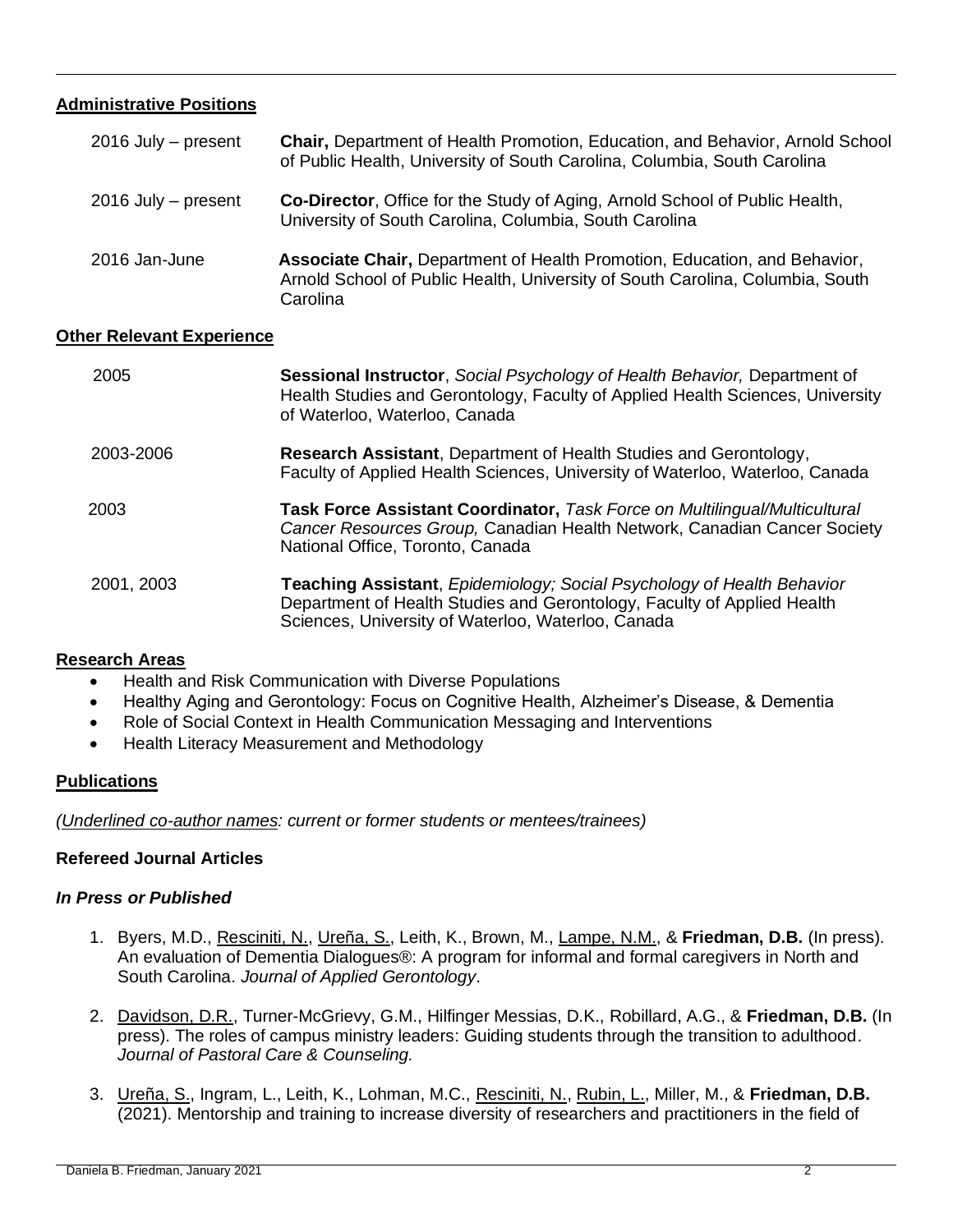aging and Alzheimer's disease: A scoping review of program characteristics. *Journal of Aging and Health*, 33(1-2), 48-62 (DOI: 10.1177/0898264320953345).

- 4. Bhochhibhoya, A., Harrison, S., Yonce, S., **Friedman, D.B.**, Sharma Ghimire, P., & Li, X. (2020 Dec 10 Epub). A systematic review of psychosocial interventions for older adults living with HIV. *AIDS Care* (DOI: 10.1080/09540121.2020.1856319).
- 5. Lin, D., **Friedman, D.B.**, Qiao, S., Tam, C.C., Li, X., & Li, X. (2020 Dec 7 Epub). Infodemic during an epidemic: Information uncertainty as a cause for acute stress disorder during the novel coronavirus (COVID-19) outbreak in China. *BMC Public Health*, 20, 1867 (DOI: 10.1186/s12889-020-09952-3).
- 6. Croff, R., Tang, W., **Friedman, D.B.**, Balbim, G.M., & Belza, B. (2020 Sept 25 Epub). Training the next generation of aging and cognitive health researchers. *Gerontology & Geriatrics Education* (DOI: 10.1080/02701960.2020.1824912).
- 7. Felder, T., Heiney, S.P., Hebert, J.R., **Friedman, D.B.**, Elk, R., Franco, R., Gansauer, L., Christensen, B., & Ford, M.E. (2020 Sept 3 Epub). Improving adherence to adjuvant hormonal therapy among socioeconomically disadvantaged women diagnosed with breast cancer in South Carolina: A multimethod study. *JMIR Research Protocols*, 9(9), e17742.
- 8. Friedman, D.B., Arent, M.A., Yelton, B., Sakhuja, M., Haynes, V.E., Noblet, S., Brandt, H.M., Isenhower, W.D., Wandersman, A., Zona, D., New, C., Fedrick, D., Scaccia, J., & Bruner, L. (2020 Sept 10 Epub). Development of a clinical-academic-community collaboration to improve health literacy. *Journal of Primary Care and Community Health* (DOI: 10.1177/2150132720957440).
- 9. Yelton, B., Brandt, H.M., Adams, S.A., Ureda, J.R., Lead, J.R., Fedrick, D., Lewis, K., Kulkarni, S., & **Friedman, D.B.** (2020 July 13 Epub). "Talk About Cancer and Build Healthy Communities": How visuals are starting the conversation About breast cancer within African-American communities. *International Quarterly of Community Health Education* (DOI: 10.1177/0272684X20942076).
- 10. Adams, S.A., Haynes, V.E., Brandt, H.M., Choi, S.K., Young, V.M., Eberth, J.M., Hebert, J.R., & **Friedman, D.B.** (2020). Cervical cancer screening behaviors and proximity to federally qualified health centers in South Carolina. *Cancer Epidemiology*, 65 (DOI: 10.106/j.canep.2020.101681).
- 11. Altman, K., Yelton, B., Hart, Z., Carson, M., Schandera L., Kelsey, R.H., Porter, D.E., & **Friedman, D.B.** (2020). "You gotta choose your words carefully": Environmental health scientists' perceptions and information needs about research translation. *Journal of Health Communication*, 25(5), 454-462 (DOI: 10.1080/10810730.2020.1785060).
- 12. Choi, S.K., Yelton, B, Ezeanya, V.K., Kannaley, K., & **Friedman, D.B.** (2020). Review of the content and quality of mobile applications about Alzheimer's disease and related dementias. *Journal of Applied Gerontology*, 39(6), 601-608 (DOI: 10.1177/0733464818790187).
- 13. Davidson C.R., Turner-McGrievy G.M., Messias, D.K.H., Robillard, A.G., **Friedman, D.B.**, Schwiesow, J., & Warren, P. (2020 May 15 Epub). Campus ministry leaders promoting student mental health at a large public university in the Southeast United States. *Mental Health, Religion & Culture* (DOI: 10.1080/13674676.2020.1718068).
- 14. Farr, D.E., Brandt, H.M., **Friedman, D.B.**, Armstead, C.A., Adams, S.A., Fulton, J.K., & Bull, D.M. (2020). False-positive mammography and mammography screening intentions among Black women: The influence of emotions and coping strategies. *Ethnicity and Health*, 25(4), 580-597 (DOI: 10.1080/13557858.2019.1571563).
- Daniela B. Friedman, January 2021 3 15. McDonnell, K.K., Owens, O.L., Messias, D.K.H., **Friedman, D.B.**, Newsome, B.R., Campbell, C., Jenerette, C., & Webb, L.A. (2020). After ringing the bell: Receptivity and preferences for health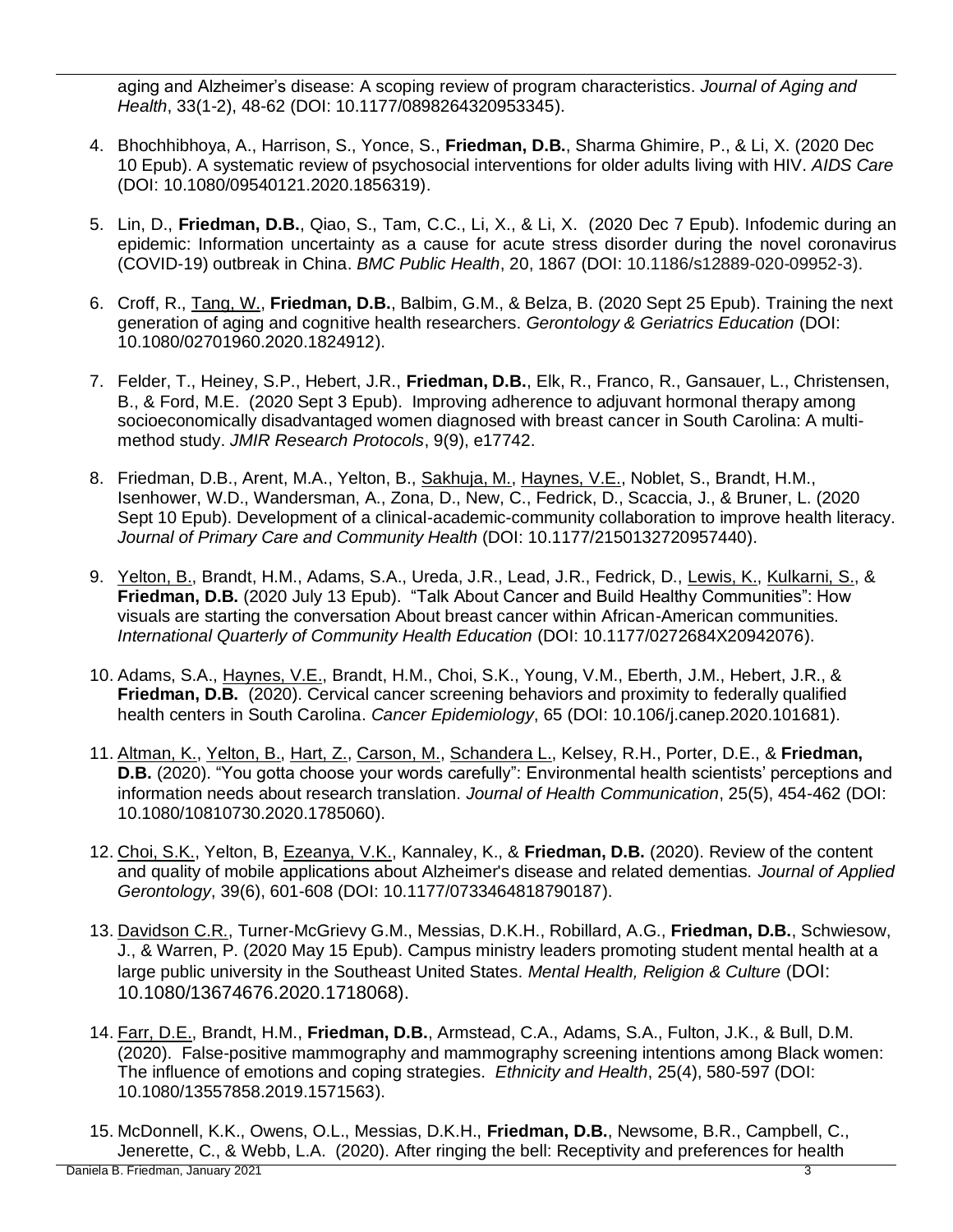behavior changes in African American family dyads surviving lung cancer. *Oncology Nursing Forum*, 47(3), 281-291.

- 16. Parker, P.D., Heiney, S.P., Adams, S.A., **Friedman, D.B.**, & Dawson, R.M. (2020). Factors influencing chemotherapy knowledge in women with breast cancer. *Applied Nursing Research*, 56, 151335 (DOI: 10.1016/j.apnr.2020.151335).
- 17. Quinn, K., Miyawaki, C., Croff, R., Vogel, M.T., Belza, B., Souza, A.M., Liu, M., Edwards, V.J., Belza, B. Vogel, M., Croff, R., Liu, M., Edwards, V., & **Friedman, D.B.** (2020). Terms and measures of cognitive aging and cognitive health: A scoping review. *Research on Aging*, 42(5-6), 174-185.
- 18. Resciniti, N.V., Tang, W., Tabassum, M., Pearson, J.L., Spencer, S.M., Lohman, M.C., Ehlers, D.K., Al-Hasan, D., Miller, M.C., Teixeira, A., & **Friedman, D.B.** (2020). Knowledge evaluation instruments for dementia caregiver education programs: A scoping review. *Geriatrics and Gerontology International*, 20(5), 397-413 (DOI: 10.111/ggi.13901).
- 19. Troy, C., Brunson, A., Goldsmith, A., Noblet, S., Steck, S.E., Hebert, J.R., Payne, J., McCormick, D., & **Friedman, D.B.** (2020 June 20 Epub). Implementing community-based prostate cancer education in rural South Carolina: A collaborative approach through a statewide cancer alliance. *Journal of Cancer Education* (DOI: 10.1007/s13187-020-01800-7).
- 20. Wigfall, L.T., Goodson, P., Cunningham, G.B., Harvey, I.S., Gilireath, T.D., Adair, M., Gaddist, B., Hampton Julious, C., & **Friedman, D.B.** (2020 Jan 8 Epub). Understanding community-based HIV service organizations: An invaluable source of HPV-related cancer information for at-risk populations. *Journal of Health Communication*, 25(1), 23-32 (DOI: 10.1080/10810730.2019.1697397).
- 21. Yelton, B., Lead, J.R., Arp Adams, S., Brandt, H.M., Kulkarni, S., Lewis, K., Fedrick, D., Ureda, J.R., & **Friedman, D.B.** (2020 April 20 Epub). How do African American community members' perceptions about environmental risks of breast cancer compare with the current state of the science? *Journal of Cancer Education* (DOI: 10.1007/s13187-020-01748-8).
- 22. Eberth, J.M., Zahnd, W.E., Adams, S.A., **Friedman, D.B.**, Wheeler, S.B., & Hebert, J.R. (2019 Nov 1 Epub). Mortality-to-incidence ratios by US congressional district: Implications for epidemiologic, dissemination and implementation research, and public health policy. *Preventive Medicine*, 129(Supplement; DOI: 10.1016/j.ypmed.2019.105849).
- 23. Ko, L., Jang, S.H., **Friedman, D.B.**, Glanz, K., Leeman, L., Hannon, P.A., Shannon, J., Cole, A., Williams, R., & Vu, T. (2019 Aug 21 Epub). An application of the Science Impact Framework to the Cancer Prevention and Control Research Network from 2014-2018. *Preventive Medicine*, 129(Supplement; DOI: 10.1016/j.ypmed.2019.105821).
- 24. Bergeron, C.D., Tanner, A., **Friedman, D.B.**, Zheng, Y., Schrock, C., Bornstein, D., Segar, M., & Swift, N. (2019 Mar 4 Epub). Physical activity communication: A scoping review of the literature. *Health Promotion Practice* (DOI: 10.1177/1524839919834272).
- 25. Brandt, H.M., Turner-McGrievy, B., **Friedman, D.B.**, Gentile, D., Schrock, C., Thomas, T., & West, D. (2019). Examining the role of Twitter in response and recovery during and after historic flooding in South Carolina. *Journal of Public Health Management & Practice*, 25(5), E6-E12 (DOI: 10.1097/PHH.0000000000000841).
- 26. Davidson C.R., Turner-McGrievy G.M., Messias, D.K.H., **Friedman, D.B.**, & Robillard, A.G. (2019). A pilot study examining religious organization affiliation, sexual health information sources, and sexual behaviors among college students. *American Journal of Sexuality Education,* 14(1), 32-54 (DOI: 10.1080/15546128.2018.1518176).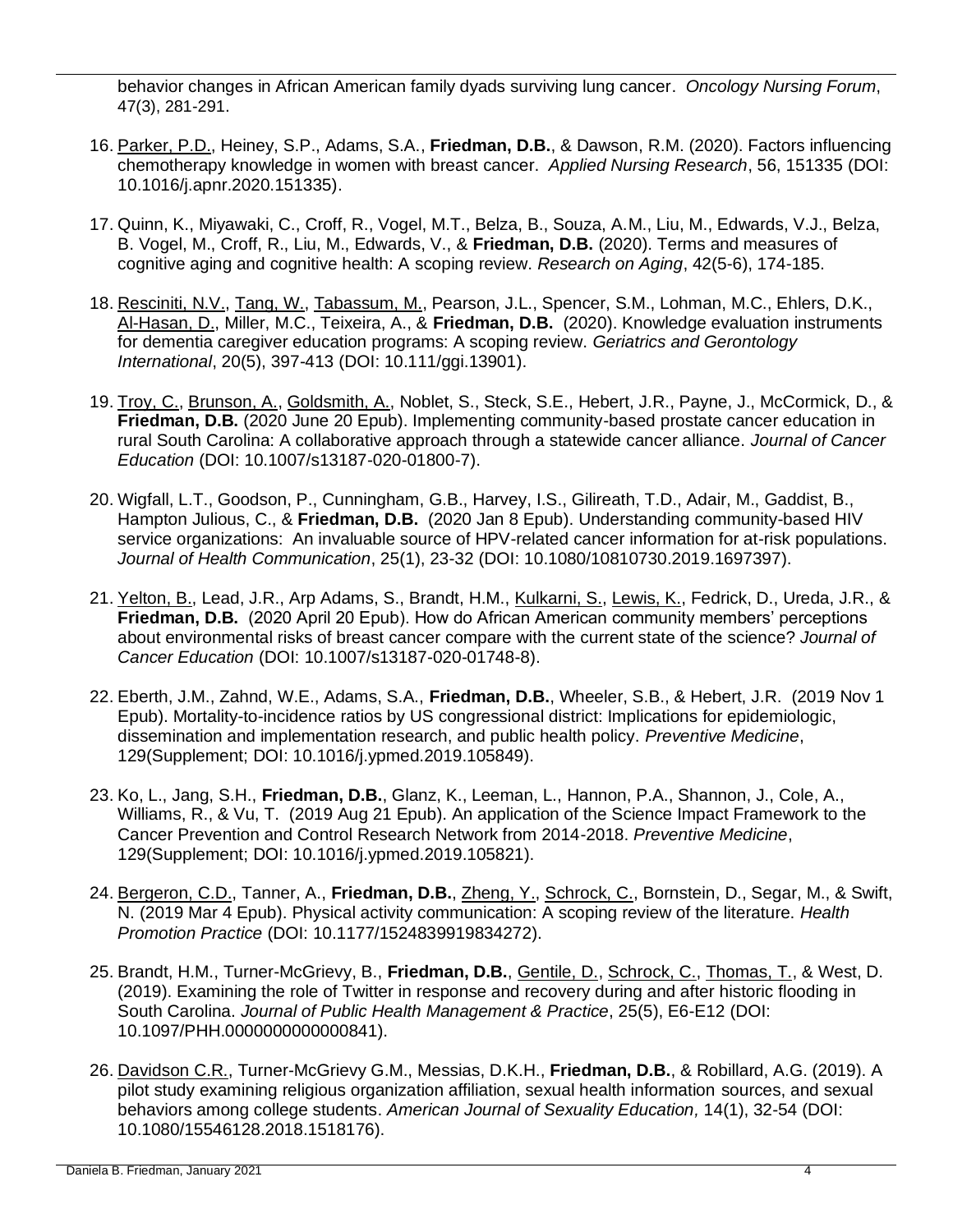- 27. **Friedman, D.B.**, Arp Adams, S., Brandt, H.M., Heiney, S.P., Hebert, J.R., Ureda, J.R., Seel, J.S., Schrock, C.S., Mathias, W., Clark-Armstead, V., Dees, V., & Oliver, P. (2019). "Rise Up, Get Tested, and Live": An arts-based colorectal cancer educational program in a faith-based setting. *Journal of Cancer Education*, 34(3), 550-555 (DOI: 10.1007/s13187-018-1340-x).
- 28. Kannaley, K., Mehta, S., Yelton, B., & **Friedman, D.B.** (2019). Thematic analysis of blog narratives written by people with Alzheimer's disease and other dementias and care partners. *Dementia*, 187(7- 8), 3071-3090 (DOI: 10.1177/1471301218768162).
- 29. Leeman, J., Askelson, N., Ko, L.K., Rohweder, C.L., Avelis, J., Best, A., **Friedman, D.B.**, Glanz, K., Seegmiller, L., Stradtman, L., & Vanderpool, R.C. (2019 Feb 22 Epub). Understanding the processes that Federally Qualified Health Centers use to select and implement colorectal cancer screening interventions: A qualitative study. *Translational Behavioral Medicine* (DOI: 10.1093/tbm/ibz023).
- 30. McDonnell, K.K., Owen, O.L., Messias, D.K.H., Heiney, S.P., **Friedman, D.B.**, Campbell, C., & Webb, L.A. (2019). Health behavior changes in African American family members facing lung cancer: Tensions and compromises. *European Journal of Oncology Nursing*, 38, 57-64 (DOI 10.1016/j.ejon.2018.12.002).
- 31. Olscamp, K., Tang, W., Choi, S.K., Kannaley, K., Wilcox, S., & **Friedman, D.B.** (2019 Jun 13 Epub). Physical activity and brain health: An analysis of messages from organizations and caregiver perceptions. *Gerontology & Geriatric Medicine*, 5 (DOI: 10.1177/2333721419855794).
- 32. Owens, O.L., Felder, T., Tavakoli, A.S., Revels, A.A., **Friedman, D.B.**, Hughes-Halbert, C., & Hebert, J.R. (2019). Evaluation of a computer-based decision aid for promoting informed prostate cancer screening decisions among African-American men: iDecide. *American Journal of Health Promotion*, 33(2), 267-278 (DOI: 10.1177/0890117118786866).
- 33. Parker, P.D., Heiney, S.P., **Friedman, D.B.**, Adams, S.A., & Dawson, R.M. (2019 Aug 7 Epub). The experience of chemotherapy teaching and readability of chemotherapy educational materials for women with breast cancer. *Journal of Cancer Education* (DOI: 10.1007/s13187-019-01596-1).
- 34. Quan, N., Lohman, M.C., Resciniti, N.V., & **Friedman, D.B.** (2019 Oct 11 Epub). A systematic review of interventions for loneliness among older adults living in long-term care facilities. *Aging and Mental Health* (DOI: 10.1080/13607863.2019.1673311).
- 35. Tang, W., **Friedman, D.B.**, Kannaley, K., Davis, R.E., Wilcox, S., Levkoff, S.E., Hunter, R.H., Gibson, A., Logsdon, R.G., Irmiter, C., & Belza, B. (2019). Experiences of caregivers by care recipient's health condition: A study of caregivers for Alzheimer's disease and related dementias versus other chronic conditions. *Geriatric Nursing*, 40(2), 181-184. (DOI: 10.1016/j.gerinurse.2018.09.012).
- 36. Rose, I.D., & Friedman, D.B. (2018 Dec 20 Epub). Framing gender identity and sexual orientation: Media influence on young men who have sex with men. *Sex Education* (DOI: 10.1080/14681811.2018.1560252).
- 37. Arp Adams, S., Rohweder, C.L., Leeman, J., **Friedman, D.B.**, Gizlice, Z., Vanderpool, R.C., Askelson, N., Best, A., Flocke, S.A., Glanz, K., Ko, L.K., & Kegler, M. (2018). Use of evidence-based interventions and implementation strategies to increase colorectal cancer screening in federally qualified health centers. *Journal of Community Health*, 43(6), 1044-1052 (DOI 10.1007/s10900-018- 0520-2)*.*
- 38. Bergeron, C.B., **Friedman, D.B.**, Spencer, S.M., Messias, D.K.H., Miller, S.C., & McKeever, R. (2018). An exploratory survey of older women's post-fall decisions. *Journal of Applied Gerontology,*  37(9):1107-1132.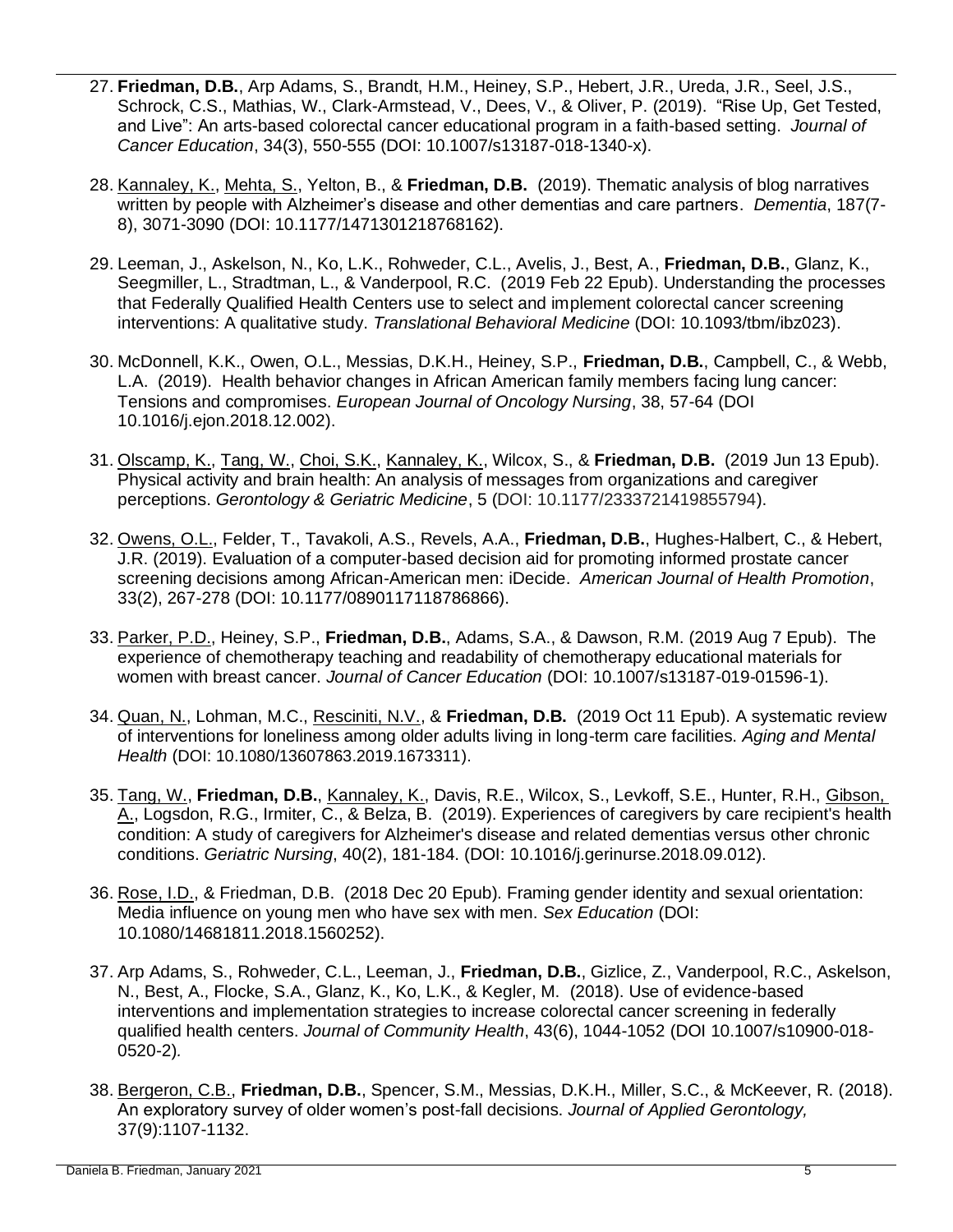- 39. Bergeron, C.D., Messias, D.K.H., **Friedman, D.B.**, Spencer, S.M., & Miller, S.C. (2018). Involvement of family members and professionals in older women's post-fall decision making. *Health Communication*, 33(3), 246-253.
- 40. Choi, S.K., Rose, I.D., & **Friedman, D.B.** (2018 Nov 25 Epub). How is literacy being defined and measured in dementia research?: A scoping review. *Gerontology and Geriatric Medicine* (DOI: 10.1177/2333721418812246).
- 41. Choi, S.K., Seel, J.S., Steck, S.E. Payne, J., McCormick, D., Schrock, C.S., & **Friedman, D.B.** (2018). Talking about your prostate: Perspectives from providers and community members. *Journal of Cancer Education*, 33(5), 1052-1060.
- 42. Choi, S.K., Seel, J.S., Yelton, B., Steck, S.E., McCormick, D., Payne, J., Minter, A., Deutchki, E.K., Hebert, J.R., & **Friedman, D.B.** (2018). Prostate cancer information available in healthcare provider offices: An analysis of content, readability, and cultural sensitivity. *American Journal of Men's Health*, 12(4), 1160-1167.
- 43. Fernandez, M.E., Walker, T.J., Weiner, B.J., Calo, W.A., Liang, S., Risendal, B., **Friedman, D.B.**, Tu, S.P., Taplin, S., Williams, R.S., Jacobs, S., Herrmann, A.K., & Kegler, M.C. (2018). Developing measures to assess constructs from the Inner Setting domain of the Consolidated Framework for Implementation Research. *Implementation Science*, 13(1), 52 (DOI: 10.1186/s13012-018-0736-7).
- 44. Hebert, J.R., Arp Adams, S., Ureda, J.R., Young, V.M., Brandt, H.M., Heiney, S.P., Seel, J.S., & **Friedman, D.B.** (2018). Accelerating research collaborations between academia and federally qualified community health centers: Suggestions shaped by history. *Public Health Reports*, 133(1), 22- 28.
- 45. Huang, L.L., Thrasher, J.F., Lin, F.C., & **Friedman, D.B.** (2018). Which types of anti-smoking television advertisements work better in Taiwan? *Health Promotion International*, 33(3), 545-555 (DOI: 10.1093/heapro/daw085).
- 46. Kegler, M.C., Liang, S., Fernandez, M.E., Tu, S.P., **Friedman, D.B.**, Glenn, B., Herrmann, A., Risendal, B., & Weiner, B. (2018). Measuring constructs of the Consolidated Framework for Implementation Research in the context of increasing colorectal screening rates in federally qualified health centers. *Health Services Research,* 53(6), 4178-4203.
- 47. Kulkarni, S., Lewis, K., Arp Adams, S., Brandt, H.M., Lead, J.R., Ureda, J.R. Fedrick, D., Mathews, C., & **Friedman, D.B.** (2018). A comprehensive analysis of how environmental risks of breast cancer are portrayed on the Internet. *American Journal of Health Education*, 49(4), 222-233.
- 48. Lewis, K.R., Kulkarni, S., Adams, S.A., Brandt, H.M., Lead, J.R., Ureda, J.R., Fedrick, D., Mathews, C., & **Friedman, D.B.** (2018). "For lack of knowledge, our people will perish": Using focus group methodology to explore African American communities' perceptions of breast cancer and the environment. *Environment International*, 121(Pt 1):111-118.
- 49. McDonnell, K.K., Strayer, S.M., **Friedman, D.B.**, Cartmell, K.B., Campbell, C., Sercy, E., & Eberth, J.M. (2018). Developing and testing a brief clinic-based lung cancer screening decision aid for primary care settings. *Health Expectations*, 21(4), 796-804.
- 50. Parker, P.D., Heiney, S.P., **Friedman, D.B.**, Felder, T.M., Dawson Estrada R., Hebert Harris, E., & Arp Adams, S. (2018). How are health literacy principles incorporated into breast cancer chemotherapy education? A review of the literature. *Journal of Nursing Education and Practice,* 8(6), 77-84.
- 51. Schoffman, D.E., Wilcox, S., Kaczynski, A.T., Turner-McGrievy, G, **Friedman, D.B.**, & West, D.S. (2018). E-media use and preferences for physical activity and public health information: Results of a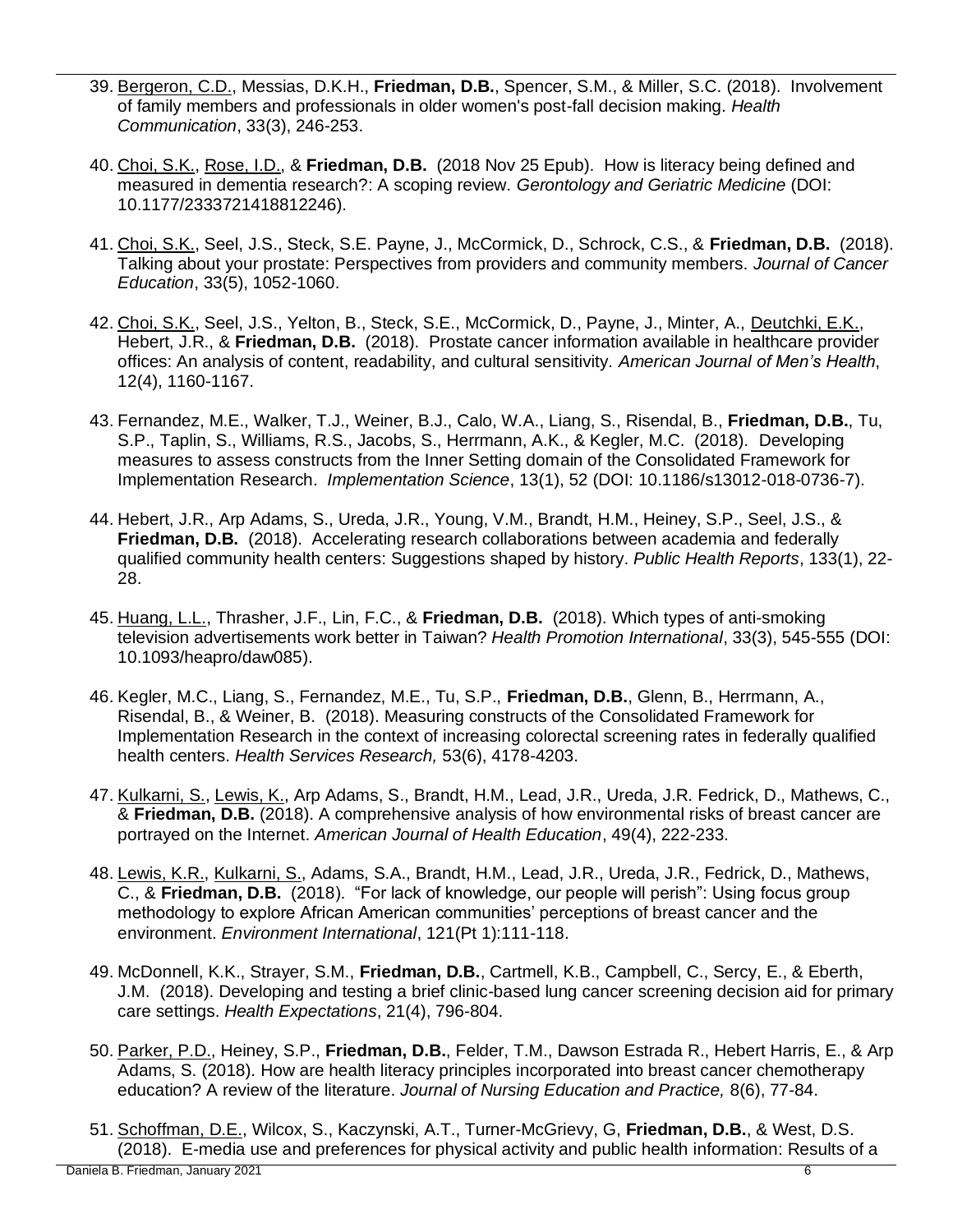web-based survey. *Journal of Public Health Management and Practice*, 24(4), 385-391 (DOI: 10.1097/PHH.0000000000000638).

- 52. Walker, T.J., Risendal, B., Kegler, M.C., **Friedman, D.B.**, Weiner, B.J., Williams, R.S., Tu, S.P., & Fernandez, M.E. (2018). Assessing levels and correlates of implementation of evidence-based approaches for colorectal cancer screening: A cross-sectional study with federally qualified health centers. *Health Education & Behavior*, 45(6), 1008-1015. (DOI: 10.1177/1090198118778333).
- 53. Best, A.L., Vamos, C., Choi, S.K., Thompson E.L., Daley, E.L., & **Friedman, D.B.** (2017). Increasing routine cancer screening among underserved populations through effective communication strategies: Application of a health literacy framework. *Journal of Cancer Education*, 32(2), 213-217.
- 54. Davidson C.R., Turner-McGrievy G.M., Messias, D.K.H., **Friedman, D.B.**, & Robillard, A.G. (2017). Conversations about sexuality on a public university campus: Perspectives from campus ministry students and leaders. *Sex Education,* 117 (1): 103-118.
- 55. Haider, M.R., Qureshi, Z., Horner, R., **Friedman, D.B.**, & Bennett, C. (2017). What have patients been hearing from providers since the 2012 USPSTF recommendation against routine prostate cancer screening? *Clinical Genitourinary Cancer*, 15(6), e977-e985.
- 56. Owens, O.L., **Friedman, D.B.**, & Hebert, J.R. (2017). Building an evidence base for promoting informed prostate cancer screening decisions: An overview of a cancer prevention and control program. *Ethnicity & Disease*, 27(1), 55-62.
- 57. Owens, O.L., James, C., & **Friedman, D.B.** (2017). Overcoming the challenges of African-American recruitment in health sciences research: Strategies and recommendations. *Urologic Nursing,* 37(6), 293-315.
- 58. Ribsl, K.M., Fernandez, M., **Friedman, D.B.**, Hannon, P., Leeman, J., Moore, A., Olson, L., Ory, M., Risendal, B., Sheble, L., Taylor, V., Williams, R., & Weiner, B. (2017). Impact of the Cancer Prevention and Control Research Network: Accelerating the translation of research into practice. *American Journal of Preventive Medicine*, 52(3S3), S233-S240.
- 59. Rose, I.D., & **Friedman, D.B.** (2017). Schools: A missed opportunity to inform African American sexual and gender minority youth about sexual health education and services. *Journal of School Nursing*, 33(2), 109-115 (DOI: 10.1177/1059840516678910)*.*
- 60. Soltani, S.N., Kannaley, K., Tang, W., Gibson, A., Olscamp, K., **Friedman, D.B.**, Khan, S., Houston, J., Wilcox, S., Levkoff, S.E., & Hunter, R.H. (2017). Evaluating community-academic partnerships of the South Carolina Healthy Brain Research Network. *Health Promotion Practice*, 18(4), 607-614.
- 61. Tang, W., Kannaley, K., **Friedman, D.B.**, Edwards, V.J., Wilcox, S., Levkoff, S.E., Hunter, R.H., Irmiter, C., & Belza, B. (2017). Concern about developing Alzheimer's disease or dementia and intention to be screened: An analysis of national survey data. *Archives of Gerontology and Geriatrics*, 71, 43-49.
- 62. Tang, W., Olscamp, K., Choi, S.K., & **Friedman, D.B.** (2017). Alzheimer's disease in social media: Content analysis of YouTube videos. *Interactive Journal of Medical Research*, 6(2), e19.
- 63. Bergeron, C.D., **Friedman, D.B.**, Messias, D.K.H., Spencer, S.M., & Miller, S.C. (2016). Older women's responses and decisions after a fall: The work of getting "back to normal". *Health Care for Women International*, 37(12), 1342-1356.
- 64. Bergeron, C.D., **Friedman, D.B.**, Sisson, D.C., Tanner, A., Kornegay, V., Owens, O.L., Weis, M.A., & Patterson, L.L. (2016). Awareness, perceptions, and communication needs about the Affordable Care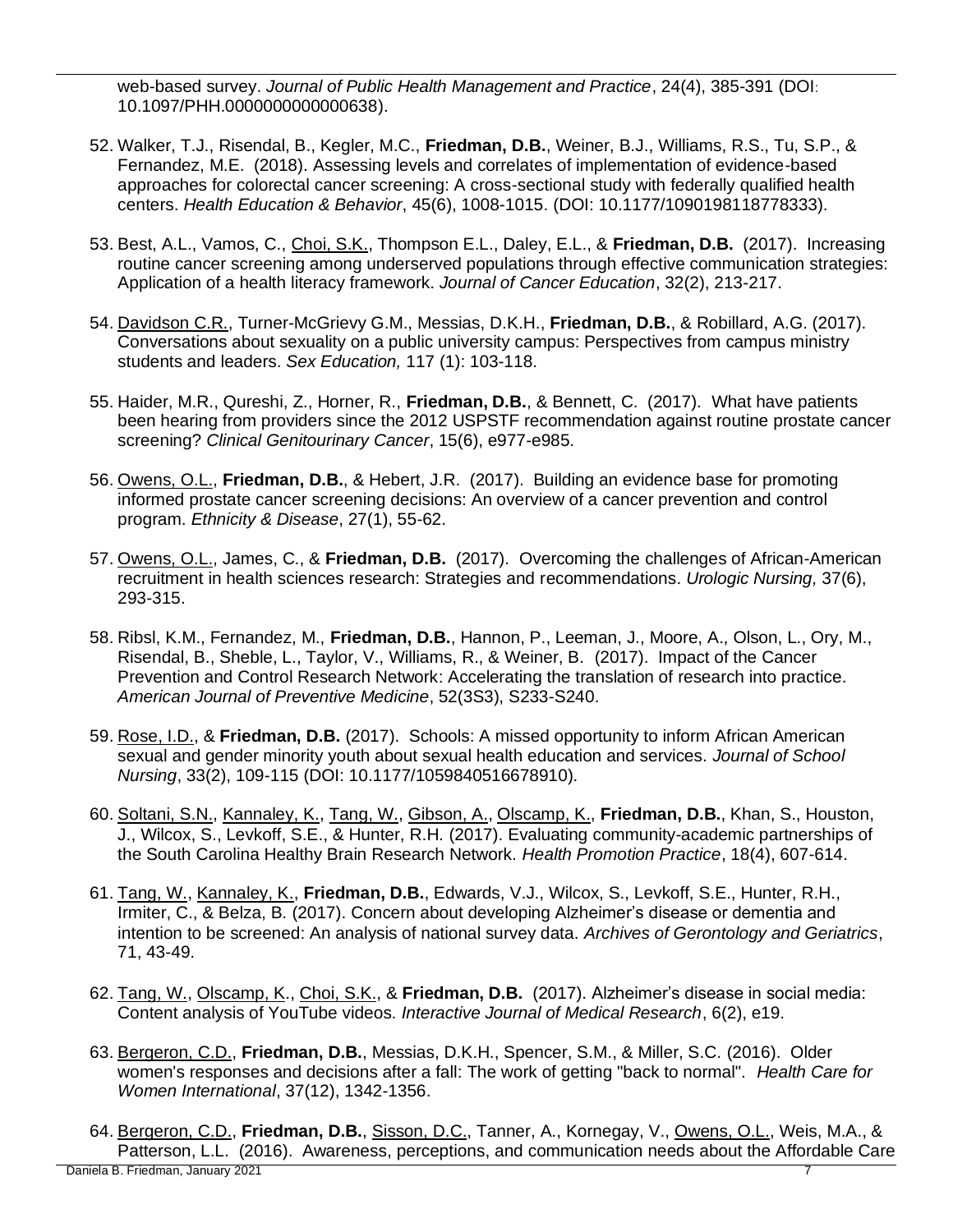Act across the lifespan. *American Journal of Health Education*, 47(2), 108-116*.*

- 65. Best, A.L., Spencer, S.M., **Friedman, D.B.**, Hall, I.J., & Billings, D. (2016). The influence of spiritual framing on African American women's mammography intentions: A randomized trial. *Journal of Health Communication*, 21(6), 620-628.
- 66. Brandt, H.M., Freedman, D.A., **Friedman, D.B.**, Choi, S.K., Seel, J., Guest, M.A., & Khang, L. (2016). Planting Healthy Roots: Using documentary film to evaluate and disseminate community-based participatory research. *Family & Community Health*, 39(4), 242-250.
- 67. Ersek, J., Eberth J.M., McDonnell, K.K., Strayer, S.M., Cartmell, K., & **Friedman, D.B.** (2016). Knowledge of, attitudes toward, and use of low-dose computed tomography for lung cancer screening among family physicians. *Cancer,* 122(15):2324-2331.
- 68. **Friedman, D.B.**, Gibson, A., Torres, W., Irizarry, J., Rodriguez, J., Tang, W., & Kannaley, K. (2016). Increasing community awareness about Alzheimer's disease in Puerto Rico through coffee shop education and social media. *Journal of Community Health,* 41(5), 1006-1012.
- 69. **Friedman, D.B.**, Kornegay, V., Tanner A., Bergeron, C.D., Sisson, D.C., Weis, M.A., & Patterson, L.L. (2016). Partnering with the public library for healthcare education: An evaluation of Affordable Care Act messages. *Public Library Quarterly,* 35(1), 1-22.
- 70. **Friedman, D.B.,** Wilcox, S., & Hebert, J.R. (2016). Proposing an interdisciplinary, communicationfocused agenda for cancer and aging researchers. *Journal of Cancer Education*, 31(2), 218-220.
- 71. Henderson, H.C., Hong, J., **Friedman, D.B.**, Porter, D.E., Halfacre, A.C., Scott, G.I., & Lead, J.R. (2016). A content analysis of Internet resources about the risks of seafood consumption. *International Journal of Environmental Health Research*, 26(4), 433-447.
- 72. Owens, O.L., **Friedman, D.B.**, Brandt, H.M., Bernhardt, J.M., & Hebert, J.R. (2016). Digital solutions for informed decision making: An academic-community partnership for the development of a prostate cancer decision aid for African American men. *American Journal of Men's Health*, 10(3), 201-219.
- 73. Rose, I.D., & **Friedman, D.B.** (2016). HIV information needs of parents of young men who have sex with men. *Health Information and Libraries Journal,* 33(4):308-322 (DOI: 10.1111/hir.12152).
- 74. Rose, I.D., **Friedman D.B.**, Spencer, S.M., Annang, L., & Lindley, L.L. (2016). Health informationseeking practices of African American young men who have sex with men: A qualitative study. *Youth & Society*, 48(3), 344-365 (2013 Jun 20 Epub; DOI: 10.1177/0044118X13491769).
- 75. Tanner, A., Bergeron, C.D., Zheng, Y., **Friedman, D.B.**, Kim, S-H., & Foster, C.B. (2016). Communicating effectively about clinical trials with African American communities: A comparison of African American and White information sources and needs. *Health Promotion Practice*, 17(2), 199- 208 (DOI: 10.1177/1524839915621545)*.*
- 76. Tanner, A., Owens, O.L., Sisson, D., Kornegay, V., Bergeron, C.D., **Friedman, D.B.**, Weis, M., & Patterson, L. (2016). Dodging the debate and dealing with the facts: Using research and the public library to promote understanding of the Affordable Care Act. *The Library Quarterly*, 86(2), 172-192.
- 77. Thomas, T.L., **Friedman, D.B.**, Brandt, H.M., Spencer, S.M., & Tanner, A. (2016). Uncharted waters: Communicating health risks during the 2014 West Virginia water crisis. *Journal of Health Communication,* 21(9):1062-70.
- 78. Thomas, T.L., Kannaley, K., **Friedman, D.B.**, Tanner, A., Brandt, H.M., & Spencer, S.M. (2016). Media coverage of the 2014 West Virginia Elk River chemical spill: A mixed-methods study examining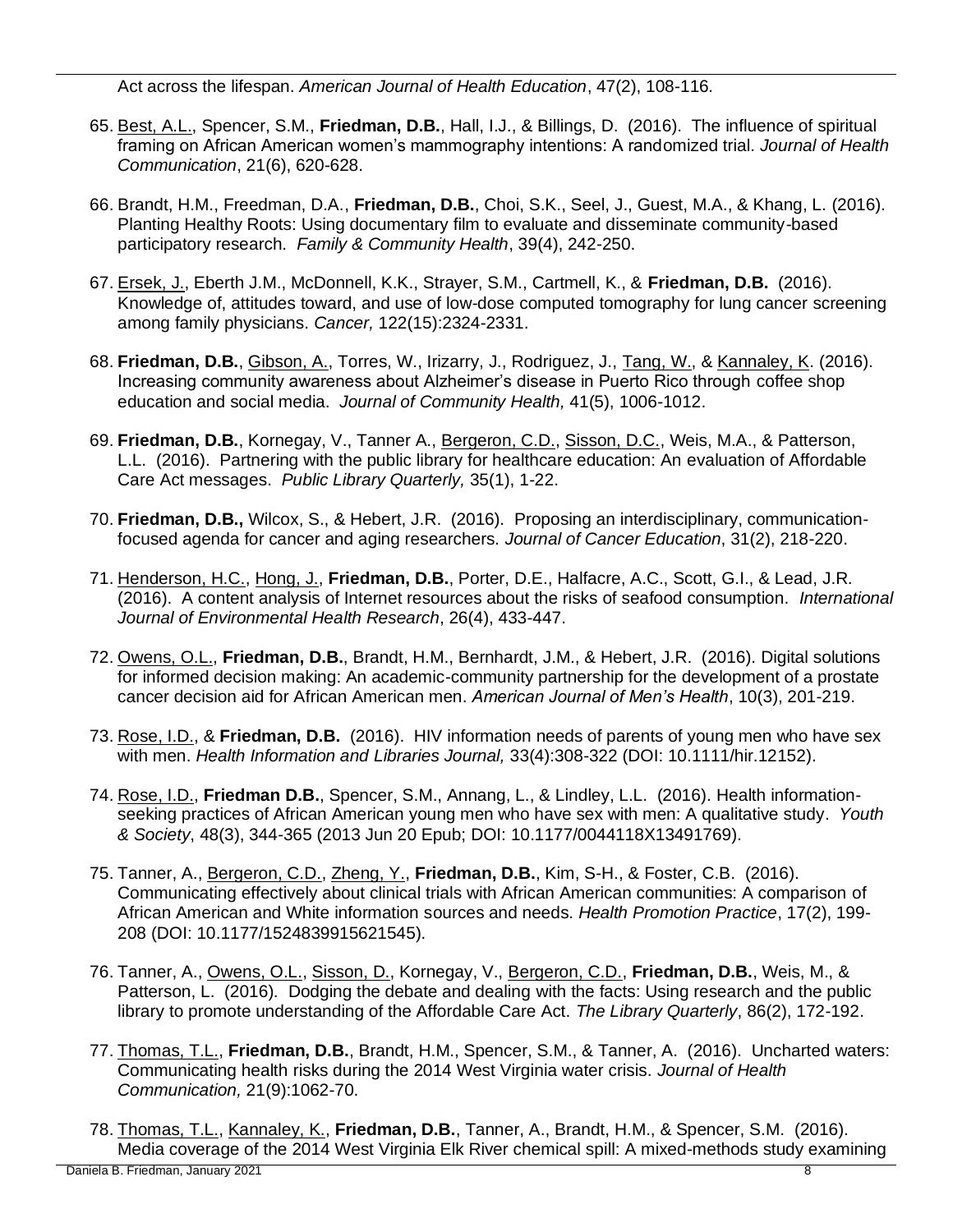news coverage of a public health disaster. *Science Communication*, 38(5), 574-600 (DOI: 10.1177/1075547016662656).

- 79. Thomas, T.L., Schrock, C.S., & **Friedman, D.B.** (2016). Providing health consumers with emergency information: A systematic review of research examining social media use during public crises. *Journal of Consumer Health on the Internet*, 20(1&2), 19-40.
- 80. Wigfall, L.T., Bynum, S.A., **Friedman, D.B.**, Brandt, H.M., Richter, D.L., Glover, S.H., & Hebert, J.R. (2016). Patient-provider communication with HIV-positive women about their abnormal Pap test results. *Women & Health*, 57(1), 19-39 (DOI: 10.1080/03630242.2016.1150386).
- 81. Wigfall, L.T., & **Friedman, D.B.** (2016). Cancer information seeking and cancer-related health outcomes: a scoping review of the Health Information National Trends Survey literature. *Journal of Health Communication*, 21(9), 989-1005 (DOI: 10.1080/10810730.2016.1184358).
- 82. Alia, K.A., Freedman, D.A., Brandt, H.M., Gibson-Haigler, P., & **Friedman, D.B.** (2015). A participatory model for evaluating a multilevel farmers' market intervention. *Progress in Community Health Partnerships: Research, Education, and Action*, 9(4), 537-548.
- 83. Arp Adams, S., Choi, S.K., Eberth, J.M., **Friedman, D.B.**, Yip, M.P., Tucker-Seeley, R., Wigfall, L.T., & Hebert, J.R. (2015). Is availability of mammography services at federally qualified health centers associated with breast cancer mortality-to-incidence ratios? An ecological analysis. *Journal of Women's Health*, 24(11), 916-923 (DOI: 10.1089/jwh.2014.5114).
- 84. Arp Adams, S., Choi, S.K., Khang, L., Campbell, D., **Friedman, D.B.**, Eberth, J.M., Glasgow, R. Tucker-Seeley, R., Xirasagar, S., Yip, M.P., Young, V.M., & Hebert, J.R. (2015). Decreased cancer mortality-to-incidence ratios with increased accessibility of federally qualified health centers. *Journal of Community Health*, 40(4), 633-641.
- 85. Bergeron, C.D., & **Friedman, D.B.** (2015). Developing an evaluation tool for disaster risk messages. *Disaster Prevention and Management*, 24(5), 570-582.
- 86. Best, A.L., Spencer, S.M., Hall, I.J., **Friedman, D.B.**, & Billings, D.L. (2015). Developing spirituallyframed breast cancer screening messages in consultation with African American women. *Health Communication*, 30(3), 290-300.
- 87. Brandt, H.M., Young, V.M., Campbell, D.A., Choi, S.K., Seel, J.S., & **Friedman, D.B.** (2015). Federally qualified health centers' capacity and readiness for research collaborations: Implications for clinical-academic-community partnerships. *Clinical and Translational Science*, 8(4), 391-393.
- 88. Choi, S.K., Arp Adams, S., Eberth, J.M., Brandt, H.M., **Friedman, D.B.**, Yip, M.P., Tucker, Seeley, R., & Hebert, J.R. (2015). Medicaid coverage expansion and implications for cancer disparities. *American Journal of Public Health*, 105(Suppl 5), S706-S712 (DOI: 10.2105/AJPH.2015.302876).
- 89. Dominick, G.M., Saunders, R.P., **Friedman, D.B.**, Hussey, J.R., & Watkins, K.K. (2015). Factors associated with provision of instrumental social support for physical activity in a foster parent population. *Children and Youth Services Review*, 52, 1-7*.*
- 90. Farr, D.E., Brandt, H.M., Comer, K.D., Jackson, D.D., Pandya, K.D., **Friedman, D.B.**, Ureda, J.R., Williams, D.G., Scott, D.B., Green, W., & Hebert, J.R. (2015). Cancer research participation beliefs and behaviors of a southern Black population: A quantitative analysis of the role of structural factors in cancer research participation. *Journal of Cancer Education*, 30(3), 522-529.
- 91. Felder, T.M., Braun, K.L., Brandt, H.M., Khan, S., Tanjasiri, S., **Friedman, D.B.**, Armstead, C.A., Okuyemi, K., Hebert, J.R. (2015). Mentoring and training of cancer-related health disparities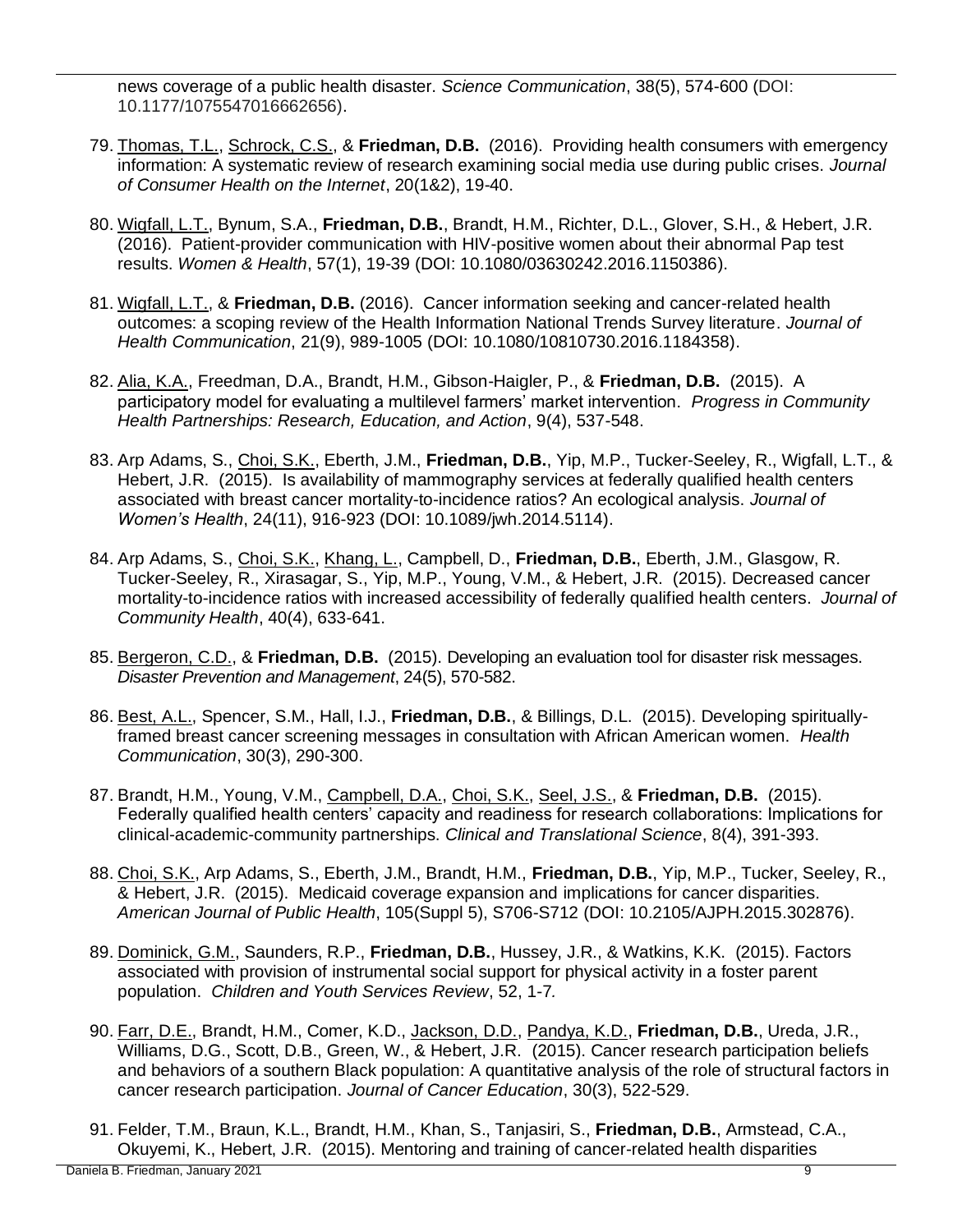researchers committed to community-based participatory research. *Progress in Community Health Partnerships: Research, Education, and Action,* 9(Special Issue), 97-108.

- 92. **Friedman, D.B.**, Becofsky, K., Anderson, L.A., Bryant, L.L., Hunter, R.H., Ivey, S.L., Belza, B., Logsdon, R.G., Brannon, S., Vandenberg, A.E., & Lin, S.Y. (2015). Public perceptions about risk and protective factors for cognitive health and impairment: A review of the literature. *International Psychogeriatrics,* 27(8), 1263-1275.
- 93. **Friedman, D.B.**, Foster, C., Bergeron, C.D., Tanner, A., & Kim, S-H. (2015). A qualitative study of recruitment barriers, motivators, and community-based strategies for increasing clinical trials participation among rural and urban populations. *American Journal of Health Promotion*, 29(5), 332- 338.
- 94. **Friedman, D.B.**, Toumey, C., Porter, D.E., Hong, J., Scott, G.I., & Lead, J.R. (2015). Communicating with the public about environmental health risks: A community-engaged approach to dialogue about metal speciation and toxicity. *Environment International,* 74, 9-12.
- 95. Guest, M.A., Freedman, D.A., Alia, K.A., Brandt, H.M., & **Friedman, D.B.** (2015). Dissemination of an electronic manual to build capacity for implementing farmers' markets with community health centers. *Clinical and Translational Science*, 8(5), 484-489.
- 96. Huang, L.L., Thrasher, J.F., Jiang, Y., Li, Q., Font, G.T., Chang, Y., Walsemann, K.M., & **Friedman, D.B.** (2015). Impact of the 'Giving Cigarettes is Giving Harm' campaign on knowledge and attitudes of Chinese smokers. *Tobacco Control*, 24(Supp 4), iv28-iv34.
- 97. Jackson, D.D., Owens, O.L., **Friedman, D.B.**, & Dubose-Morris, R. (2015). Innovative and community-guided evaluation and dissemination of a prostate cancer education program for African-American men and women. *Journal of Cancer Education,* 30(4), 779-785.
- 98. Hebert, J.R., Satariano, W.A., **Friedman, D.B.**, Armstead, C.A., Greiner, A., Felder, T.M., Coggins, T.A., Tanjasiri, S., & Braun, K.L. (2015). Fulfilling ethical responsibility: Moving beyond the minimal standards of protecting human subjects from research harm. *Progress in Community Health Partnerships: Research, Education, and Action,* 9(Special Issue), 41-50.
- 99. Kegler, M., Carvalho, M., Ory, M., Kellstedt, D., **Friedman, D.B.**, McCracken, J.L., Dawson, G., & Fernandez, M. (2015). Use of mini-grant to disseminate evidence-based interventions for cancer prevention and control. *Journal of Public Health Management & Practice*, 21(5), 487-495.
- 100. Kim, S-H., Tanner, A., Friedman, D.B., Foster, C., & Bergeron, C.D. (2015). Barriers to clinical trial participation: Comparing perceptions and knowledge of African American and white South Carolinians. *Journal of Health Communication*, 20(7), 816-826 (DOI: 10.1080/10810730.2015.1018599).
- 101. Owens, O.L., **Friedman, D.B.**, Brandt, H.M., Bernhardt, J.M., & Hebert, J.R. (2015). An iterative process for developing and evaluating a computer-based prostate cancer decision aid for African-American men. *Health Promotion Practice*, 16(5), 642-655.
- 102. Owens, O.L., Jackson, D.D., Thomas, T.L., **Friedman, D.B.**, & Hebert, J.R. (2015). Prostate cancer knowledge and decision making among African-American men and women in the Southeastern United States.*International Journal of Men's Health*, 14(1), 55-70.
- 103. Tanner, A.H., **Friedman, D.B.**, & Zheng, Y. (2015). Influences on the construction of health news: The reporting practices of local television news health journalists. *Journal of Broadcasting & Electronic Media*, 59(2), 359-376.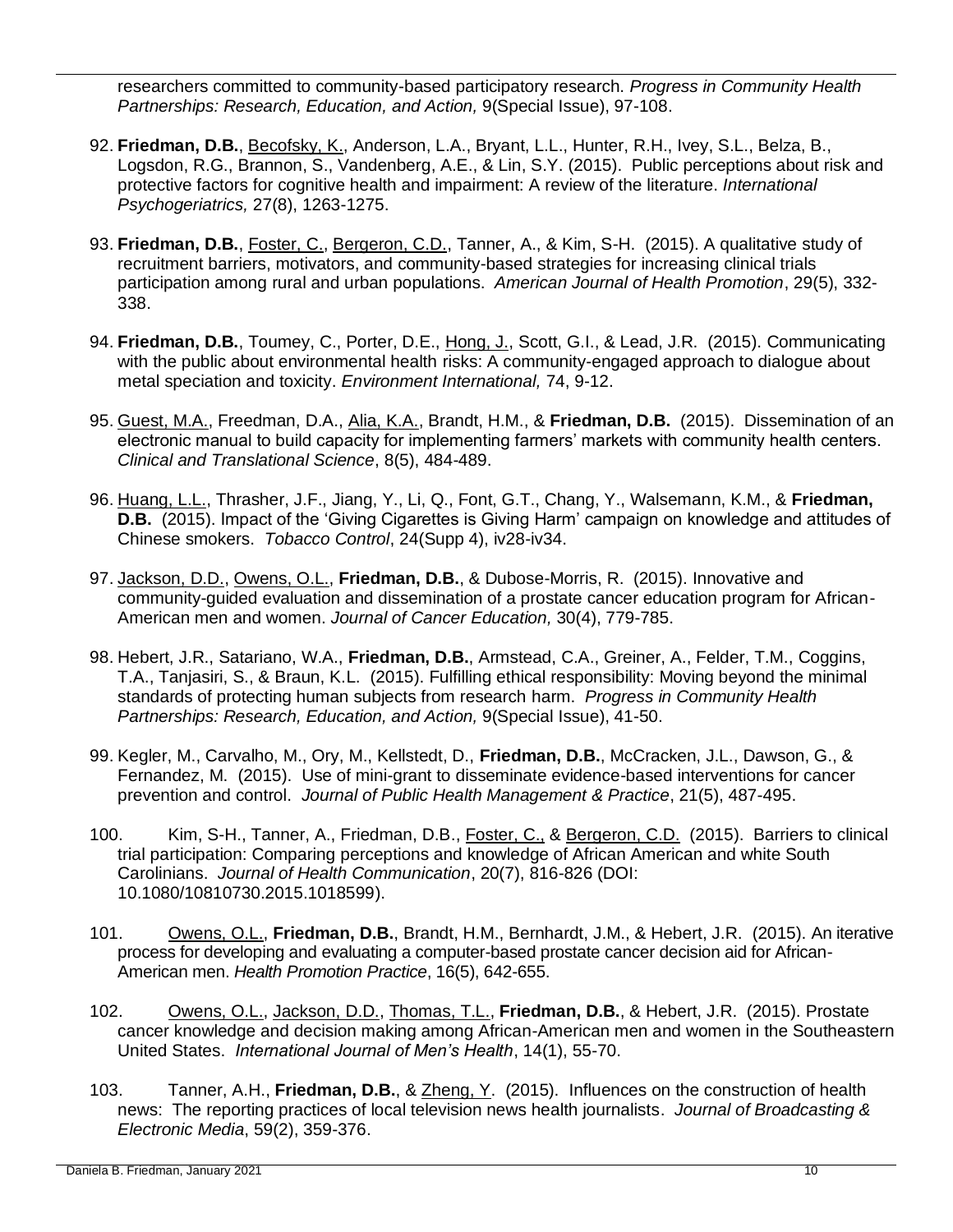- 104. Tanner, A., Kim, S-H., **Friedman, D.B.**, Foster, C., & Bergeron, C.D. (2015). Barriers to medical research participation as perceived by clinical trial investigators: Communicating with rural and African American communities. *Journal of Health Communication*, 20(1), 88-96.
- 105. Tanner, A., Kim, S-H., **Friedman, D.B.**, Foster, C., & Bergeron, C.D. (2015). Promoting clinical trial research to medically underserved communities: Current practices and perceptions about clinical trial recruiting strategies. *Contemporary Clinical Trials*, 41, 39-44*.*
- 106. Tu, S-P., Young, V., Coombs, L., Williams, R., Kegler, M., Kimura, A., Risendal, B., **Friedman, D.B.**, Glenn, B., Pfeiffer, D.J., & Fernandez, M. (2015). Practice Adaptive Reserve and colorectal cancer screening best practices at community health center clinics in seven states. *Cancer*, 121(8), 1241-1248.
- 107. Vanderknyff, J., **Friedman, D.B.,** & Tanner A. (2015). Framing life and death on YouTube: The strategic communication of organ donation messages by organ procurement organizations. *Journal of Health Communication*, 20(2), 211-219 (DOI: 10.1080/10810730.2014.921741).
- 108. Wigfall, L.T., Bynum, S.A., Brandt, H.M., **Friedman, D.B.**, Bond, S.M., Lazenby, G.B., Richter, D.L., Glover, S.H., & Hebert, J.R. (2015). Cervical cancer prevention knowledge and abnormal Pap test experiences among women living with HIV/AIDS. *Journal of Cancer Education*, 30(2), 213-219.
- 109. Ellis, J.H., **Friedman, D.B.**, Puett, R., Scott, G.I., & Porter, D.E. (2014). A qualitative exploration of fishing and fish consumption in the Gullah/Geechee culture. *Journal of Community Health*, 39(6),1161-1170.
- 110. Freedman, D.A., Peña-Purcell, N., **Friedman, D.B.**, Ory, M., Flocke, S., Barni, M.T., & Hebert, J.R. (2014). Extending cancer prevention to improve fruit and vegetable consumption. *Journal of Cancer Education*, 29(4), 790-795.
- 111. **Friedman, D.B.**, Brandt, H.M., Freedman, D.A., Arp Adams, S., Young, V.M., Ureda, J.R., McCracken, J.L., & Hebert, J.R. (2014 July 24). Innovative and community-driven communication practices of the South Carolina Cancer Prevention and Control Research Network. *Preventing Chronic Disease*, 11, E127 (DOI: 10.5888/pcd11.140151).
- 112. **Friedman, D.B.**, Freedman, D.A., Choi, S.K., Anadu, E., Brandt, H.M., Carvalho, N., Hurley, T.G., Young, V.M., & Hebert, J.R. (2014). Provider communication and role modeling related to patients' perceptions and use of a federally qualified health center-based farmers' market. *Health Promotion Practice*, 15(2), 288-297.
- 113. **Friedman, D.B.**, Kim, S-H., Tanner, A., Bergeron, C.D., Foster, C., & General, K. (2014). How are we communicating about clinical trials? An assessment of the content and readability of recruitment resources. *Contemporary Clinical Trials,* 38(2), 275-283.
- 114. **Friedman, D.B.**, Owens, O.L., Jackson, D.D., Johnson, K.M., Gansauer, L., Dickey, J., Miller, R., Payne, J., Bearden, J.D., & Hebert, J.R. (2014). An evaluation of a community-academic-clinical partnership to reduce prostate cancer disparities in the South. *Journal of Cancer Education,* 29(1), 80- 85.
- 115. **Friedman, D.B.**, Tanner, A., & Rose, I.D. (2014). Health journalists' perceptions of their communities and implications for the delivery of health information in the news. *Journal of Community Health,* 39(2), 378-385.
- 116. Greiner, K.A., **Friedman, D.B.**, Arp Adams, S., Gwede, C.K., Cupertino, P., Engelman, K., Meade, C.D., & Hebert, J.R. (2014). Effective recruitment strategies and community-based participatory research: Community Networks Program Centers' recruitment in cancer prevention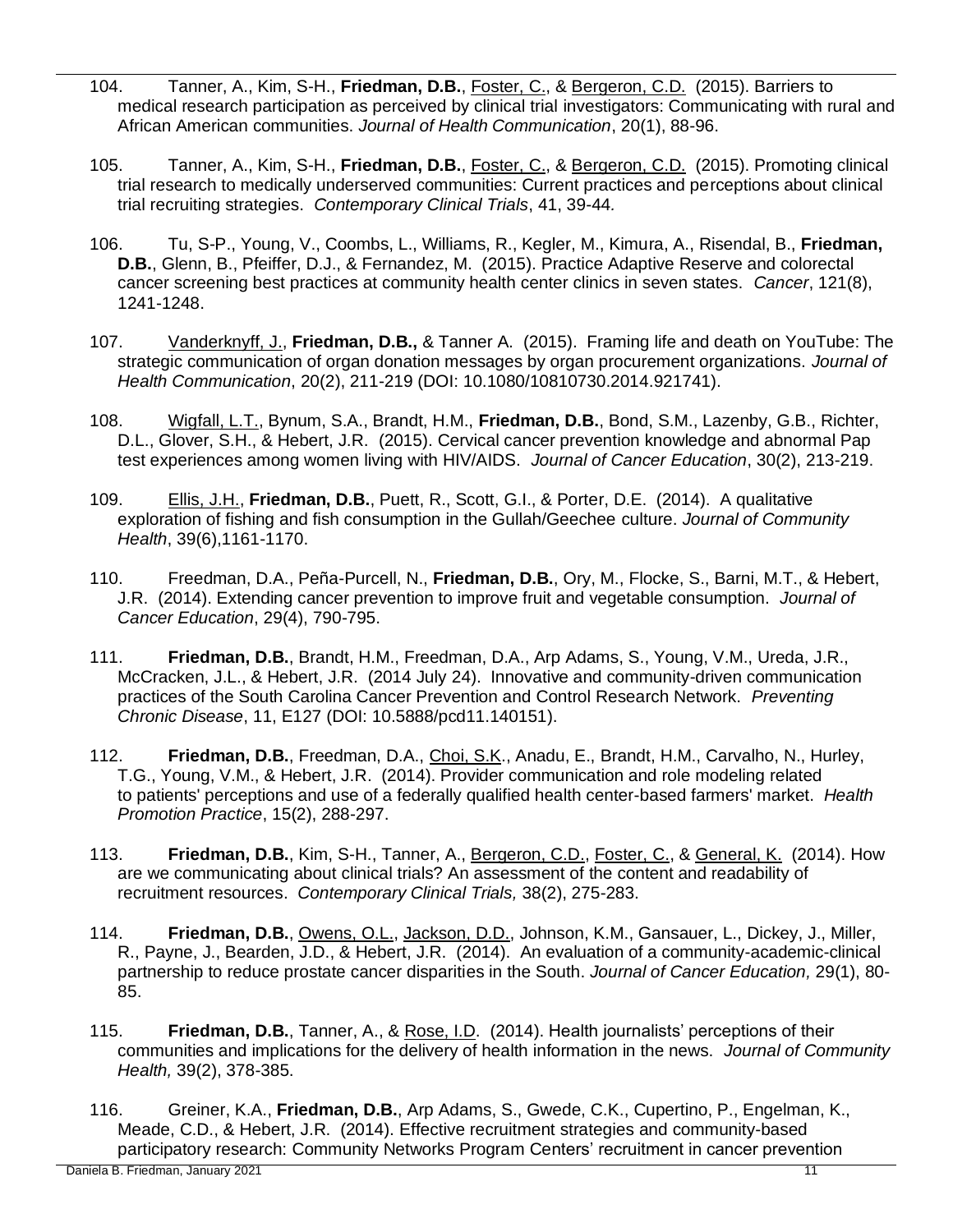studies. *Cancer Epidemiology, Biomarkers & Prevention*, 23(3); 416–423.

- 117. Jackson, D.D., Owens, O.L., **Friedman, D.B.**, & Hebert, J.R. (2014). An intergenerational approach to prostate cancer education: Findings from a pilot project in the southeastern USA. *Journal of Cancer Education*, 29(4), 649-656.
- 118. Jankowski, C.M., Ory, M.G., **Friedman, D.B.**, Dwyer, A., Birken, S.A., & Risendal, B. (2014). Searching for maintenance in exercise interventions for cancer survivors. *Journal of Cancer Survivorship: Research and Practice*, 8(4), 697-706.
- 119. Kim, S-H., Tanner, A., **Friedman, D. B.**, Foster, C., & Bergeron, C. D. (2014). Barriers to clinical trials participation: A comparison of rural and urban communities in South Carolina. *Journal of Community Health*, 39(3), 562-571.
- 120. Ory, M.G., Anderson, L.A., **Friedman, D.B.**, Pulczinski, J.C., Eugene, N., & Satariano, W.A. (2014). Cancer prevention among adults aged 45 to 64 years: Setting the stage. *American Journal of Preventive Medicine*, 46(3S1), S1-S6.
- 121. Rose, I.D., **Friedman D.B.**, Annang, L., Spencer, S.M., & Lindley, L.L. (2014). Health communication practices among parents and sexual minority youth. *Journal of LGBT Youth*, 11(3), 316-335.
- 122. Bergeron, C.D., Foster, C., **Friedman, D.B.**, Tanner, A., & Kim, S-H. (2013). Clinical trial recruitment in rural South Carolina: a comparison of investigators' perceptions and potential participant eligibility. *Rural and Remote Health,* 13, 2567. Available: http://www.rrh.org.au.
- 123. **Friedman, D.B.**, Bergeron, C.D., Foster, C., Tanner, A., & Kim, S-H. (2013). What do people really know and think about clinical trials? A comparison of rural and urban communities in the South. *Journal of Community Health*, 38(4), 642-651.
- 124. **Friedman, D.B.**, Rose, I.D., Anderson, L.A., Hunter, R., Bryant, L.L., Wu, B., Deokar, A.J., & Tseng, W. (2013). Beliefs and communication practices regarding cognitive functioning among consumers and primary care providers in the United States, 2009. *Preventing Chronic Disease*, 10, Epub (DOI: [http://dx.doi.org/10.5888/pcd10.120249\)](http://dx.doi.org/10.5888/pcd10.120249).
- 125. Davidson, C., Billings, D.L., & **Friedman, D.B.** (2013). Understanding family planning in San Ignacio, Belize. *Journal of Global Health,* 3(1), 25-31.
- 126. Koskan, A., **Friedman, D.B.**, Brandt, H.M., Walsemann, K., & Messias, D.K.H. (2013). Preparing promotoras to deliver health programs for Hispanic communities: Training processes and curricula. *Health Promotion Practice*, 14(3), 390-399.
- 127. Koskan, A., **Friedman, D.B.**, Messias, D.K.H., Brandt, H.M., & Walsemann, K. (2013). Sustainability of *Promotora* initiatives: Program planners' perspectives. *Journal of Public Health Management & Practice*, 19(5), E1-9.
- 128. Koskan, A., Messias, D.K.H., **Friedman, D.B.**, Brandt, H.M., & Walsemann, K. (2013). Program planners' perspectives of promotora roles, recruitment, and selection. *Ethnicity and Health,* 18(3), 262-279.
- 129. Laditka, S.B., Laditka, J.N., Liu, R., Price, A.E., **Friedman, D.B.**, Wu, B., Bryant, L.L., Corwin, S.J., & Ivey, S.L. (2013). How do older people describe others with cognitive impairment? A multiethnic study in the United States. *Ageing & Society*, 33(3), 369-392.
- Daniela B. Friedman, January 2021 12 130. McCracken, J.L., **Friedman, D.B.**, Brandt, H.M., Arp Adams, S., Xirasagar, S., Ureda, J.R.,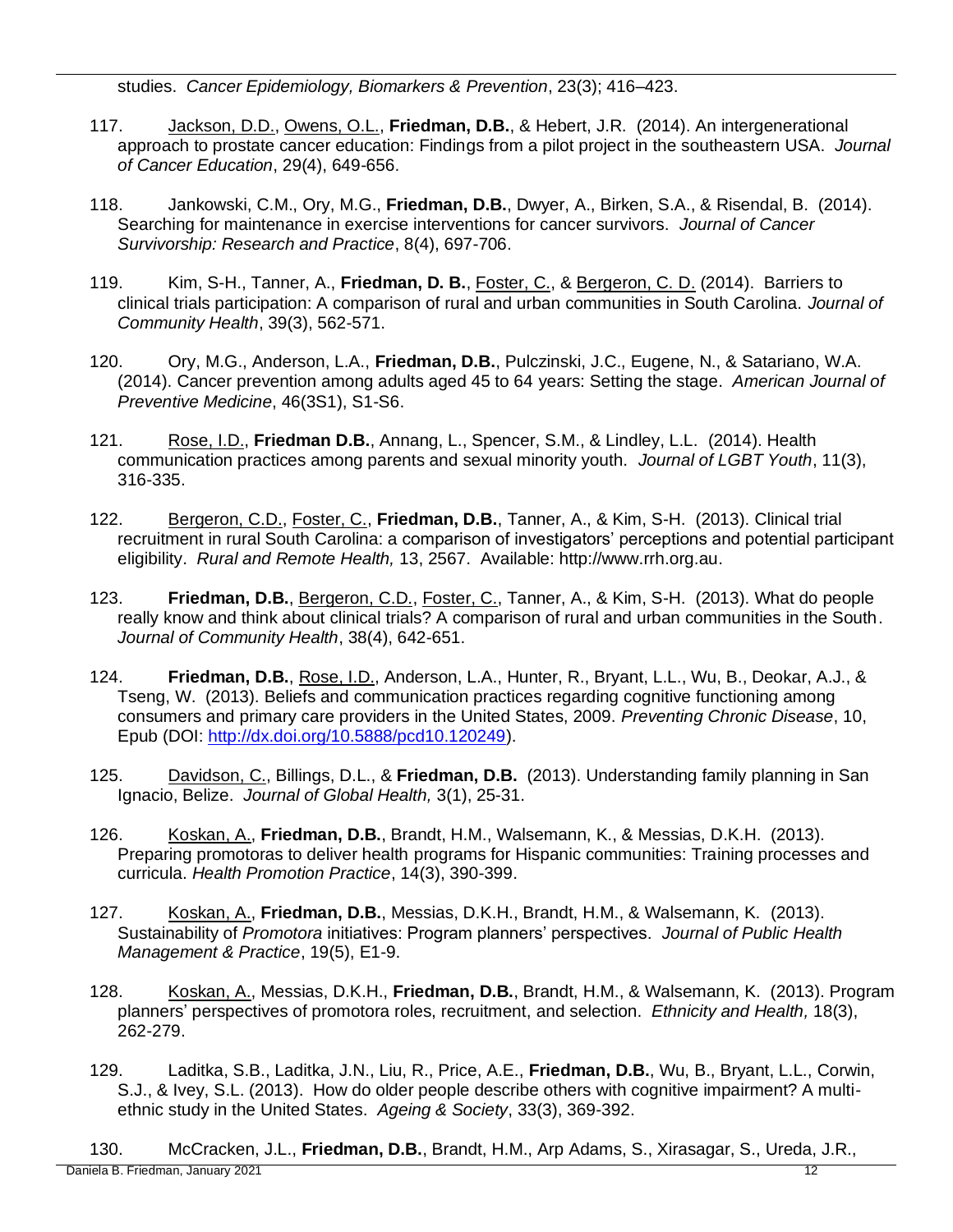Mayo, R.M., Comer, K., Evans, M., Fedrick, D., Talley, J., Broderick, M., & Hebert, J.R. (2013). Findings from the Community Health Intervention Program in South Carolina: Implications for reducing cancer-related health disparities. *Journal of Cancer Education*, 28(3), 412-419.

- 131. Owens, O.L., Jackson, D.D., Thomas, T.L., **Friedman, D.B.**, & Hebert, J.R. (2013). African-American men's and women's perceptions of clinical trials research: Focusing on prostate cancer among a high risk population in the South. *Journal of Health Care for the Poor and Underserved*, 24(4), 1784-1800.
- 132. Pope, H.C., Watkins, K.W., McKeown, R.E., **Friedman, D.B.**, Simmons, D.S., & Miller, M.C. (2013). Church-based health promotion program impact on ethnically diverse older adults' social support, religiosity, and spirituality. *Journal of Religion, Spirituality & Aging*, 25(3), 238-257.
- 133. Rose, I.D., & **Friedman, D.B.** (2013). We need health information too: A systematic review of studies examining the health information seeking and communication practices of sexual minority youth. *Health Education Journal,* 72(4), 417-430.
- 134. Rose, I.D., **Friedman D.B.**, Marquez, D.X., & Fernandez, K. (2013). What are older Latinos told about physical activity and cognition? A content analysis of a top-circulating magazine. *Journal of Aging and Health*, 25(7), 1143-1158.
- 135. Thomas, T.L., Owens, O.L., **Friedman, D.B.,** Torres, M.E., & Hebert, J.R. (2013). Written and spoken narratives about health and cancer decision making: A novel application of photovoice. *Health Promotion Practice*, 14(6), 833-840.
- 136. Van Slooten, E., **Friedman, D.B.**, & Tanner. A. (2013). Are we getting the health information we need from the mass media? An assessment of consumers' perceptions of health and medical news. *Journal of Consumer Health on the Internet*, 17(1), 35-53.
- 137. **Friedman, D.B.**, Hooker, S.P., Wilcox, S., Burroughs, E.L., & Rheaume, C.E. (2012). African American men's perspectives on promoting physical activity: "We're not that difficult to figure out!" *Journal of Health Communication*, 17(10), 1151-1170.
- 138. **Friedman, D.B.,** Johnson, K.M., Owens, O.L., Thomas, T.L., Gansauer, L., Dawkins, D.S., Bartelt S., Talley, J., Waddell, N.M., Bearden, J.D. III, & Hebert, J.R. (2012). Developing partnerships and recruiting dyads for a prostate cancer informed decision making program: Lessons learned from a community-academic-clinical team. *Journal of Cancer Education*, 27(2), 243-249.
- 139. **Friedman, D.B.**, Thomas, T.L., Owens, O.L., & Hebert, J.R. (2012). It takes two to talk about prostate cancer: A qualitative assessment of African-American men's and women's cancer communication practices and recommendations. *American Journal of Men's Health*, 6(6), 472-484.
- 140. **Friedman, D.B.,** Young, V.M., Freedman, D.A., Arp Adams, S., Brandt, H.M., Xirasagar, S., Felder, T.M., Ureda, J.R., Hurley, T., Khang, L., Campbell, D., & Hebert, J.R. (2012). Reducing cancer disparities through innovative partnerships: A collaboration of the South Carolina Cancer Prevention and Control Research Network and Federally Qualified Health Centers. *Journal of Cancer Education,*  27(1), 59-61.
- 141. Bynum, S.A., Brandt, H.M., Annang, L., **Friedman, D.B.**, Tanner, A., & Sharpe, P.A. (2012). Do health beliefs, health care system distrust, and racial pride influence HPV vaccine acceptability among African American college females? *Journal of Health Psychology*, 17(2), 217-226*.*
- 142. Day, K.L., **Friedman, D.B.**, Laditka, J.N., Anderson, L.A., Hunter, R., Laditka, S.B., Wu, B., McGuire, L.C., & Coy, M.C. (2012). Prevention of cognitive impairment: Physician perceptions and practices. *Journal of Applied Gerontology*, 31(6), 743-754*.*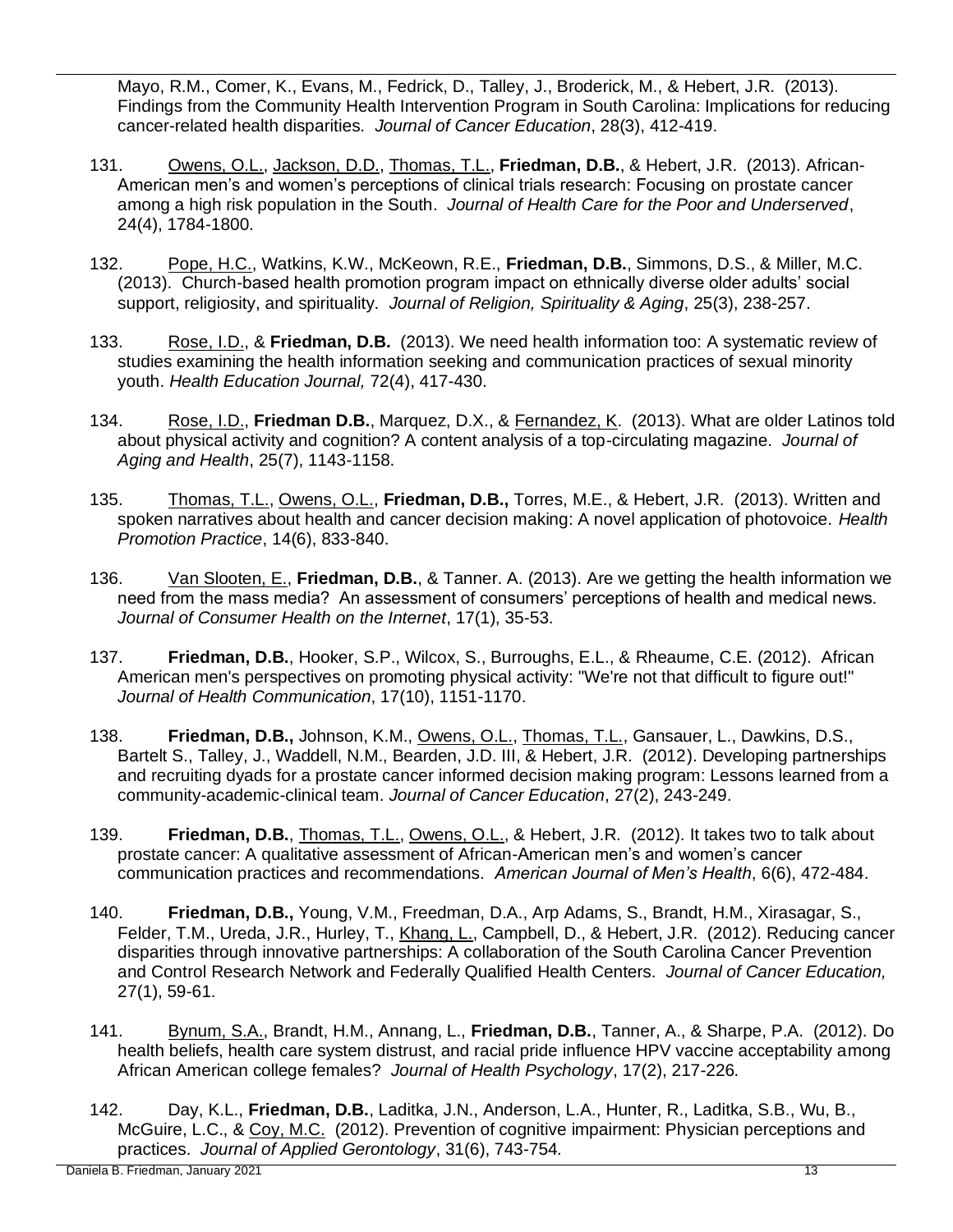- 143. Dominick, G.M., **Friedman, D.B.**, Saunders, R.P., Hussey, J., & Watkins, K.K. (2012). Factors associated with physical activity literacy among foster parents. *American Journal of Health Behavior*, 36(2), 179-192.
- 144. Felder, T.M., Brandt, H.M., Armstead, C., Cavicchia, P., Braun, K.L., Arp Adams, S., **Friedman, D.B.**, Tanjasiri, S., Steck, S., Smith, E.R., Daguise, V.G., & Hébert, J.R. (2012). Creating a cadre of junior investigators to address the challenges of cancer-related health disparities: Lessons learned from the Community Networks Program. *Journal of Cancer Education,* 27(3), 409-417.
- 145. Freedman, D.A., Whiteside, Y.O., Brandt, H.M., Young, V., **Friedman, D.B.**, & Hebert, J.R. (2012). Assessing readiness for establishing a farmers' market at a community health center. *Journal of Community Health*, 37(1), 80-88*.*
- 146. Hochhalter, A.K., Bryant, L.L., Hunter, R., Liu, R., **Friedman, D.B.**, Price, A.E., Sharkey, J.R., Reddy, S., Caprio, A.J., & McCrystal, S. (2012). Multisite qualitative study of primary care physicians' and midlevel providers' self-reported practices and perceptions about maintaining cognitive health. *Preventing Chronic Disease,* 9, Epub (DOI: http://dx.doi.org/10.5888/pcd9.120050).
- 147. Laditka, S.B., Tseng, W., Price, A.E., Ivey, S.L., **Friedman, D.B.**, Liu, R., Wu, B., Logsdon, R.G., & Beard, R.L. (2012). Beliefs about promoting cognitive health among Filipino Americans who care for persons with dementia. *International Journal of Aging and Human Development,* 75(3), 273- 296.
- 148. Lindley, L.L., **Friedman, D.B.**, & Struble, C. (2012). Becoming visible: Assessing the availability of online sexual health information for lesbians. *Health Promotion Practice*, 13(4), 472-480. *[Article cited in the Centers for Disease Control and Prevention's 2015 STD Treatment Guidelines; Available at: http://www.cdc.gov/std/tg2015/specialpops.htm#WSW; Citation #187.]*
- 149. Thrasher, J.F., Carpenter, M.J., Andrews, J.O., Gray, K.M., Alberg, A.J., Navarro, A., **Friedman, D.B.**, & Cummings, K.M. (2012). Cigarette warning label policy alternatives and smoking-related health disparities. *American Journal of Preventive Medicine,* 43(6), 590-600.
- 150. Vandenberg, A.E., Price, A.E., **Friedman, D.B.**, Marchman, G., & Anderson, L.A. (2012). How do top cable news websites portray cognition as an aging issue? *The Gerontologist*, 52(3), 367-382.
- 151. **Friedman, D.B.**, Laditka, S.B., Laditka, J.N., & Price, A.E. (2011). A content analysis of cognitive health promotion in popular magazines. *International Journal of Aging and Human Development*, 73(3), 253-281.
- 152. **Friedman, D.B.**, Koskan, A., & Rose, I.D. (2011). Prostate cancer guidelines on Web 2.0 based sites: the screening dilemma continues online. *Journal of Cancer Education*, 26(1), 188-193.
- 153. **Friedman, D.B.**, Laditka, S.B., Laditka, J.N., Wu, B., Liu, R., Price, A.E., Tseng, W., Corwin, S.J., Ivey, S.L., Hunter, R., & Sharkey, J.R. (2011). Ethnically diverse older adults' beliefs about staying mentally sharp. *International Journal of Aging and Human Development*, 73(1), 27-52.
- 154. **Friedman, D.B.**, Rose, I.D., & Koskan, A. (2011). Pilot assessment of an experiential disaster communication curriculum. *Disaster Prevention and Management*, 20(3), 238-250.
- 155. Hooker, S.P., Wilcox, S., Rheaume, C.E., Burroughs, E.L., & **Friedman, D.B.** (2011). Factors related to physical activity and recommended intervention strategies as told by midlife and older African American men. *Ethnicity & Disease*, 21(3), 261-267.

Daniela B. Friedman, January 2021 14 156. Tanner, A., & **Friedman, D.B.** (2011). Authorship and information sourcing for health news on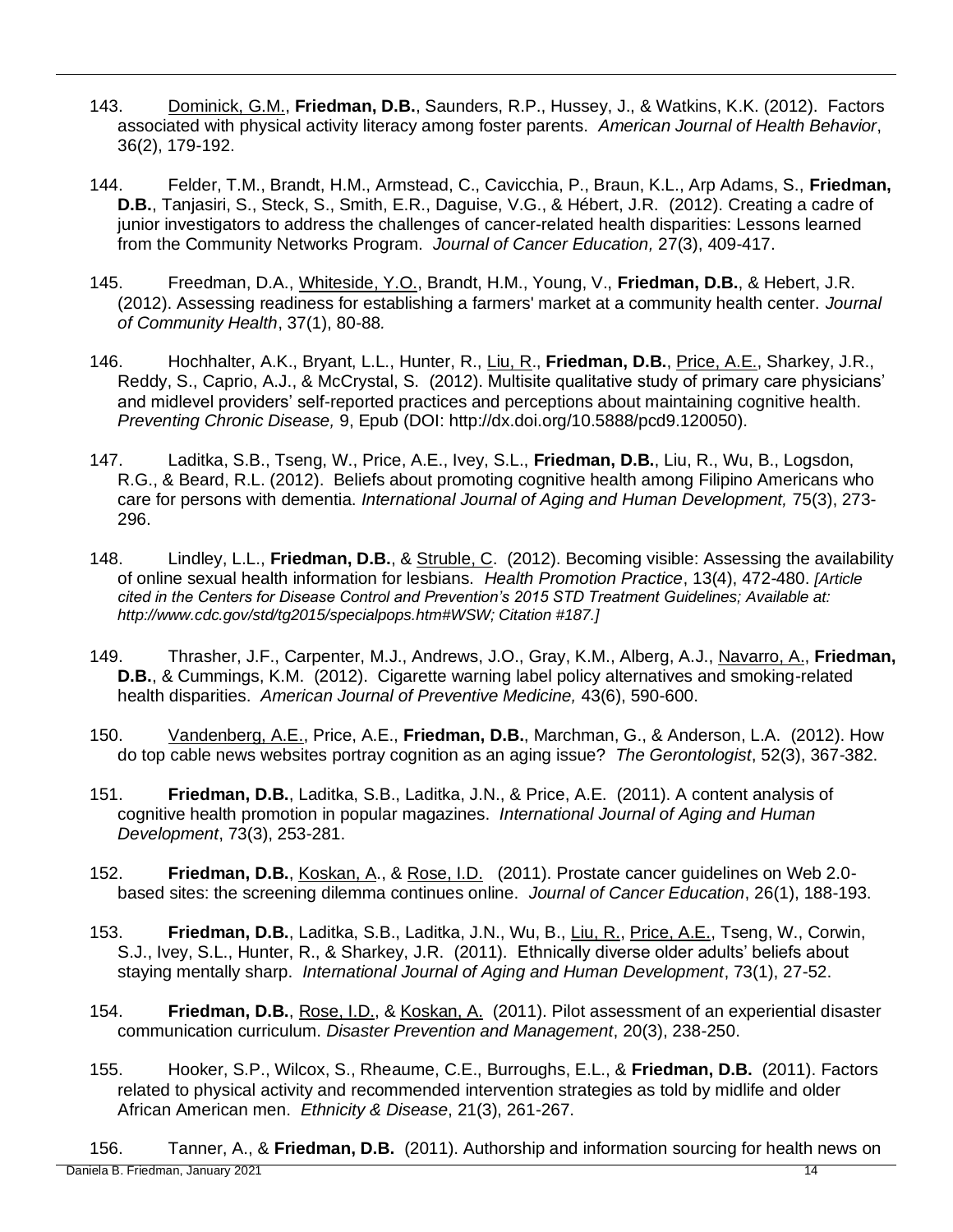local TV news Web sites: An exploratory analysis. *Science Communication*, 33(1), 3-27*.* 

- 157. Bynum, S.A., Brandt, H.M., **Friedman, D.B.**, Annang, L., & Tanner, A. (2011). Knowledge, beliefs, and behaviors: Examining Human Papillomavirus-related gender differences among African American college students. *Journal of American College Health*, 59(4), 296-302.
- 158. Laditka, J.N., Laditka, S.B., Liu, R., Price, A.E., **Friedman, D.B.**, Corwin, S.J., Sharkey, J.R., Tseng, W., Hunter, R., Fetterman, D., Logsdon, R.G., & Beard, R.L. (2011). Older adults' concerns about cognitive health: Commonalities and differences among six United States ethnic groups. *Ageing & Society,* 31(7), 1202-1228.
- 159. Price A.E., Corwin S.J., **Friedman, D.B.**, Laditka, S.B., Colabianchi, N., & Montgomery, K.M. (2011). Older adults' perceptions of physical activity and cognitive health: Implications for health communication. *Health Education & Behavior,* 38(1), 15-24.
- 160. Price, A.E., Corwin S.J., **Friedman, D.B.**, Laditka, S.B., Colabianchi, N., & Montgomery, K.M. (2011). Physical activity and cognitive health content in top-circulating magazines, 2006-2008. *Journal of Aging and Physical Activity*, 19(2), 147-168.
- 161. Tanner, A., & **Friedman, D.B.** (2011). Health on the Web: An examination of health content and mobilizing information on local TV Web sites. *Informatics in Health and Social Care,* 36(1), 50-61.
- 162. **Friedman, D.B.**, Crews, T.B., Caicedo, J.M., Besley, J.C., Weinberg, J., & Freeman, M.L. (2010). An exploration into inquiry-based learning by an interdisciplinary group of higher education faculty. *Higher Education,* 59(6), 765-783.
- 163. **Friedman, D.B.**, Laditka, J.N., Laditka, S.B., & Mathews, A.E. (2010). Cognitive health messages in popular women's and men's magazines, 2006-2007. *Preventing Chronic Disease*, 7(2), Epub.
- 164. **Friedman, D.B.**, Tanwar, M., Yoho, D.W., & Richter, J.V.E. (2010). An exploratory study on disaster preparedness communication: Are critical messages reaching individuals with low literacy? *Community Literacy Journal*, 4(2), 55-73.
- 165. Koskan, A., **Friedman, D.B.**, & Messias, D.K. (2010). Health literacy among Hispanics: A systematic research review (1992-2008). *Hispanic Health Care International*, 8(2), 65-76.
- 166. Mathews, A.E., Laditka, S.B., Laditka, J.N., Wilcox, S., Corwin, S.J., Liu, R., **Friedman, D.B.**, Hunter, R., Tseng, W., & Logsdon, R.G. (2010). Older adults' perceived physical activity enablers and barriers: A multicultural perspective. *Journal of Aging and Physical Activity*, 18(2), 119-140.
- 167. Dominick, G.M., **Friedman, D.B.**, & Hoffman-Goetz, L. (2009). Do we need to understand the technology to get to the science? A systematic review of computer literacy skills required by consumers in search of preventive health information. *Health Education Journal*, 68(4), 296-313.
- 168. **Friedman, D.B.**, Corwin, S.J., Dominick, G.M., & Rose, I.D. (2009). African American men's understanding and perceptions about prostate cancer: Why multiple dimensions of health literacy are important in cancer communication. *Journal of Community Health,* 34(5), 449-460.
- 169. **Friedman, D.B.**, Corwin, S.J., Rose, I.D., & Dominick, G.M. (2009). Prostate cancer communication strategies recommended by older African American men in South Carolina: A qualitative analysis. *Journal of Cancer Education,* 24(3), 204-209.
- 170. **Friedman, D.B.**, Laditka, J.N., Hunter, R., Ivey, S.L., Wu, B., Laditka, S.B., Tseng, W., Corwin, S.J., Liu, R., & Mathews, A.E. (2009). Getting the message out about cognitive health: A cross cultural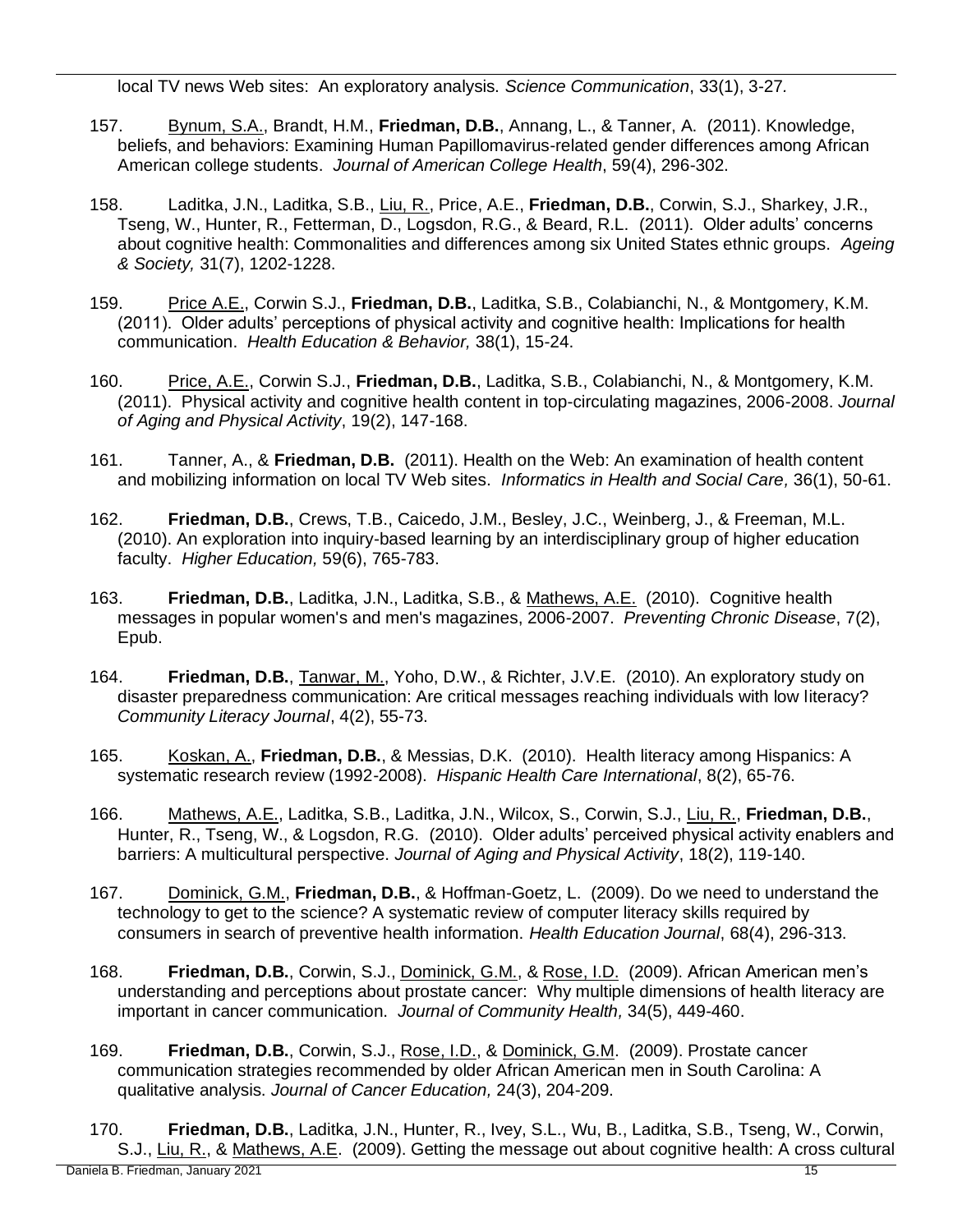comparison of older adults' media awareness and communication needs on how to maintain a healthy brain. *The Gerontologist*, 49(S1), S50-S60.

- 171. Chase, N.L., Dominick, G.M., Trepal, A., Bailey, L.S., & **Friedman, D.B.** (2009). "This is Public Health: Recycling Counts!" Description of a pilot health communications campaign. *International Journal of Environmental Research and Public Health*, 6(12), 2980-2991.
- 172. Laditka. S.B., Corwin, S.J., Laditka, J.N., Liu, R., **Friedman, D.B.**, Mathews, A.E., & Wilcox, S. (2009). Methods and management of the healthy brain study: a large multi-site qualitative research project. *The Gerontologist*, 49(S1), S18-S22.
- 173. Mathews, A.E., Laditka, S.B., Laditka, J.N., & **Friedman, D.B.** (2009). What are the topcirculating magazines in the United States telling older adults about cognitive health? *American Journal of Alzheimer's Disease & Other Dementias*, 24(4), 302-312.
- 174. Tanner, A., **Friedman, D.B.**, Koskan, A., & Barr, D. (2009). Disaster communication on the Internet: A focus on mobilizing information. *Journal of Health Communication,* 14(8), 741-755.
- 175. **Friedman, D.B.**, & Hoffman-Goetz, L. (2008). A systematic review of literacy and health literacy definitions for cancer education programs. *Health Education Journal*, 67(3), 285-304.
- 176. **Friedman, D.B.**, Tanwar, M., & Richter, J.V.E. (2008). An evaluation of online disaster and emergency preparedness resources. *Prehospital and Disaster Medicine,* 23(5), 438-446.
- 177. Tanner, A., **Friedman, D.B.**, Barr, D., & Koskan, A. (2008). Preparing for disaster: An examination of public health emergency information on local TV Web sites. *Electronic News,* 2(4), 218- 234.
- 178. **Friedman, D.B.**, & Kao, E.K. (2008). A comprehensive assessment of the difficulty level and cultural sensitivity of online cancer prevention resources for older minority men. *Preventing Chronic Disease*, 5(1), A07. http://www.cdc.gov/pcd/issues/2008/jan/07\_0146.htm.
- 179. **Friedman, D.B.**, Kanwat C.P., Headrick, M.L., Patterson, N.J., Neely, J.C., & Smith, L.U. (2007). Importance of prudent antibiotic use on dairy farms in South Carolina: A pilot project on farmers' knowledge, attitudes, and practices. *Zoonoses and Public Health*, 54(9&10), 366-375.
- 180. **Friedman, D.B.**, & Hoffman-Goetz, L. (2007). An exploratory study of older adults' comprehension of printed cancer information: Is readability a key factor? *Journal of Health Communication*, 12(5), 423-437.
- 181. **Friedman, D.B.**, & Hoffman-Goetz, L. (2007). Assessing cultural sensitivity of breast cancer information for older Aboriginal women: A pilot study. *Journal of Cancer Education*, 22(2), 112-118.
- 182. **Friedman, D.B.**, & Tanner, A. (2007). Reading difficulty level of medical resources on television Web sites: Recommendations for a social practices approach to consumer health literacy. *Journal of Consumer Health on the Internet*, 11(4), 43-60.
- 183. Hoffman-Goetz, L., & **Friedman, D.B.** (2007). A qualitative study of Canadian Aboriginal women's beliefs about 'credible' cancer information on the Internet. *Journal of Cancer Education*, 22(2), 124-128.
- 184. **Friedman, D.B.**, & Hoffman-Goetz, L. (2006). Assessment of cultural sensitivity of cancer information in ethnic print media. *Journal of Health Communication*, 11(4), 425-447.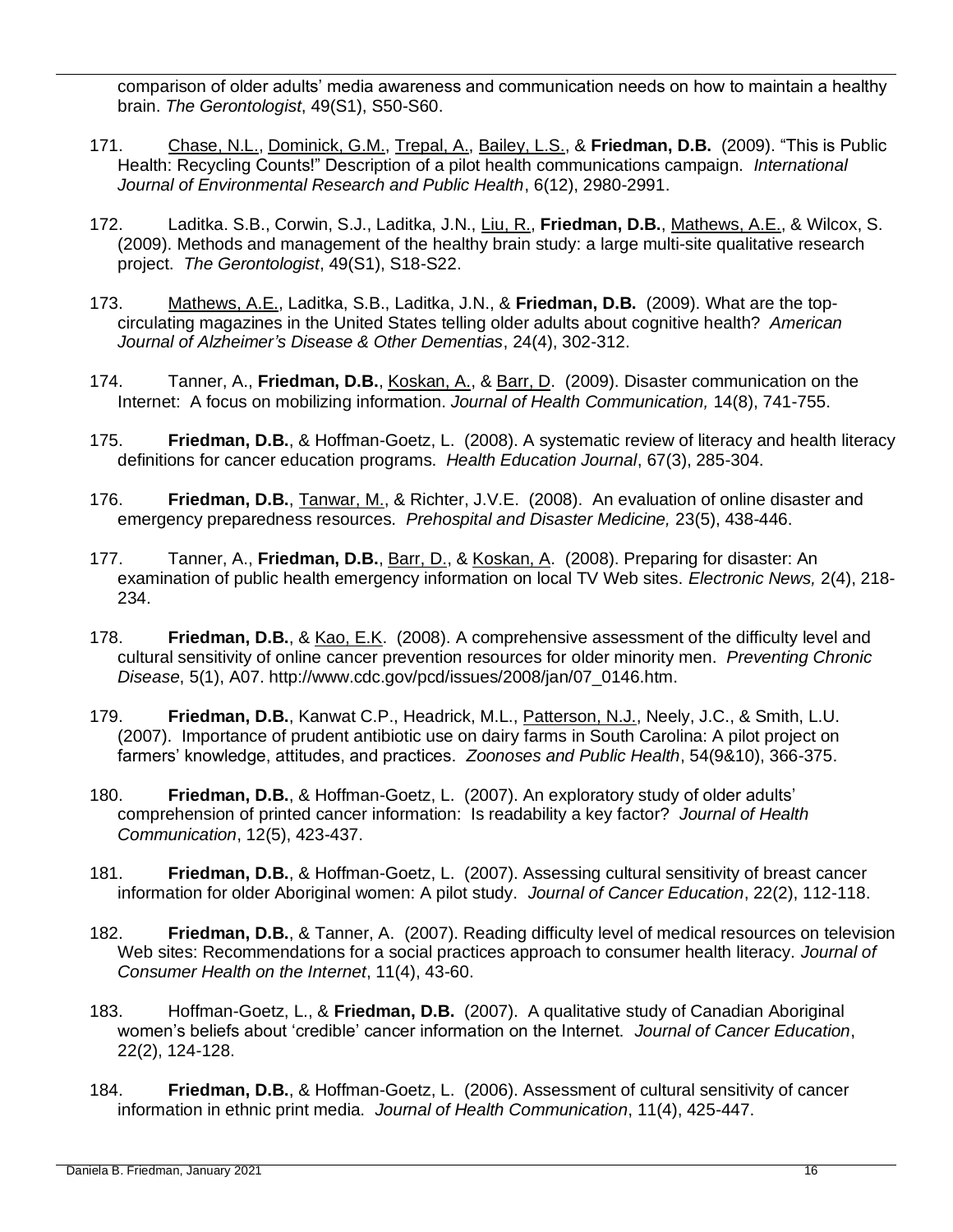- 185. **Friedman, D.B.**, & Hoffman-Goetz, L. (2006). A systematic review of readability and comprehension instruments used for print and Web-based cancer information. *Health Education & Behavior,* 33(3), 352-373.
- 186. **Friedman, D.B.**, Hoffman-Goetz, L., & Arocha, J.F. (2006). Health literacy and the World Wide Web: Comparing the readability of leading incident cancers on the Internet. *Medical Informatics & the Internet in Medicine*, 31(2), 67-87.
- 187. Hoffman-Goetz, L. & **Friedman, D.B.** (2006). A systematic review of culturally sensitive cancer prevention resources for ethnic minorities. *Ethnicity & Disease,* 16(4), 971-977.
- 188. Hoffman-Goetz, L., **Friedman, D.B.**, & Celestine, A. (2006). Evaluation of a public library workshop: Teaching older adults how to search the Internet for reliable cancer information. *Journal of Consumer Health on the Internet,* 10(3), 29-43.
- 189. Ryan, E.B., Anas, A., & **Friedman, D.B.** (2006). Evaluations of older adult assertiveness in problematic clinical encounters. *Journal of Language and Social Psychology*, 25(2), 129-145.
- 190. Clarke, J.N., **Friedman, D.B.**, & Hoffman-Goetz, L. (2005). Canadian Aboriginal people's experiences with HIV/AIDS as portrayed in the mass media. *Social Science & Medicine,* 60(10), 2169- 2180.
- 191. Hoffman-Goetz, L. & **Friedman, D.B.** (2005). Disparities in the coverage of cancer information in ethnic minority and mainstream print media. *Ethnicity & Disease,* 15(2), 332-340.
- 192. Hoffman-Goetz, L., **Friedman, D.B.**, & Clarke, J.N. (2005). HIV/AIDS risk factors as portrayed in mass media targeting First Nations, Métis, and Inuit peoples of Canada. *Journal of Health Communication,* 10(2)*,* 145-162.
- 193. **Friedman, D.B.**, Hoffman-Goetz, L., & Arocha, J.F. (2004). Readability of cancer information on the Internet. *Journal of Cancer Education*, 19(2), 117-122.
- 194. **Friedman, D.B.**, & Hoffman-Goetz, L. (2003). Sources of cancer information for seniors: A focus group report. *Journal of Cancer Education*, 18(4), 215-222.
- 195. **Friedman, D.B.**, & Hoffman-Goetz, L. (2003). Cancer coverage in North American publications targeting seniors. *Journal of Cancer Education*, 18(1), 43-47.

## *Manuscripts In Review*

- 1. Altman, K., Yelton, B., Viado, H.F., Carson, M.A., Schandera, L., Kelsey, H., Porter, D.E., & **Friedman, D.B.** "I won't use the term dumbing it down, but you have to take the scientific jargon out": A qualitative study of environmental health stakeholders' communication practices and needs. In review.
- 2. Farr, D.E., Brandt, H.M., **Friedman, D.B.**, Armstead, C., Adams, S.A., Fulton, J., & Bull, D. Contributions of mammography facility, provider, and patient characteristics to mammography satisfaction among Black women by false positive mammography status. In review.
- 3. **Friedman, D.B.**, Yelton, B., Corwin, S.J., Hardin, J.W., Ingram, L.A., Torres-McGehee, T.M., & Alberg, A.J. Examining the value of peer mentorship for equity in higher education leadership: Reflections of public health academic administrators. In review.
- 4. Galvin, A.G., **Friedman, D.B.**, & Hebert, J.R. Focus on disability-free life expectancy: Implications for clinical care, public health, and qualify of life among disparate populations. In review. Revise and Resubmit.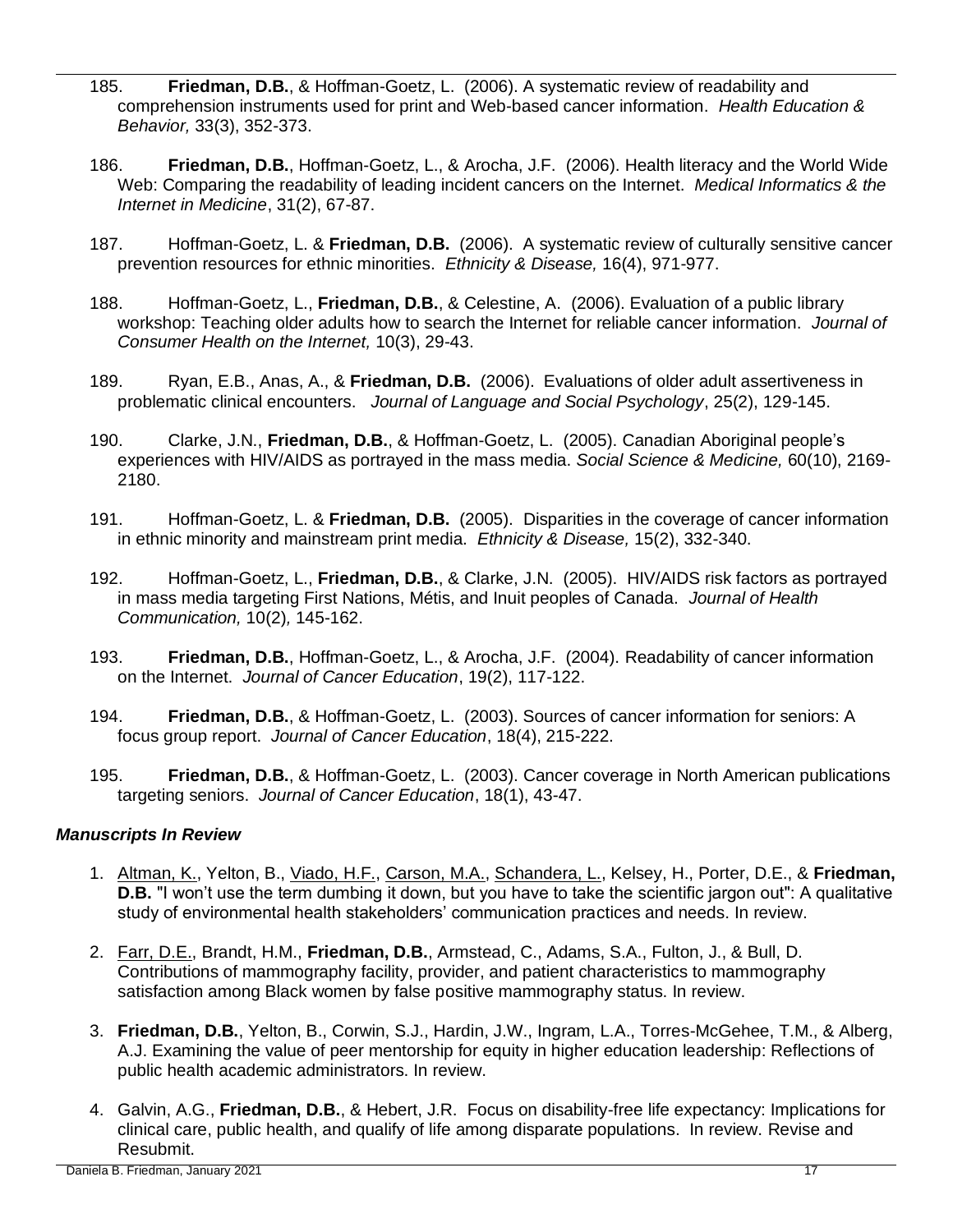- 5. Haynes, V.E., Brandt, H.M., **Friedman, D.B.**, Simmons, D., Bateman, B.D., & Ferris, D.G. Sociocultural influences on cervical cancer screening uptake in Cusco, Peru: A qualitative study. In review. Revise and Resubmit.
- 6. Haynes, V.E., Brandt, H.M., **Friedman, D.B.**, Simmons, D., Bateman, B.D., & Ferris, D.G. The impacts of gender dynamics on cervical cancer screening practices in Cusco, Peru. In review.
- 7. Ingram, L.A., Ford, M.E., Johnson, C., Ashford-Carroll, B., McCollum, Q., **Friedman, D.B.**, & Levkoff, S.E. Responding to the call: Building a training program to diversify the academy in Alzheimer's disease research. In review.
- 8. Ingram, L., Monroe, C., Wright, H., Burrell, A., Jenks, R., Cheung, S., & **Friedman, D.B.** Fostering distance education: Lessons from a United States-England partnered Collaborative Online International Learning (COIL) approach. In review.
- 9. Li, Q., Kim, S.H., **Friedman, D.B.**, Tanner, A., Foster, C., & Bergeron, C.D. Talking about clinical trials in the news: News content analysis of clinical trial stories in the United States. In review.
- 10. Qiao, S., **Friedman, D.B.**, Tam, C.C., Zheng, C., & Li, X. Vaccine acceptance among college students in South Carolina: Do information sources and trust in information make a difference? In review. (MS ID#: MEDRXIV/2020/242982)
- 11. Risendal, B, Hebert, J.R., Morrato, E.H., Thomson, C.A. Escoffrey, C., **Friedman, D.B.**, Dwyer, A.J., Overholser, L.S., & Wheeler, S.B. Addressing COVID-19 using a public health approach: Perspectives from the Cancer Prevention and Control Research Network. In review. Revise and Resubmit.
- 12. Rubin, L., Ingram, L.A., Resciniti, N.V., Ashford-Carroll, B.S., Rose, A., Leith, L., Ureña, S., McCollum Q., & **Friedman, D.B.** Genetic risk factors for Alzheimer's disease in racial/ethnic minority populations in the U.S.: A scoping review. In review.
- 13. Sakhuja, M., Yelton B, Arent, M.A., Noblet, S., Macauda, M., Fedrick, D., & **Friedman, D.B.** Words matter: An analysis of the content and readability of COVID-19 information on clinic websites. In review.

## *Book Chapter*

- 1. Neet, M.J., Ellis, J., Hart, Z.H., Scott, G.I., **Friedman, D.B.**, Kelsey, R.H., & Porter, D.E. (2019 Dec 29). *Environmental and Public Health Issues: Community Engagement in Environmental Justice Populations*. Encyclopedia of Water: Science, Technology, and Society. DOI: 10.1002/9781119300762.
- 2. Gelhert, S., Choi, S.K., & **Friedman, D.B.** (2019). *Chapter 12: Communication in Health Care.* In Gelhert, A., & Browne, T (editors), Handbook of Health Social Work, 3<sup>rd</sup> Edition, John Wiley & Sons, Inc., San Francisco, CA.
- 3. Hunter, R.H., Hooker, S.P., & **Friedman, D.B.** (2016). *Chapter 15: The Journey Forward*. In R.H. Hunter, L.A. Anderson, and Basia L. Belza (editors), Community Wayfinding: Pathways to Understanding*.* Springer International Publishing, Switzerland, DOI: 10.1007/978-3-319-31072-5.

## **Invited Editorials / Commentaries**

- 1. **Friedman, D.B.** (2020 May 18 Epub). Do words really matter? A focus on communication and aging. *Journal of Women & Aging*, 32(4), 361-364 (introduction to guest edited special issue).
- 2. Arp Adams, S., Choi, S.K., Eberth, J.M., Brandt, H.M., **Friedman, D.B.,** & Hébert, J.R. (2016). Adams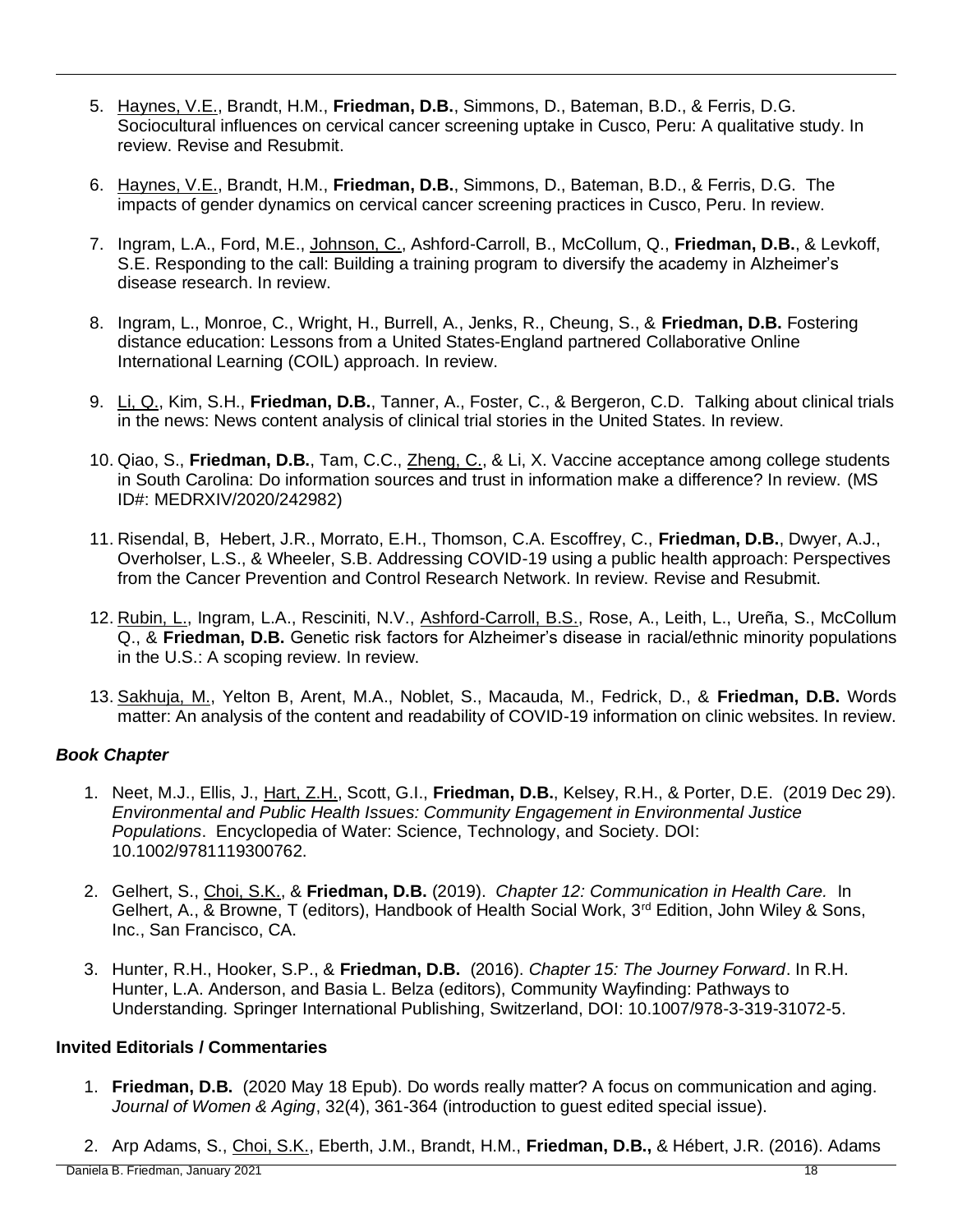et al. respond to Medicaid expansion and implications for cancer disparities. *American Journal of Public Health*, 106(6), e8-e9.

- 3. **Friedman, D.B.**, Tanner, A., Kim, S-H., Bergeron, C.D., & Foster, C.B. (2014). Improving our messages about research participation: A community-engaged approach to increasing clinical trial literacy. *Clinical Investigation* (London), 4(10), 869-872*.*
- 4. Thrasher, J.F., Andrews, J.O., **Friedman, D.B.**, Carpenter, M.J., Gray, K.M., Cummings, K.M., Alberg, A.J., & Navarro, A. (2013). Authors' response to: de Bruin, M.., & Peters, G.J.Y. Let's not further obscure the debate about fear appeal messages for smokers. *American Journal of Preventive Medicine,* 44(5), e51– e53.
- 5. **Friedman, D.B.** Editorial comment on: Giri, V.N., Coups, E.J., Ruth, K., Goperud, J., Raysor, S., Kim, T.Y., et al. (2009). Prostate cancer early detection program recruitment methods and show rates in men at high risk. *Journal of Urology*, 182, 2217-2218.

# **Unrefereed Publications**

Hunter, R.H., Potts, S., Beyerle, R., Stollof, E., Lee, C., Duncan, R., Vandenberg, A., Belza, B., Marquez, D.X., **Friedman, D.B.**, & Bryant, L,L. (2013 December). *Pathways to Better Community Wayfinding* [Internet]. Seattle, WA; Washington, DC: CDC Healthy Aging Research Network and Easter Seals Project ACTION. 39 p. Available at: *[www.prc-han.org.](http://www.prc-han.org/) \*\*Awarded the 2014 Apex Award for One-of-a-Kind Electronic Publications.*

## **Funded Research**

## **Current Research Grants**

"Investigating the Influences of Mindfulness and Physical Activity on Cognitive Aging and Well-Being: An experience sampling study" Source: University of South Carolina Vice President for Research ASPIRE-I, Track 1 Program PI: J. Yang, PhD Dates: July 1, 2020 – June 30, 2022 Amount: \$15,000 Position: Co-Investigator (In kind)

"An Innovative Train-the-Trainer Approach for Prostate Cancer Education" Source: University of South Carolina Office of Undergraduate Research Magellan Scholar Program PI: C. Troy (biochemistry and molecular biology major) Dates: August 1, 2020 – April 30, 2021 Amount: \$2,750 Position: Mentor (In kind)

"For the Purchase and Provision of Alzheimer's Disease Registry Management and Training and Development Related to the Alzheimer's Disease Registry" Source: South Carolina Department of Health and Human Services PI: D.B. Friedman, PhD; Co-PI: J.L. Pearson, DrPH Dates: July 1, 2020 – June 30, 2021 Amount: \$346,269 (+ \$346,269 UofSC cost share) Position: PI

"South Carolina Cancer Prevention and Control Research Network – Collaborating Center" (U48 DP006401) Source: Centers for Disease Control and Prevention PI: D.B. Friedman, PhD Dates: September 30, 2019 – September 29, 2024 Amount: \$1,499,945 Position: PI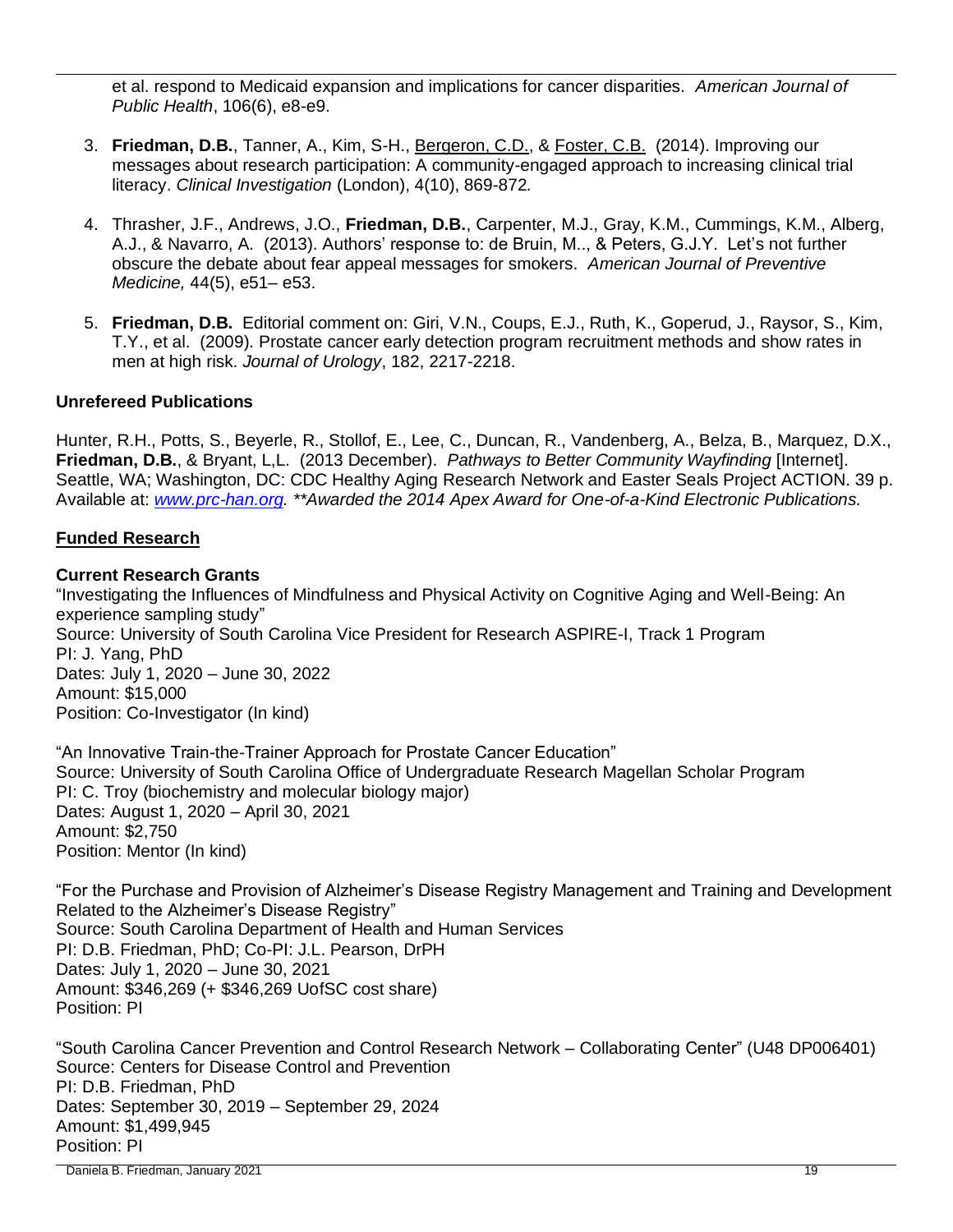"Enhancing Quality of Care through Improved Health Literacy" Source: The Duke Endowment (6816-SP) PI: D.B. Friedman, PhD Dates: July 1, 2019 – June 30, 2022 Amount: \$580,000 Position: PI

"Pilot Evaluation of an Early Memory Loss Lifestyle Intervention for Participants and Their Care Partners in South Carolina" Source: University of South Carolina Vice President for Research ASPIRE-I, Track 1 Program PI: M. Lohman, PhD Dates: July 1, 2019 – September 30, 2020 Amount: \$14,806 Position: Co-Investigator (In kind)

"Centers for Oceans and Human Health 3: Impacts of Climate Change on Oceans and Great Lakes (COHH3)" Source: National Institutes of Health and National Science Foundation (P01 ES028942-01) PI: G. Scott, PhD Dates: September 30, 2018 – June 30, 2023 Amount: \$5,749,349 Position: Co-Investigator and Co-Lead of Community Engagement Core

"Carolina Center on Alzheimer's Disease and Minority Research (CCADMR)" Source: National Institute on Aging, P30 Alzheimer's disease-related Resource Center on Minority Aging Research (P30 AG059294) PIs: S.E. Levkoff, ScD and D.B. Friedman, PhD Dates: September 1, 2018 – June 30, 2023 Amount: \$3,196,121 Position: MPI

"Identifying Predictors of Racial Disparity in Treatment and Mortality among Patients Diagnosed with Breast Cancer in South Carolina and Geospatial Investigation of Breast Cancer Patient Navigation" Source: National Institutes of Health, National Cancer Institute (F99/K00) PI: O. Babatunde, PhD candidate Dates: September 1, 2017 – August 31, 2023 Amount: \$465,318 Position: Collaborator (In kind)

## **Completed Research Grants**

"Exploring Effective Cancer Prevention and Control Strategies in Our State: Perspectives from Community and Research Collaborators" Source: University of South Carolina Office of Undergraduate Research Magellan Scholar Program PI: A. Brunson (biochemistry major) Dates: January 1, 2020 – December 31, 2020 Amount: \$2,998 Position: Mentor (In kind)

 Daniela B. Friedman, January 2021 20 "Improving Adherence to Adjuvant Hormonal Therapy among Disadvantaged Breast Cancer Survivors" Source: National Cancer Institute K01 Mentored Research Scientist Development Award to Promote Diversity (K01CA193667) PI: T.M. Felder, PhD, MSW Dates: September 11, 2015 – August 31, 2020 Amount: \$512,147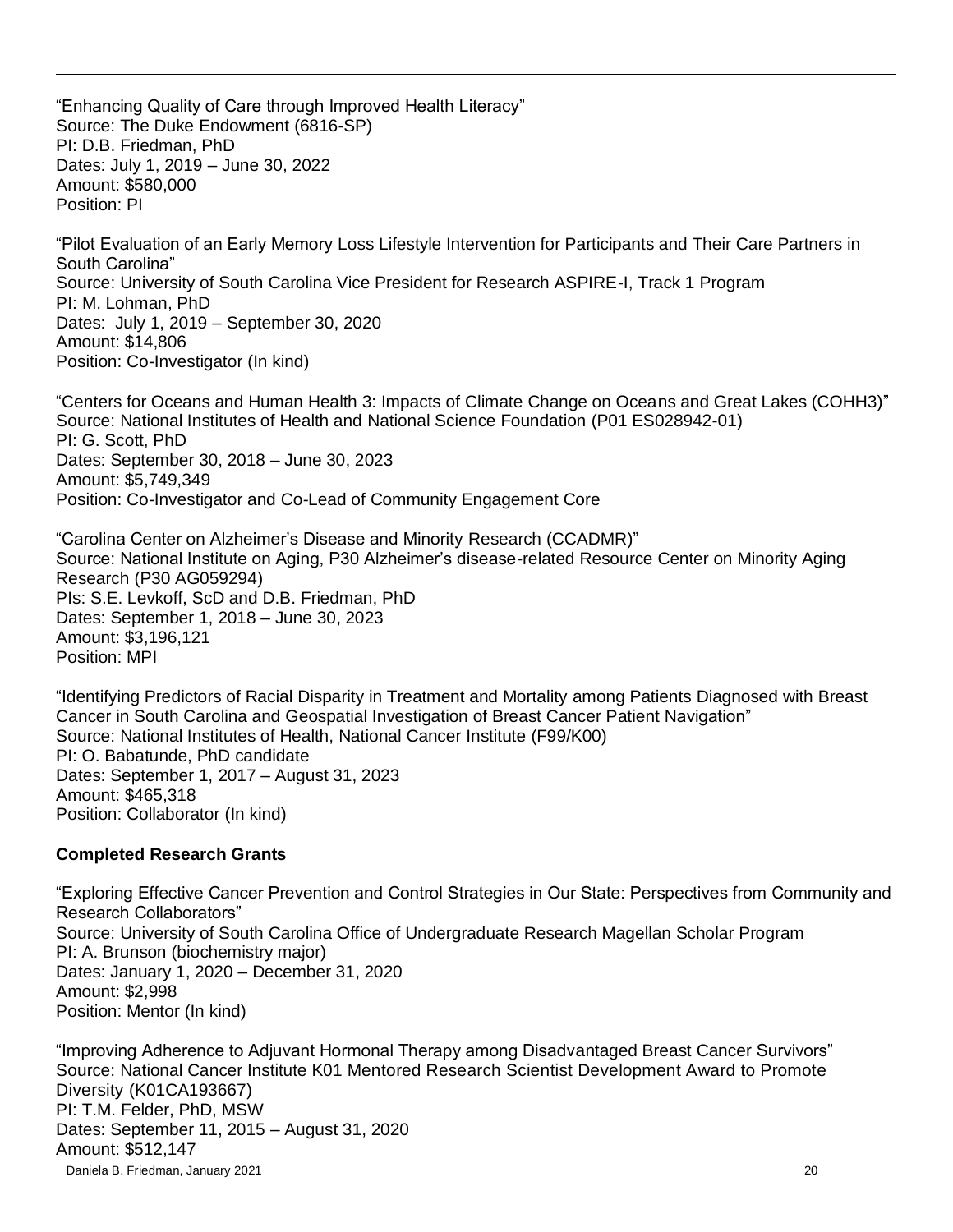Position: Co-Mentor (In kind)

"For the Purchase and Provision of Alzheimer's Disease Registry Management and Training and Development Related to the Alzheimer's Disease Registry" Source: South Carolina Department of Health and Human Services PI: D.B. Friedman, PhD; Co-PI: J.L. Pearson, DrPH Dates: July 1, 2019 – June 30, 2020 Amount: \$346,269 (+ \$346,269 UofSC cost share) Position: PI

"Multi-Level, Community-Clinical Cancer Prevention and Control Interventions" (3 U48 DP005000-01S2) Source: Centers for Disease Control and Prevention (Special Interest Project 14-011; Cancer Prevention and Control Research Network Collaborating Center) PI: D.B. Friedman, PhD Dates: September 30, 2014 – September 29, 2019 Amount: \$1,374,996.38 Position: PI

"Implementing Road Map Actions through a New Healthy Brain Research Network" (3 U48 DP005000-01S7) Source: Centers for Disease Control and Prevention (Special Interest Project 14-002; Healthy Brain Research Network Collaborating Center) PI: D.B. Friedman, PhD Dates: September 30, 2014 – September 29, 2019 Amount: \$474,998 Position: PI

"Healthy Brain Research Network (HBRN) Scholar Program: University of South Carolina HBRN Collaborating Center" Source: Alzheimer's Foundation of America PI: D.B. Friedman Dates: September 1, 2018 – August 31, 2019 Amount: \$20,000 Position: PI

"For the Purchase and Provision of Alzheimer's Disease Registry Management and Training and Development Related to Alzheimer's Disease Registry" Source: SC DHHS PI: D.B. Friedman, PhD; Co-PI: J.L. Pearson, DrPH Dates: July 1, 2016 – June 30, 2019 Amount: \$967,350 (+ \$967,350 USC cost share) Position: PI

"Interdisciplinary Graduate Training Program in Cancer Disparities" Source: Susan G. Komen Foundation (Grant #: GTDR17500160) PI: S.E. Steck, PhD and A. Murphy, PhD Dates: June 28, 2017 – June 27, 2020 Amount: \$405,000 Position: Mentor (In kind)

 Daniela B. Friedman, January 2021 21 "Strategies for Communicating the Environmental Risks of Cancer (SCERC)" Source: National Institute of Environmental Health Sciences & National Cancer Institute (R03ES027406; Breast Cancer and the Environment Communication Research Initiative) PI: D.B. Friedman, PhD Dates: March 1, 2017 – February 28, 2019 Amount: \$145,106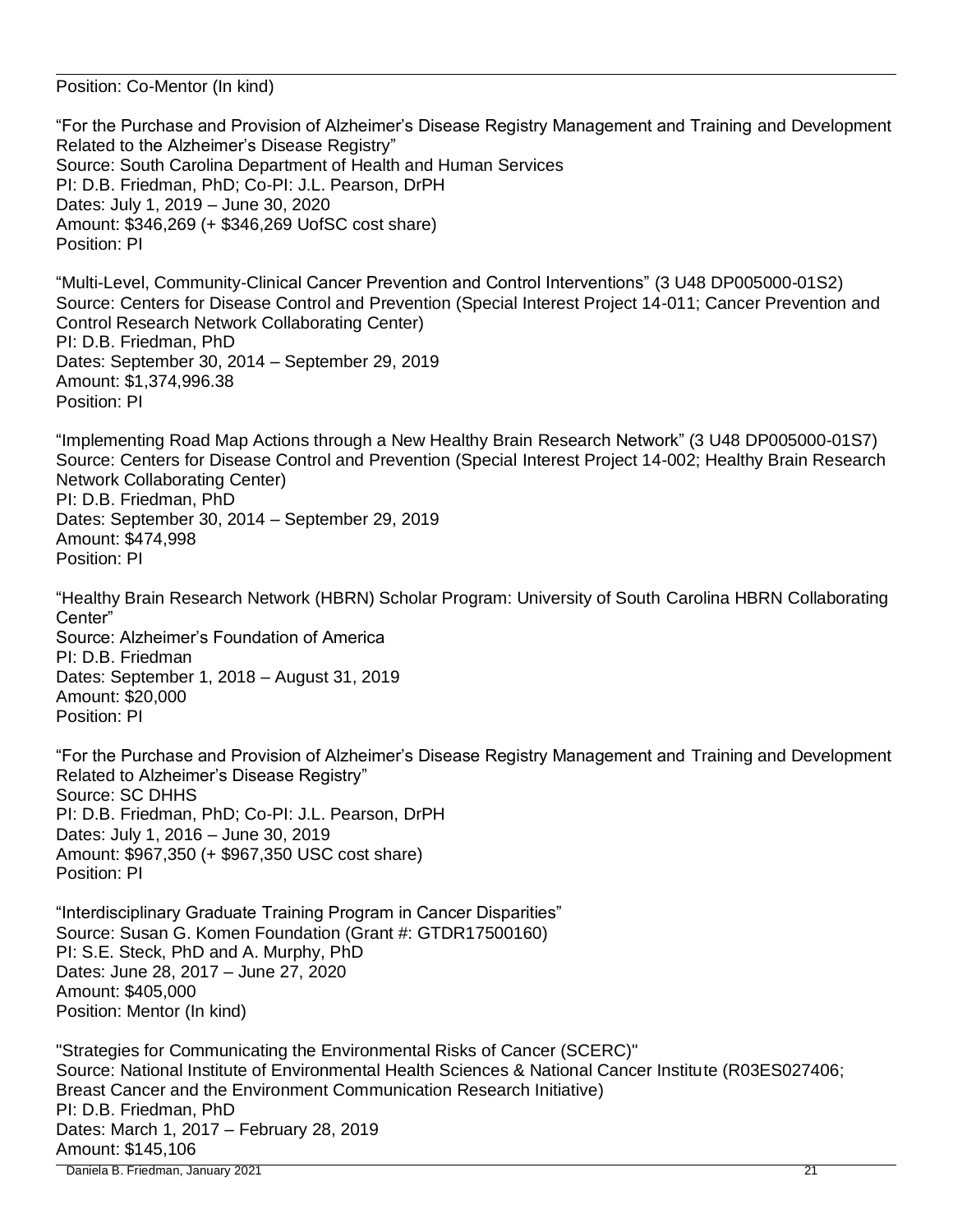#### Position: PI

"Sex and Aging in the Media: An Online International Learning Experience" Source: Coventry University, United Kingdom PI: Hayley Wright, PhD Dates: Awarded August 7, 2017 – June 30, 2018 Amount: £4,964 (\$5,795) Position: Co-Investigator

"HPV and Cancer mHealth Prevention Education for HIV Positive Women Pilot Study" (K01CA175239-01A1) Source: National Cancer Institute K01 Mentored Research Scientist Development Award to Promote **Diversity** PI: L.T. Wigfall, PhD Dates: September 13, 2013 – August 31, 2018 Amount: \$711,544 Position: Co-Mentor/Co-Investigator (In kind)

"Social and Physical Environment Impacts on Intervention Sustainability - DIDACTIC Diversity Supplement" Source: National Heart, Lung, and Blood Institute Graduate and Health Professional Students Research Supplement (PA-15-322; R01HL085631) PI: J.R. Hebert, ScD; Student Applicant: V. Haynes, MSPH Dates: June 1, 2016 – March 31, 2018 Amount: \$89,580 Position: Mentor (In kind)

"An Implementation Project to Address Prostate Cancer and Quality of Life in South Carolina" Source: South Carolina Cancer Alliance (SCCA) PI: SCCA Prostate Cancer Workgroup (D.B. Friedman – project co-lead) Dates: February 1 – December 31, 2017 Amount: \$34,520 Position: Project Co-Lead (In kind)

"For the Purchase and Provision of Alzheimer's Disease Registry Management and Training and Development Related to PRIME" Source: SC DHHS PI: D.B. Friedman, PhD; Co-PI: J.L. Pearson, DrPH Dates: July 1, 2016 – June 30, 2017 Amount: \$99,992 Position: PI (In kind)

"Blogging about Dementia: A Way for Caregivers and Patients to be Heard" Source: South Carolina Honors College, Undergraduate Research Fellowship Program PI: S. Mehta (public health bachelor's student) Dates: October 1, 2016 – June 30, 2017 Amount: \$3,000 Position: Mentor (In kind)

"Evaluation of an Avatar-Led Decision Aid to Promote Informed Decision Making for Prostate Cancer Screening Among African-American Males in Faith-Based Communities" Source: USC Office of the Vice President for Research (Advanced Support for Innovative Research Excellence-I) PI: O.L. Owens, PhD Dates: May 18, 2015 – May 17, 2017 Amount: \$15,000 Position: Co-Investigator (In kind)

Daniela B. Friedman, January 2021 22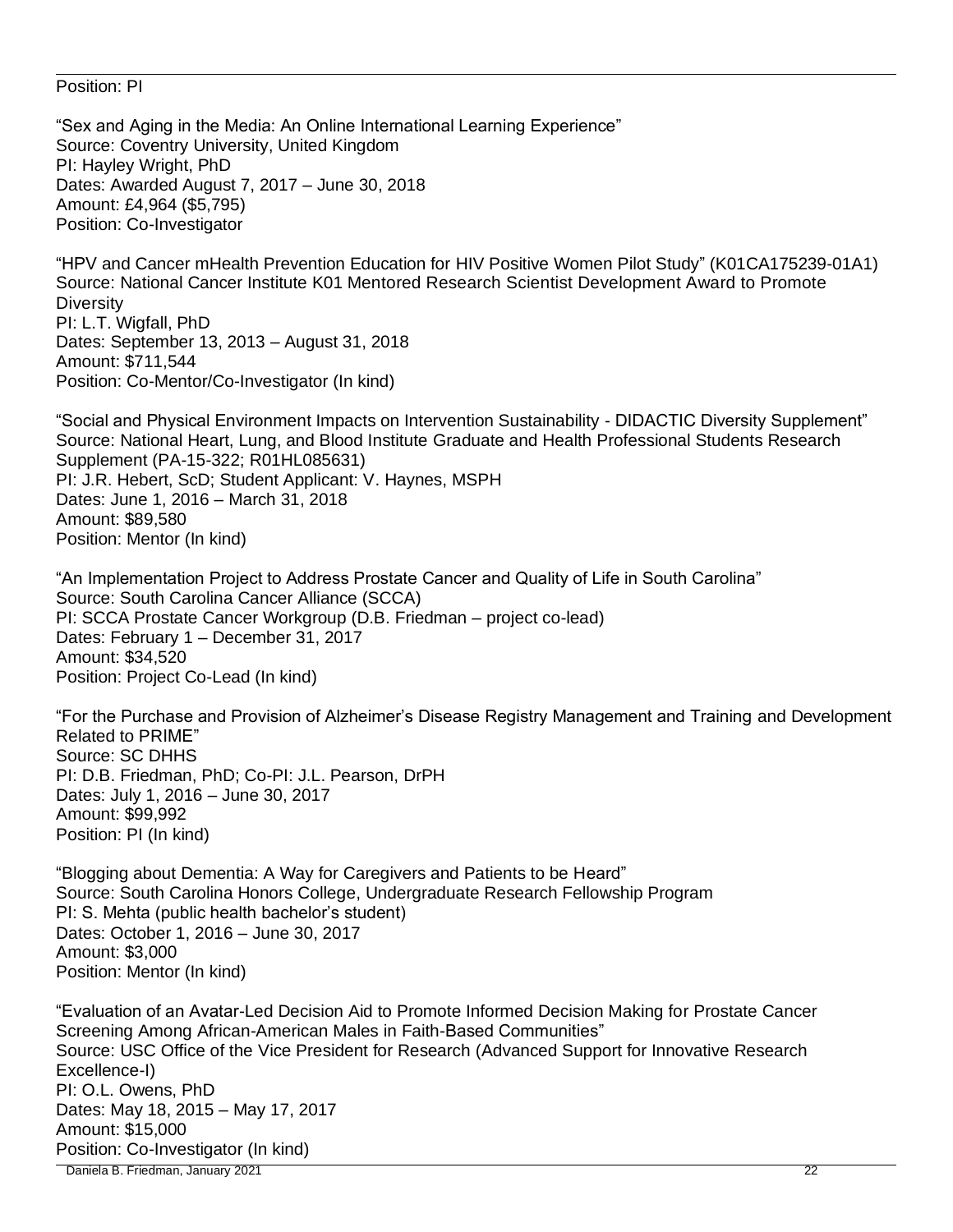"An Implementation Project to Support Prostate Health in South Carolina" Source: South Caroline Cancer Alliance (SCCA) PI: SCCA Prostate Cancer Workgroup (D.B. Friedman – project co-lead) Dates: May 1 – December 31, 2016 Amount: \$33,900 Position: Project Co-Lead (In kind)

"Examining Use of Social Media as a Response and Recovery Strategy during the #SCFlood of October 2015" Source: USC Office of the Vice President for Research PI: H.M. Brandt, PhD; Co-PI: G. Turner-McGrievy, PhD Dates: November 1, 2015 – November 1, 2016 Amount: \$15,570 Position: Co-Investigator (In kind)

"The Evaluation of a Computer-based Education Program to Promote Informed Decision Making for Prostate Cancer Screening among African-American Men in Faith-based Communities" Source: American Cancer Society Institutional Research Grant (SOAR) PI: O.L. Owens, PhD Dates: April 1, 2015 – March 31, 2016 Amount: \$30,000 Position: Co-Investigator (In kind)

"Post-Fall Decision Making among Older Women Living in Continuing Care Retirement Communities: A Mixed Methods Study" Source: Canadian Institutes of Health Research Doctoral Research Award for Patient-Oriented Research PI: Caroline D. Bergeron, MSc Dates: May 1, 2013 - December 15, 2015 Amount: \$93,333 Position: Primary Mentor/Co-Investigator (In-kind)

"Opportunity Grant to Advance Implementation of Selected Action Items from The Healthy Brain Initiative: The Public Health Road Map for State and National Partnerships, 2013-2018" (RFA #HA2015A) Source: National Association of Chronic Disease Directors PI: Departamento de Salud de Puerto Rico Dates: April 1, 2015 – September 30, 2015 Amount: \$50,000 (\$3,000 for consultancy fee) Position: Consultant for Puerto Rico Department of Health

"From Health Coverage to Care: Developing an Evidence-based Affordable Care Act Education and Health Literacy Program Tailored to Richland County Residents" Source: Central Carolina Community Foundation / Knight Foundation PI: A. Tanner, PhD, Co-PI: D.B. Friedman, PhD Dates: September 1, 2014 – August 31, 2015 Amount: \$75,000 Position: Co-Principal Investigator

 Daniela B. Friedman, January 2021 23 "South Carolina Cancer Disparities Community Network-II Administrative Supplement to Expand NCI-Supported Community Outreach Capacity through Community Health Educators (CHEs) of the National Outreach Network (NON)" Source: National Cancer Institute/Center to Reduce Cancer Health Disparities PI: J.R. Hebert, ScD; Director of Community Core: H.M. Brandt, PhD Dates: September 1, 2014 – August 31, 2015 Amount: \$64,960 Position: Co-Investigator (In kind)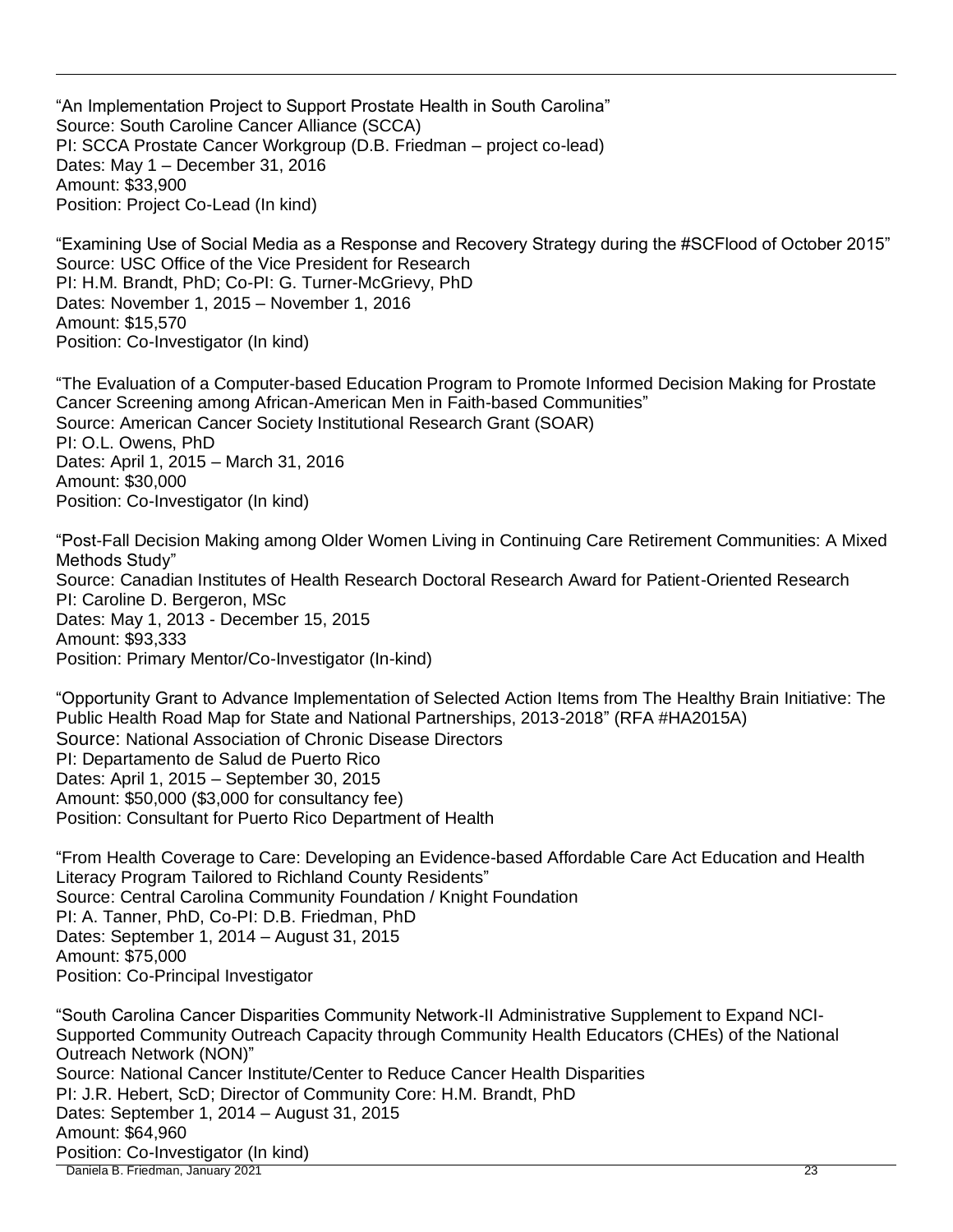"A Dissemination Project to Advance Lung Cancer Screening in South Carolina" Source: South Carolina Cancer Alliance PIs: J.M. Eberth, PhD and K.K. McDonnell, PhD Dates: July 1, 2014 – June 30, 3015 Amount: \$43,537 Position: Co-Investigator (In kind)

"Living with Lung Cancer: Receptivity and Preferences for Risk Reducing Behavior Change among African American Families" Source: American Cancer Society Institutional Research Grant (SOAR) PI: K.K. McDonnell, PhD Dates: February 19, 2014 – December 31, 2014 (cost extension until June 30, 2015) Amount: \$30,000 Position: Co-Investigator/Collaborator (In kind)

"South Carolina Cancer Disparities Community Network-II Research to Promote Diversity in Health-related Research" Source: National Cancer Institute (PA-12-149) PI: J.R. Hebert, ScD; Student Applicant: D. Farr, MPH Dates: September 16, 2013 – August 31, 2015 Amount: \$100,169 Position: Mentor/Co-Investigator (In kind)

"South Carolina Cancer Disparities Community Network II" (Community Networks Program Centers – Centers for Reducing Cancer Disparities through Outreach, Research and Training, U54/CA153461) Source: National Institutes of Health, National Cancer Institute PI: J.R. Hebert, ScD Dates: September 1, 2010 – August 31, 2015 Amount: \$4,778,222 Position: Co-Investigator & Pilot Project Leader

"South Carolina Cancer Prevention and Control Research Network (SC-CPCRN)" Source: Centers for Disease Control and Prevention and the National Cancer Institute (SIP 09-002; U48/DP001936) PI: J.R. Hebert, ScD Dates: September 30, 2009 – September 29, 2014 Amount: \$1,496,341 Position: PI (from 5/2013 onward; 20% effort); Co-Principal Investigator (12/2010-5/2013); Co-Investigator (9/2009-11/2010)

"Healthy Aging Research Network Collaborating Center" Source: Centers for Disease Control and Prevention (SIP 09-027; U48/DP001936-01REV) PI: S. Wilcox, PhD; K.H. Leith, PhD Dates: September 30, 2009 – September 29, 2014 Amount: \$368,885 Position: Co-Investigator; Co-Leader of Healthy Brain Research Work Group (10-12% effort)

 Daniela B. Friedman, January 2021 24 "South Carolina Cancer Disparities Community Network-II Administrative Supplement to Expand NCI-Supported Community Outreach Capacity through Community Health Educators (CHEs) of the National Outreach Network (NON)" Source: National Cancer Institute/Center to Reduce Cancer Health Disparities PI: J.R. Hebert, ScD; Director of Community Core: H.M. Brandt, PhD Dates: September 1, 2013 – August 31, 2014 Amount: \$64,996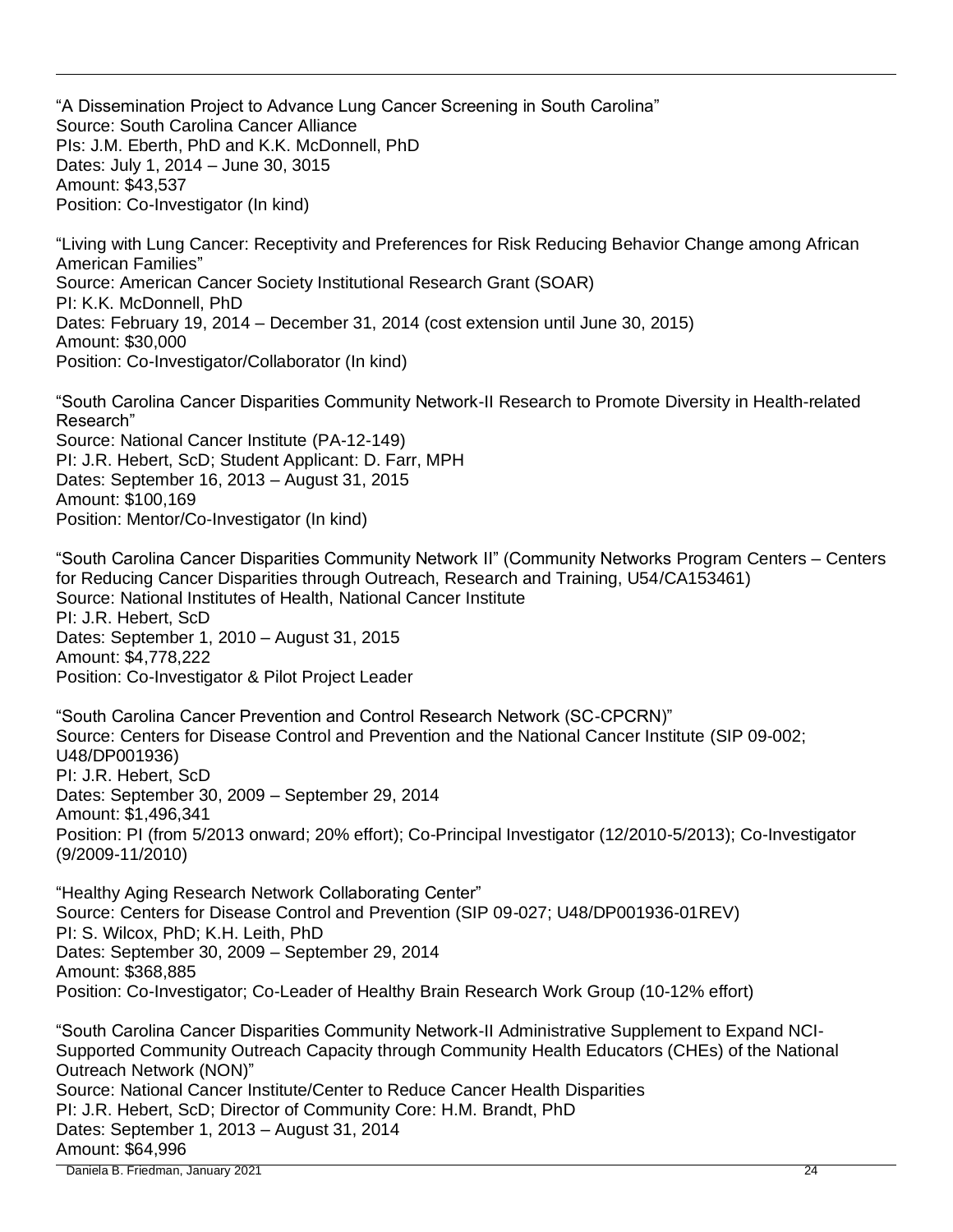Position: Co-Investigator (In kind)

"Improving Knowledge and Communication of the Affordable Care Act: A Focus on South Carolina Adults in Richland County" Source: Central Carolina Community Foundation / Knight Foundation PI: A. Tanner, PhD, Co-PI: D.B. Friedman, PhD Dates: September 1, 2013 – August 31, 2014 Amount: \$97,674 Position: Co-Principal Investigator

"Evaluation, Implementation, and Dissemination of an Established Community-based Prostate Cancer Education Program for African-American Men and Women in South Carolina" Source: South Carolina Cancer Alliance PI: D.B. Friedman, PhD (Co-PIs: J. Payne and K. Johnson) Dates: December 1, 2013 – June 30, 2014 Amount: \$15,402 Position: PI (as SCCA Prostate Cancer Work Group Co-Chair; In kind)

"A Creative Approach to Promoting and Facilitating Informed Decision Making for Prostate Cancer Screening Among African American Males in Faith Based Communities" Source: Office of the Vice President for Research Support to Promote Advancement of Research and Creativity (SPARC) Program PI: Otis L. (Shaun) Owens, MPH Dates: April 30, 2013-August 15, 2014 Amount: \$5,000 Position: Mentor (In kind)

"Gibbs Cancer Center Collaboration" Source: Spartanburg Regional Gibbs Cancer Center & Research Institute PI: J.R. Hebert, ScD; Co-PI: D.B. Friedman, PhD Dates: August 16, 2013 – May 15, 2014 Position: Co-PI (In kind)

"A Comprehensive Assessment of the Knowledge, Perceptions, and Communication Needs about Clinical Trials among Adults in Rural South Carolina" Source: Health Sciences South Carolina PI: S-H. Kim, PhD, Co-PIs: D.B. Friedman, PhD and A. Tanner, PhD Dates: January 15, 2011 – December 15, 2013 Amount: \$257,447 Position: Co-Principal Investigator

"South Carolina Cancer Disparities Community Network-II Administrative Supplement to Expand NCI-Supported Community Outreach Capacity through Community Health Educators (CHEs) of the National Outreach Network" Source: National Cancer Institute/Center to Reduce Cancer Health Disparities PI: J.R. Hebert, ScD; Director of Community Core: H.M. Brandt, PhD Dates: September 28, 2012 – September 27, 2013 Amount: \$50,000 Position: Co-Investigator/Collaborator (In kind)

"A Community-based Participatory Approach to the Development of a Computer-based Aid to Facilitate Informed Decision Making for Prostate Cancer Screening among African-American Men in Faith-based Communities" Source: University of South Carolina Institute for African American Research PI: Otis L. (Shaun) Owens, MPH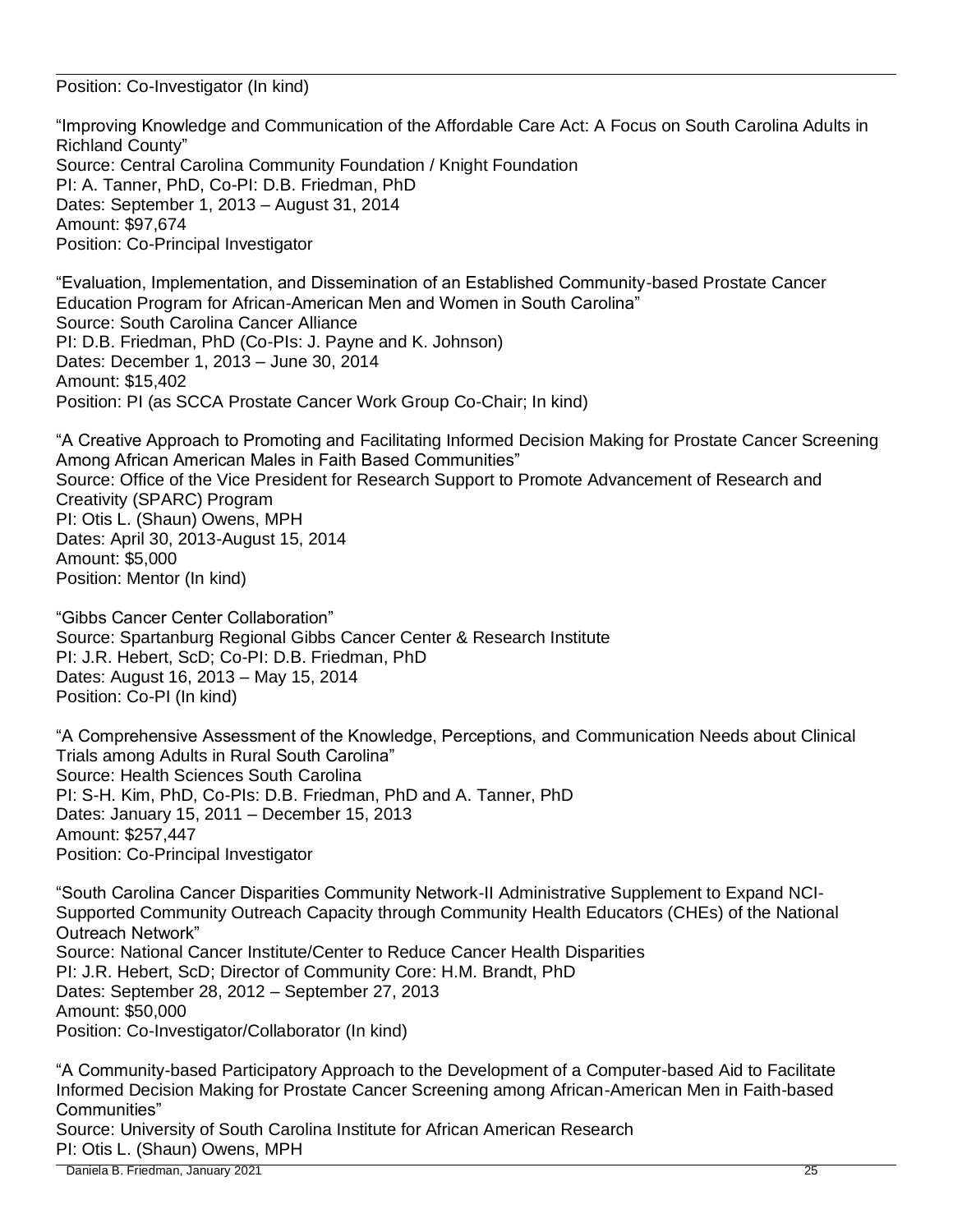Dates: August 16, 2012-August 15, 2013 Amount: \$1,500 Position: Mentor (In-kind)

"Community Wayfinding Assessment Project" Source: National Association of Chronic Disease Directors PI: D. Marquez, PhD (University of Illinois at Chicago) Dates: March 15, 2012 - September 29, 2012 Amount: \$34,752 Position: Consultant and Leadership Team Member (\$500)

"Community Wayfinding Concept Development Project" Source: 5U48DP001911-03 [U Washington Prevention Research Center cooperative agreement] PI: B. Belza, PhD (U Washington CDC Healthy Aging Research Network Coordinating Center) Dates: September 29, 2011 – September 28, 2012 Amount: \$30,335 Position: Leadership Team Member and Consultant (\$3,000)

"South Carolina Cancer Disparities Community Network-II Administrative Supplement to Expand NCI-Supported Community Outreach" Source: National Cancer Institute/Center to Reduce Cancer Health Disparities PI: J.R. Hebert, ScD; Director of Community Core: H.M. Brandt, PhD Dates: September 29, 2011 – September 28, 2012 Amount: \$45,000 Position: Co-Investigator/Collaborator (In kind)

"An In-Depth Look at Informed Decision Making for Prostate Cancer Screening and Treatment in South Carolina" Source: South Carolina Cancer Alliance (SCCA) PI: D.B. Friedman, PhD Dates: July 21, 2011 – June 29, 2012 Amount: \$8,000 Position: PI (as SCCA Prostate Cancer Work Group Co-Chair; In kind)

"The Use of Technology and Photography for Health Communications in the African-American Faith-Based Community**"** Source: University of South Carolina Science and Health Communication Research Group Co-PIs: S. Owens, MPH and T. Thomas, MA, MS, Faculty Co-Is/Mentors: D.B. Friedman, PhD, J.R. Hebert, M. Torres, PhD, and T.B. Crews, EdD Dates: April 29, 2011 – December 31, 2011 Amount: \$2,880 Position: Primary Faculty Mentor/Co-Investigator (In kind)

"Are we getting the health information we need from the mass media? Consumers' Perceptions about Online Health and Medical News" Source: University of South Carolina Office of Undergraduate Research Magellan Scholar Program Student PI: Eleasa Van Slooten (public health major) Dates: January 1 – December 1, 2011 Amount: \$2,800 Position: Primary Mentor (In kind)

 Daniela B. Friedman, January 2021 26 "Assessing the Impact of Pictorial Health Warning Labels on Cigarette Packages: Implications for FDA Policy Development and Smoking-related Health Disparities" Source: South Carolina Clinical & Translational Research Institute (SCTR) Pilot Project Program PI: J.F. Thrasher, PhD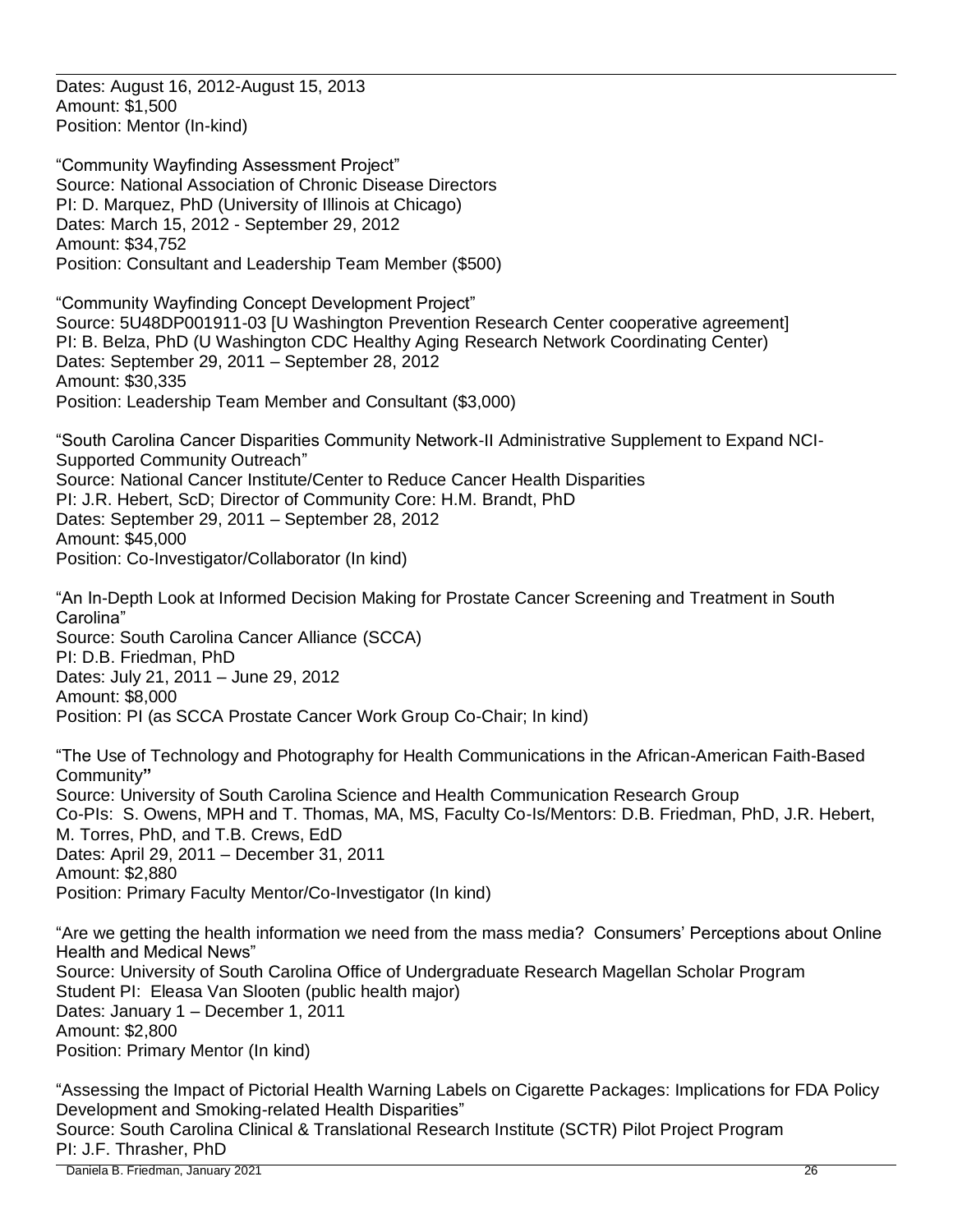Dates: October 15, 2010 – September 30, 2011 Amount: \$49,999 Position: Co-Investigator (In kind)

"National Diabetes Education Program (NDEP) Media Campaign Evaluation" Source: 2009-2010 State Diabetes Allocation, South Carolina PI: L.U. Smith, DrPH, and Bureau of Community Health & Chronic Disease Prevention Dates: January 6, 2010 – May 31, 2010 Amount: \$9,726 Position: Media Campaign Evaluator

"Health Literacy and Cancer Prevention among ESL Immigrants to Canada" Source: Social Sciences and Humanities Research Council of Canada PI: L. Hoffman-Goetz, PhD, MPH; Co-PI: J.F. Arocha, PhD Dates: April 1, 2007 – March 31, 2010 Amount: \$178,612 Position: Collaborator (In kind)

"Prevention Research to Promote and Protect Brain Health" Source: Centers for Disease Control and Prevention (SIP 8-06; Grant #U48/DP000051) Year 3 PI: D.B. Friedman, PhD (Years 1-2 PI: J.N. Laditka, PhD) Dates: May 15, 2008 – September 29, 2009 Amount: \$250,000 Position: PI Performance Sites: University of South Carolina (lead center), Texas A&M University, University of California Berkeley, University of Colorado Denver, University of Illinois at Chicago, University of North Carolina at Chapel Hill, University of North Carolina at Charlotte, University of North Carolina at Greensboro, University of Pittsburgh, University of Washington

"Factors Influencing Receipt of Gynecological Exams/Pap Tests Among Sexual Minority (Non-heterosexual) Women" Source: University of South Carolina Arnold School of Public Health Office of Research PI: L.L. Lindley, DrPH Dates: June 1, 2008 – May 31, 2009 Amount: \$14,336 Position: Health Communication Consultant (In kind)

"Get Smart: Know When Antibiotics Work on the Farm – Phase 2 Communications Campaign for South Carolina Dairy Farmers" Source: Centers for Disease Control and Prevention Epidemiology and Laboratory Capacity Grant Dates: January 2, 2008 – December 31, 2008 Amount: \$13,000 (Subcontract from SC Department of Health and Environmental Control; Partners: SC DHEC, University of South Carolina, Clemson University) Position: University PI

"Get Ready, Get Set, Communicate! Implications of Public Health Preparedness for Low Literate Populations" *(research and education grant)* Source: Centers for Disease Control and Prevention - Grant #U90-424245-02 (Association of Schools of Public Health, through University of South Carolina Center for Public Health Preparedness) Dates: February 6, 2007 – June 1, 2008 Amount: \$10,000 Position: PI (In Kind)

"Moving Beyond the 3 Rs: Implications of a Broader Conceptualization of Literacy for Prostate Cancer Prevention Education among African-American Men"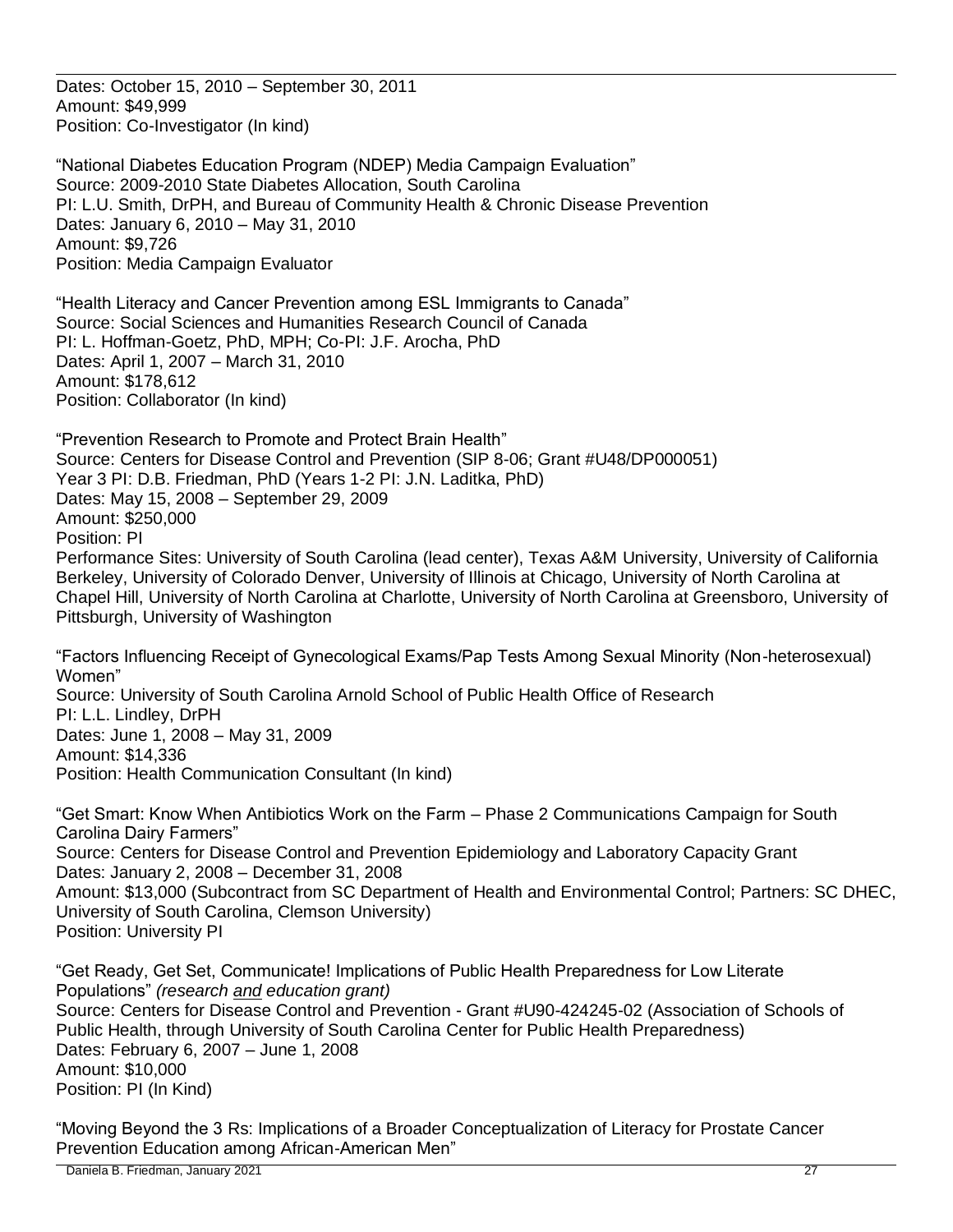Source: University of South Carolina Arnold School of Public Health Office of Research PI: D.B. Friedman, PhD; Co-PI: S.J. Corwin, PhD Dates: June 1, 2007 – May 31, 2008 Amount: \$12,375 Position: PI (In kind)

"The Role of Public Health in Promoting a Healthy Environment" Source: Association of Schools of Public Health (graduate student communications campaign) PIs: N. Chase, BS, G. Dominick, MA, E.A. Fleming, MSW, D. Marquez, BA, S. Smallwood, MPH, L. Bailey, BSN, RN, M. Tanwar, MEd, A. Trepal, MS, H. Vilme, MS Dates: February 25 – May 30, 2008 Amount: \$2,000 Position: Faculty Mentor (In kind) *\*Students received USC School of the Environment's 2009 Environmental Stewardship Award for this work*

"Prevention Research to Promote and Protect Brain Health" Source: Centers for Disease Control and Prevention (SIP 8-06; Grant #U48/DP000051) PI: J.N. Laditka, PhD Dates: September 30, 2006 – May 14, 2008 (Project Years 1-2) Amount: ~\$500,000 Position: Co-Investigator

"Get Smart: Know When Antibiotics Work on the Farm – Phase 1" Source: Centers for Disease Control and Prevention Epidemiology and Laboratory Capacity Grant Dates: October 1, 2006 – March 31, 2007 Amount: \$51,771 (Subcontract from SC DHEC: \$8,335) Position: PI

"Formative Evaluation of a Cultural Sensitivity Checklist for Breast Cancer Information with First Nations Women" Source: Indigenous Health Research Development Program (funded by Canadian Institutes of Health Research-Institute of Aboriginal People's Health) PI: D.B. Friedman, PhD Dates: June 10, 2005 – August 31, 2006 Amount: \$21,750 Position: PI

## **Pending Research Grants**

"Promoting High-Impact Alzheimer's Disease Research through the Use of Statewide Registries: Expanding Diversity in Aging Research" Source: NIH/National Institute on Aging (PA-20-207) MPIs: L.A. Ingram, PhD, D.B. Friedman, S.E. Levkoff, ScD Dates: July 1, 2021 – June 30, 2026 Amount Requested: \$238,437 Position: MPI

"Promoting Action on Research and TranslatioN of Environmental Risks (PARTNER)" Source: NIH/National Institute of Environmental Health Sciences (RFA-ES-20-002; R01 ES033444) MPIs: D.B. Friedman, PhD, L.A. Ingram, PhD, J. Lead, PhD Dates: November 1, 2021 – October 31, 2026 Amount Requested: \$3,586,128 Position: MPI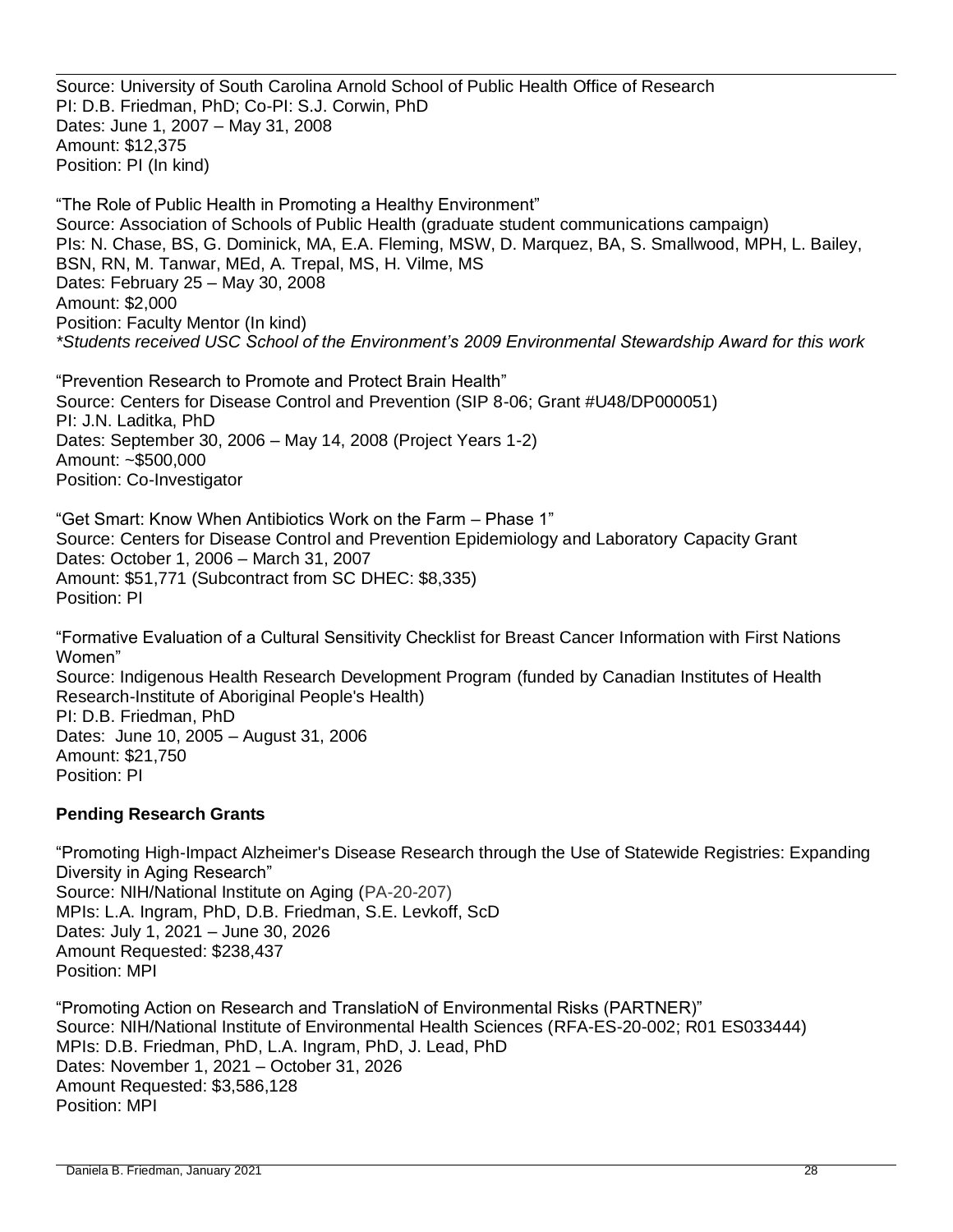"Ensuring the Cultural Relevance of Dietary Guidelines Diet Patterns Among African Americans: Increasing Dietary Quality and Reducing Type 2 Diabetes Risk" Source: NIH/National Institute of Diabetes and Digestive and Kidney Diseases (PA 18-330) PI: G. Turner-McGrievy, PhD Dates: April 1, 2021 – March 31, 2026 Amount Requested: \$3,548,283 Position: Co-Investigator (10% effort) Status: Received score of 29 (11.0% percentile); JIT information requested

# **Completed Teaching Grants**

"Teaching Excellence Technology Grant: Tablet PCs in Teaching" Source: University of South Carolina Center for Teaching Excellence Dates: April 15, 2009 – Spring 2010 Position: Faculty Grantee

"Teaching Excellence Grant on Fundamentals of Inquiry" Source: University of South Carolina Center for Teaching Excellence Dates: May 2, 2007 – September 30, 2007 Position: Faculty Grantee Amount: \$3,500

## **Completed Training Grant**

"Mobilizing Against Threats to Community Health" Source: W.K. Kellogg Foundation (Project PO# 122468) PI: D.L. Richter**,** EdD, FAAHB; Co-PI: S.H. Glover, PhD Dates: May 1, 2006 – November 30, 2008 Amount: \$1,191,865 Position: Health/Risk Communication Faculty Expert

## **Submitted / Unfunded Grants**

"Leveraging Mobile Technology to Uncover the Real-Time Associations of Mindfulness and Physical Activity with Brain Health" Source: NIH/National Institute on Aging (PAR 19-071) PI: J. Yang, PhD Dates: April 1, 2021 – March 31, 2023 Amount Requested: \$275,000 Position: Co-I Status: Not scored.

"Enhancing Prostate Cancer Shared Decision Making Among African-American Men and Primary Care Providers: Evidence-based Health Communication Approaches to Reduce Cancer Disparities" Source: Pfizer Global Medical Grants/American Cancer Society PI: D.B. Friedman, PhD and J.R. Hebert, ScD Dates: April 1, 2021 – March 31, 2023 Amount Requested: \$250,000 (at Letter of Intent submission phase) Position: PI Status: Full application not requested.

"A Statewide Cohort of Cancer Risk among Elderly People Living with HIV" Source: NIH/National Institute on Aging (PAR 18-189) PIs: J. Zhang, PhD Dates: September 1, 2020 – August 31, 2024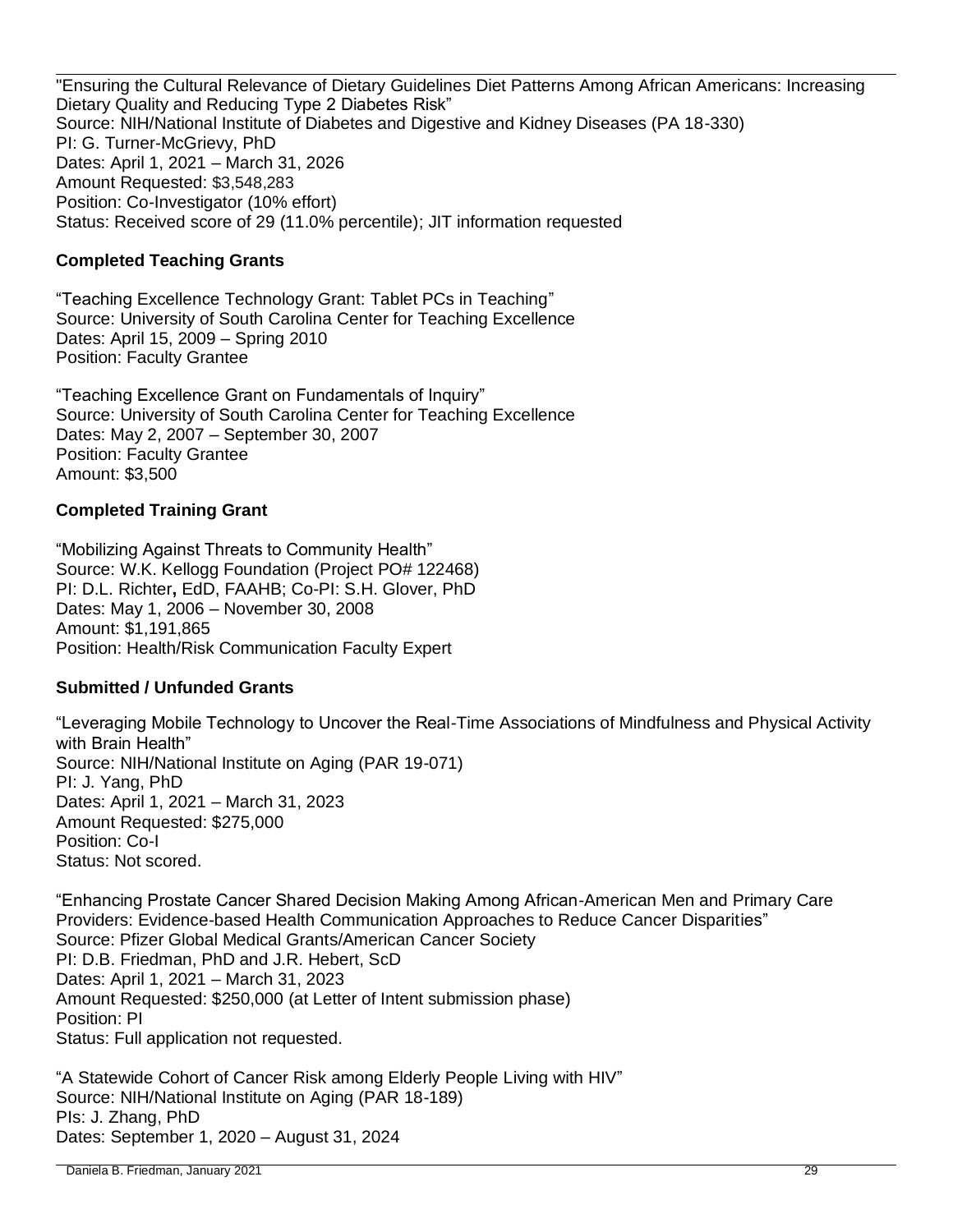Amount Requested: \$2,320,911 Position: Co-Investigator Status: Not scored.

"Promoting Alzheimer's Research Trials through Networking, Engagement, and Relationships: The PARTNER Study" Source: NIH/National Institute on Aging (PAR 18-749; GRANT13000804) PIs: D.B. Friedman, PhD, M. Ford, PhD, J. Mintzer, PhD Dates: September 1, 2020 – August 31, 2023 Amount Requested: \$2,143,006 Position: PI Status: Not scored.

"Clostridium difficile infection as a marker for dysbiosis and the association between inflammation, cognitive decline, and Alzheimer's disease and related dementias" Source: NIH/National Institute on Aging (Ruth L. Kirschstein National Research Service Award (NRSA) F31 Individual Predoctoral Fellowship) PI: Nicholas Rescniti, MPH Dates: July 1, 2020 – June 30, 2022 Amount Requested: \$69,835 Position: Co-Sponsor/Co-Mentor Status: Not scored.

"Informing Dietary Patterns in Future U.S. Dietary Guidelines: Increasing Dietary Quality and Reducing Type 2 Diabetes Risk" Source: NIH/National Institute of Diabetes and Digestive and Kidney Diseases (PA 18-330) PI: G. Turner-McGrievy, PhD Dates: July 1, 2020 – June 30, 2025 Amount Requested: \$3,549,256 Position: Co-Investigator (10% effort) Status: Received score of 45. Resubmitted in June 2020.

"A Statewide Cohort of Cancer Risk among Elderly People Living with HIV" Source: NIH/National Institute on Aging (PAR 18-189) PIs: J. Zhang, PhD Dates: April 4, 2019 – March 31, 2024 Amount Requested: \$3,495,809 Position: Co-Investigator Status: Received score of 51 and then 47 for resubmission. Resubmitted in May 2020.

"Immunological Functioning, Chronic Stress, and Resilience among People Aging with HIV" Source: NIH/ National Institute on Aging (PA 18-190) PI: S. Qiao, PhD Dates: July 1, 2019 – June 30, 2021 Amount Requested: \$409,664 Position: Co-Investigator Status: Considering resubmission.

"Informing Dietary Patterns in Future U.S. Dietary Guidelines: Increasing dietary quality and reducing type 2 diabetes risk" Source: NIH/National Institute of Diabetes and Digestive and Kidney Diseases (PA 18-330) PI: G. Turner-McGrievy, PhD Dates: September 1, 2019 – August 31, 2024 Amount Requested: \$3,469,283 Position: Co-Investigator (10% effort)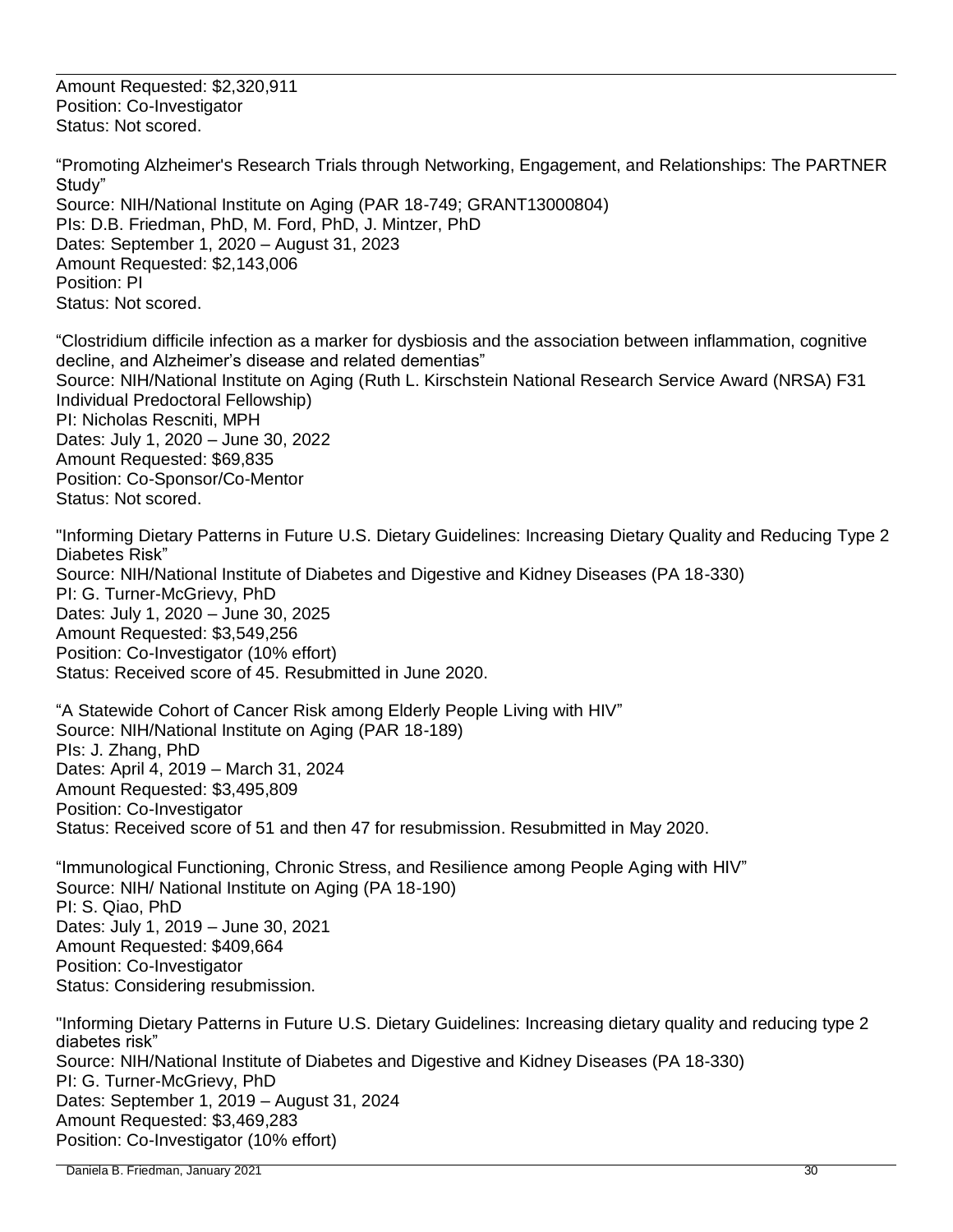Status: Scored 46 (27<sup>th</sup> percentile); plans to resubmit in November 2019.

"Promoting Alzheimer's Research Trials through Networking, Engagement, and Relationships: The PARTNER Study" Source: NIH/National Institute on Aging (PA 18-749) PIs: D.B. Friedman, PhD & J. Mintzer, MD, MBA Dates: July 1, 2019 – June 30, 2022 Amount Requested: \$1,878,500 Position: PI (23% effort) Status: Considering resubmission in January 2020.

"Dietary Inflammatory Potential, Aging, and Adenoma Risk" Source: National Institutes of Health PIs: S. Steck, PhD and A. Murphy, PhD Dates: April 1, 2019 – March 31, 2024 Amount Requested: \$3,643,396 Position: Co-Investigator

"Informing Dietary Patterns in Future U.S. Dietary Guidelines: Increasing Dietary Quality and Reducing Cardiovascular Disease" Source: NIH/NHLBI (PAR 18-046) PI: G. Turner-McGrievy, PhD Dates: April 1, 2019 – March 31, 2024 Amount Requested: \$3,333,586 Position: Co-Investigator (10% effort)

"A Health Literacy Initiative to Improve Patient-Provider Communication and Health Outcomes in South Carolina" Source: Josiah Macy Jr. Foundation Dates: August 1, 2018 – July 31, 2019 Amount Requested: \$55,000 Position: PI Status: Resubmitted to another agency and funded.

"Prostate-Related Informed Decision-Making Experience (PRIDE)" Source: NIH/NCI (K07) PI: Z. Qureshi, PhD Dates: July 1, 2017 – June 30, 2020 Amount Requested: \$698,030 Position: Co-Mentor (In kind)

"A Home-Based Physical Activity Intervention to Increase Physical Activity and Reduce Inflammation among Endometrial Cancer Survivors" Source: National Institutes of Health, National Cancer Institute (PA-12-228) PI: S. Arp Adams, PhD Dates: April 1, 2017 – March 31, 2022 Amount Requested: \$3,445,972 Position: Co-Investigator

 Daniela B. Friedman, January 2021 31 "Synthetic Lectin Sensor Arrays to Assess Prostate Cancer Virulence Based on Aberrant Glycosylation Patterns: Towards Screening, Staging and Prognosis" Source: Dept. of the Army – USAMRAA (PC160581P2) PI: S.E. Steck, PhD Dates: June 1, 2017 – May 31, 2020 Amount Requested: \$519,936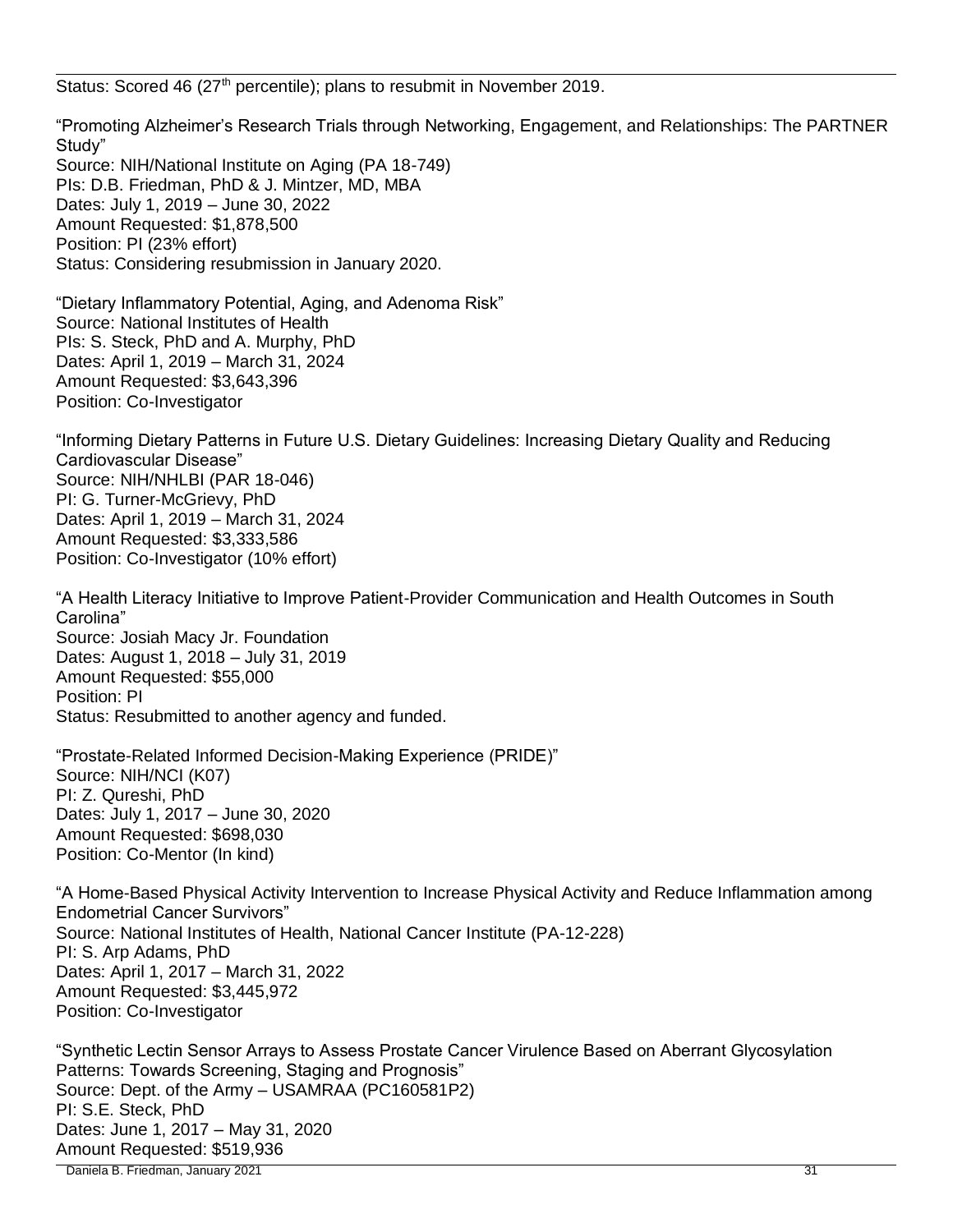### Position: Co-Investigator

"A Comprehensive Assessment of the Knowledge, Perceptions, and Communication Needs about Clinical Trials among South Koreans" Source: Research Foundation of Korea PI: S. Lee, PhD Dates: October 15, 2017 – October 14, 2020 Amount Requested: \$200,683 Position: Co-Investigator

"Faith, Activity, and Nutrition: Dissemination in Underserved Communities - Assessing Lifetime Burden in Women with Metastatic Breast Cancer" (SIP 17-004) Source: Centers for Disease Control and Prevention PI: E. Crouch, PhD Dates: September 30, 2017 – September 29, 2019 Amount Requested: \$497,989 Position: Co-Investigator

"Prostate-Related Informed Decision-Making Experience (PRIDE)" Source: American Cancer Society Mentored Research Scholar Grant PI: Z. Qureshi, PhD Dates: September 1, 2017 – August 31, 2020 Amount Requested: \$728,786 Position: Co-Mentor (In kind)

"MENTOR: Modeling and Engaging Networks Through Outreach and Relationships" Source: National Institutes of Health, National Institute of Nursing Research (PA-14-142) PI: D.B. Friedman, PhD Dates: July 1, 2017 – June 30, 2020 Amount Requested: \$1,686,012 Position: PI

"Remediation and Environmental Geochemistry In Our Neighborhoods (REGION)" Source: National Institute of Environmental Health Sciences (RFA-ES-15-019) PI: J.R. Lead, PhD Dates: April 1, 2017 – March 31, 2022 Amount Requested: \$12,633,160 Position: Co-Investigator and Research Translation Core Leader

"Avoiding the Gobbledygook: A Health Literacy Focused Curriculum for Journalists" Source: National Institute for Health Care Management Foundation's Journalism Grant Program PI: D.B. Friedman, PhD Dates: November 1, 2016 – October 31, 2017 Amount Requested: \$90,000 Position: PI Status: Letter of intent submitted. Full application not requested.

"A Home-Based Physical Activity Intervention to Increase Physical Activity and Reduce Inflammation among Colon Cancer Survivors" Source: National Institutes of Health, National Cancer Institute (PA-15-311) PI: S. Arp Adams, PhD Dates: July 1, 2016 – June 30, 2021 Amount Requested: \$3,611,620 Position: Co-Investigator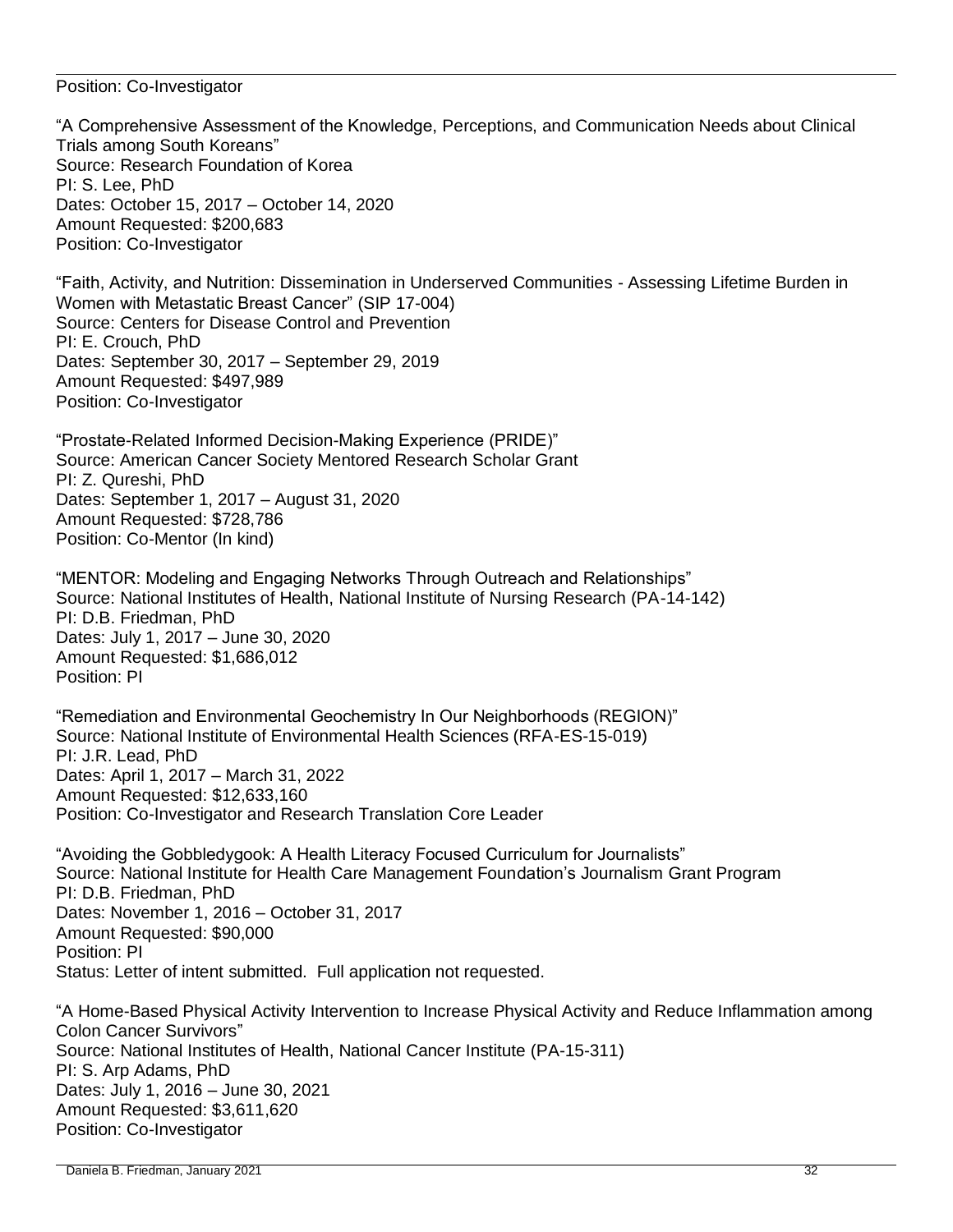"A Home-Based Physical Activity Intervention to Increase Physical Activity and Reduce Inflammation among African American Endometrial Cancer Survivors" Source: National Institutes of Health, National Cancer Institute (PA-12-228) PI: S. Arp Adams, PhD Dates: April 1, 2016 – March 31, 2021 Amount Requested: \$3,355,739 Position: Co-Investigator

"Providing Health Education and Outreach through Cocky's Reading Express" PI: R. McKeever, PhD Dates: January 1, 2016 – August 31, 2017 Amount Requested: \$187,500 Position: Co-PI Status: Letter of intent submitted; full proposal not requested.

"Advancement and Innovation in Informal STEM Learning: Developing a Case Study for Environmental Nanoscience (NANOsense)" Source: National Science Foundation, Advancing Informal STEM Learning (NSF 15-593) PI: J. Lead, PhD Dates: August 1, 2016 – July 31, 2021 Amount Requested: \$2,352,764 Position: Co-Investigator

"The Healthy Brain Initiative: Implementing Public Health Actions related to Cognitive Health, Cognitive Impairment, and Caregiving at the State and Local Levels" (CDC-RFA-DP15-1505) Source: Centers for Disease Control and Prevention PI: National Association of Chronic Disease Directors Dates: September 30, 2015 – September 29, 2020 Amount Requested for USC Subcontract: \$160,000 Position: Subcontract PI

"The Impact of False Positive Mammography Results on Breast Cancer Screening Intention in Black Women" Source: National Institutes of Health Ruth L. Kirschstein National Research Service Award/F31 Dissertation Grant (PA 14-148) PI: D. Farr, PhD Candidate Dates: September 1, 2015 – August 31, 2017 Amount Requested: \$69,374 Position: Co-Mentor/Co-Sponsor (In kind)

"Adherence to Hormonal Therapy among Disadvantaged Breast Cancer Survivors" Source: American Cancer Society Research Scholar Grant PI: T.M. Felder, PhD, MSW Dates: July 1, 2015 – June 30, 2020 Amount Requested: \$719,000 Position: Co-Mentor/Co-Investigator (In kind)

"Progesterone-only Oral Contraceptives, Cardiovascular Disease, and Breast Cancer" Source: National Institutes of Health Ruth L. Kirschstein National Research Service Award/F31 Dissertation Grant (PA 14-148) PI: M.E. Samson, MSPH/MHSA, PhD Candidate Dates: July 1, 2015 – May 1, 2017 Amount Requested: \$70,845 Position: Co-Mentor/Co-Sponsor (In kind)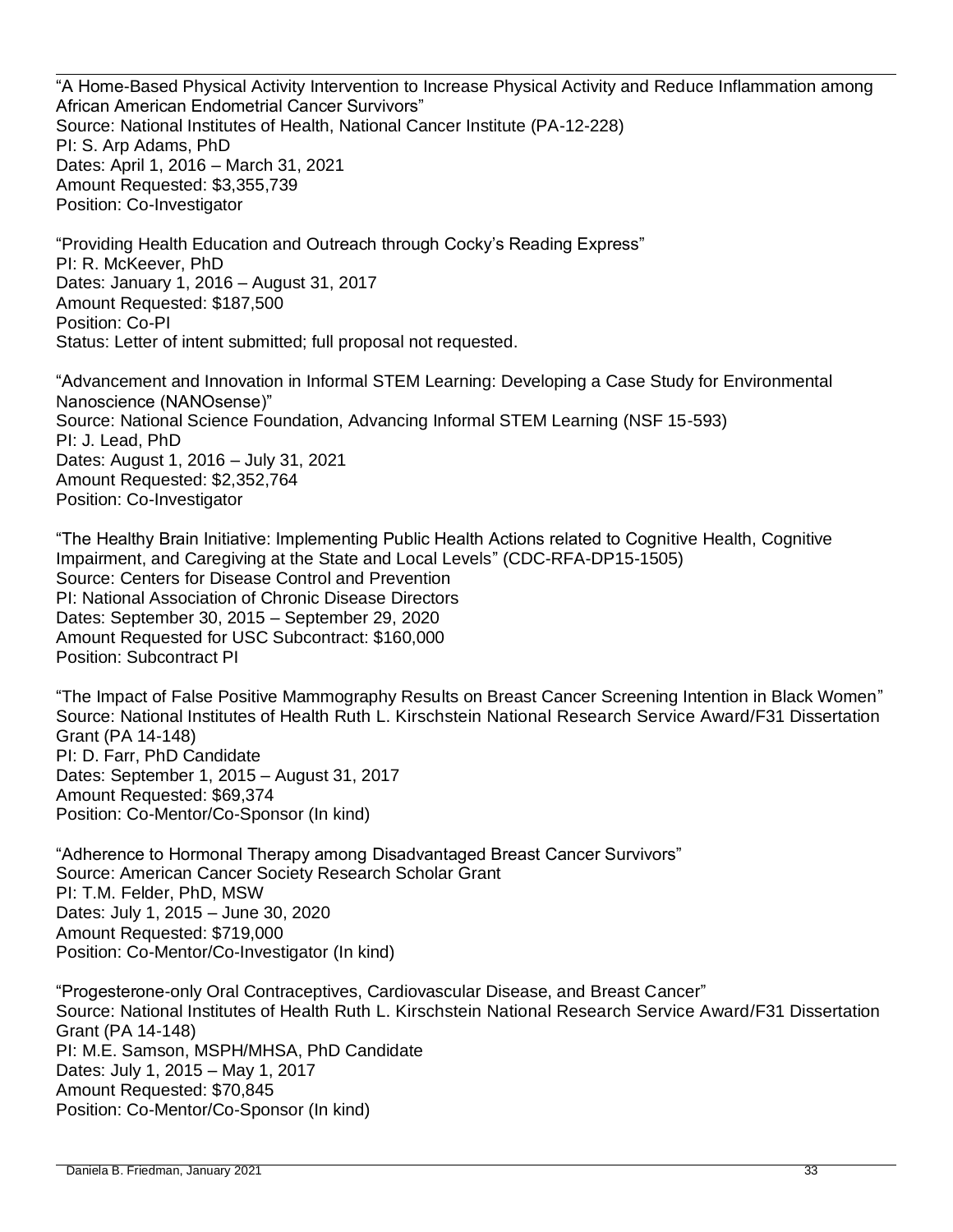"From Health Coverage to High Value Care: Improving Health Communication and Health Outcomes among South Carolina African American and Rural Residents" Source: Robert Wood Johnson Foundation - Optimizing Value in Health Care: Consumer-Focused Trends from the Field PI: A. Tanner, PhD; Co-PI: D.B. Friedman, PhD Dates: August 1, 2015 – July 31, 2017 Amount Requested: \$250,000 Position: Co-Principal Investigator Status: Pre-proposal submitted; full proposal not requested.

"Inflammation, Biobehavioral Risk Factors, and Racial Disparities in Colon Cancer" (GRANT11564231) Source: National Institutes of Health, National Cancer Institute (PAR-13-321) PI: J.R. Hebert, ScD Dates: December 1, 2014 – November 30, 2019 Amount Requested: \$10,520,906 Position: Co-Investigator & Recruitment Core Co-Leader

"Improving Health Literacy among the Medically Underserved in South Carolina: Providing Health Education and Outreach through Cocky's Reading Express" Source: BlueCross BlueShield of South Carolina PI: A. Tanner, PhD Dates: September 1, 2014 – August 31, 2015 Amount Requested: \$158,921 Position: Co-PI

"Establishing the First Interdisciplinary Consortium of Aging and Cancer Researchers at the University of South Carolina" Source: USC Office of the Vice President for Research (Advanced Support for Innovative Research Excellence-II) PI: D.B. Friedman, PhD Dates: May 16, 2014 – August 15, 2015 Amount Requested: \$100,000 Position: PI

"Planning Project for Y-USA's Healthy Aging Initiative: Advice from the Healthy Aging Research Network" Source: YMCA-USA PI: M. Ory, PhD (Texas A&M University) Dates: April 15, 2014 – October 14, 2014 Amount Requested: \$136,652 Position: Consultant (\$2,500) "Social, Cultural, and Contextual Influences on Prostate Cancer Disparities" Source: National Institutes of Health, National Cancer Institute (R21- CA187993) PI: D.B. Friedman, PhD Dates: July 1, 2014 – June 30, 2016 Amount Requested: \$387,230 Position: PI

"Colorectal Cancer Prevention: A Screening Colonoscopy Model Which Reduces Cost While Improving Quality and Patient Outcomes" Source: Centers for Medicare and Medicaid Services Health Care Innovation Award PI: S. Xirasagar, PhD Dates: April 1, 2014 – March 31, 2017 Amount Requested: \$4,854,960 Position: Co-Investigator (7%, 5%, 5%)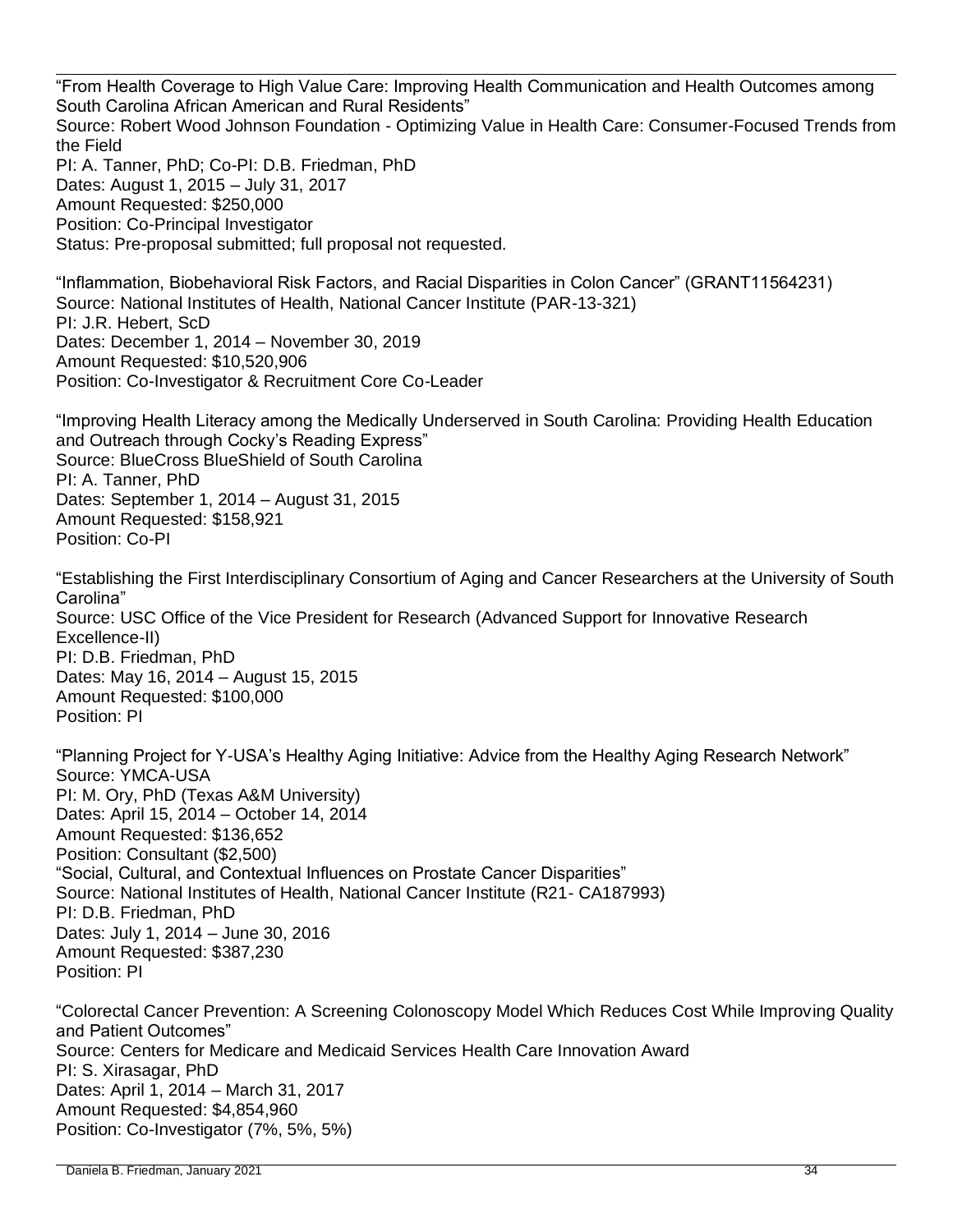"Living with Lung Cancer: Receptivity and Preferences for Risk-reducing Behavior Change among African American Families" Source: USC Office of the Vice President for Research (Advanced Support for Innovative Research Excellence-I) PI: K.K. McDonnell, PhD, RN, OCN Dates: May 16, 2014 – September 15, 2015 Amount Requested: \$15,000 Position: Co-Investigator Status: Withdrew application since ACS grant was funded.

"Cancer Disparities Training Program in a High-Risk, African-American Population" Source: National Cancer Institute (PAR 10-165) PI: J.R. Hebert, ScD Dates: April 1, 2014 – March 31, 2019 Amount Requested: \$2,062,884 Position: Co-Investigator and Steering Committee Member

"Cognition and Caregiver Attitude Measures for Public Health Practice and Policy" Source: Centers for Disease Control and Prevention (SIP 13-071) Dates: September 30, 2013-September 29, 2014 PI: D.B. Friedman, PhD Amount Requested: \$100,000 Position: PI

"Community Advocacy and Leadership Program" Source: W.K. Kellogg Foundation (Civic Engagement Category) Dates: September 1, 2013-August 31, 2016 PI: P.A. Sharpe, PhD, MPH Amount Requested: \$793,837 Position: Co-Investigator

"Cancer Disparities Training Program in a High-Risk, African-American Population" Source: National Cancer Institute (PAR 10-165) PI: J.R. Hebert, ScD Dates: July 1, 2013 – June 30, 2018 Amount Requested: \$2,040,055 Position: Co-Investigator and Steering Committee Member

"A Comprehensive Assessment of the Need for Science and Health Communication Research in South Carolina: Formative Research to Develop an Interdisciplinary Research and Education Collaboration" Source: USC Office of the Vice President for Research (Advanced Support for Innovative Research Excellence-II) Dates: May 16, 2013 – August 15, 2014 Co-PIs: D.B. Friedman, PhD; A. Tanner, PhD (project lead) Amount Requested: \$38,992.70 Position: Co-PI

"A Novel Approach to Examining Prostate Cancer Disparities in South Carolina" Source: USC Office of the Vice President for Research (Advanced Support for Innovative Research Excellence-I) Dates: April 16, 2013 – August 15, 2014 PI: D.B. Friedman, PhD; Co-PI: H.M. Brandt, PhD Amount Requested: \$15,000 Position: PI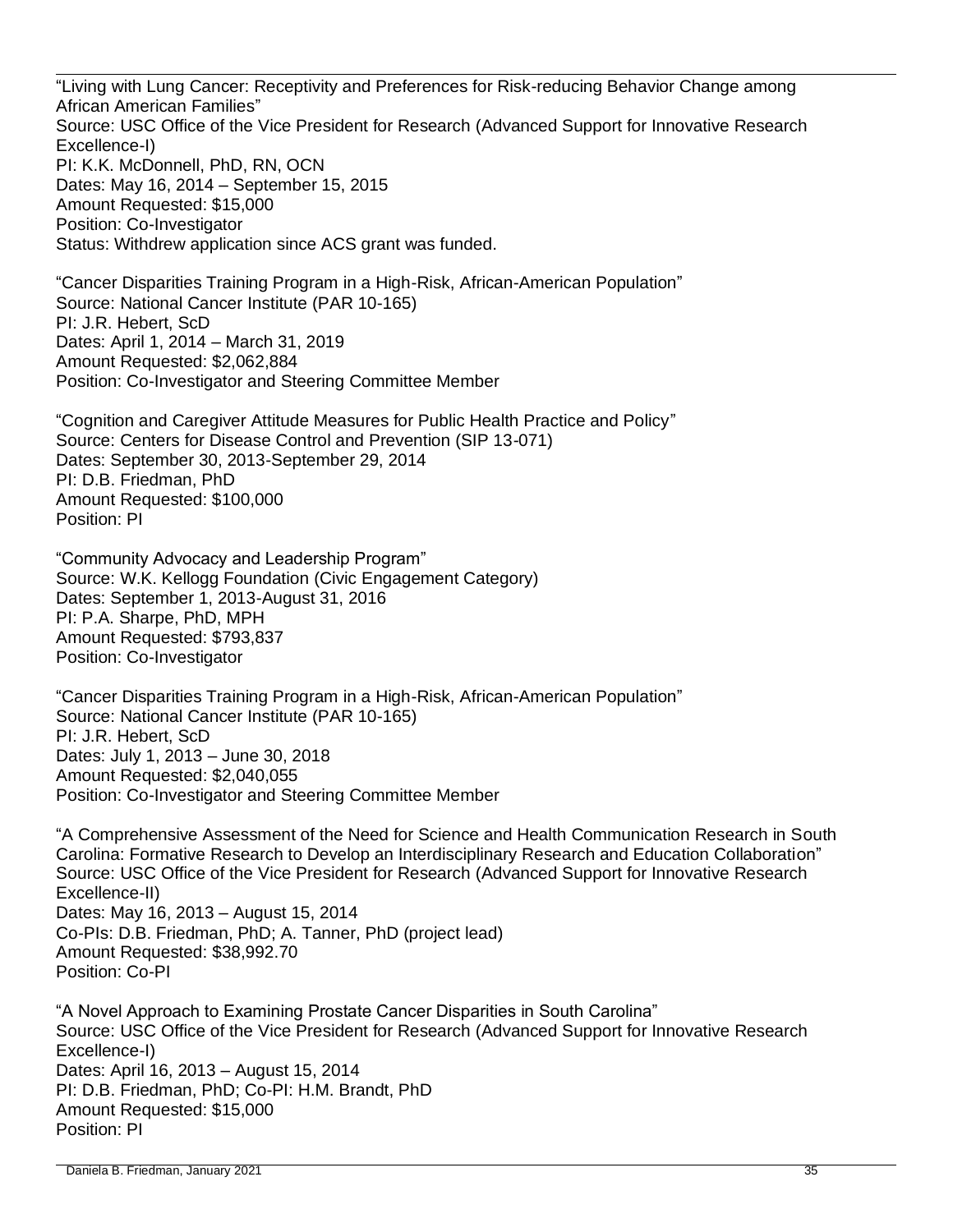"A Community-based Participatory Approach to the Development of a Computer-based Aid to Facilitate Informed Decision Making for Prostate Cancer Screening among African-American Men" Source: National Institutes of Health Ruth L. Kirschstein National Research Service Award/F31 Dissertation Grant (PA-11-112) Dates: July 1, 2013 – June 30, 2014 PI: O.L. Owens, MPH Amount Requested: \$33,226 Position: Co-Sponsor (In-kind)

"A Novel Approach to Examining Prostate Cancer Disparities in South Carolina" Source: South Carolina Clinical and Translational Research Institute Discovery Pilot Grant Dates: March 1, 2013 – February 28, 2014 PI: D.B. Friedman, PhD Amount Requested: \$30,000 Position: PI Status: Pre-proposal submitted; full proposal not requested.

"Improving Communication about Clinical Trials: A Focus on the Health of South Carolina's Rural Population" Source: The Duke Endowment Dates: February 1, 2013 – January 31, 2016 PI: D.B. Friedman, PhD Amount Requested: \$426,272 Position: PI Status: Pre-proposal submitted; full proposal not requested.

"HPV and Cancer mHealth Prevention Education for HIV Positive Women Pilot Study" Source: National Cancer Institute K01 Mentored Research Scientist Development Award to Promote **Diversity** PI: L.T. Wigfall, PhD Dates: April 1, 2013 – March 31, 2018 Amount Requested: \$694,125 Position: Co-Mentor/Co-Investigator (In kind)

"A Community-based Participatory Approach to the Development of a Computer-based Aid to Facilitate Informed Decision Making for Prostate Cancer Screening among African-American Men" Source: National Institutes of Health Ruth L. Kirschstein National Research Service Award/F31 Dissertation Grant (NOT-OD-12-033) Dates: September 1, 2012 - August 31, 2014 PI: O.L. Owens, MPH Amount Requested: \$ 66,756 Position: Co-Sponsor (In-kind)

"A Population Left Behind: Addressing Reproductive Health Disparities among Young Adult African Americans in South Carolina" Source: Ford Foundation Dates: September 1, 2012 – August 31, 2015 PI: L. Annang, PhD Amount Requested; \$500,000 (letter of intent submitted) Position: Co-Investigator Status: Full proposal not requested.

"Wellness Environments and Transformation through Health Research, Innovation, and Virtual Engagement (WE THRIVE)" Source: National Institutes of Health (NIH Director's Transformative Research Award, RFA-RM-11-006, R01 mechanism)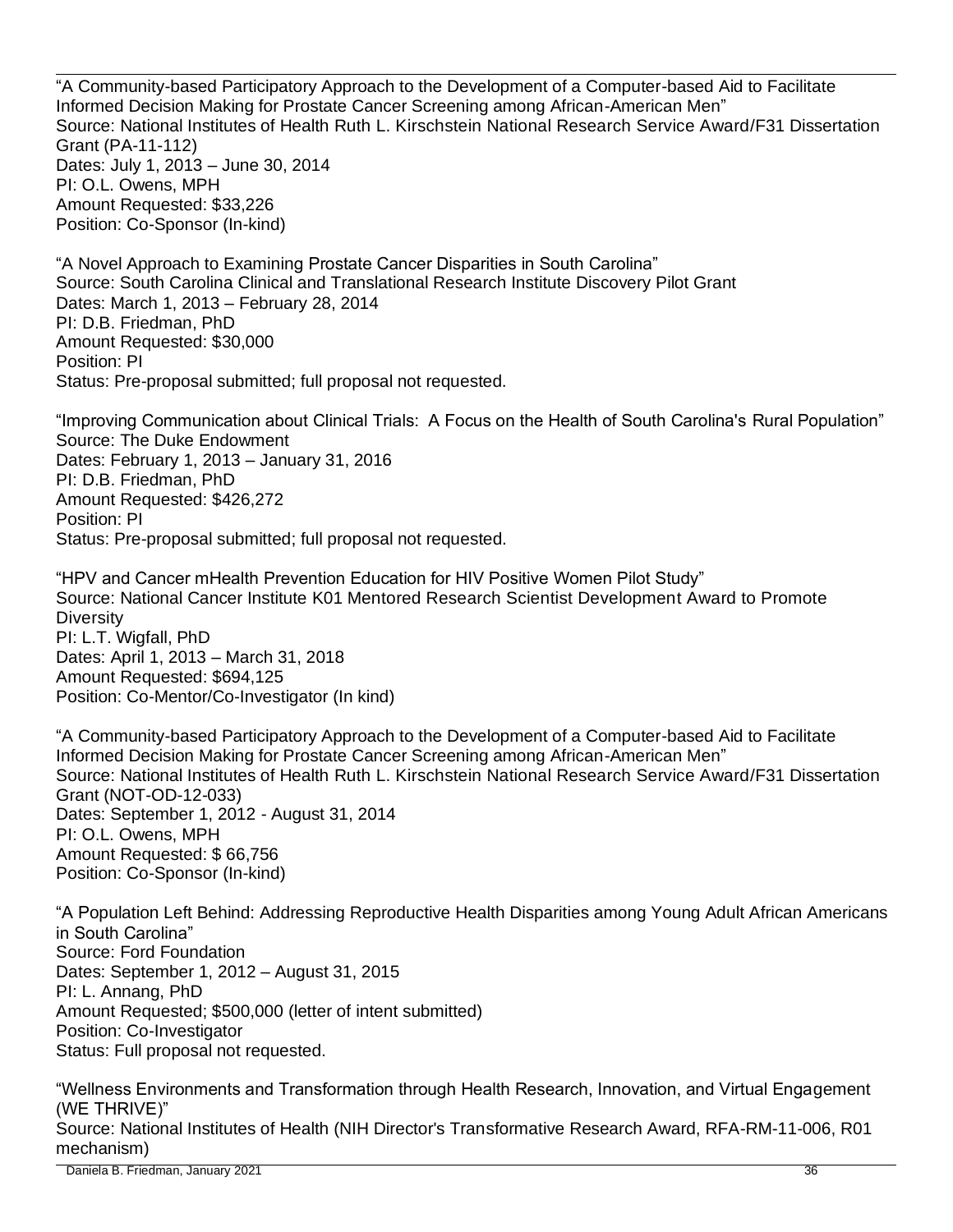Dates: September 1, 2012 - August 31, 2017 PI: S.H. Glover, PhD Amount Requested: \$2,517,251 Position: Co-Investigator

"Social, Cultural, and Contextual Factors for Prostate Cancer Decision Making" Source: National Institutes of Health, National Cancer Institute (PA 10-067, R01 mechanism) Dates: September 1, 2012 – August 31, 2015 PIs: D.B. Friedman, PhD and H.M. Brandt, PhD (Multiple PIs) Amount Requested: \$1,564,359 Position: PI

"University of South Carolina's Science and Health Communication Initiative: Building a Sustainable Interdisciplinary Research and Education Collaboration" Source: South Carolina Research Foundation, Office of the Vice President for Research PI: A. Tanner, PhD Dates: May 16, 2012-August 15, 2013 Amount Requested: \$93, 064 Position: Co-Investigator

"A Secret Shopper Approach to Improving Patient Safety Communication" Source: National Institutes of Health (PAR-10-135; R21 mechanism) Dates: July 1, 2012-June 30, 2014 Amount Requested: \$394,963 Position: PI

"South Carolina Cancer Disparities Community Network-II Research to Promote Diversity in Health-related Research" Source: National Cancer Institute PI: J.R. Hebert, ScD; Student Applicant: Otis (Shaun) Owens, MPH Dates: July 1, 2012 – June 30, 2014 Amount Requested: \$100,738 Position: Mentor/Co-Investigator (In kind)

"South Carolina Hematology-Oncology Center for Education and Research on Therapeutics (CERTS)" Source: Agency for Healthcare Research and Quality (U19) PI: C.L. Bennett, MD, PhD Dates: November 1, 2011 – October 31, 2016 Amount Requested: \$ 4,333,195 Position: Co-PI, Education Core Leader, Project 1 PI, Project 5 Co-Investigator "The Start of a Statewide Research Dialogue on Decision Making for Prostate Cancer Screening" Source: South Carolina Clinical and Translational Research Institute Co-PIs: D.B. Friedman; PhD and C.L. Bennett, MD, PhD Dates: September 1, 2011 – August 31, 2012 Amount Requested: \$20,000 Position: Co-PI

"Health Literacy Approach to Decision Making for Prostate Cancer Screening" Source: Foundation for Informed Medical Decision Making PI: D.B. Friedman Dates: October 1, 2011 – September 30, 2012 Amount Requested: \$100,000 (*letter of intent reviewed*) Position: PI

"AccessHealth SC: Engaging Working-Age Uninsured Adults in Newly Created Community Networks"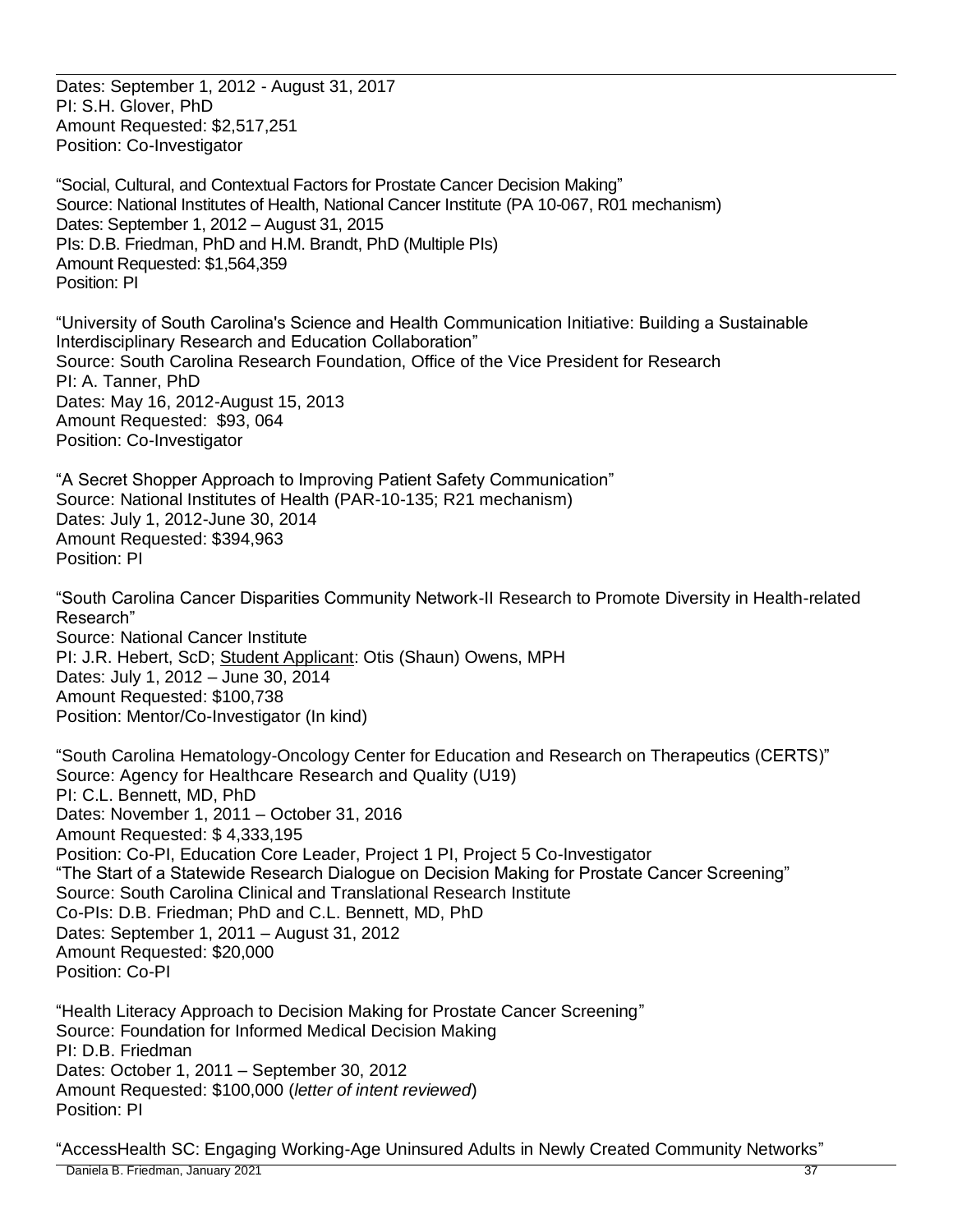Source: Robert Wood Johnson Foundation (consumer engagement: a key to quality health care) PI: A. Martin, DrPH; Co-PI: J. Bellinger, PhD Dates: July 1, 2011 – June 30, 2014 Amount Requested: \$597,705 (*letter of intent/pre-proposal reviewed*) Position: Co-Investigator

"Physical Activity in African-American Stroke Survivors and Their Caregivers" Source: National Institutes of Health, Ruth L. Kirschstein National Research Service Awards for Individual Predoctoral Fellowships (F31) to Promote Diversity in Health-Related Research (PA-10-109) PI: J.V. Greene, MS Dates: April 30, 2011 – August 10, 2013 Amount Requested: \$92, 678 Position: Co-Sponsor (In kind)

"Family Centered Approach to Decision Making for Prostate Cancer Screening Among African Americans" Source: University of South Carolina Institute for Families and Society Andrew Billingsley African American Families Pilot Research Program PI: D.B. Friedman, PhD Dates: January 1 – December 15, 2011 Amount Requested: \$9,915 Position: PI

"Health Literacy Approach to Decision Making for Prostate Cancer Screening" Source: National Institutes of Health, National Cancer Institute (PA-09-130) PI: D.B. Friedman, PhD Dates: December 1, 2010 – November 30, 2012 Amount Requested: \$351,700 Position: PI

"University of South Carolina Preparedness and Emergency Response Learning Center (USC PERL Center)" Source: Centers for Disease Control and Prevention, Cooperative Agreement (CDC-RFA-TP10-1001) PI: J.V.E. Richter, DrPH Dates: September 30, 2010 – September 29, 2015 Amount Requested: \$4,529,935 Position: Co-Investigator

"Health Literacy Trends and Mediators of Physical Activity and Diet in Adolescence" Source: National Institutes of Health, National Cancer Institute (PA-07-020) PI: P. Ward, PhD Dates: November 1, 2010 – October 31, 2014 Amount: \$2,404,073 Position: Co-Investigator

"Primary Care Physicians' Role in Reducing African American Colorectal Cancer" Source: National Institutes of Health, National Center on Minority Health and Health Disparities (R01) PI: S. Xirasagar, PhD Dates: September 1, 2010-August 31, 2013 Amount: \$785,811 Position: Co-Investigator

 Daniela B. Friedman, January 2021 38 "Does Mass Media Set the Public Health Agenda … Or Is It Just the Opposite? Health journalists' and audiences' perceptions about online health and medical news" Source: University of South Carolina Office of the Vice President for Academic Affairs and Provost Social Sciences Grant Program PI: D.B. Friedman, PhD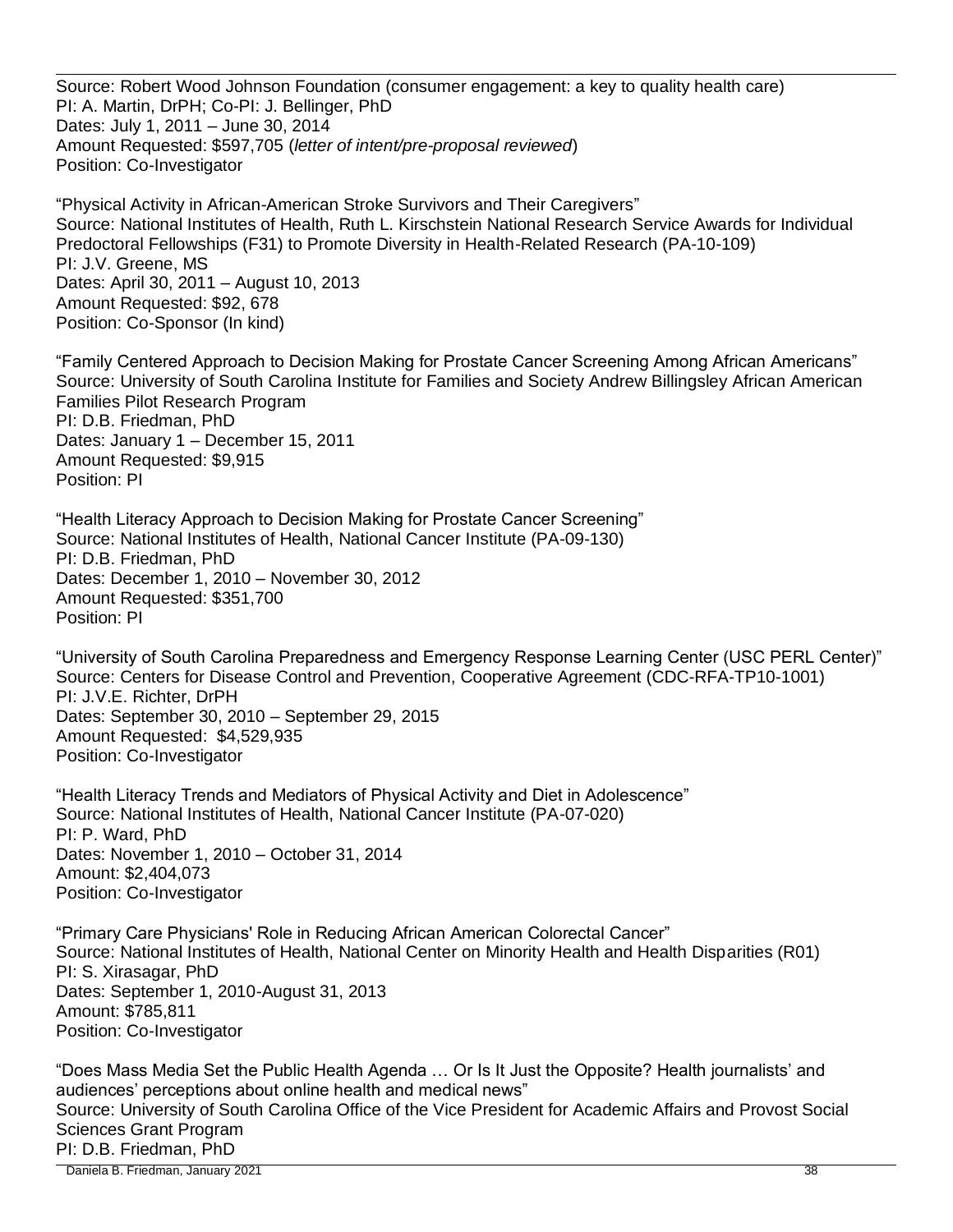Dates: May 1, 2010-December 1, 2011 Amount: \$20,000 Position: PI

"Health Literacy Approach to Shared Decision Making for Prostate Cancer Screening" Source: National Institutes of Health (PAR-07-018) PI: D.B. Friedman, PhD Dates: February 1, 2010 – January 31, 2012 Amount Requested: \$351,700 Position: PI

"Project INFORM (Identifying Needs For Optimal Resources and Messaging)" Source: Centers for Disease Control and Prevention (SIP 09-024) PIs: D.B. Friedman, PhD; D.L. Richter, EdD, FAAHB Dates: September 30, 2009 – September 29, 2010 Amount Requested: \$250,000 Position: PI

"The Role of Social Bookmarking in Cancer Prevention Communication" Source: National Institutes of Health (PA-06-224) PI: D.B. Friedman, PhD Dates: December 1, 2009 – November 30, 2011 Amount Requested: \$354,720 Position: PI

"Comparing Costs and Facilitators of Colonoscopy Done by Primary Care Doctors vs. Specialists" Source: National Institutes of Health (RC1 Challenge Grant 05-CA-102\* Comparative Effectiveness Research on Cancer Screening) PI: S. Xirasagar, PhD Dates: September 30, 2009 – September 29, 2011 Amount Requested: \$584,006.00 Position: Co-Investigator

"The Systematic Kiosk Intervention to Raise Health Associated Word Knowledge" Source: National Institutes of Health (RC1 Challenge Grant 05-MD-105\* Health Literacy) PI: Rihana S. Williams, PhD (Georgia State University) Dates: October 1, 2009 – December 31, 2011 Subcontract Amount Requested: \$66,648.96 Position: Subcontract PI

"The Role of Social Bookmarking in Cancer Prevention Communication" Source: National Institutes of Health (PA-06-224) PI: D.B. Friedman, PhD Dates: April 1, 2009 – March 31, 2011 Amount Requested: \$354,720 Position: PI

 Daniela B. Friedman, January 2021 39 "An Environmental Approach to Strengthening Capacity to Prevent and Reduce Underage Drinking in Lexington County School District One, South Carolina" Source: Substance Abuse and Mental Health Services Administration (STOP Act SP-08-004) PI: K. Ackerman, MPH Dates: October 1, 2008 – September 30, 2009 Amount Requested: \$49,460 (Subcontract from LRADAC, The Behavioral Health Center of the Midlands: \$18,265) Position: University PI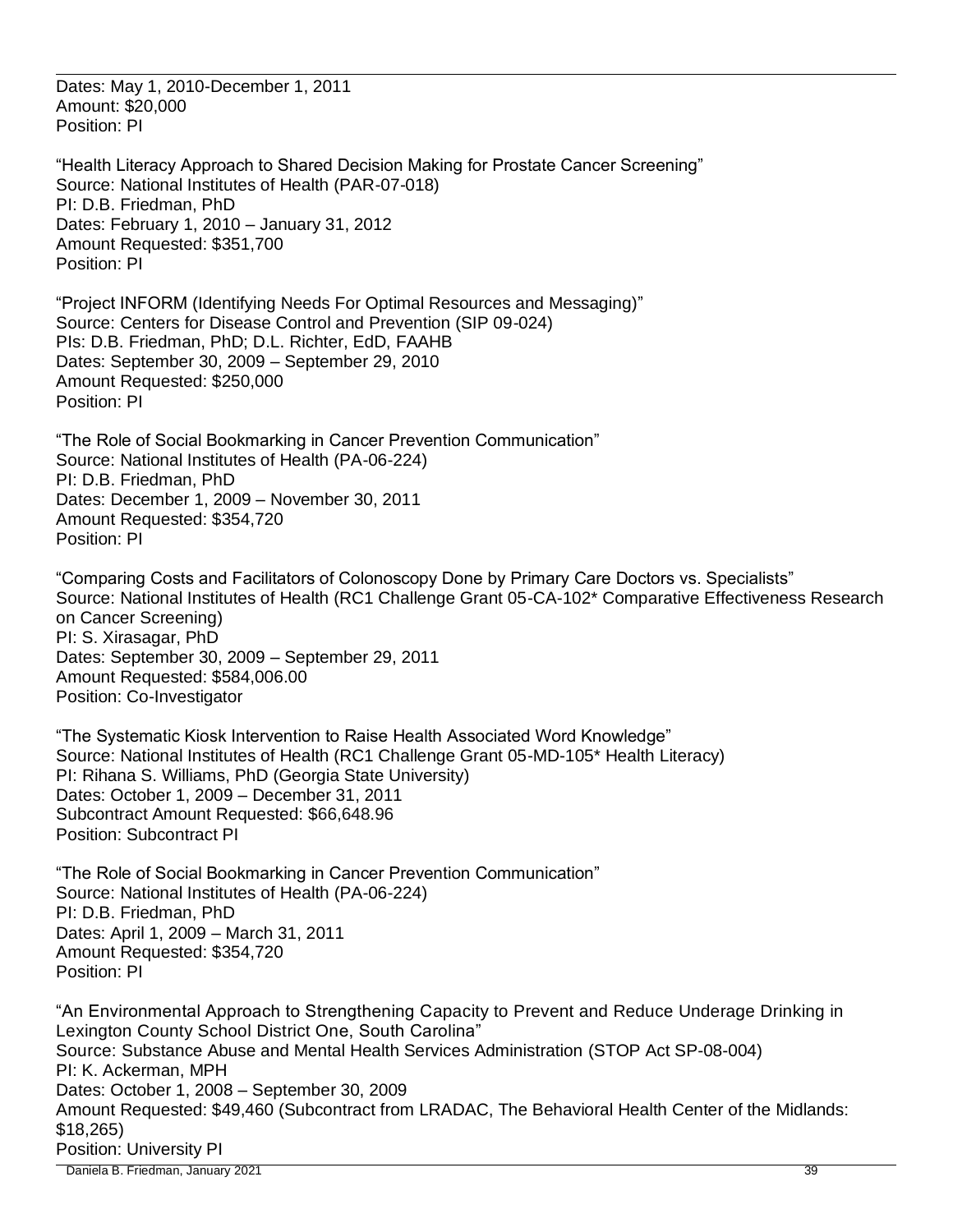"Telehealth Communication to Reduce Cancer Disparities in a Faith-based Setting" Source: National Institutes of Health, National Center on Minority Health and Health Disparities (NOT-MD-08-005) PI: J.R. Hebert, ScD Dates: September 30, 2008 – September 29, 2010

Amount Requested: \$591,861 Position: Project Leader/Co-PI

"Promoting Brain Health for People with Limited Literacy" Source: Alzheimer's Association PI: J.N. Laditka, PhD Dates: July 1, 2008 – June 30, 2011 Amount Requested: \$240,000 Position: Co-Investigator

"Assessing Preparedness in Personal Care Agencies" Source: National Institutes of Health (R01; PAR-07-141) PI: S.B. Laditka, PhD Dates: July 1, 2008 – June 30, 2011 Amount Requested: \$1,435,600 Position: Co-Investigator

"Language for Healthcare Access: A Community-Based Intervention in South Carolina" Source: National Institutes of Health (R01; PA-07-070) PI: D.K.H. Messias, PhD; Co-PIs: D. Parra-Medina, PhD, A. Lawson, PhD Dates: July 1, 2008 – June 30, 2012 Amount Requested: \$2,583,135 Position: Co-Investigator

"Innovative Culturally-Appropriate Intervention Package to Reduce Low Birth Weight" Source: National Institutes of Health – Indo-U.S. Program on Maternal and Child Health and Human Development Research (R03; PAR-07-216) PI: S. Xirasagar, PhD Dates: December 1, 2007 – November 30, 2009 Amount Requested: \$141,360 Position: Co-Investigator

"Project S.E.A.R.C.H.: An Interactive Web-based Training Program to Improve Health Literacy and Internet Search Skills of Adult Learners in Need of Disaster Preparedness Information" Source: Verizon Foundation PI: D.B. Friedman, PhD Dates: October 15, 2007-October 14, 2008 Amount Requested: \$10,000 Position: PI

"Developing a Family-Oriented Media Campaign and Education Program in an Effort to Advance Knowledge and Communication about the Risk of Underage Drinking in South Carolina" Source: Robert Wood Johnson Foundation - Advancing Public Health Practice and Policy Solutions Program PI: D.B. Friedman, PhD Dates: December 1, 2007 – November 30, 2009 Amount Requested: \$198,608 Position: PI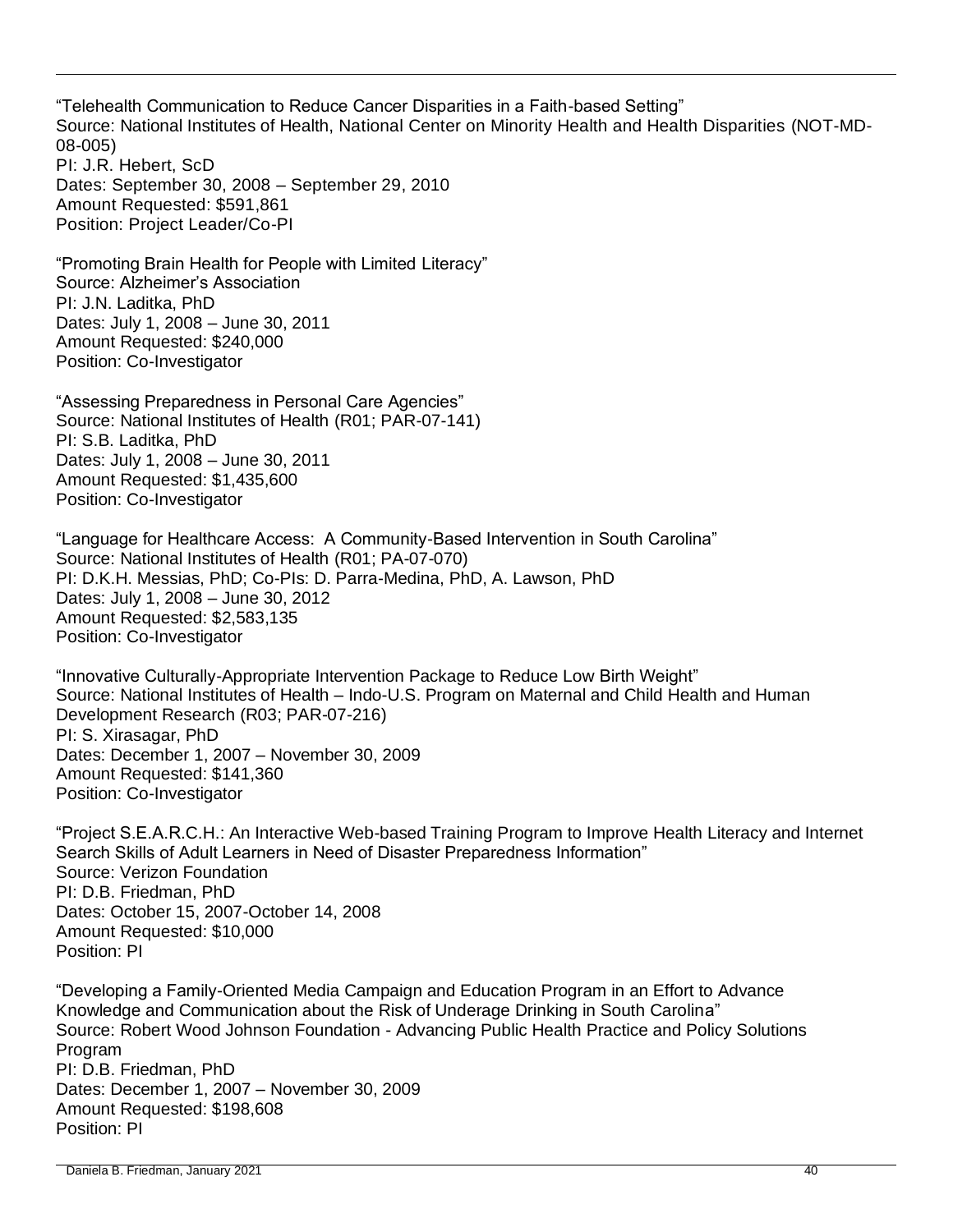"Silence is Not Always Golden: Assessing Parent Communication with their Adolescent Children about the Risks of Underage Drinking" Source: University of South Carolina Office of Research and Health Sciences Research Opportunity Program PI: D.B. Friedman, PhD; Co-PI: R.F. Valois, PhD Dates: April 1, 2007 – June 1, 2008 Amount Requested: \$14,957.30 Position: PI

"Health on the Web: A Content Analysis of Mobilizing Information on Local TV and Newspaper Websites" Source: University of South Carolina Office of Research and Health Sciences Research Opportunity Program PI: A. Tanner, PhD Dates: April 1, 2007 – June 1, 2008 Amount Requested: \$5473.85 Position: Co-Investigator

"Promoting Brain Health for People with Low Literacy and Limited Resources" Source: Alzheimer's Association PI: J.N. Laditka, PhD Dates: July 1, 2007 – June 30, 2010 Amount Requested: \$240,000 Position: Co-Investigator

"Brain Power!" Source: South Carolina Department of Health and Human Services. PI: C. Davis, MHA; Co-PIs: J.N. Laditka, PhD, C. Cornman, RN, PA, D. Wilson, PhD Dates: December 1, 2006 - November 30, 2007 Amount Requested: \$198,813 Position: Co-Investigator

"From Knowledge to Empowerment: Teaching Older African American Men about Prostate Cancer Prevention through a Community Mentorship Program" Source: The Brookdale Foundation Leadership in Aging Fellowship Dates: July 1, 2007 – June 30, 2009 Amount Requested: \$127,704 Position: PI

"Health Numeracy and Cancer Risk Comprehension on the Internet" Source: Canadian Institutes of Health Research PI: J.F. Arocha, PhD; Co-PI: L. Hoffman-Goetz, PhD, MPH Dates: July 1, 2007 – June 30, 2010 Amount: \$186,240 Position: Collaborator

"Working with Older African American Women on the Development of a Culturally Sensitive Breast Cancer Prevention Information" (project idea submitted only – October 26, 2006) Source: National Cancer Institute (through South Carolina Cancer Disparities Community Network) PI: D.B. Friedman, PhD

"Language for Healthcare Access: A Community-Based Intervention in the Southeast" Source: National Institutes of Health (R01) PI: D.K.H. Messias, PhD; Co-PI: D. Parra-Medina, PhD Dates: July 1, 2007 – June 30, 2011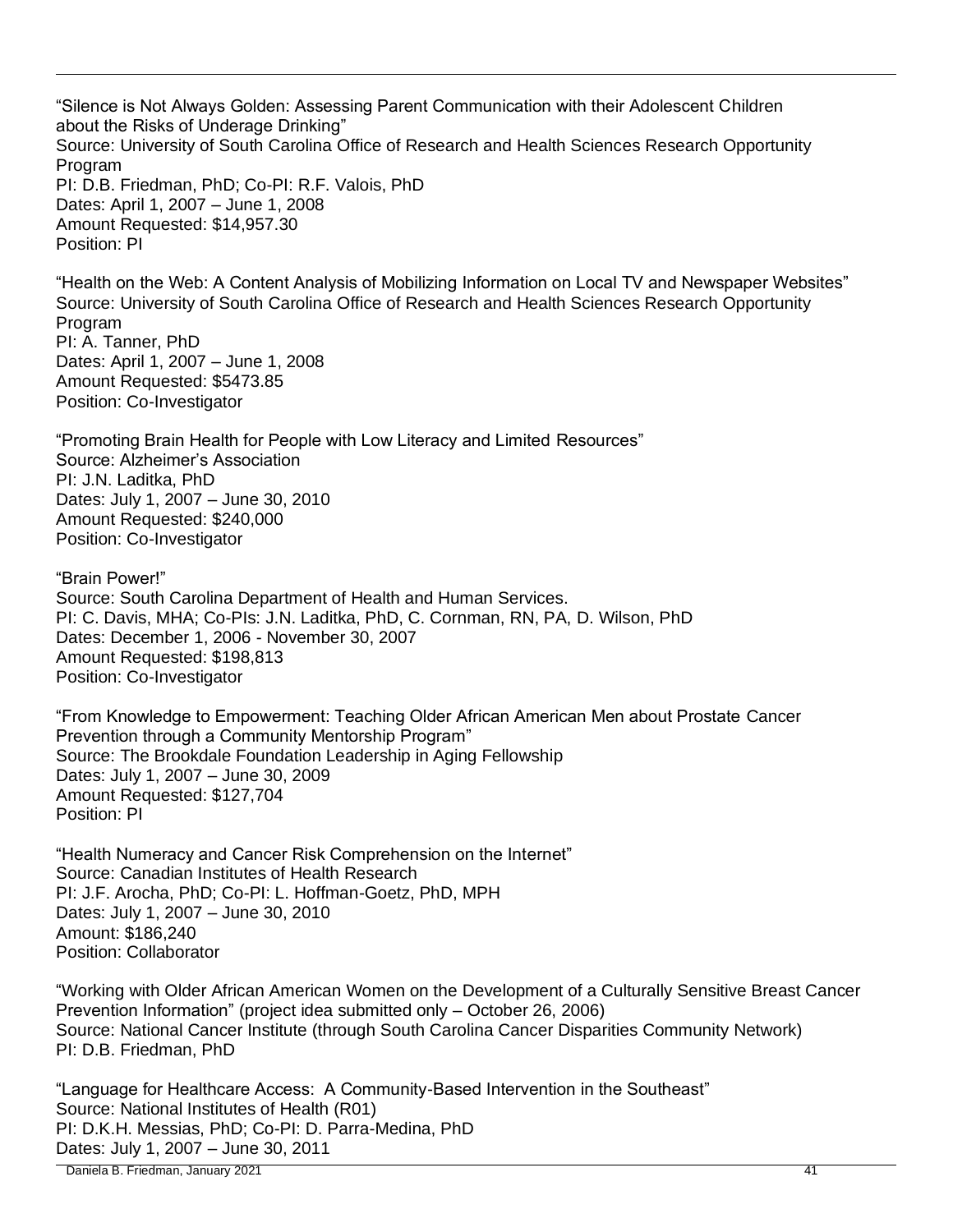Amount Requested: \$2,512,114 Position: Co-Investigator

"Women's Health Disparities: From Genes to Population Research" Source: National Institute of Child Health and Human Development [1K12HD055891-01] PI: P. Nagarkatti, PhD Dates: September 1, 2007 – August 31, 2012 (submitted September 2006) Position: Trainee (up to 75% effort)

# **Refereed Conference Presentations**

### **2020**

Sakhuja, M., Arent, M.A., Yelton, B., Haynes, V.E., Noblet, S., Brandt, H.M., Isenhower, W.D., Wandersman, A., Zona, D., New, C., Fedrick, D., Scaccia, J., Bruner, L. & **Friedman, D.B.** Assessing clinics' readiness for implementation of a health literacy intervention: A focus on motivation and capacity. 148th Annual Meeting of the American Public Health Association, October 27, 2020 (Virtual Poster Presentation).

Kim, B., Balbim, G. M., Belza, B., Moni, G., **Friedman, D.B.**, Croff, R., & Edwards, V.J. Webinars as a training tool for the next generation of cognitive health researchers. Western Institute of Nursing's  $53<sup>rd</sup>$  Annual Communicating Nursing Research Conference, April 16, 2020 (Virtual Poster Presentation; In-person meeting canceled due to COVID19).

### **2019**

Resciniti, N.V., Tang, W., Tabassum, M., Al-Hasan, D., Lohman, M.C., Spencer, M., & **Friedman, D.B.** A scoping review of knowledge evaluation instruments for formal and informal dementia caregiver programs. 71<sup>st</sup> Annual Scientific Meeting of the Gerontological Society of America, Austin, TX, November 13-17, 2019 (Symposium Presentation; Served as Symposium Discussant).

Parsons, M.L., Richlen, M., Bullerjahn, G.S., Doberneck, D., **Friedman, D.B.**, Kelsey, H., Pierce, J.Y., Porter, D.E., Sandifer, P.A., Scott, G.I., Stegeman, J., & Triezenberg, H. An introduction to the Centers for Oceans and Human Health: Research and integrated communications. 10<sup>th</sup> U.S. Symposium on Harmful Algae, Orange Beach, AL, November 3-8, 2019 (Oral Presentation).

Parker, P., Heiney, S., **Friedman, D.B.**, Adams, S., & Dawson, R. Evaluation of the readability and suitability of chemotherapy educational materials for women with breast cancer. International Cancer Education Conference in Salt Lake City, UT, September 18-20, 2019 (Oral Presentation).

Tang, W., Levkoff, S., Miller, M, & **Friedman, D.B.** Predictors of depression in Alzheimer's disease caregivers: A study of South Carolina Alzheimer's Disease Registry cases. Alzheimer's Association International Conference, Los Angeles, CA, July 14, 2019 (Poster Presentation).

Davidson, C., Turner-McGrievy, G.M., Messias, D.H., **Friedman, D.B.** & Robillard, A.G. Campus ministry and pastoral care for LGBT students: A qualitative study. 15th International Congress of Qualitative Inquiry. Urbana, IL, May 15-18, 2019 (Oral Presentation).

Resciniti, N., Lohman, M.C., **Friedman, D.B.**, Marsh, A., & Ingram. L. Perceived health and caregiving knowledge of dementia caregivers at Memory Matters: A focus group and qualitative analysis. Discover USC, University of South Carolina, Columbia SC, April 26, 2019 (Poster Presentation).

### **2018**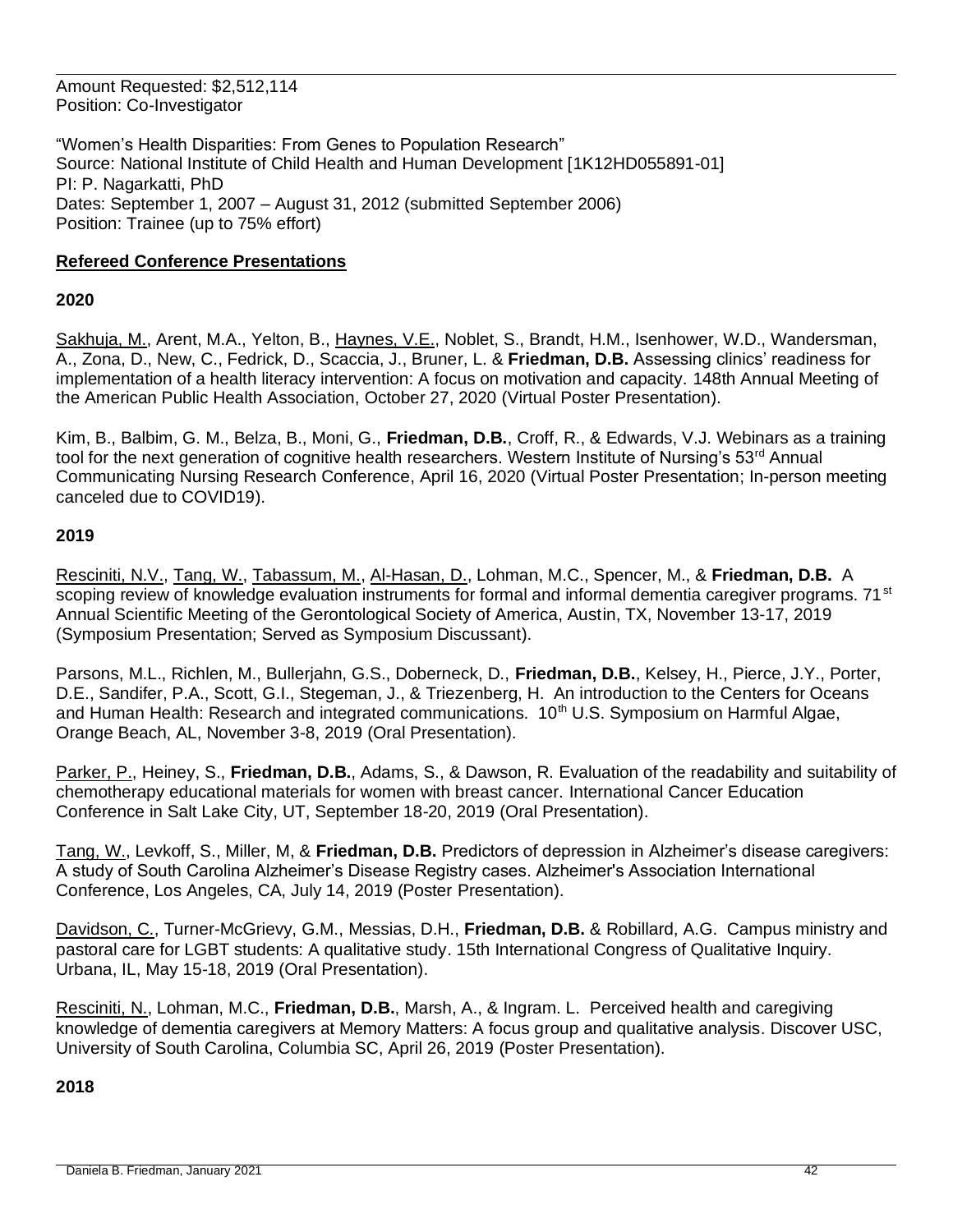Marquez, D.X., Basia, B., Croff, R., **Friedman, D.B.**, Karlawish, J., & Mohler, J. The Healthy Brain Research Network: Collective Impact in Action. 70<sup>th</sup> Annual Scientific Meeting of the Gerontological Society of America, Boston, MA, November 14-18, 2018 (Symposium Presentation).

**Friedman, D.B.**, Pearson, J.L., & Spencer, S.M. The Arnold School of Public Health Office for the Study of Aging. 70<sup>th</sup> Annual Scientific Meeting of the Gerontological Society of America, Boston, MA, November 14-18, 2018 (Symposium Presentation: Building a National Alliance of Academic Centers for Research on Healthy Aging).

Belza, B., Croff, R., **Friedman, D.B.**, Karlawish, J., Marquez, D.X., McGuire, L., & Mohler, J. Healthy Brain Research Network: Leveraging expertise for public health wins**.** 146th Annual Meeting of the American Public Health Association, San Diego, CA, November 10-14, 2018 (Roundtable Presentation).

Davidson, C., Turner-McGrievy, G., Messias, D.K.H., **Friedman, D.B.**, & Robillard, A. Perspectives on pastoral care for LGBT students: A qualitative study with campus ministry leaders. 146th Annual Meeting of the American Public Health Association, San Diego, CA, November 10-14, 2018 (Poster Presentation).

Farr, D.E., Brandt, H.M., **Friedman, D.B.**, Armstead, C.A., Adams, S.A., Coleman, K.A., Fulton, J., & Bull, D. Awareness of and conversations about revised mammography screening guidelines among Black women: An exploratory study. 146th Annual Meeting of the American Public Health Association, San Diego, CA, November 10-14, 2018 (Poster Presentation).

Farr, D.E., Brandt, H.M., **Friedman, D.B.**, Armstead, C.A., Adams, S.A., Williams, C.B., Fulton, J., & Bull, D. Black women's and mammography providers' perceptions of breast density communication. 146th Annual Meeting of the American Public Health Association, San Diego, CA, November 10-14, 2018 (Poster Presentation).

Felder, T., Heiney, S.P., Rubin, L., **Friedman, D.B.**, Franco, R., Hebert, J.R., & Ford, M.E. "She was like, 'I'm done. I'm not taking this anymore'": Health care provider perspectives about breast cancer survivors non adherence to adjuvant endocrine therapy. 11<sup>th</sup> AACR Conference on the Science of Cancer Health Disparities in Racial/Ethnic Minorities and the Medically Underserved, New Orleans, LA, November 5-8, 2018 (Poster Presentation).

Davidson, C., Turner-McGrievy, G., Messias, D., Robillard, A., **Friedman, D.B.**, & Schwiesow, J. Undergraduate campus ministry students' sexual health concerns: A situational analysis. 14th International Congress of Qualitative Inquiry. Urbana, IL, May 16-19, 2018 (Oral Presentation).

Choi, S.K., & **Friedman, D.B.** Health information seeking behaviors among caregivers of individuals with Alzheimer's disease and related dementias. University of South Carolina Discover Day, Columbia SC, April 20, 2018 (Poster Presentation).

Haynes, V., Brandt, H.M., & **Friedman, D.B.** Exploring opportunities for cervical cancer health communication campaigns in Cusco, Peru: A case study. University of South Carolina Discover Day, Columbia SC, April 20, 2018 (Poster Presentation).

**Friedman, D.B.**, Arp Adams, S., Brandt, H.M., Heiney, S.P., Hebert, J.R., Ureda, J.R., Seel, J.S., Schrock, C.S., Mathias, W., Clark-Armstead, V., Dees, V., Oliver, P., & Yelton, B. Using an arts-based intervention to increase colorectal cancer knowledge. The 11th Annual James E. Clyburn Health Disparities Lecture. Columbia, SC, April 7, 2018 (Poster Presentation).

# **2017**

Askelson, N.M., Best, A., Flocke, S.A., **Friedman, D.B.**, Glanz, K., Heiney, S.P., Ko, L.K., Leeman, J., Parker, E.A., Rohweder, C.L., Seegmiller, L., Stradtman, L., & Vanderpool, R.C. How federally qualified health centers select and implement multi-level evidence-based interventions to improve colorectal cancer screening: A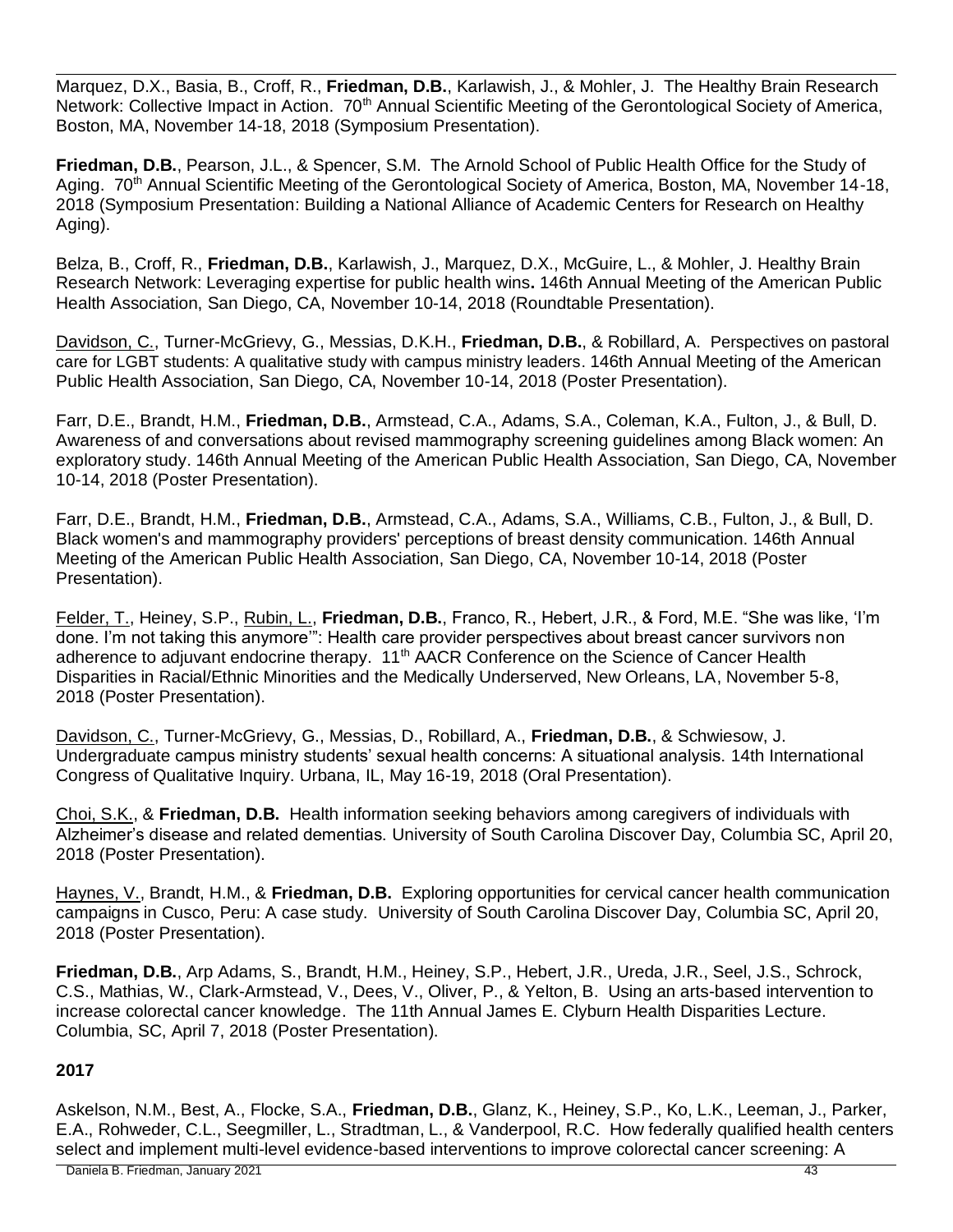qualitative study. 10<sup>th</sup> Annual Conference on the Science of Dissemination and Implementation in Health. Arlington, VA, December 4-6, 2017 (Poster Presentation).

Kulkarni, S., Lewis, K., Arp Adams, S., Brandt, H.M., Lead, J.R., Ureda, J.R. Fedrick, D., Mathews, C., & **Friedman, D.B.** What does the Internet tell us about environmental risks of breast cancer? A comprehensive analysis of the content, readability, and cultural appropriateness of online resources. 12th Annual Breast Cancer and Environment Research Group Meeting, Monrovia, CA, November 16, 2017 (Poster Presentation).

Lewis, K., Kulkarni, S., Arp Adams, S., Brandt, H.M., Lead, J.R., Ureda, J.R. Fedrick, D., Mathews, C., & **Friedman, D.B.** "They only talk about it when it happens:" Using focus group methodology to explore African-American communities' perceptions of breast cancer and the environment. 12th Annual Breast Cancer and Environment Research Group Meeting, Monrovia, CA, November 16, 2017 (Poster Presentation).

Belza, B., Choi, S.K., Croff, R., **Friedman, D.B.**, & Wilcox, S. Disseminating and translating research to faithbased communities to improve cognitive health. 4<sup>th</sup> Annual Healthy Churches 2020 National Conference, Hilton Head, SC, November 14-17, 2017 (Poster Presentation).

Belza, B., Boise, L., **Friedman, D.B.**, Jordan, A., Karlawish, J., Mohler, J., Marquez, D.X., & Snowden, M. The Healthy Brain Research Network: Getting on the (Road) Map. 145th Annual Meeting of the American Public Health Association, Atlanta GA, November 4-8, 2017 (Oral Symposium Presentation).

Choi, S.K., Kannaley, K., Olscamp, K., Tang, W., & **Friedman, D.B.** Research on Alzheimer's disease messaging in social media by South Carolina Healthy Brain Research Scholars. 145th Annual Meeting of the American Public Health Association, Atlanta GA, November 4-8, 2017 (Oral Symposium Presentation).

Choi, S.K., Rose, I.D., Chiarelli, M., & **Friedman, D.B.** Understanding types of literacy in the context of Alzheimer's disease research: A scoping review. 145th Annual Meeting of the American Public Health Association, Atlanta GA, November 4-8, 2017 (Poster Presentation).

Davidson, C., Turner-McGrievy, G., Messias, D.K.H., Robillard, A., Schwiesow, J., & **Friedman, D.B.** Exploration of undergraduate campus ministry student attitudes towards sexuality and sexual health. 145th Annual Meeting of the American Public Health Association, Atlanta GA, November 4-8, 2017 (Oral Presentation).

Farr, D.E., Brandt, H.M., **Friedman, D.B.**, Armstead, C., Adams, S.A., Fulton, J., & Bull, D. Multilevel influences on Black women's satisfaction with mammography.  $145<sup>th</sup>$  Annual Meeting of the American Public Health Association, Atlanta GA, November 4-8, 2017 (Poster Presentation).

Farr, D.E., Brandt, H.M., **Friedman, D.B.**, Armstead, C., Adams, S.A., Fulton, J., & Bull, D. Negative emotions and breast cancer screening beliefs and attitudes in Black women: The case of false positive mammography results. 145<sup>th</sup> Annual Meeting of the American Public Health Association, Atlanta GA, November 4-8, 2017 (Poster Presentation).

**Friedman, D.B.**, Croff, R., Miyawaki, C.E., & Logsdon, R. Who are the scholars of the Healthy Brain Research Network? 145th Annual Meeting of the American Public Health Association, Atlanta GA, November 4-8, 2017 (Oral Symposium Presentation).

Ezeanya, V., Choi, S.K., Kannaley, K., & **Friedman, D.B.** A review of Alzheimer's disease focused mobile applications. Connected Health Conference, Boston MA, October 25-27, 2017 (Poster Presentation).

Farr D.E., Brandt, H.M., Friedman, D.B., Armstead, C.A., Adams, S.A., Fulton, J., & Bull, D. Patient satisfaction and mammography intention among Black women: Contributions of patient-provider interactions.  $10<sup>th</sup>$  Annual American Association for Cancer Research Conference on the Science of Cancer Health Disparities in Racial/Ethnic Minorities and the Medically Underserved. Atlanta GA, September 27, 2017 (Poster Presentation).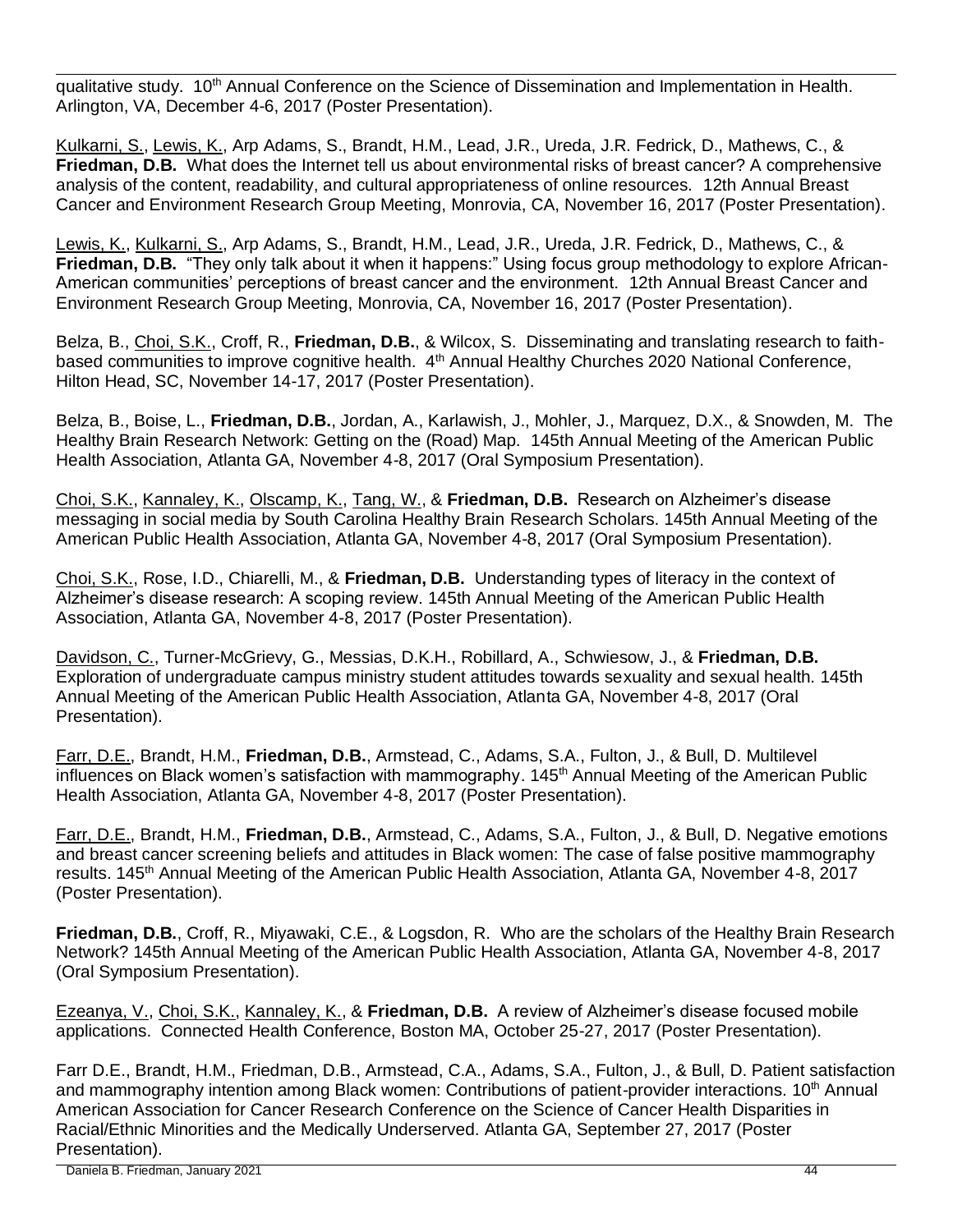Choi, S.K., Seel, J.S., Steck, S.E., Payne, J., McCormick, D.P., Schrock, C.S., & **Friedman, D.B.** Prostate cancer communication: What do providers and men really think about the current dialogue. 2017 CDC National Cancer Conference, Atlanta GA, August 14-16, 2017 (Poster Presentation).

Rohweder, C.L., **Friedman, D.B.**, Leeman, J., Ko, L., & Glanz, K. Partnering for prevention: The Cancer Prevention and Control Research Network's collaborations with Federally Qualified Health Centers. 2017 CDC National Cancer Conference, Atlanta GA, August 14-16, 2017 (Oral Thematic Panel Presentation).

Li, J.-Y., Kim, S.-H., **Friedman, D.B.**, Tanner, A., Foster, C., & Bergeron, C. Talking about clinical trials: News framing of clinical trial stories in the United States. 100<sup>th</sup> Annual Conference of the Association for Education in Journalism and Mass Communication, Chicago IL, August 9-12, 2017 (Oral Presentation).

Kannaley, K., Mehta, S., & **Friedman, D.B.** A thematic analysis of dementia blog narratives: Perspectives from caregivers and care recipients. 21<sup>st</sup> IAGG World Congress of Gerontology & Geriatrics, San Francisco CA, July 23-27, 2017 (Poster Presentation).

Farr, D.E., Brandt, H.M., **Friedman, D.B.**, Armstead, C.A., Adams, S.A., Fulton, J., & Bull, D. The impact of false positive mammography results on breast cancer screening intention in Black women. Discover USC, University of South Carolina, Columbia SC, April 21, 2017 (Poster Presentation).

Jeter, M., Farr, D.E., Armstead, C.A., **Friedman, D.B.,** Adams, S.A., Fulton, J., Bull, D., & Brandt, H.M. Black women's reactions to breast density information. Discover USC, University of South Carolina, Columbia SC, April 21, 2017 (Poster Presentation).

Olscamp, K., Tang, W., **Friedman, D.B.**, Choi, S.K., Kannaley, K., & Wilcox, S. Connecting brain health and physical activity: Organizational messages and community perceptions. Discover USC, Columbia SC, April 21, 2017 (Poster Presentation).

Rawlinson, K.C., Brandt, H.M., Natterstad, A.H., Farr, D.E., Gibson, A., Ureda, J., Williams, D.G., Green, W., **Friedman, D.B.**, & Hebert, J.R. Evaluating community partnerships to address cancer health disparities in faith-based settings. Discover USC, Columbia SC, April 21, 2017 (Poster Presentation).

Choi, S.K., Rahimi, G., Spencer, S.M., Miller, M., Smith, M., Teixeira, A., Tang, W., Olscamp, K., Kannaley, K., Sofge, J., Pearson, L., & **Friedman, D.B.** The relaunch of the Office for the Study of Aging: Advancing research and education in South Carolina. 13<sup>th</sup> Annual South Carolina Aging Research Day, Columbia SC, April 7, 2017 (Poster Presentation).

Tang, W., Olscamp, K., Choi, S.K., & **Friedman, D.B.** Alzheimer's disease messages on YouTube. 38th Annual Meeting of the Southern Gerontological Society, Asheville, NC, April 6-9, 2017 (Poster Presentation).

### **2016**

Rohweder, C., **Friedman, D.B.**, Askelson, N., Flocke, S., Glanz, K., Ko, L., Leeman, J., Parker, E., Vanderpool, R., Choi, S.K., Hebert, J., Taplin, S., & White, A. What are the best intervention and implementation strategies for colorectal cancer screening at federally qualified health centers: A review of reviews. 9<sup>th</sup> Annual Conference on the Science of Dissemination and Implementation in Health. Washington, DC, December 14-15, 2016 (Poster Presentation).

Tang, W., Gibson, A., Friedman, D.B., Torres, W., Irizarry, J., Rodriguez, J., & Kannaley, K. An evaluation of the Puerto Rico Un Café por el Alzheimer program. 69<sup>th</sup> Annual Scientific Meeting of the Gerontological Society of America, New Orleans, LA, November 16-20, 2016 (Poster Presentation).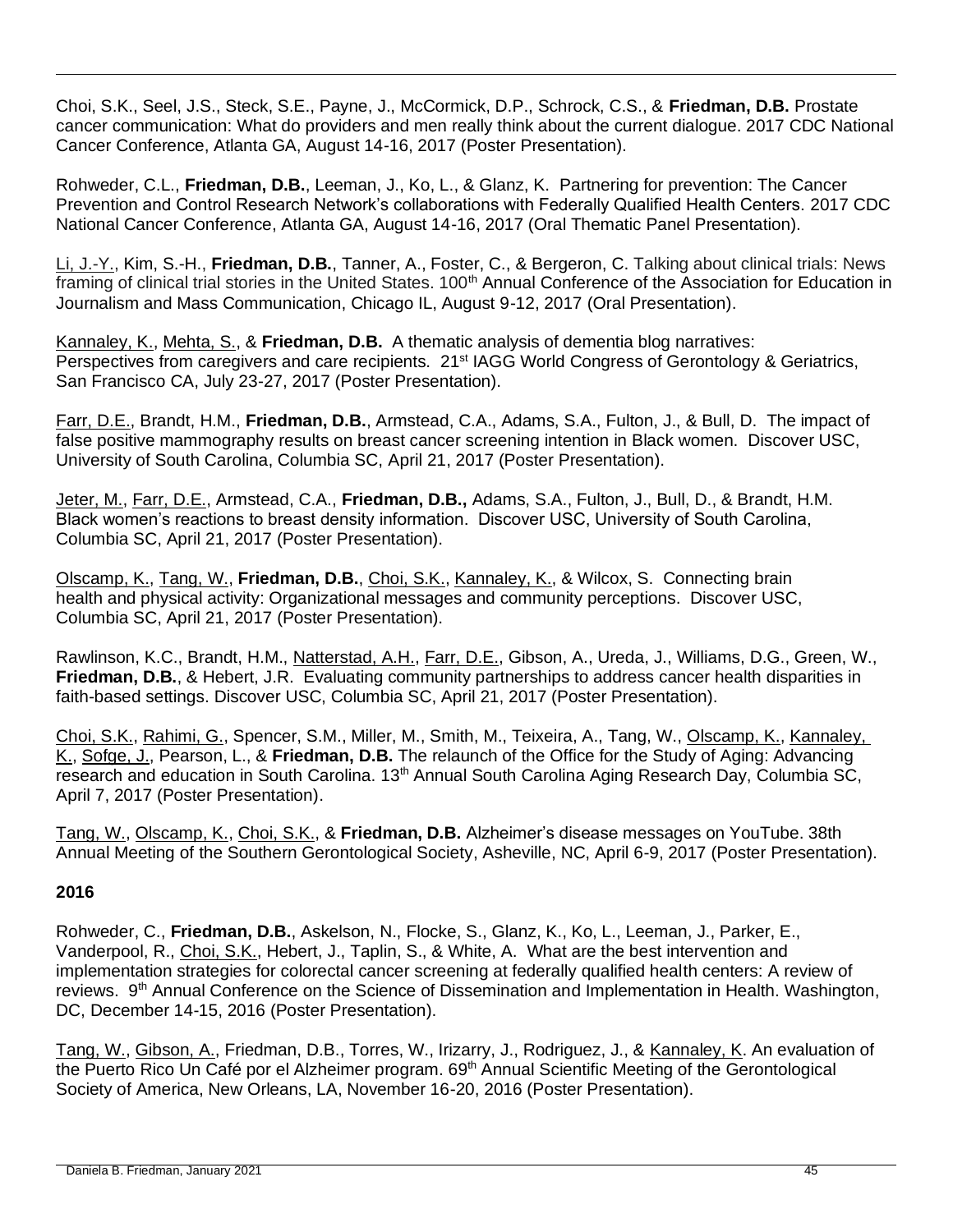Bergeron, C.D., Messias, D.K.H., **Friedman, D.B.**, Spencer, S.M., & Miller, S.C. Lessons for health professionals: Strategies for enhancing post-fall recovery among older women. 21st International Council on Women's Health Issues Congress, Baltimore, MD, November 6-9, 2016 (Poster Presentation).

Bergeron, C. D., Tanner, A., **Friedman, D.B.**, Zheng, Y., Schrock, C.D., Bornstein, D.B., Segar, M., & Swift, N. A scoping review of research on physical activity communication. 144th Annual Meeting of the American Public Health Association, Denver CO, October 29-November 2, 2016 (Poster Presentation).

Davidson, C.R., Turner-McGrievy, G.M., Messias, D.K.H, **Friedman, D.B.**, & Robillard, A.G. Exploring the role of campus ministry leaders in student mental health at a large public university in the Southeast United States. 144th Annual Meeting of the American Public Health Association, Denver CO, October 29-November 2, 2016 (Oral Presentation).

Owens, O.L., **Friedman, D.B.**, & Hebert, J.R. Recruitment of African-American men for the evaluation of a computerized, community-based prostate cancer education program: Barriers and opportunities. 144th Annual Meeting of the American Public Health Association, Denver CO, October 29-November 2, 2016 (Poster Presentation).

Farr, D.E., Brandt, H.M., **Friedman, D.B.**, Armstead, C.A., Heiney, S.P., Adams, S.A., Green, W., & Hébert J.R. Influence of culture and religion on cancer fatalism. 9th American Association for Cancer Research Conference on the Science of Cancer Health Disparities in Racial/Ethnic Minorities and the Medically Underserved. Fort Lauderdale FL, September 25-28, 2016 (Poster Presentation).

Tang, W., **Friedman, D.B.**, Kannaley, K., & Edwards, V.J. Comparing intention to be screened and disclose Alzheimer's disease diagnosis: Alzheimer's caregivers versus other caregivers. Annual Convention of the American Psychological Association, Denver CO, August 4-7, 2016 (Oral Symposium Presentation).

Mehta, S., & **Friedman, D.B.** Blogging about Alzheimer's disease: A way for caregivers to be heard. University of South Carolina Discovery Day, Columbia SC, April 22, 2016 (Oral Presentation).

Tang, W., Gibson, A., & **Friedman, D.B.** Aging in place in Columbia, South Carolina: Preliminary analysis of The FriendShip 501(c)(3) Village. University of South Carolina Graduate Student Day, Columbia, SC, April 8, 2016 (Poster Presentation).

**Friedman, D.B.,** Brandt, H.M., Adams, S.A, Wandersman, A.H., Young, V.M., Ureda, J.R., Heiney, S.P., Melvin, C.L., Hurley, T.G., Choi, S.K., Seel, J.S., Campbell, D.A., Smith, K.L., & Hébert, J.R. The South Carolina Cancer Prevention and Control Research Network: Reducing cancer disparities through dissemination and implementation science. The 9th Annual James E. Clyburn Health Disparities Lecture. Columbia, SC, April 1, 2016 (Abstract Booklet).

**Friedman, D.B.**, Wilcox, S., Levkoff, S.E., Hunter, R.H., Gibson, A., Tang, W., & Kannaley, K. The South Carolina Healthy Brain Research Network: Eliminating disparities and promoting cognitive health through education and empowerment. The 9<sup>th</sup> Annual James E. Clyburn Health Disparities Lecture, Columbia, SC, April 1, 2016 (Poster Presentation).

**Friedman, D.B.**, Brandt, H.M., Arp Adams, S., Wandersman, A.H., Young, V.M., Ureda, J.R., Heiney, S.P., Melvin, C.L., Hurley, T.G., Choi, S.K., Seel., J.S., Campbell, D.A., McCracken, J.L., & Hebert, J.R. South Carolina Cancer Prevention and Control Research Network Arnold School of Public Health 40<sup>th</sup> Anniversary, Columbia, SC, March 18, 2016 (Poster Presentation).

**Friedman, D.B.**, Wilcox, S., Levkoff, S.E., Hunter, R.H., Gibson, A., Tang, W., Kannaley, K., & Mehta, S. South Carolina Healthy Brain Research Network. Arnold School of Public Health 40th Anniversary, Columbia, SC, March 18, 2016 (Poster Presentation).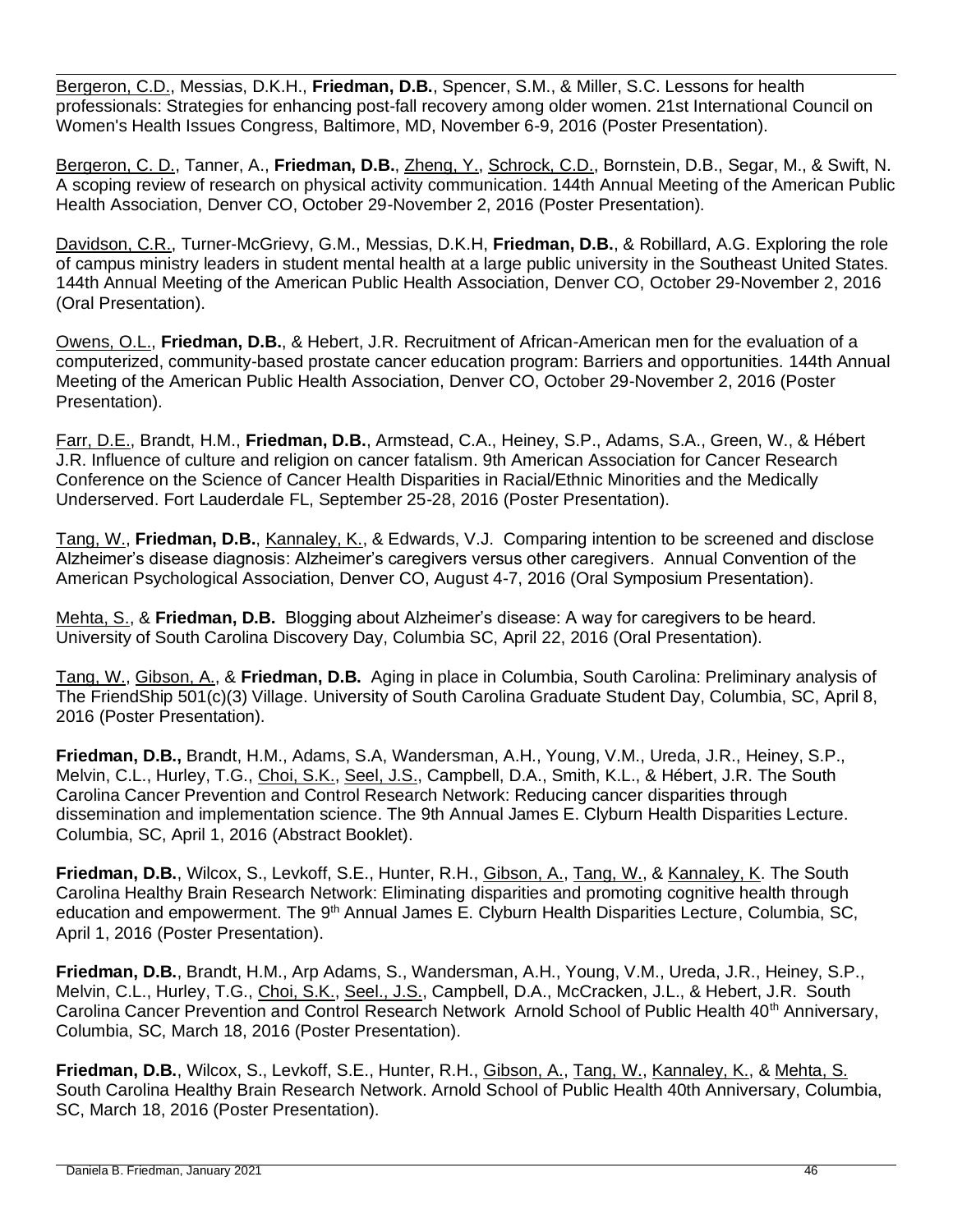Hebert, J.R. Adams, S.A., Armstead, C.A., Brandt, H.M., & **Friedman, D.B.** Reducing cancer health disparities through community engagement, research and training: The South Carolina Cancer Disparities Community Network-II.Arnold School of Public Health 40th Anniversary, Columbia, SC, March 18, 2016 (Poster Presentation).

Gibson, A., **Friedman, D.B.**, Torres, W., Irizarry, J., Rodrigez, J., Tang, W., & Kannaley, K. Increasing Alzheimer's disease awareness through social media: A Puerto Rico case study. 12<sup>th</sup> Annual South Carolina Aging Research Day, Charleston, SC, February 26, 2016 (Poster Presentation).

Tang, W., Kannaley, K., **Friedman, D.B.**, Edwards, V.J., Wilcox, S., Levkoff, S.E., Hunter, R.H., Irmiter, C., & Belza, B. How worried are you about getting dementia or Alzheimer's disease? An analysis of national survey data. 12<sup>th</sup> Annual South Carolina Aging Research Day, Charleston, SC, February 26, 2016 (Poster Presentation).

McDonnell, K.K., Eberth, J.M., Strayer, S.M., **Friedman, D.B.**, Cartmell, K.B., & Sercy, E. Testing a brief, clinically-based lung cancer screening decision aid. 37th Annual Meeting and Scientific Sessions of the Society of Behavioral Medicine, Washington DC, March 30-April 2, 2016 (Poster Presentation).

Davidson, C.R., Turner-McGrievy, G.M., Messias, D.K.H, **Friedman, D.B.**, & Robillard, A.G. Campus ministry leaders: Underutilized partners in promoting undergraduate health and wellbeing. 2016 South Carolina Public Health Association Annual Meeting, Charleston SC, February 17-19, 2016 (Poster Presentation).

Brandt, H.M., Turner-McGrievy B, **Friedman, D.B.**, West, D., Thomas, T., Gentile, D., & Schrock, C. Examining the role of social media during the #SCFlood of October 2015. 2016 South Carolina Public Health Association Annual Meeting, North Charleston SC, February 17-19, 2016 (Oral Presentation).

### **2015**

Liang, S., Kegler, M.C., Fernandez, M.E., **Friedman, D.B.**, Risendal, B., Herrmann, A.K., Tu, S.P., Carvalho, M., & Weiner, B.J. Assessing practice adaptive reserve for implementing evidence-based practices to increase cancer screening in primary care. 8<sup>th</sup> Annual Conference on the Science of Dissemination and Implementation in Health. Washington, DC, December 14-15, 2015 (Poster Presentation).

Farr, D.E., Brandt, H.M., **Friedman, D.B.**, Armstead, C.A., Heiney, S.P., Adams, S.A., Green, W., Khan, S., & Hébert JR. Untangling the influence of healthcare mistrust on Black Americans' intention to participate in cancer prevention research. Eighth American Association for Cancer Research Conference on the Science of Cancer Health Disparities in Racial/Ethnic Minorities and the Medically Underserved, Atlanta, GA, November 13-16, 2015 (Poster Presentation).

Bergeron, C.B., **Friedman, D.B.**, Spencer, S.M., Messias, D.K.H., & Miller, S.C. Making decisions after experiencing a fall: Preliminary survey results with older women in South Carolina. 143<sup>rd</sup> Annual Meeting of the American Public Health Association, Chicago, IL, October 31-November 4, 2015 (Oral Presentation).

Owens, O.L., **Friedman, D.B.**, Brandt, H.M., Bernhardt, J.M., & Hebert, J.R. An academic-community partnership to developing a computer-based aid for promoting informed prostate cancer screening decisions among African American men. 143<sup>rd</sup> Annual Meeting of the American Public Health Association, Chicago, IL, October 31-November 4, 2015 (Oral Presentation).

Eberth, J.M., McDonnell, K.K., Cartmell, K., Sercy, E., Strayer, S., & **Friedman, D.B.** Family physicians' perceptions of low-dose CT screening for lung cancer. 43<sup>rd</sup> Annual Meeting of the North American Primary Care Research Group. Cancun, Mexico, October 24-28, 2015 (Poster Presentation).

Eberth, J.M., Odom, J., McDonnell, K.K., Cartmell, K., **Friedman, D.B.**, Sercy, E., & Strayer, S. Perceptions of lung cancer screening and Medicare coverage. 43<sup>rd</sup> Annual Meeting of the North American Primary Care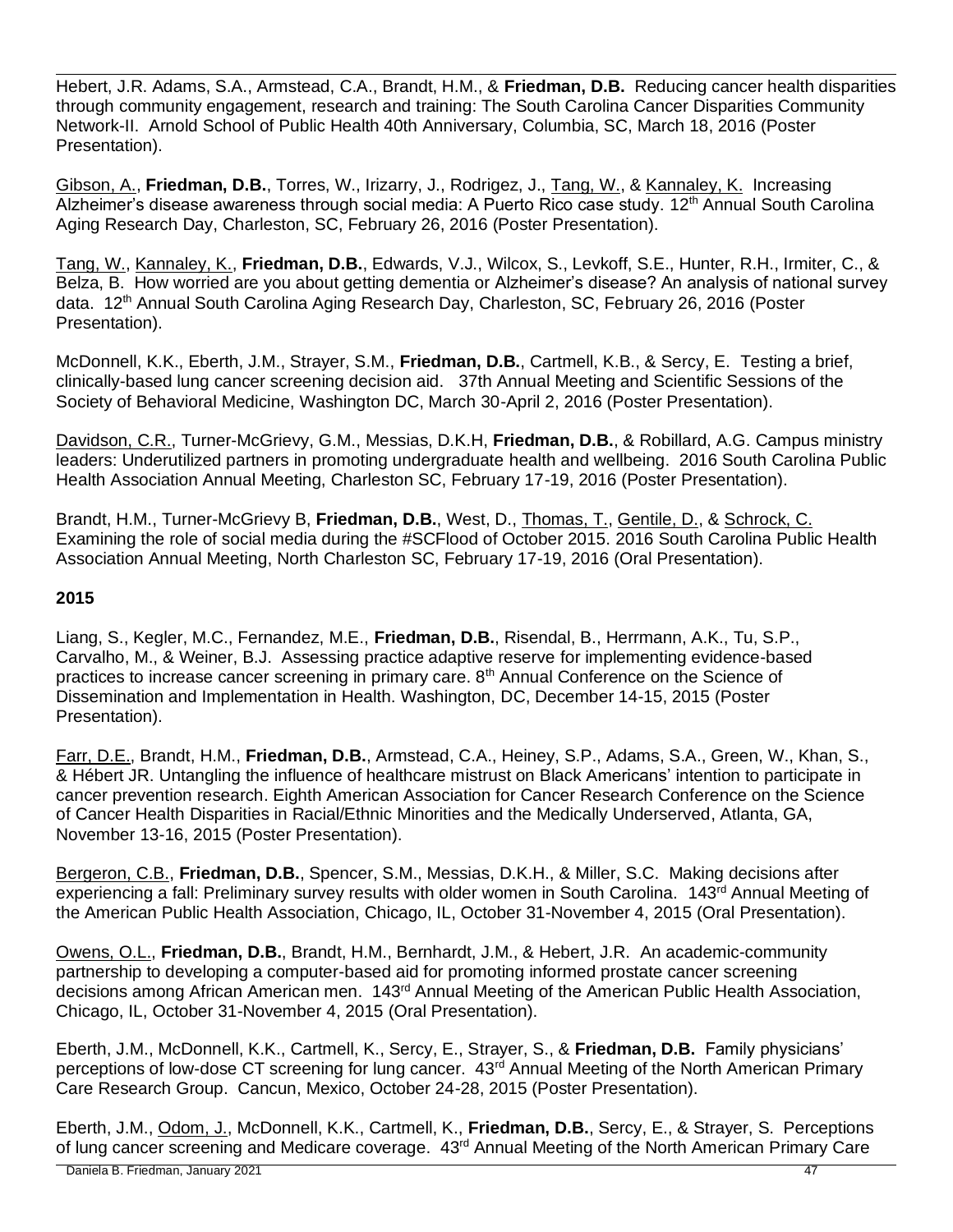Research Group. Cancun, Mexico, October 24-28, 2015 (Poster Presentation).

Bergeron, C.D., **Friedman, D.B.**, Messias, D.K.H., Spencer, S.M., & Miller, S.C. "Getting back to normal": Older women's decisions and actions after a fall. 44<sup>th</sup> Annual Scientific and Educational Meeting of the Canadian Association on Gerontology, Calgary, Alberta, Canada, October 23-25, 2015 (Poster Presentation).

Sisson, D.C., Tanner, A., Bergeron, C.D., **Friedman, D.B.**, Owens, O.L., Kornegay, V., Weis, M.A., & Patterson, L.L. Communicating effectively about the Affordable Care Act: A qualitative study of communication sources and needs among African Americans, Whites, and Latinos. National Conference on Health Communication, Marketing, and Media, Atlanta, GA, August 11-13, 2015 (Poster Presentation).

McDonnell, K.K., Messias, D.K.H., **Friedman, D.B.**, Heiney, S., & Owens, O. Living with lung cancer: Receptivity and preferences for risk-reducing behavior among African American families. Sigma Theta Tau International's 26<sup>th</sup> International Nursing Research Congress, San Juan, Puerto Rico, July 23-27, 2015 (Oral Presentation).

Alia, K.A., Freedman, D.A., Mattison-Faye, A., Cutler, M., & **Friedman, D.B.** (2015). The Dot Game: A participatory approach for farmers' market continuous quality improvement. 15<sup>th</sup> Biennial Conference for the Society for Community Research and Action, Lowell, MA, June 25-28, 2015 (Poster Presentation).

Swift, N., Schrock, C., Tanner, A., & Friedman. D.B. Let's get physical! An evaluation of physical activity communication research, 1995-2014. University of South Carolina Discovery Day, Columbia SC, April 24, 2015 (Poster Session).

Davidson, C.R., Turner-McGrievy, B., Messias, D.K.H., **Friedman, D.B.**, & Robillard, A. Sex, dating and faith at the University of South Carolina: Campus ministry sexual health communication. University of South Carolina Women's and Gender Studies Program Conference, Bodies of Knowledge in the Academy: Embodied Knowledge and Academic Freedom. Columbia SC, April 23-24, 2015 (Oral Presentation).

Thomas, T.L., Schrock, C., & **Friedman, D.B.** The use of social media in times of crisis: A systematic review. Media & Health Symposium, Center for Media & Health, Virginia Commonwealth University (online Google Hangout conference), February 13, 2015 (Oral Presentation).

### **2014**

Fernandez, M.E., Calo, W.A., Kegler, M., Carvalho, M., Liang, L., Weiner, B, Jacobs, S., Williams, R., Risendal, B., Coombs, L., **Friedman, D.B.**, Herrmann, A., Tu, S.P., & Taplin, S. Developing measures to assess constructs from the inner setting of the Consolidated Framework for Implementation Research. 7th Annual Conference on the Science of Dissemination and Implementation: Transforming Health Systems to Optimize Individual and Population Health, Bethesda, MD, December 8-9, 2014 (Panel Presentation).

Best, A., Spencer, M., **Friedman, D.B.**, Hall, I., & Billings, D.L. Does spiritual-framing increase the effectiveness of breast cancer screening messages for African American women? 142<sup>nd</sup> Annual Meeting of the American Public Health Association, New Orleans, LA, November 15-19, 2014 (Oral Presentation).

Bergeron, C.D., **Friedman, D.B.**, Hilfinger Messias, D.K., Spencer, S.M., & Miller, S.C. Decision making after a fall: Preliminary findings examining the experiences of older women and their sources of information. 142<sup>nd</sup> Annual Meeting of the American Public Health Association, New Orleans, LA, November 15-19, 2014 (Poster Session).

Bergeron, C.D., Sisson, D.C., Owens, O.L., **Friedman, D.B.**, Tanner, A., Kornegay, V, Weis, M.A., Windham, T., & Patterson, L. Knowledge, benefits, and concerns about the Affordable Care Act for individuals across the lifespan. 142<sup>nd</sup> Annual Meeting of the American Public Health Association, New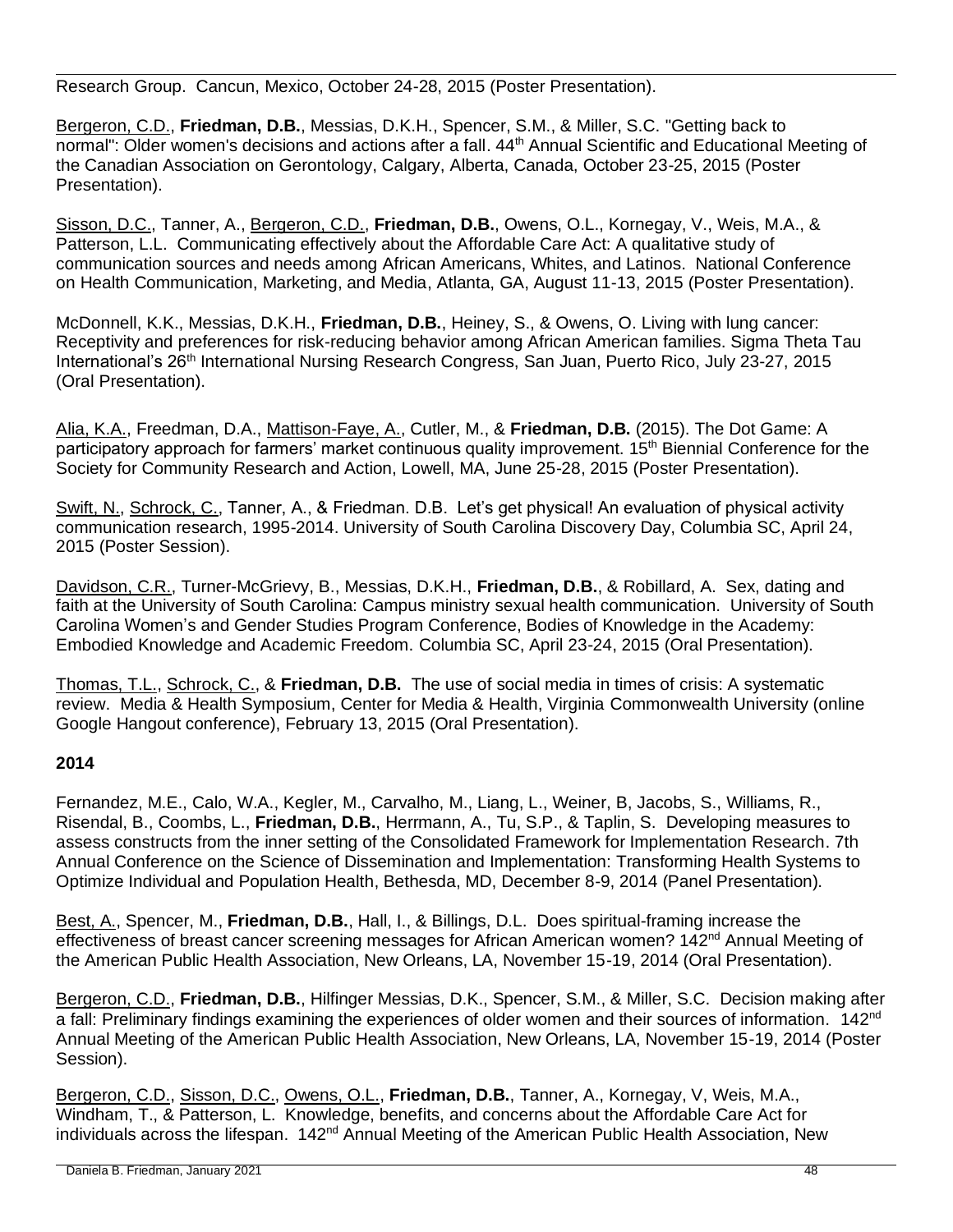Orleans, LA, November 15-19, 2014 (Poster Session).

Campbell, D., Young, V.M., Brandt, H.M., Felder, T., **Friedman, D.B.**, & Hebert, J.R. Identifying the need for developing new frameworks for partnerships in community based research: An assessment of federally qualified health centers in South Carolina. 142<sup>nd</sup> Annual Meeting of the American Public Health Association, New Orleans, LA, November 15-19, 2014 (Oral Presentation).

Farr, D.E., Brandt, H.M., **Friedman, D.B.**, Jackson, D., Ureda, J., Williams, D., Scott, D., & Hébert, J.R. A quantitative analysis of beliefs and behaviors associated with black adults' participation in cancer clinical trials. 142nd Annual Meeting of the American Public Health Association, New Orleans, LA, November 15-19, 2014 (Exposition Council of Affiliates Graduate Poster Session).

Ory, M., Kellstedt, D., Carvalho, M., **Friedman, D.B.**, McCracken, J.L., Fernandez, M.E., Dawson, G., & Kegler, M. Use of mini-grants to disseminate evidence-based interventions for cancer prevention and control. 142<sup>nd</sup> Annual Meeting of the American Public Health Association, New Orleans, LA, November 15-19, 2014 (Oral Presentation).

Owens, O.L., **Friedman, D.B.**, Bergeron, C.D., Tanner, A., Kornegay, V., Sisson, D.C., Weis, M.A., Patterson, L., & Windham, T. Assessing community members' knowledge and sources of information about the Affordable Care Act: A telephone survey. 142<sup>nd</sup> Annual Meeting of the American Public Health Association, New Orleans, LA, November 15-19, 2014 (Roundtable Session).

Sisson, D.C., Owens, O.L., Bergeron, C.D., **Friedman, D.B.**, Tanner, A., Kornegay, V., Weis, M.A., Windham, T., & Patterson, L. Establishing innovative partnerships for effective communication about the Affordable Care Act: The use of community forums. 142<sup>nd</sup> Annual Meeting of the American Public Health Association, New Orleans, LA, November 15-19, 2014 (Roundtable Session).

Wigfall, L.T., Bynum, S., Brandt, H.M., **Friedman, D.B.**, Bond, S., Glover, S.H., Hebert, J.R., Lazenby, G.B., & Richter, D.L. Cervical cancer prevention knowledge and abnormal Pap test experiences among HIV positive women. 142<sup>nd</sup> Annual Meeting of the American Public Health Association, New Orleans, LA, November 15-19, 2014 (Poster Session).

Wigfall, L.T., **Friedman, D.B.**, Brandt, H.M., Treiber, F.A., Glover, S.H., & Hebert, J.R. Cervical cancer prevention beliefs and screening behaviors among low-income women in the United States. 142nd Annual Meeting of the American Public Health Association, New Orleans, LA, November 15-19, 2014 (Poster Session).

Satariano, W.A., Maus, M., Hunter, R., Belza, B., **Friedman, D.B.**, Mullen, S., & Vandenberg, A.E. Wayfinding technologies: Older adults. 67<sup>th</sup> Annual Meeting of the Gerontological Society of America, Washington, DC, November 5-9, 2014 (Oral Presentation – Symposium).

Wigfall, L.T., Bynum, S.A, Brandt, H.M., **Friedman, D.B.**, Lazenby, G.B., Glover, S.H., & Hebert, J.R. Cervical cancer risk and screening behaviors among women living with HIV/AIDS. 2014 International Cancer Education Conference. Clearwater Beach, FL, October 22-25, 2014 (Oral Presentation).

Freedman, D.A., Mattison-Faye, A., Alia, K., Draper, C.L., & **Friedman, D.B.** Moving from pilot project to policy to support food assistance incentive programs at farmers' markets. 2014 National eXtension Food Security Conference - Building Extension Capacity to Address Community Food Security through Food Systems. Cleveland, Ohio, September 29-October 1, 2014 (Poster Session).

Kim, S-H., Tanner, A., **Friedman, D.B.**, Foster, C., & Bergeron, C.D. Barriers to clinical trial participation: Comparing perceptions and knowledge of African American and white South Carolinians. 97<sup>th</sup> Annual Conference of the Association for Education in Journalism and Mass Communication. Montreal, Canada, August 6-9, 2014 (Poster Session).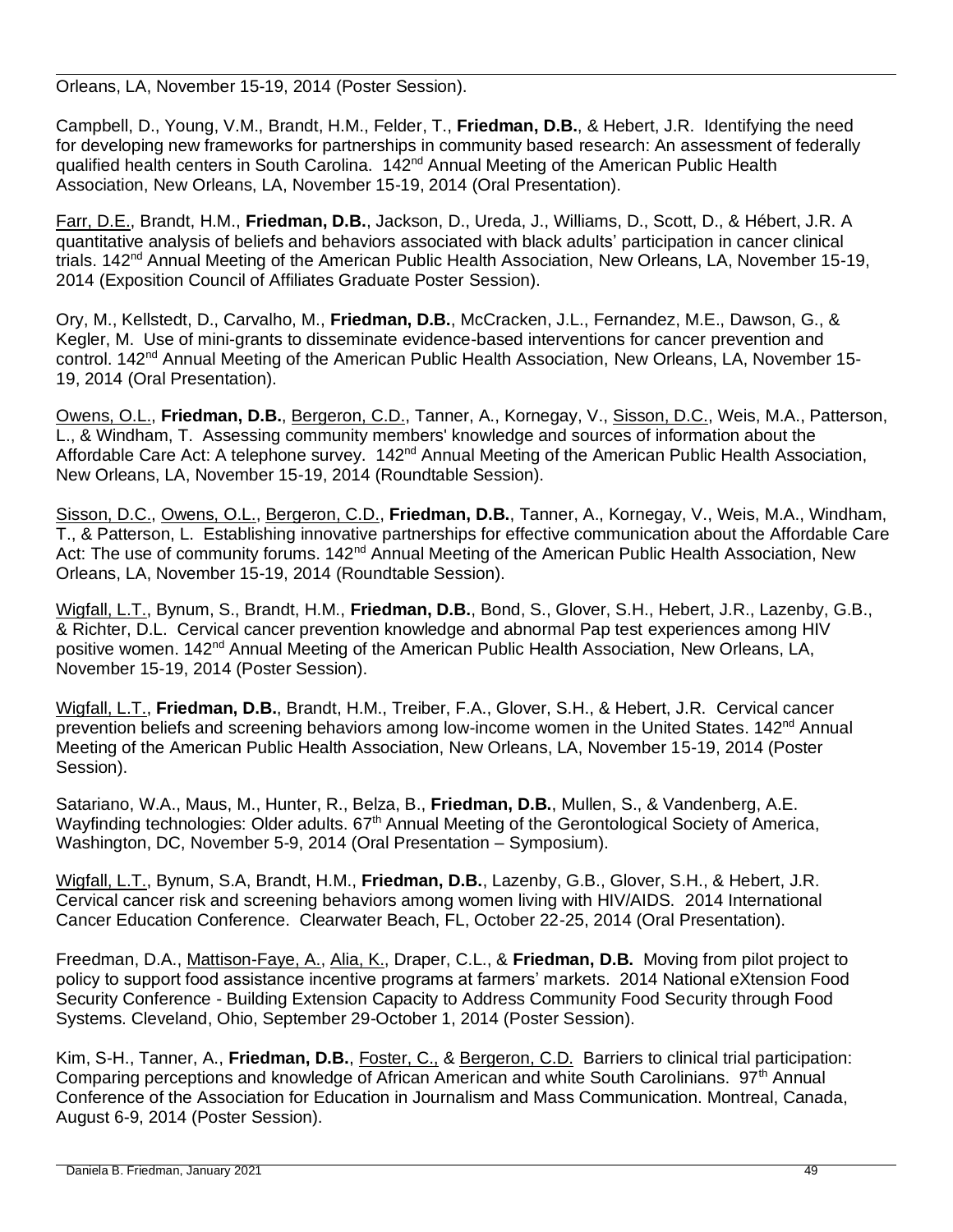Tanner, A., Owens, O.L., Sisson, D., Kornegay, V., Bergeron, C.D., **Friedman, D.B.**, Weis, M., Patterson, L., & Windham, T. Dodging the debate and dealing the facts: Using research and community partnerships to promote understanding of the Affordable Care Act. 97<sup>th</sup> Annual Conference of the Association for Education in Journalism and Mass Communication. Montreal, Canada, August 6-9, 2014 (Oral Presentation in Top Paper Panel – *Winner of First Place Faculty Paper in ComSHER Division*).

Wigfall, L.T., **Friedman, D.B.**, Brandt, H.M., Treiber, F.A., Glover, S.H., & Hebert, J.R. Pap test beliefs and cervical cancer screening adherence among US women 21-65 years old: Analysis of the Health Information National Trends Survey (HINTS 4, Cycle 2) data. National Cancer Institute Center to Reduce Cancer Health Disparities Professional Development and Mock Review Workshop, Bethesda, MA, June 23-24, 2014 (Poster Session – *Meritorious Poster Presentation Recognition*).

Risendal, B., Dwyer, A., Callihan, E., Patterson, A.K.,Lipscomb, J., Birken, S.A., Arp Adams, S., Heiney, S., **Friedman, D.B.,** & Ory, M.G. Activities to promote and support survivorship care planning at the state level: A report from the CDC/NCI Cancer Prevention and Control Research Network. American Cancer Society, 7th Biennial Cancer Survivorship Conference, Atlanta, GA, June 18-20, 2014 (Poster Session).

Alia, K.A., Freedman, D.A., Brandt, H.M., Gibson-Haiger, P., & **Friedman, D.B.** Engaging stakeholders in the evaluation of the Right Choice, Fresh Start Farmers' Market. University of South Carolina Graduate Student Day, Columbia, SC, April 11, 2014 (Oral Presentation).

Farr, D.E., Brandt, H.M., **Friedman, D.B.**, Jackson, D., Ureda, J., Williams, D., Scott, D., & Hébert, J.R. Opportunities & attitudes: Influences on research participation in Black Americans. South Carolina Public Health Association Annual Meeting, Columbia, SC, May 21, 2014 (Oral Presentation).

Bergeron, C.D., Sisson, D.C., Owens, O.L., **Friedman, D.B.**, Tanner, A., Kornegay, V., Weis, M.A., Windham, T., & Patterson, L. Knowledge, benefits, and concerns about the Affordable Care Act among individuals of all ages. University of South Carolina Graduate Student Day, Columbia, SC, April 11, 2014 (Oral Presentation).

Bergeron, C.D., Sisson, D.C., Owens, O.L., **Friedman, D. B.**, Tanner, A., Kornegay, V., Weis, M.A., Windham, T., & Patterson, L. Exploring what adults of all ages know and think about the Affordable Care Act. 7<sup>th</sup> Annual James E. Clyburn Health Disparities Lecture, Columbia, SC, April 11, 2014 (Abstract Booklet).

Farr, D.E., Brandt, H.M., Friedman, D.B., Jackson, D., Ureda, J.R., Williams, D., Scott, D., & Hébert J.R. Is it more Than mistrust? Examining the influence of structural factors on cancer research participation in a southern Black population. 7<sup>th</sup> Annual James E. Clyburn Health Disparities Lecture, Columbia, SC, April 11, 2014 (Poster Session).

**Friedman, D.B.**, McCracken, J.L., Brandt, H.M., Freedman, D.A., Arp Adams, S., Young, Y.M., Campbell, D.A., Xirasagar, S., Ureda, J.R., & Hebert, J.R. Promoting the dissemination and implementation of evidencebased strategies to address health disparities: Innovative initiatives of the South Carolina Cancer Prevention and Control Research Network. 7<sup>th</sup> Annual James E. Clyburn Health Disparities Lecture, Columbia, SC, April 11, 2014 (Abstract Booklet).

Owens, O.L., **Friedman, D.B.**, Brandt, H.M., Bernhardt, J.M., & Hebert, J.R. Developing and evaluating an avatar-led decision aid for facilitating informed prostate cancer screening decisions among African-American men. University of South Carolina Graduate Student Day, Columbia, SC, April 11, 2014 (Oral Presentation – 3 minute presentation competition - *3 rd place award winner*).

Owens, O.L., Sisson, D.C., Bergeron, C.D., **Friedman, D.B.**, Tanner, A., Kornegay, V., Weis, M.A., Windham, T., & Patterson, L. South Carolinians' knowledge and sources of information about the Affordable Care Act.  $7<sup>th</sup>$ Annual James E. Clyburn Health Disparities Lecture, Columbia, SC, April 11, 2014 (Abstract Booklet).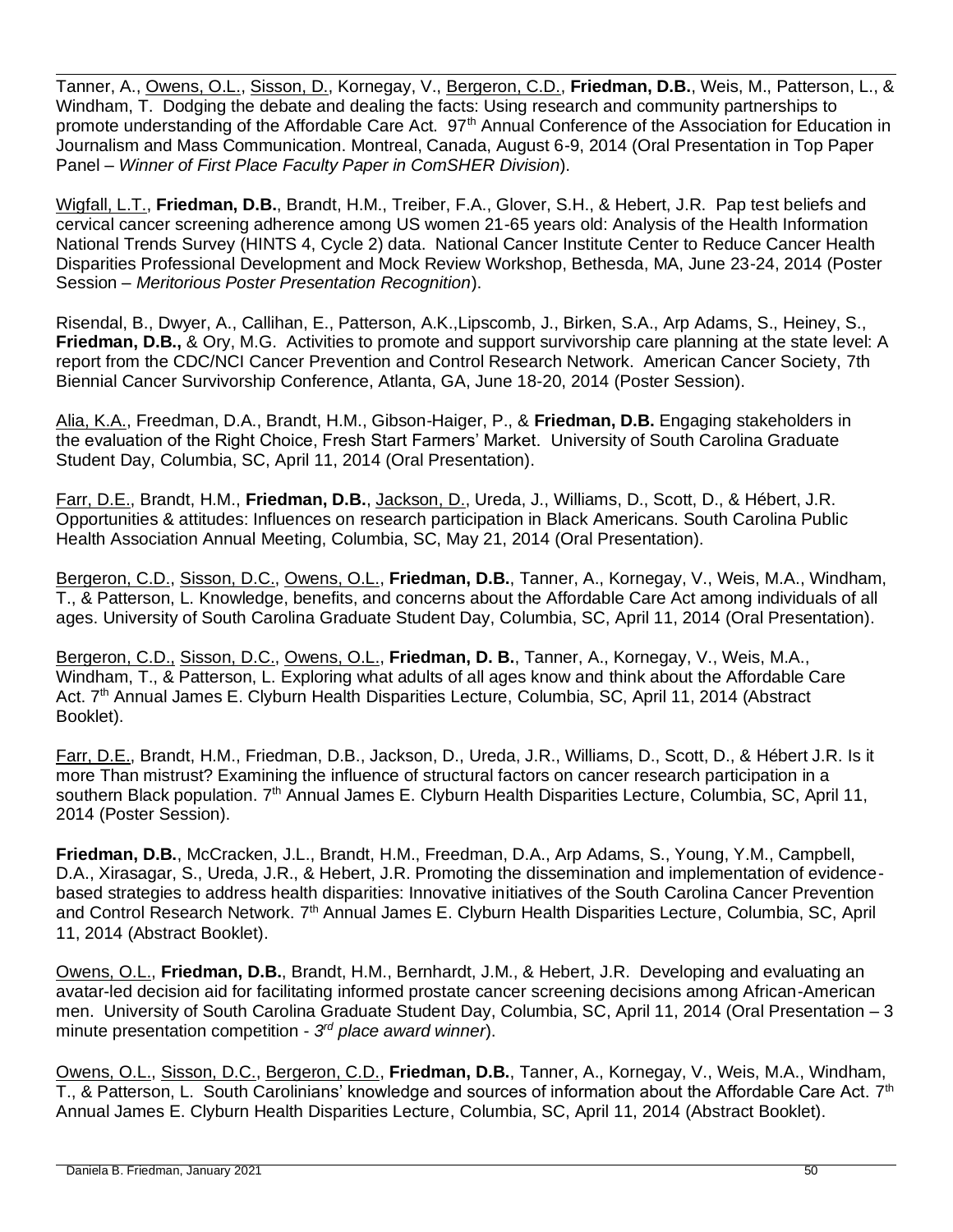Sisson, D.C., Owens, O.L., Bergeron, C.D., **Friedman, D.B.**, Tanner, A., Kornegay, V., Weis, M.A., Windham, T., & Patterson, L. Effective communication about the Affordable Care Act: The use of innovative partnerships & community forums. University of South Carolina Graduate Student Day, Columbia, SC, April 11, 2014 (Poster Session).

Sisson, D.C., Owens, O.L., Bergeron, C.D., **Friedman, D.B.**, Tanner, A., Kornegay, V., Weis, M.A., Windham, T., & Patterson, L. Effective communication about the Affordable Care Act: The use of innovative partnerships & community forums. 7<sup>th</sup> Annual James E. Clyburn Health Disparities Lecture, Columbia, SC, April 11, 2014 (Abstract Booklet).

Freedman, D.A., Mattison-Faye, A., Alia, K.A., & **Friedman, D.B.** From market to mouth: Fruit and vegetable purchasing and preparation patterns among farmers' market customers. 14th Annual Meeting of the American Academy of Health Behavior, Charleston, SC, March 16-19, 2014 (Poster Session).

Bergeron, C.B., **Friedman, D.B.**, Spencer, S.M., Messias, D.K.H., & Miller, S. Perceptions of assistive technology in independent older women's post-fall decisions. South Carolina Aging Research Day, Columbia, SC, January 24, 2014 (Poster Session).

### **2013**

**Friedman, D.B.** Symposium Moderator. Aging and Public Health, Community Wayfinding and Public Health: Relevance, Research and Promise. 141<sup>st</sup> Annual Meeting of the American Public Health Association, Boston, MA, November 2-6, 2013 (Oral Presentation).

Belza, B., Satariano, W., Hunter, R.H., **Friedman, D.B.**, & Toyoji, M. Tools and technologies in facilitating community wayfinding: Opportunities and challenges.141st Annual Meeting of the American Public Health Association, Boston, MA, November 2-6, 2013 (Oral Presentation).

**Friedman, D.B.**, Kegler, M., Tu, S.P., Liang, S., Risendal, B., Young, V.M., Glenn, B.A., Carmack, C., Pfeiffer, D., Coombs, L., Williams, R., Fernandez, M.E. Identifying factors influencing implementation of evidencebased practices for cancer prevention and control in community health centers (CHCs): Development of a multi-state CHC survey. 141<sup>st</sup> Annual Meeting of the American Public Health Association, Boston, MA, November 2-6, 2013 (Oral Presentation).

Foster, C., Tanner, A., Kim, S-H., McKeever, B., & **Friedman, D.B.** Mental health on Web 2.0: A comprehensive assessment of YouTube as a community marketplace for mental health information and social support. 141<sup>st</sup> Annual Meeting of the American Public Health Association, Boston, MA, November 2-6, 2013 (Poster Session).

Jackson, D.D., Owens, O.L., Thomas, T.L., Friedman, D.B., & Hebert, J.R. A comprehensive, mixed methods assessment of African-American men's and women's health and cancer decision making. 141<sup>st</sup> Annual Meeting of the American Public Health Association, Boston, MA, November 2-6, 2013 (Oral Presentation).

Owens, O.L., **Friedman, D.B.**, Brandt, H.M., Bernhardt, J.M., & Hebert, J.R. Informed decision making in a new age: Technology use in informing older southern African-American men about prostate cancer screening. 141<sup>st</sup> Annual Meeting of the American Public Health Association, Boston, MA, November 2-6, 2013 (Oral Presentation).

Owens, O.L., Thomas, T.L., James, C., Jackson, D.D., Williams, A., **Friedman, D.B.**, Ureda, J.R., Johnson, K.M., Dickey, J., Miller, R., Lovett, S., Gansauer, L., Bearden, J., & Hebert, J.R. African American men and informed prostate cancer-related decision making: Developing valid measures. 141<sup>st</sup> Annual Meeting of the American Public Health Association, Boston, MA, November 2-6, 2013 (Oral Presentation).

Wigfall, L.T., Brandt, H.M., Bynum, S., **Friedman, D.B.**, Richter, D.L., Glover, S.H., & Hebert, J.R. Cervical cancer prevention knowledge and screening behaviors among medically underserved women living with HIV.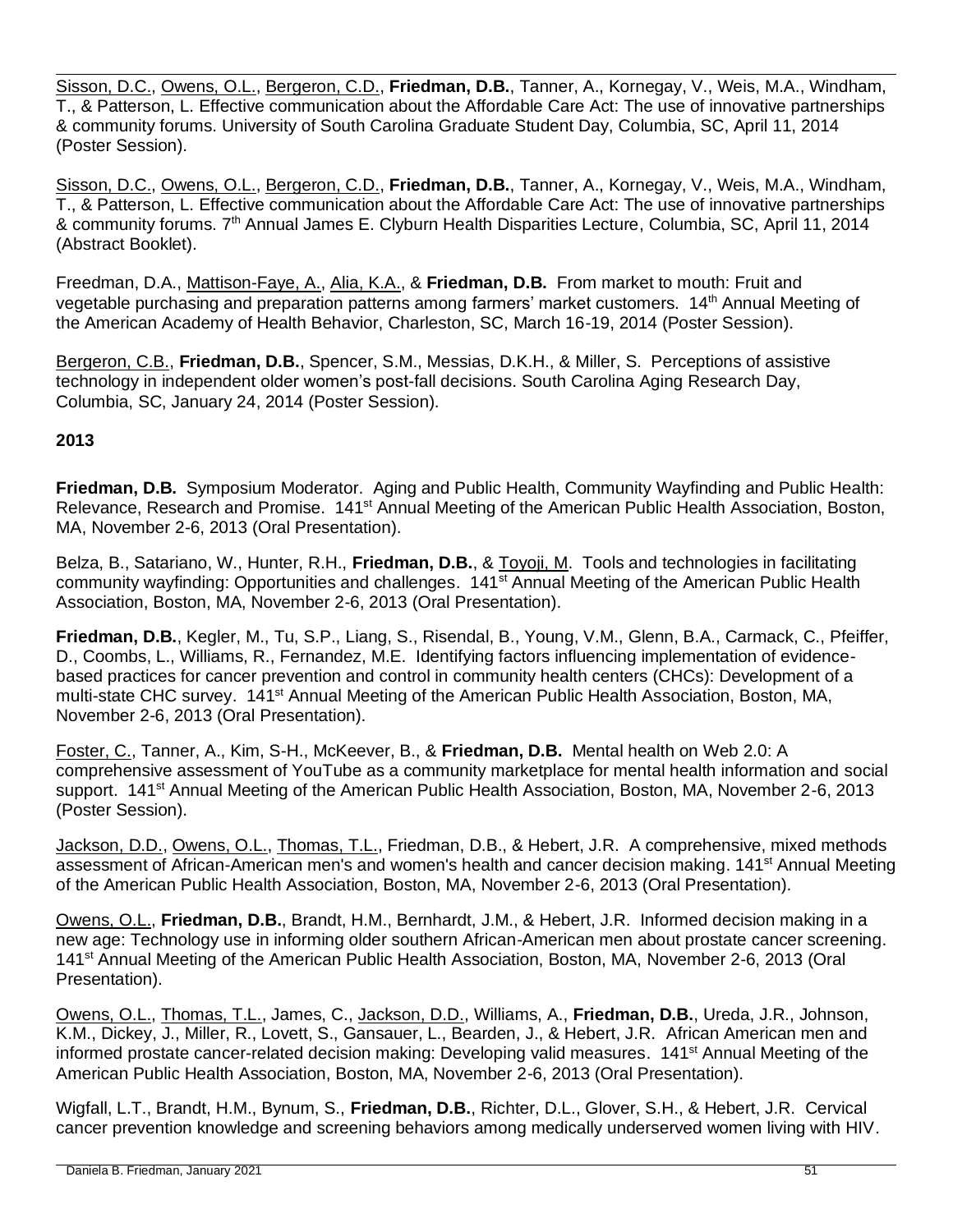141<sup>st</sup> Annual Meeting of the American Public Health Association, Boston, MA, November 2-6, 2013 (Poster Session).

Wigfall, L.T., Bynum, S., **Friedman, D.B.**, Brandt, H.M., Richter, D.L., Glover, S.H., & Hebert, J.R. Healthcare provider sharing/explaining and HIV-positive women's understanding of cancer health information about abnormal pap test results. 141st Annual Meeting of the American Public Health Association, Boston, MA, November 2-6, 2013 (Oral Presentation).

Wigfall, L.T., **Friedman, D.B.**, Brandt, H.M., Bynum, S., Richter, D.L., Glover, S.H., & Hebert, J.R. Potential challenges with using mhealth interventions among medically underserved middle-aged women living with HIV. 141st Annual Meeting of the American Public Health Association, Boston, MA, November 2-6, 2013 (Poster Session).

Kim, S-H., Tanner, A., **Friedman, D.B.**, Foster, C., & Bergeron, C,D. Barriers to clinical trial participation: A comparison of rural and urban communities in South Carolina. 96<sup>th</sup> Annual Conference of the Association for Education in Journalism and Mass Communication. Washington, DC, August 8-11, 2013 (Poster Session).

Tanner, A., Kim, S-H., **Friedman, D.B.**, Foster, C., & Bergeron, C.D. Clinical trial recruitment at academic medical centers: Current practices and perceptions about recruiting strategies. 96<sup>th</sup> Annual Conference of the Association for Education in Journalism and Mass Communication. Washington, DC, August 8-11, 2013 (Poster Session).

Owens, O.L., **Friedman, D.B.,** Brandt, H.M., & Hebert, J.R. Study of African-American men's health information technology use and prostate cancer screening behavior: Moving toward A digital approach to informed decision making. University of South Carolina Graduate Student Day, Columbia, SC, April 12, 2013 (Poster Session).

**Friedman, D.B.**, Bergeron, C.D., Foster, C., Tanner, A.H., & Kim, S-H. Knowledge and perceptions about clinical trials from South Carolina's urban and rural populations. 6<sup>th</sup> Annual James E. Clyburn Health Disparities Lecture, Columbia, SC, April 5, 2013 (Abstract Booklet).

**Friedman, D.B.**, Freedman, D.A., Choi, S.K., Anadu, E., Brandt, H.M., Carvalho, N., Hurley, T.G., Young, V.M., & Hebert, J.R. Provider communication and healthy role modeling at a federally qualified health centerbased farmers' market. 6<sup>th</sup> Annual James E. Clyburn Health Disparities Lecture, Columbia, SC, April 5, 2013 (Abstract Booklet).

Bergeron, C.D., Foster, C., **Friedman, D.B.**, Tanner, A.H., Kim, S-H. A qualitative comparison of barriers, motivators, and strategies to clinical trial participation in rural and urban South Carolina. 6<sup>th</sup> Annual James E. Clyburn Health Disparities Lecture, Columbia, SC, April 5, 2013 (Poster Session).

Ellis, J.H., Porter, D.E., **Friedman, D.B.**, Scott, G., & Puett, R. Study of fishing and fish consumption patterns in the Gullah/Geechee Sea Island population. 6<sup>th</sup> Annual James E. Clyburn Health Disparities Lecture, Columbia, SC, April 5, 2013 (Abstract Booklet).

Foster, C., Bergeron, C.D., **Friedman, D.B.**, Tanner, A.H., Kim, S-H. Techniques in doctor-patient communication in clinical trial recruitment among rural populations in South Carolina. 6<sup>th</sup> Annual James E. Clyburn Health Disparities Lecture, Columbia, SC, April 5, 2013 (Poster Session).

Greene, J.V., Fritz, S.L., Bryan, M., **Friedman, D.B.**, Durstine, J.L., & Newman-Norlund, R. Perceptions of African Americans with stroke regarding the role of race and culture during inpatient rehabilitation physical therapy experiences. 6<sup>th</sup> Annual James E. Clyburn Health Disparities Lecture, Columbia, SC, April 5, 2013 (Poster Session).

Daniela B. Friedman, January 2021 52 Jackson, D.D., Owens, O.L., **Friedman, D.B.**, Thomas, T.L., & Hebert, J.R. A mixed methods approach to exploring African-American men's and women's health and cancer decision making. 6<sup>th</sup> Annual James E.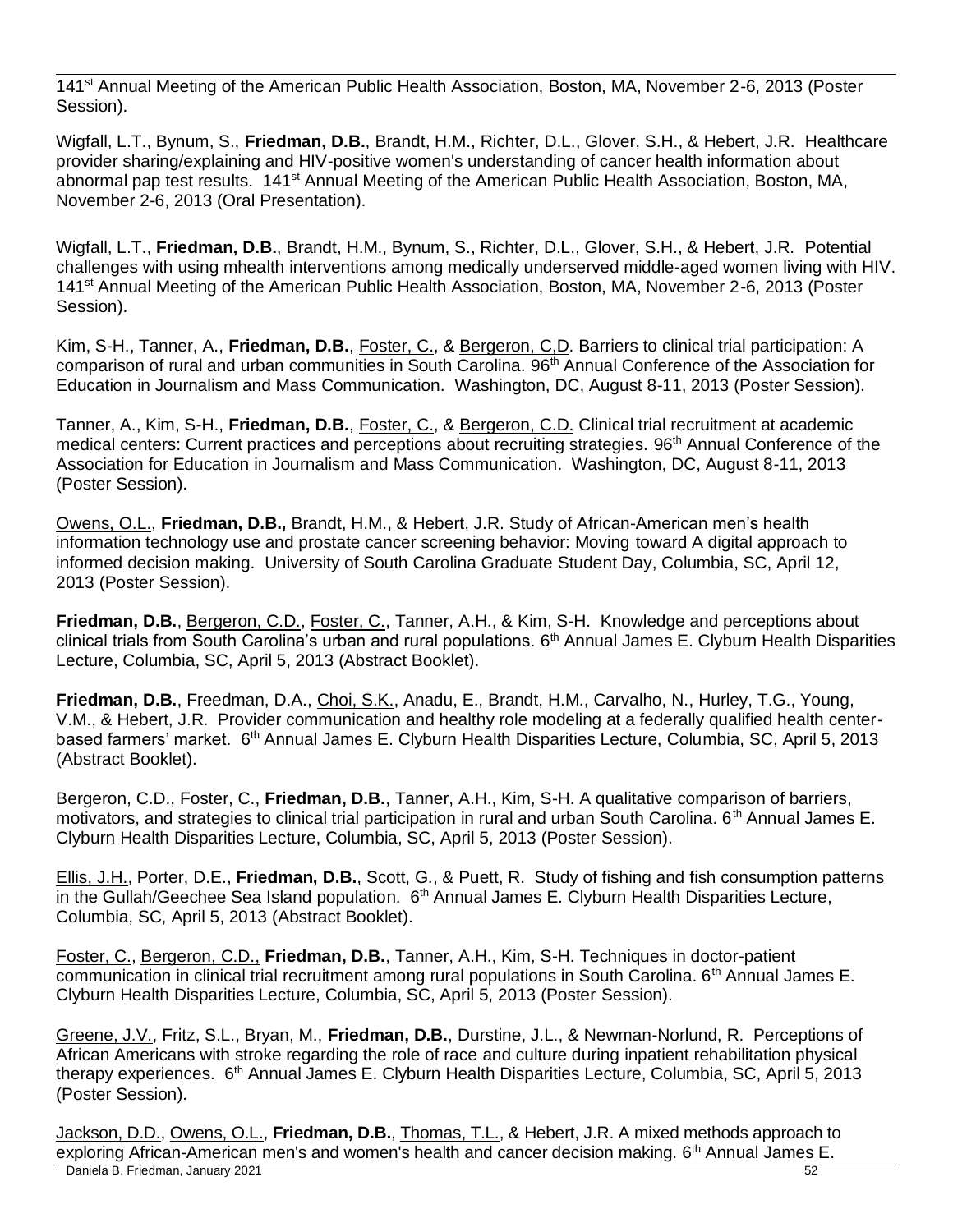Clyburn Health Disparities Lecture Series, Columbia, SC, April 5, 2013 (Abstract Booklet).

McCracken, J.L., **Friedman, D.B.**, Brandt, H.M., Arp Adams, S., Xirasagar, S., Ureda, J.R., Mayo, R.M., Comer, K., Evans, M., Fedrick, D., Talley, J., Broderick, M., & Hebert, J.R. Reducing cancer disparities in South Carolina by promoting implementation of community and evidence-based cancer prevention and control interventions. 6<sup>th</sup> Annual James E. Clyburn Health Disparities Lecture Series, Columbia, SC, April 5, 2013 (Abstract Booklet).

Owens, O.L., **Friedman, D.B.,** Brandt, H.M., Hebert, J.R., & Bernhardt, JM. Digital health solutions for promoting informed decision making about prostate cancer screening among African-American men 6<sup>th</sup> Annual James E. Clyburn Health Disparities Lecture Series, Columbia, SC, April 5, 2013 (Poster Session).

Owens, O.L., Thomas, T.L., James, C., Jackson, D.D., Williams, A., **Friedman, D.B.**, Ureda, J., Johnson, K.M., Dickey, J., Miller, R., Dickey, J., Lovett, S., Gansauer, L., Bearden, J.D., & Hebert, J.R. Developing a tool for assessing prostate cancer decision making among African-American men in the South. 6<sup>th</sup> Annual James E. Clyburn Health Disparities Lecture Series, Columbia, SC, April 5, 2013 (Abstract Booklet).

**Friedman, D.B.**, Freedman, D.A., Choi, S.K., Anadu, E., Brandt, H.M., Carvalho, N., Hurley, T.G., Young, V.M., & Hebert, J.R. Provider communication intervention at a federally qualified health center-based farmers' market: Implications for implementation science. Improving Health through Evidence-based Practice and Policy – Joint Scientific Retreat on Implementation Science, Columbia, SC, March 1, 2013 (Oral Presentation).

Owens, O.L., **Friedman, D.B.**, Brandt, H.M., & Hebert, J.R. Informed decision making in the digital age: A study of African-American men's health information technology use and prostate cancer screening behavior. Digital Health Communication Extravaganza, Orlando, FL, February 20-22, 2013 (Poster Session).

# **2012**

Laditka, J.N., Laditka, S.B., & **Friedman, D.B.** Meta-analysis of the Healthy Brain Study: An approach for promoting brain health. 65<sup>th</sup> Annual Meeting of the Gerontological Society of America, San Diego, CA, November 14-18, 2012 (Poster Session).

Bergeron, C.D., Foster, C., **Friedman, D.B.**, Tanner, A.H., & Kim, S-H. (2012). Knowledge and perceptions of clinical trials among African American and White women in South Carolina: Implications for future research in women's health. Carolina Women's Health Research Forum, University of South Carolina School of Medicine, Columbia, SC, November 2, 2012 (Poster Session – *received Best Student Poster Award*).

Foster, C., Bergeron, C.D., Tanner, A.H., **Friedman, D.B.**, & Kim, S-H. (2012). Strategies for recruiting White and African American women into clinical trials. Carolina Women's Health Research Forum, University of South Carolina School of Medicine, Columbia, SC, November 2, 2012 (Poster Session).

Adams, S.A., Khang, L., **Friedman, D.B.**, Young, V.M., Campbell, D., Choi, S.K., & Hebert, J.R. Geospatial methods in examining cervical cancer screening behaviors at three health centers in South Carolina. 2012 Summit on the Science of Eliminating Health Disparities*.* National Harbor, MD, October 31-November 2, 2012 (Accepted for Poster Session; conference dates changed to December 17-19, 2012).

Koskan, A., **Friedman, D.B.**, Messias, D.H.K., Brandt, H.M., & Walsemann, K.M. Sustaining community health programs delivered by promotores de salud: Program planners' perspectives and experiences. 140<sup>th</sup> Annual Meeting of the American Public Health Association, San Francisco, CA, October 27-31, 2012 (Oral Presentation).

 Daniela B. Friedman, January 2021 53 Owens, O.L., Jackson, D.D., Thomas, T.L., **Friedman, D.B.**, & Hebert, J.R. Perceptions and barriers to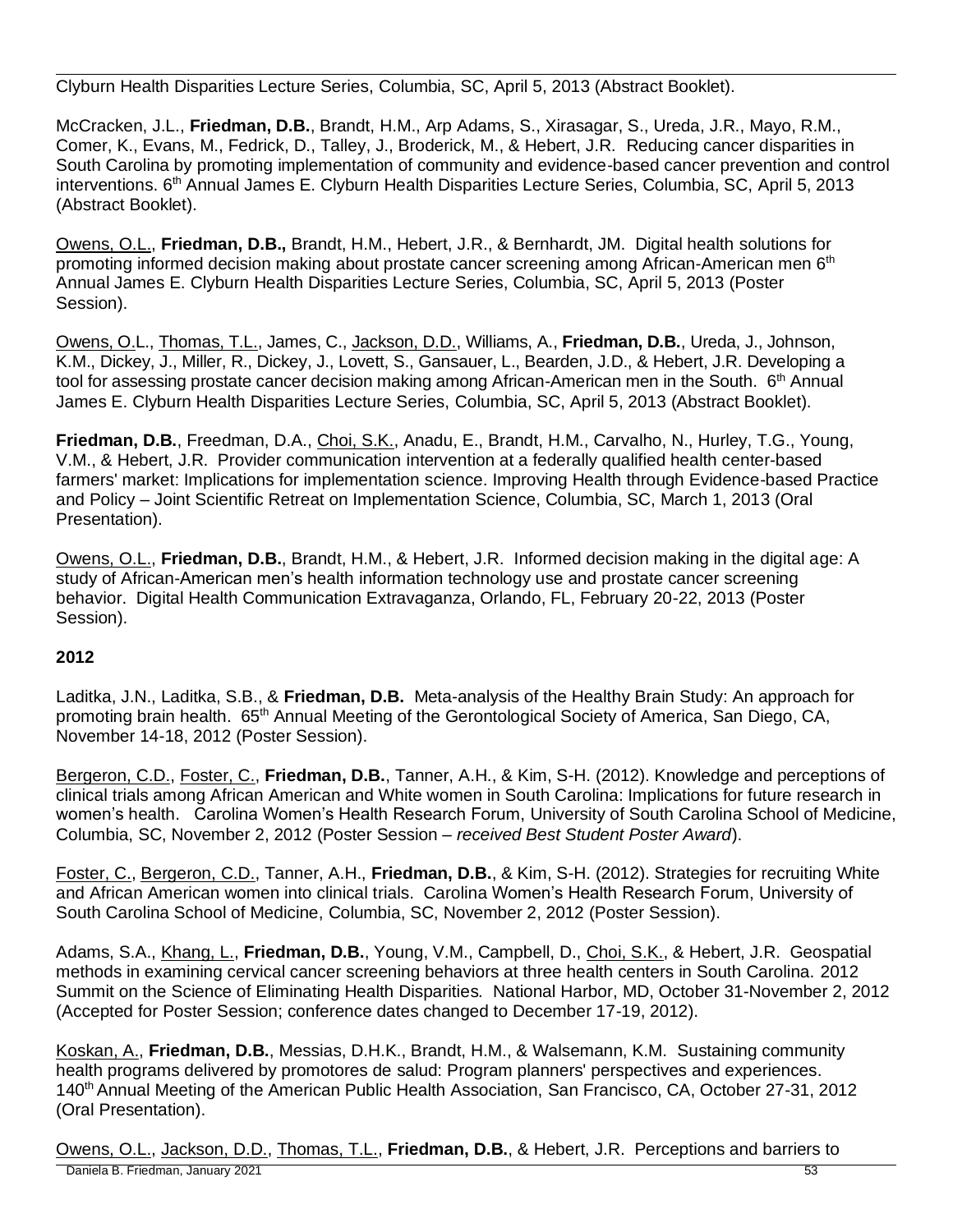clinical trials participation among African-American men and women in a faith-based community in the south, 140<sup>th</sup> Annual Meeting of the American Public Health Association, San Francisco, CA, October 27-31, 2012 (Oral Presentation).

Thomas, T.L., Owens, O.L., & **Friedman, D.B.** A content analysis of prostate cancer screening information on YouTube. 140<sup>th</sup> Annual Meeting of the American Public Health Association, San Francisco, CA, October 27-31, 2012 (Oral Presentation).

Tanner, A., Kim, S-H., Foster, C., **Friedman, D.B.** & Bergeron, C. Barriers to medical research participation as perceived by clinical trials investigators: Reaching out to rural and African American communities in South Carolina. 95<sup>th</sup> Annual Convention of the Association for Education in Journalism and Mass Communications, Chicago, IL, August 9-12, 2012 (High Density Research Session).

Owens, O.L., **Friedman, D.B.,** Johnson, K.M., Thomas, T.L., Dawkins, D.S., Gansauer, L., Bartelt S., Waddell, N.M., Talley, J., Bearden, J.D. III, & Hebert, J.R. Improving health communication and marketing practices for recruiting dyads in an African-American, faith-based community: Lessons learned from a communityacademic-clinical Team. 6<sup>th</sup> Annual CDC National Conference on Health Communication, Marketing, and Media, Atlanta, GA, August 7-9, 2012 (Poster Session).

Bergeron, C.D., Foster C., **Friedman, D.B.**, Tanner, A., & Kim, S-H. Current state of clinical trials recruitment in rural South Carolina: Are public health and medical investigators reaching potentially eligible participants? South Carolina Public Health Association Annual Convention, Myrtle Beach, SC, May 22-25, 2012 (Poster Session).

Adams, S.A., Khang, L., **Friedman, D.B.**, Young, V.M., Campbell, D., & Hebert, J.R. Influencing dissemination and implementation science through innovative GIS applications. 5<sup>th</sup> Annual James E. Clyburn Health Disparities Lecture Series, Columbia, SC, April 20, 2012 (Abstract Booklet).

Freedman, D.A., Alia, K., Willms, L., Young, V.M., Brandt, H.M., **Friedman, D.B.**, & Hebert, J.R. The Right Choice Fresh Start Farmers' Market: A multidimensional farm-to-health center intervention. 5<sup>th</sup> Annual James E. Clyburn Health Disparities Lecture Series, Columbia, SC, April 20, 2012 (Abstract Booklet).

**Friedman, D.B.**, Young, V.M., Freedman, D.A., Adams, S.A., Brandt, H.M., Felder, T.M., Xirasagar, S., Khang, L., Campbell, D.A., Ureda, J.R., Hurley, T.G., McCracken, J.L., & Hébert, J.R. The South Carolina Cancer Prevention and Control Research Network: A collaboration of researchers, federally qualified health centers, and community partners. 5<sup>th</sup> Annual James E. Clyburn Health Disparities Lecture Series, Columbia, SC, April 20, 2012 (Poster Session).

Hebert, J.R., Adams,S.A., Armstead, C.A., Brandt, H.M., Broderick, M., & **Friedman, D.B.** Reducing cancer health disparities through community engagement, research, and training: the South Carolina Cancer Disparities Community Network-II. 5<sup>th</sup> Annual James E. Clyburn Health Disparities Lecture Series, Columbia, SC, April 20, 2012 (Poster Session).

Owens, O.L., **Friedman, D.B.,** Johnson, K.M., Thomas, T.L., Dawkins, D.S., Gansauer, L., Bartelt S., Waddell, N.M., Talley, J., Bearden, J.D. III, & Hebert, J.R. Improving the recruitment and retention of African-American dyads for cancer disparities research: lessons learned from a community-academic-clinical team. 5<sup>th</sup> Annual James E. Clyburn Health Disparities Lecture Series, Columbia, SC, April 20, 2012 (Abstract Booklet).

Thomas, T.L., Owens, O.L., **Friedman, D.B.**, Torres M.E., & Hebert, J.R. Written and spoken narratives about health and cancer decision making: A community photovoice project. 5<sup>th</sup> Annual James E. Clyburn Health Disparities Lecture Series, Columbia, SC, April 20, 2012 (Poster Session – *received 3rd place poster award*).

Van Slooten, E., **Friedman, D.B.**, & Tanner, A. Are we getting the health information we need from the mass media?: Consumers' perceptions about online health and medical news. University of South Carolina Discovery Day, Columbia SC, April 20, 2012 (Poster Session - *received 1st prize in the Social Sciences*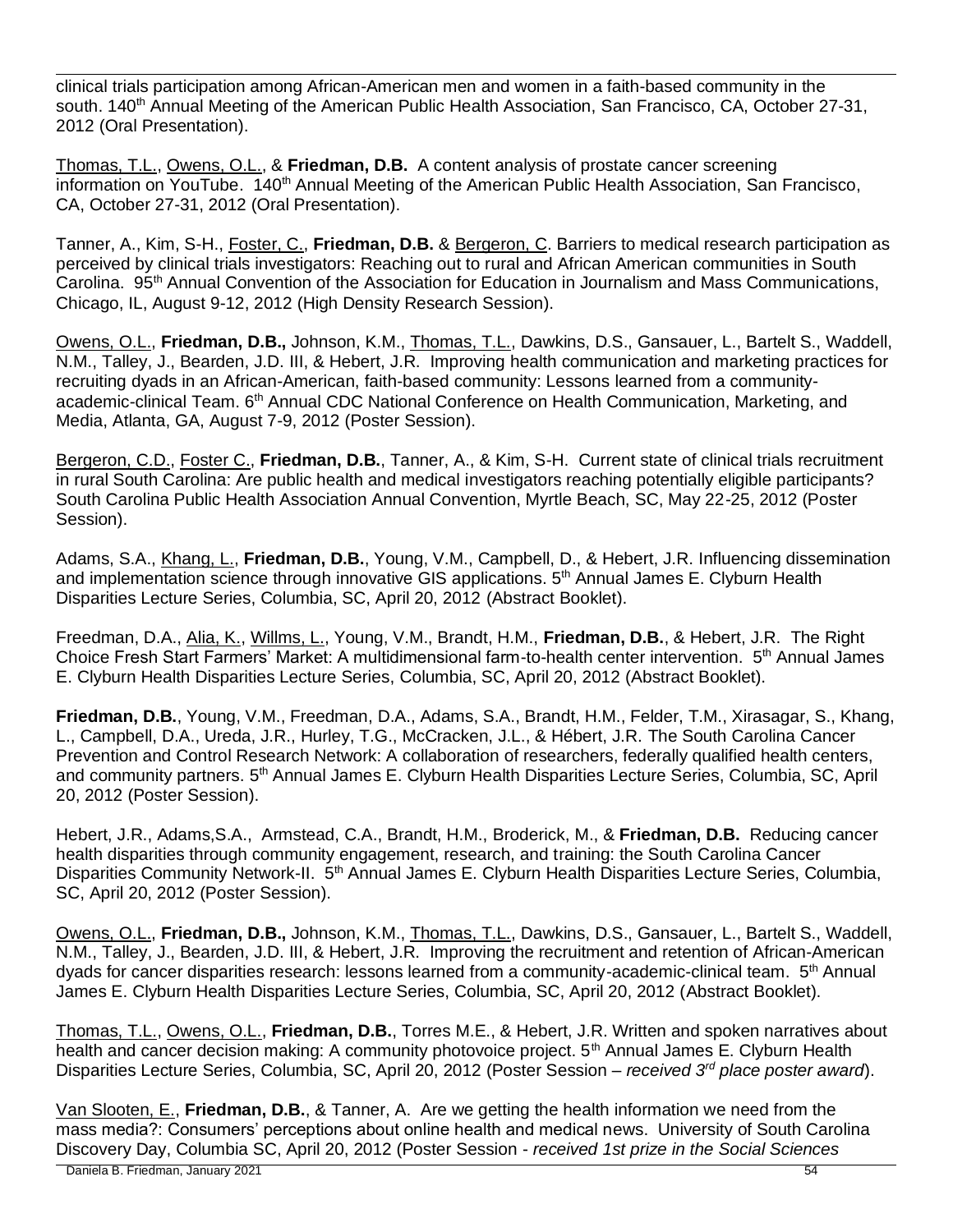### *Category*)*.*

**Friedman, D.B.,** Hunter, R., Bryant, L.L., Rose, I.D., Anderson, L.A., Wu, B., & Tseng, W. Beliefs and practices for reducing risk of cognitive impairment among physicians and other adults. Society for Public Health Education Midyear Scientific Conference, Nashville, TN, April 11-14, 2012 (Oral Presentation).

Alia, K.A., Freedman, D.A., Butler, P.E., **Friedman, D.B.**, & Hebert, J.R. Farmers' markets: Promoting health by connecting community members in underserved environments. 33<sup>rd</sup> Annual Meeting of the Society of Behavioral Medicine, New Orleans, LA, April 11-14, 2012 (Poster Session).

Adams, S.A., Khang, L., **Friedman, D.B.**, Young, V.M., Campbell, D., & Hebert, J.R. Influencing dissemination and implementation science through innovative GIS applications. 5th Annual NIH Conference on the Science of Dissemination and Implementation. Bethesda, MD, March 19-20, 2012 (Poster Session).

Owens, O., Thomas T., **Friedman, D.B.**, & Torres M. Enhancing innovative health communications methodologies using traditional technology. Digital Health Communication Extravaganza, Orlando, FL, February 15-17, 2012 (Digital Poster Session).

### **2011**

Fiske, A., Bryant, L.L., Tseng, W., Brennan, M., Oman, D., **Friedman, D.B.**, Fetterman, D.J., & Ivey, S.I. Spirituality, religiosity and cognition: A review of research with older adults and their caregivers. 64<sup>th</sup> Annual Meeting of the Gerontological Society of America, Boston, MA, November 18-22, 2011 (Oral Session - Symposium).

**Friedman, D.B.**, Young, V.M., Freedman, D.A., Adams, S.A., Brandt, H.M., Felder, T.M., Xirasagar, S., Ureda, J.R., Hurley, T., Steck, S.E., Thrasher, J.F., & Hebert, J.R. Reducing cancer disparities through innovative partnerships: A collaboration of the South Carolina Cancer Prevention and Control Research Network and Federally Qualified Health Centers. 139<sup>th</sup> Annual Meeting of the American Public Health Association, Washington, DC, October 29-November 2, 2011 (Oral Session).

Freedman, D.A., Whiteside, O., Young, V., Brandt, H.M., Wilms, L., Hatala, J., & **Friedman, D.B.** Pharmacies to farm stands: Assessing readiness for establishing farmers' markets at community health centers. 139<sup>th</sup> Annual Meeting of the American Public Health Association, Washington, DC, October 29 November 2, 2011 (Poster Session).

**Friedman D.B.**, Thomas, T., Owens, S., Johnson, K.M., Dawkins, D.S., Bartelt, S., Gansauer, L., Talley, J., Waddell, N.M., Bearden, J.D., & Hebert, J.R. To screen or not to screen: African-American men's and women's suggestions for how to motivate men to talk to their doctors about prostate cancer. Joint conference of the American Association for Cancer Education, Cancer Patient Education Network, and European Association for Cancer Education, Buffalo, NY, September 8-10, 2011 (Oral Session).

Owens, S., Thomas, T., **Friedman, D.B.**, & Hebert, J.R. New strategies for prostate cancer communications within African-American communities: Reducing information access disparities. Joint conference of the American Association for Cancer Education, Cancer Patient Education Network, and European Association for Cancer Education, Buffalo, NY, September 8-10, 2011 (Oral Session).

Thomas, T., Owens, S., **Friedman, D.B.**, Johnson, K.M., Dawkins, D.S., Bartelt, S., Gansauer, L., Bearden, J.D., & Hebert, J.R. African-American men's and women's knowledge, perceptions, and barriers to communicating about prostate Cancer: A family-centered qualitative study. Joint conference of the American Association for Cancer Education, Cancer Patient Education Network, and European Association for Cancer Education, Buffalo, NY, September 8-10, 2011 (Poster Session – *received 3rd place poster award*).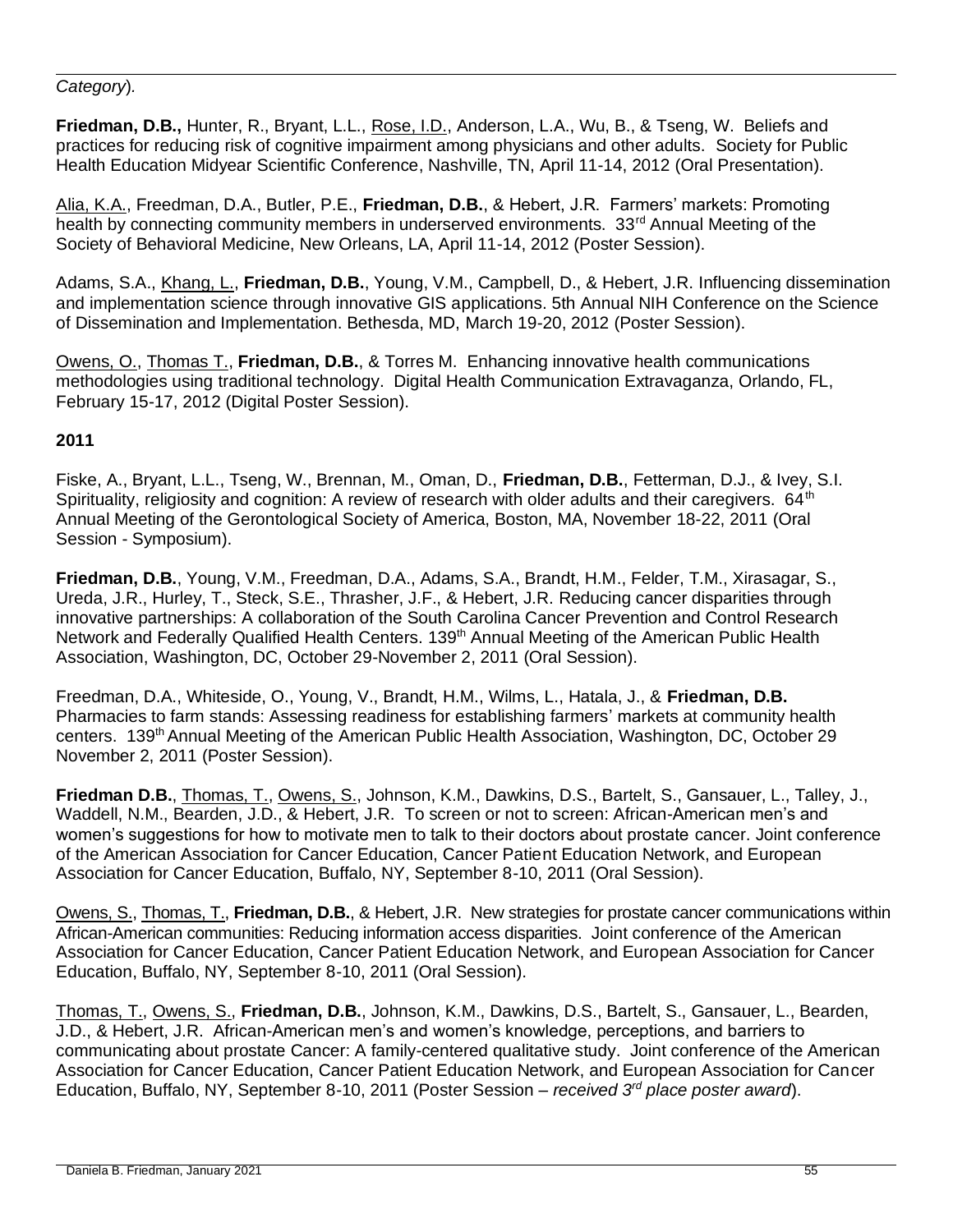Freedman, D.A., Young, V.M., Brandt, H.M., Armstrong, P., Cobbs, E., **Friedman, D.B.**, & Hebert J.R. Assessing readiness for establishing farmers' markets at community health centers. National Association of Community Health Centers, Community Institute, San Diego, CA, August 28-30, 2011 (Poster Session).

Williams, M.S., **Friedman, D.B.**, & Tu, F. Development of the Nutrition4Kids website. Cure4Kids Global Summit: Advancing Cancer Education and Healthy Living in Our Communities, St Jude Children's Research Hospital, Memphis, TN, June 9-11, 2011 (Poster Session). *\*Recipient of 3rd place award for Cure4Kids Global Innovation Challenge.*

**Friedman, D.B.**, Young, V.M., Freedman, D.A., Adams, S.A., Brandt, H.M., Felder, T.M., Xirasagar, S., Ureda, J.R., Hurley, T., Khang, L., & Hebert, J.R. Reducing health disparities through innovative partnerships: An alliance of the South Carolina Cancer Prevention and Control Research Network and Federally Qualified Health Centers. Health Equity in the 21<sup>st</sup> Century: Saving the Next Generation – Part of the James E. Clyburn Health Disparities Lecture Series, University of South Carolina, Columbia, Sc, April 29, 2011 (Poster Session).

Thomas, T., Owens, S., **Friedman, D.B.**, & Hebert, J.R. Discovering new strategies for delivering prostate cancer information in a faith-based African-American community. Health Equity in the 21<sup>st</sup> Century: Saving the Next Generation – Part of the James E. Clyburn Health Disparities Lecture Series, University of South Carolina, Columbia, Sc, April 29, 2011 (Poster Session -r*ecipient of 1st place award for poster session competition*)*.*

Hochhalter, A.K., Bryant, L.L., Hunter, R., Liu, R., **Friedman, D.B.**, Price, A.E., Sharkey, J.R., Reddy, S., Caprio, A.J., & McCrystle, S. Primary care providers' perceptions about cognitive health: A qualitative study. AcademyHealth Annual Research Meeting, Seattle, WA, June 12-14, 2011 (Poster Session).

Dominick, G.M., **Friedman, D.B.**, Saunders, R.P., Hussey, J.R, & Watkins, K.W. Physical activity literacy among foster parents: An exploratory study. 32<sup>nd</sup> Annual Meeting of the Society of Behavioral Medicine, Washington, DC, April 27-30, 2011 (Poster Session).

Rose, I.D., & **Friedman, D.B.** A systematic review of studies examining health information seeking and communication practices of sexual minority youth. University of South Carolina Graduate Student Day, Columbia, SC, April 8, 2011 (Oral Session - *presentation received Honorable Mention at Graduate Student Day*)*.*

Davidson, C., Billings, D., & **Friedman, D.B.** Thoughts on family planning: A qualitative study in San Ignacio, Belize. University of South Carolina Women's and Gender Studies Conference, Columbia SC, March 18, 2011 (Oral Session).

Dominick, G.M., Saunders, R.P., **Friedman, D.B.**, Hussey, J.R., & Watkins, K.W. Factors associated with foster parent instrumental social support for physical activity. Department of Psychiatry and Human Behavior Research Day, Alpert Medical School, Brown University, Providence, RI, March 9, 2011 (Poster Session).

**Friedman, D.B.**, Laditka, S.B., Laditka, J.N., Wu, B., Liu, R., Price, A.E., Tseng, W., Corwin, S.J., Ivey, S.L., Hunter, R., Sharkey, J.R., & Wilcox, S. Perceptions about the roles of social interaction, mental activity, and positive attitudes for maintaining cognitive health among ethnically diverse older adults. South Carolina Aging Research Day, Columbia, SC, February 4, 2011 (Poster Session).

Corwin, S.J., **Friedman, D.B.**, Dominick, G.M., & Rose, I.D. What makes a man more likely to 'get' prostate cancer? Thoughts from older African American men in South Carolina: Implications for health promotion. South Carolina Aging Research Day, Columbia, SC, February 4, 2011 (Poster Session).

### **2010**

Vandenberg, A.E., Price, A.E., **Friedman, D.B.**, Marchman, G., & Anderson, L.A. What are the top cable news web sites telling us about brain health? 63<sup>rd</sup> Annual Meeting of the Gerontological Society of America,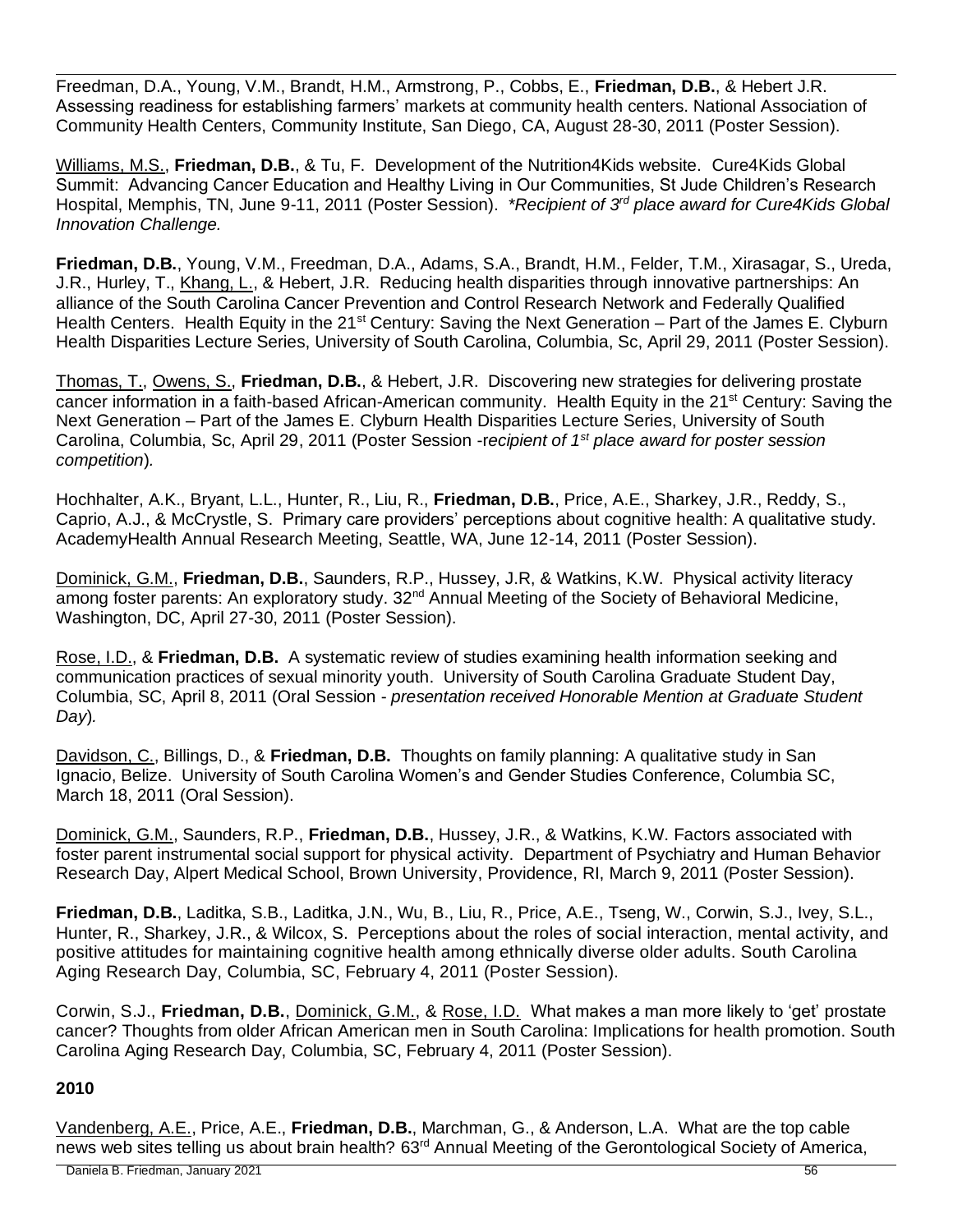New Orleans, LA, November 19-23, 2010 (Poster Session).

Price, A.E., Corwin, S.J., **Friedman, D.B.**, Laditka, S.B., Colabianchi, N., & Montgomery, K. Content linking physical activity and cognitive health in top-circulating magazines, 2006-2008. 63<sup>rd</sup> Annual Meeting of the Gerontological Society of America, New Orleans, LA, November 19-23, 2010 (Poster Session).

Day, K.L., Buckmaster, P.L., Anderson, L.A., Bryant, L., Caprio, A., **Friedman, D.B.**, Hochhalter, A., Hunter, R., Weaver, E., & Wu, B. U.S. physicians' perceptions, knowledge, and practices regarding cognition: Searching for evidence. 63rd Annual Meeting of the Gerontological Society of America, New Orleans, LA, November 19-23, 2010 (Poster Session).

Bynum, S.A., Brandt, H.M., **Friedman, D.B.**, Annang, L., & Tanner, A. Gender differences in HPV knowledge, beliefs, and vaccine acceptance among Southern Black college students. 138<sup>th</sup> Annual Meeting of the American Public Health Association, Denver, CO, November 6-10, 2010 (Oral Session).

Koskan, A., Rose, I.D., & **Friedman, D.B**. From Web 1.0 to 2.0: What is the 'Social Web' telling us about prostate cancer screening. University of South Carolina's Convergence & Society Conference: Science, Health, and New Dimensions of Communications. Columbia, SC, October 10-12, 2010 (Oral Session).

Davidson, C.R., **Friedman, D.B.**, & Billings, D.L. Anti-fertility effects of traditional medicinal plants: A systematic review. University of South Carolina Graduate Student Day, Columbia, SC, April 2, 2010 (Poster Session – *poster received Honorable Mention at Graduate Student Day*)*.*

Belza, B., **Friedman, D.B.**, Hunter, R., Ory, M., & Snowden, M., on behalf of the CDC-Healthy Aging Research Network. Influencing practice and policy through a collaborative research network: An effective strategy for addressing healthy aging issues. SOPHE and Prevention Research Centers Program Joint 2010 Conference, Atlanta, GA, April 7-9, 2010 (Oral Session – Symposium).

# **2009**

**Friedman, D.B.**, Laditka, S.B., Laditka, J.N., Wu, B., Liu, R., Mathews, A.E., Tseng, W., & Corwin, S.J. "Media focus on Alzheimer's after the loss": Diverse older adults' ideas on keeping a healthy brain. 62<sup>nd</sup> Annual Meeting of the Gerontological Society of America, Atlanta, GA, November 18-22, 2009 (Oral Session - Symposium).

Day, K.L., Wu, B., **Friedman, D.B.**, McGuire, L.C., Laditka, S.L., Laditka, J.N., Hunter, R., & Anderson, L.A. Physician beliefs and practices for reducing risks of cognitive impairment: A large national survey. 62<sup>nd</sup> Annual Meeting of the Gerontological Society of America, Atlanta, GA, November 18-22, 2009 (Oral Session – Symposium).

Bryant, L.L., Hochhalter, A., Hunter, R., Sharkey, J.R., **Friedman, D.B.**, Liu, R., & Mathews, A.E. "You give them enough time to talk a little bit": Mid-level practitioner focus groups results. 62<sup>nd</sup> Annual Meeting of the Gerontological Society of America, Atlanta, GA, November 18-22, 2009 (Oral Session - Symposium).

Hochhalter, A., Hunter, R., Bryant, L.L., Sharkey, J.R., **Friedman, D.B.**, & Liu R. Physician opinions and practices for reducing risks of cognitive impairment. Focus group results. 62<sup>nd</sup> Annual Meeting of the Gerontological Society of America, Atlanta, GA, November 18-22, 2009 (Oral Session - Symposium).

Laditka, S.B., Brennan, M., Laditka, J.N., **Friedman, D.B.**, Fetterman, D.J., Liu, R., Ivey, S., & Bryant, L.L. "It's a blessing to be sharp": Creative expressions of spirituality and cognitive health. 62<sup>nd</sup> Annual Meeting of the Gerontological Society of America, Atlanta, GA, November 18-22, 2009 (Oral Session - Symposium).

Laditka, S.B., Laditka, J.N., Liu, R., Mathews, A.E., Wu, B., **Friedman, D.B.**, Bryant, L.L., & Corwin, S.J. "There's normal dementia as you get older, isn't there?" Descriptions of memory loss. 62<sup>nd</sup> Annual Meeting of The Gerontological Society of America, Atlanta, GA, November 18-22, 2009 (Oral Session - Symposium).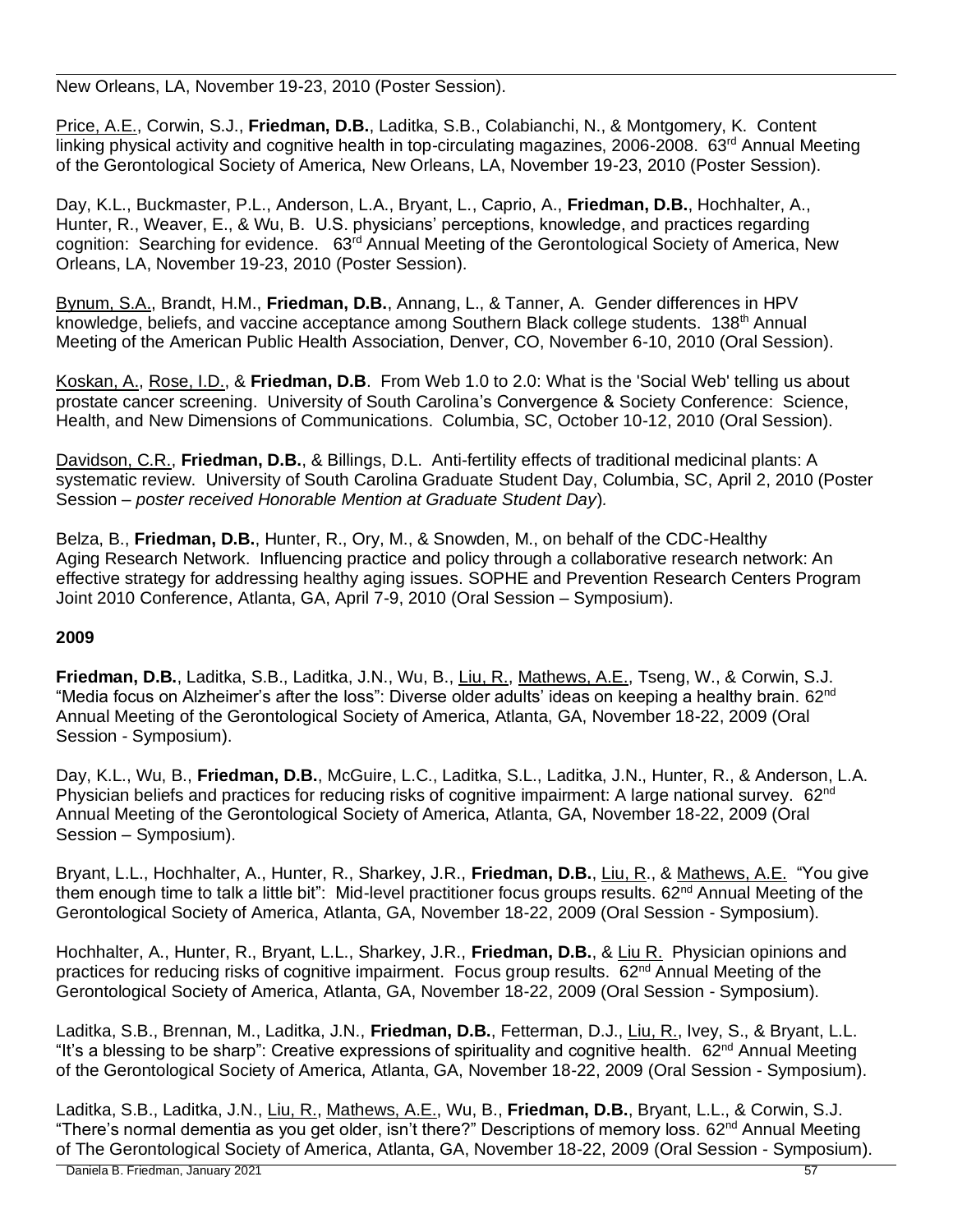Laditka, S.B., Tseng, W., Mathews, A.E., Wu, B., Ivey, S.L., **Friedman, D.B.**, Beard, R., & Liu, R. "Is my mind on overload because of being a caregiver?" Cognitive health among dementia caregivers. 62<sup>nd</sup> Annual Meeting of the Gerontological Society of America, Atlanta, GA, November 18-22, 2009 (Oral Session – Symposium).

Liu, R., Laditka, S.B., Laditka, J.N., **Friedman, D.B.**, Corwin, S.J., & Mathews, A.E. Older adults' descriptions of cognitive decline and concerns about brain health. 62<sup>nd</sup> Annual Meeting of the Gerontological Society of America, Atlanta, GA, November 18-22, 2009 (Poster Session).

Bynum, S.A., Brandt, H.M., Annang, L., **Friedman, D.B.**, & Tanner, A. Cultural and historical influences on HPV vaccine acceptance among southern Black college students. 4<sup>th</sup> Annual National Graduate Student Research Festival, National Institutes of Health, Bethesda, MD, November 12-13, 2009 (Poster Session).

Koskan, A.M., **Friedman, D.B.**, & Messias, D.K.H. "Comprende la informacion sobre su salud?" A review of health literacy research for the Hispanic population. 137<sup>th</sup> Annual Meeting of the American Public Health Association, Philadelphia, PA, November 7-11, 2009 (Poster Session).

Rose, I.D., & **Friedman, D.B.** Experiential training in disaster preparedness communication to serve groups with lower literacy: An innovative graduate health education module. 137<sup>th</sup> Annual Meeting of the American Public Health Association, Philadelphia, PA, November 7-11, 2009 (Roundtable Session).

Barnett, C.L., Lindley, L.L., **Friedman, D.B.**, & Taylor, J. Are lesbians receiving the sexual health Information they need? A content analysis of Web-based resources. 137<sup>th</sup> Annual Meeting of the American Public Health Association, Philadelphia, PA, November 7-11, 2009 (Oral Session).

Lindley, L.L., Barnett, C.L., **Friedman, D.B.**, & Brandt H.M. Perceived risk for HIV, STIs, and reproductive cancers among sexual minority women in South Carolina. 137<sup>th</sup> Annual Meeting of the American Public Health Association, Philadelphia, PA, November 7-11, 2009 (Oral Session).

Mathews, A.E., Corwin, S.J., Laditka, S.B., **Friedman, D.B.**, Colabianchi, N., & Montgomery, K. Formative research to guide the development of theory-based messages promoting physical activity and cognitive health for older adults. 137<sup>th</sup> Annual Meeting of the American Public Health Association, Philadelphia, PA, November 7-11, 2009 (Poster Session).

**Friedman, D.B.**, Burroughs, E.L., Rheaume, C.E., Feeney, A., Suitt, M.E., Wilcox, S., & Hooker, S.P. "We're not that difficult to figure out!" Marketing a physical activity program to middle-age and older African American men: A formative research study. Centers for Disease Control and Prevention National Conference on Health Communication, Marketing, and Media, Atlanta, GA, August 11-13, 2009 (Poster Session).

Tanner, A., & **Friedman, D.B.** Online health sources of information: An analysis of local TV Web sites. Annual Conference of the Association for Education in Journalism and Mass Communication, Science Communication Interest Group, Boston, MA, August 5-8, 2009 (Oral Session).

Mathews, A.E., Laditka, S.B., Laditka, J.N., Wilcox, S., Corwin, S.J., Liu, R., **Friedman, D.B.**, Hunter, R., Tseng, W., & Logsdon, R. Older adults' perceived physical activity enablers and barriers: A multicultural perspective. 56<sup>th</sup> Annual Meeting of the American College of Sports Medicine Seattle, WA, Mav 29, 2009 (Poster Session).

Kao, E.K., **Friedman, D.B.**, & Montgomery, K.M. Perceptions of health communication and care by the deaf community in the Southeastern United States and by the health providers who serve them: A pilot study. University of South Carolina Discovery Day, Columbia SC, April 24, 2009 (Poster Session – *poster awarded 2 nd prize in the Social Sciences and Education category*)*.*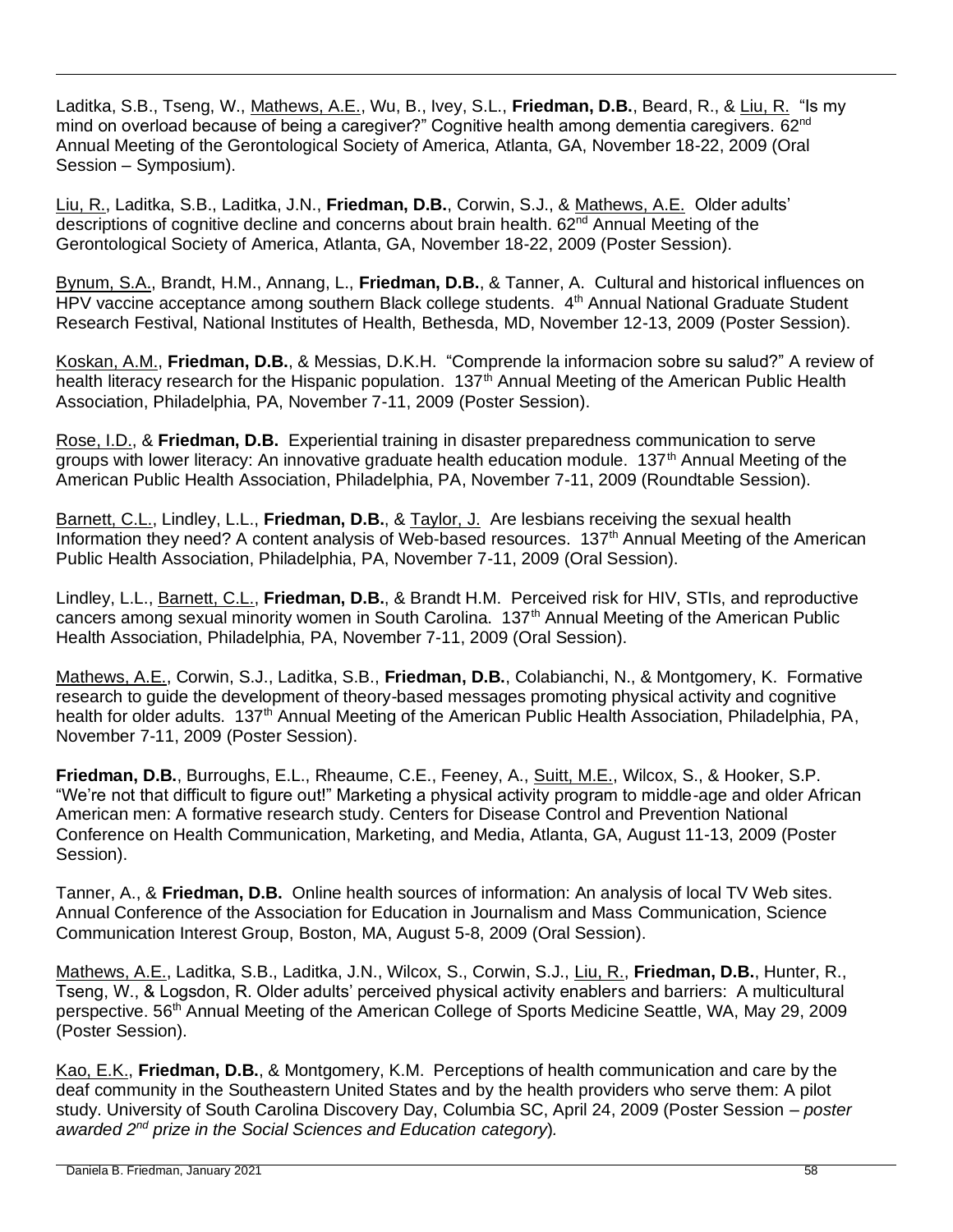Rose, I.D., & **Friedman, D.B.** Disaster communication training for reaching vulnerable populations: An empirical assessment of a graduate level health education curriculum. University of South Carolina Graduate Student Day, Columbia SC, April 3, 2009 (Poster Session).

### **2008**

Wright, M.S., Brandt, H.M., Corwin, S.J., **Friedman, D.B.**, & Hebert, J.R. Barriers to colonoscopy among African-Americans residing in medically underserved areas: A descriptive study. National Institutes of Health Summit: The Science of Eliminating Health Disparities, National Harbor, MD, December 16-18, 2008 (Poster Session).

**Friedman, D.B.**, Laditka J.N., Laditka, S.B., & Mathews, A.E. An analysis of cognitive health communication in popular magazines: Are women and men receiving the same messages? 61<sup>st</sup> Annual Meeting of the Gerontological Society of America, National Harbor, MD, November 21-25, 2008 (Poster Session).

Mathews, A.E., Laditka, S.B., Laditka, J.N., & **Friedman, D.B.** What is mass media telling us about brain health? A comparison of magazines for seniors and general audiences. 61<sup>st</sup> Annual Meeting of the Gerontological Society of America, National Harbor, MD, November 21-25, 2008 (Poster Session).

Corwin, S.J., Mathews, A.E., Laditka, S.B., Laditka, J.N., Wilcox, S., Liu, R., & **Friedman, D.B.** Older adults' suggestions for aging well and maintaining brain health: "Just keep moving." 61<sup>st</sup> Annual Meeting of the Gerontological Society of America, National Harbor, MD, November 21-25, 2008 (Poster Session).

**Friedman, D.B.**, Laditka, J.N., Hunter, R.H., Ivey, S.L., Wu, B., Laditka S.B., Tseng, W., Corwin, S.J., Liu, R., & Mathews, A.E. Getting the message out: A cross cultural comparison of older adults' media awareness, information needs, and ideas about maintaining a healthy brain. 136<sup>th</sup> Annual Meeting of the American Public Health Association, San Diego, CA, October 25-29, 2008 (Oral Session – Symposium).

**Friedman, D.B.**, Mathews, A.E., Laditka, S.B., & Laditka, J.N. Brain health in the media: An exploratory analysis of health promotion in popular magazines (2006-2007). 136<sup>th</sup> Annual Meeting of the American Public Health Association, San Diego, CA, October 25-29, 2008 (Poster Session).

**Friedman, D.B.**, Corwin, S.J., Rose, I.D., & Dominick, G.M. Older African American men's prostate cancer knowledge and information needs. An exploratory assessment using a multi-level health literacy framework. 136th Annual Meeting of the American Public Health Association, San Diego, CA, October 25-29, 2008 (Oral Session). *\*Recipient of the James G. Zimmer New Investigator Research Award*

**Friedman, D.B.**, & Corwin, S.J. Perceptions of prostate cancer risk and screening behaviors among African American men. 136<sup>th</sup> Annual Meeting of the American Public Health Association, San Diego, CA, October 25-29, 2008 (Poster Session).

Tanner, A., **Friedman, D.B.,** Barr, D., & Koskan, A. Preparing for disaster: An examination of public health preparedness information on local TV Web sites. Annual Conference of the Association for Education in Journalism and Mass Communication, Chicago, IL, August 8, 2008 (Oral Session). *\*Conference research paper awarded 2nd prize in the Science Communication Interest Group*

Dominick, G.M., Rose, I.D., **Friedman, D.B.**, & Corwin, S.J. Functional health literacy of older African American men in South Carolina: Implications for prostate cancer education. Annual Meeting of the South Carolina Public Health Association, Myrtle Beach, SC, May 21, 2008 (Oral Session).

Koskan, A., Barr, D., **Friedman, D.B.**, & Tanner, A. Preparing for the worst: What are local T.V. news Websites communicating to the public about disasters/emergencies?" Annual Meeting of the South Carolina Public Health Association. Myrtle Beach, SC, May 21, 2008 (Poster Session). *\*Oral presentation (D. Barr, A. Koskan) on this research received 1st prize in the Communication, Journalism, and Linguistics*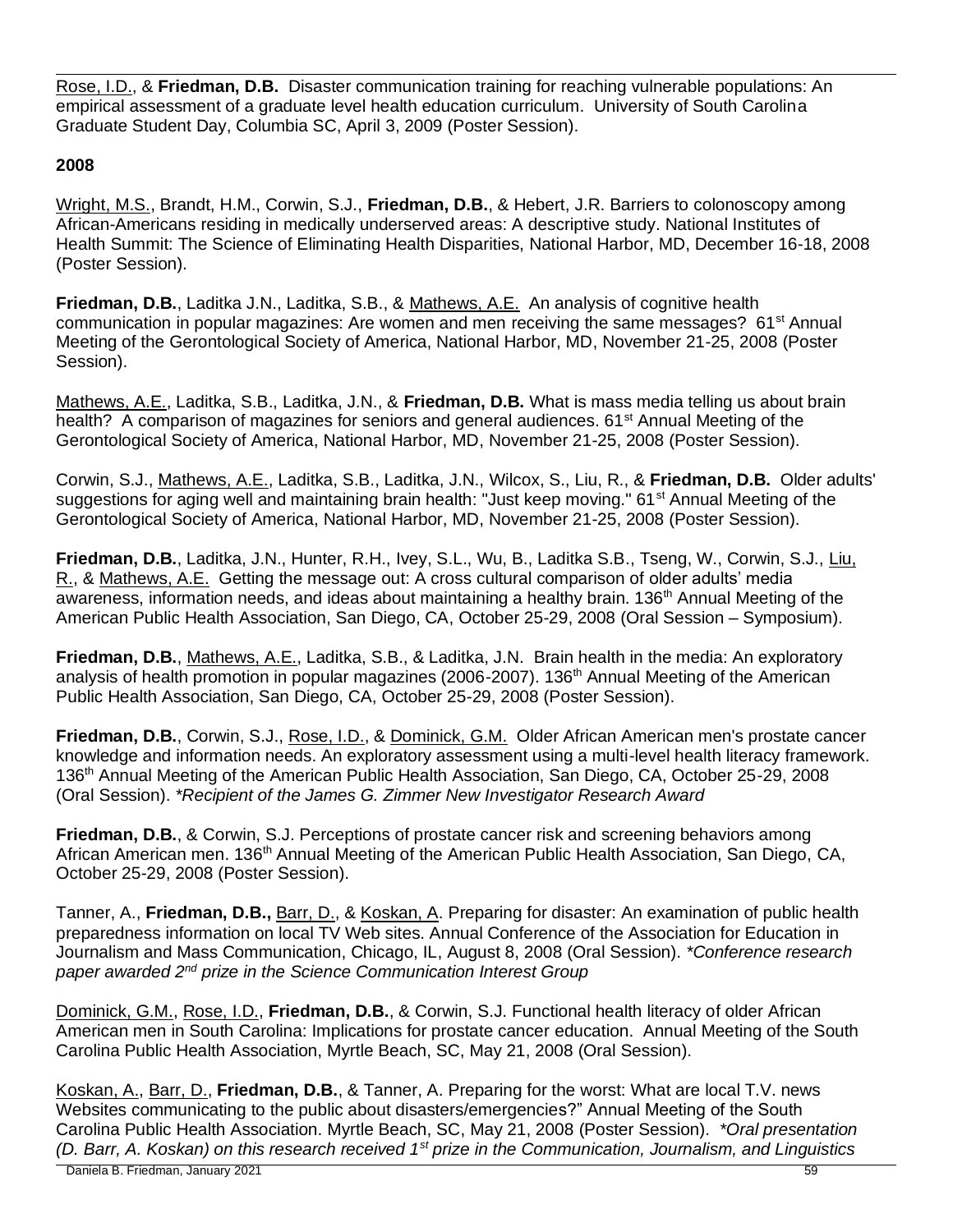## *category at University of South Carolina Graduate Student Day (April 2, 2008)*

Tanwar, M, **Friedman, D.B.**, & Richter, J.V.E. Assessing the readability and suitability of online public health preparedness resources. Annual Meeting of the South Carolina Public Health Association, Myrtle Beach, SC, May 21, 2008 (Poster Session).

Tanwar, M, **Friedman, D.B.**, Richter, J.V.E., & Yoho, D. Assessing comprehension of disaster/emergency preparedness resources by adult learners with limited health literacy. Annual Meeting of the South Carolina Public Health Association, Myrtle Beach, SC, May 21, 2008 (Oral Session). *\*Received award for highest scored conference abstract*

Rose, I.D., Dominick, G.M., Corwin, S.J., & **Friedman, D.B.** Using a multi-level conceptualization of health literacy to explore older African American men's knowledge, information seeking, and resource needs about prostate cancer prevention. Forging Solutions through Research and Practice – Part of the James E. Clyburn Health Disparities Lecture Series, University of South Carolina, Columbia, SC, April 25, 2008 (Poster Session - *poster also awarded 2<sup>nd</sup> prize in Health Sciences and Policy category at University of South Carolina Graduate Student Day, April 2, 2008)*

Mathews, A.E., Laditka, J.N., Laditka, S.B., Wilcox, S., Corwin, S.J., Liu, R., & **Friedman, D.B.** When you Stay active…your mind is active: Older adults' suggestions for aging well and maintaining cognitive health. South Carolina Aging Research Conference: Movement and Mobility, Clemson, SC, March 31, 2008 (Poster Session).

### **2007**

**Friedman, D.B.**, Tanner, A., & Smith, K.Health literacy and the Internet: Evaluating the readability of medical resources on local television websites. 135<sup>th</sup> Annual Meeting of the American Public Health Association, Washington, DC, November 6, 2007 (Poster Session).

**Friedman, D.B.**, Patterson, N.J., Kanwat, C.P., Neely, J.C., Samuel, C., & Headrick, M.L. Antibiotic use by dairy farmers in South Carolina: A pilot evaluation of knowledge, attitudes, and practices. 135<sup>th</sup> Annual Meeting of the American Public Health Association, Washington, DC, November 5, 2007 (Oral Session).

**Friedman, D.B.,** & Hoffman-Goetz, L. The search for credible cancer information: A Canadian Aboriginal perspective. 41<sup>st</sup> Annual Meeting of the American Association for Cancer Education, Birmingham, AL, October 11-13, 2007 (Poster Session).

Tanner, A., **Friedman, D.B.**, & Smith, K. Health on the Web: A content analysis of mobilizing information on local TV Web sites. Annual Conference of the Association for Education in Journalism and Mass Communication, Washington, DC, August 9, 2007 (Oral Session).

**Friedman, D.B.** Toxic prose and the World Wide Web: Guiding students toward jargon-free health Information on the Internet. 81<sup>st</sup> Annual School Health Conference, Honolulu, HI, July 13, 2007 (Poster Session).

Sharkey, J., Laditka, J.N, Laditka, S.B, Hochhalter, A., Corwin, S.J, Liu, R., **Friedman, D.B.**, & Wilcox, S. Attitudes about nutrition, physical activity, and brain health among older adults In the United States. 6<sup>th</sup> Annual Meeting of the International Society of Behavioral Nutrition and Physical Activity, Oslo, Norway, June 20, 2007 (Poster Session).

Patterson, N.J., **Friedman, D.B.**, Neely, J.C., Kanwat, C.P., Christian, K., & Headrick, M.L. Ensuring antibiotic effectiveness in animals and humans: A public health study on South Carolina dairy farmers' knowledge about antibiotic resistance. South Carolina Public Health Association Meeting, Myrtle Beach, SC, May 23, 2007 (Poster Session).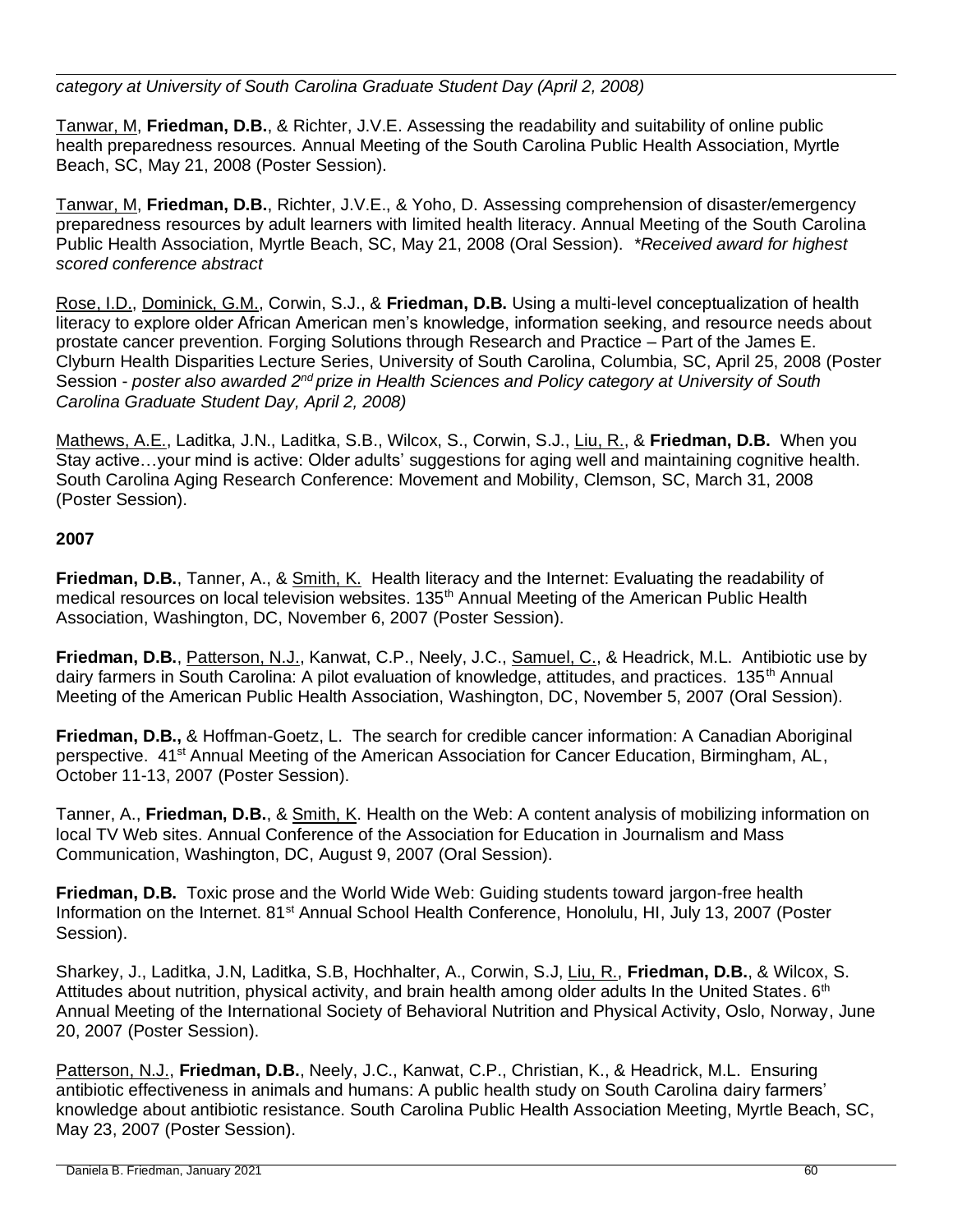#### **2006**

**Friedman, D.B.**, & Hoffman-Goetz, L. Assessing the cultural sensitivity of breast cancer information with Canadian Aboriginal women: A participatory approach. 134<sup>th</sup> Annual Meeting of the American Public Health Association, Boston, MA, November 6, 2006 (Oral Session).

Hoffman-Goetz, L., & **Friedman, D.B.** Public libraries as partners in cancer education: Teaching older adults how to search the Web for cancer resources. 40<sup>th</sup> Annual Meeting of the American Association for Cancer Education, San Diego, CA, October 12, 2006 (Poster Session).

**Friedman, D.B.**, & Hoffman-Goetz, L. An assessment of older adults' comprehension of cancer information on the Internet: Is readability a key factor? Institute for Healthcare Advancement's 5<sup>th</sup> Annual Health Literacy Conference, Irvine, CA, May 4, 2006 (Poster Session).

Hoffman-Goetz, L & **Friedman, D.B.** Health literacy and the World Wide Web: Comparing the readability of Web pages on three leading incident cancers. Institute for Healthcare Advancement's 5<sup>th</sup> Annual Health Literacy Conference, Irvine, CA, May 4, 2006 (Poster Session).

#### **2005**

Ryan, E.B., & **Friedman, D.B.** (co-presenters). Overcoming communication barriers in seniors' search for health information. Communication and Aging Symposium, University of Toronto at Mississauga, Mississauga, Canada, February 18, 2005 (Oral Session).

#### **2004**

**Friedman, D.B.**, & Hoffman-Goetz, L. Ethnic and geographic coverage of cancer coverage in Canadian newspapers. 38<sup>th</sup> Annual Meeting of the American Association for Cancer Education, Baltimore, MD, October 14, 2004 (Poster Session).

### **2003**

**Friedman, D.B.**, & Serwonka, S. Expanding access to cancer information in other languages: Reflection on the first year's work of the Canadian Health Network, Cancer Affiliate's Task Force on Multilingual, Multicultural, and Plain Language Cancer Web Resources. 13<sup>th</sup> Annual Cancer Patient Education Network Conference of the National Cancer Institute, Toronto, Canada, November 8, 2003 (Oral Session).

**Friedman, D.B.**, Hoffman-Goetz, L., & Arocha, J.F. Readability of cancer information on the Internet. 37<sup>th</sup> Annual Meeting of the American Association for Cancer Education, Little Rock, AR, October 30, 2003 (Poster Session).

#### **2002**

**Friedman, D.B.**, & Hoffman-Goetz, L. Cancer coverage in North American seniors' publications. 130<sup>th</sup> Annual Meeting of the American Public Health Association, Philadelphia, PA, November 11, 2002 (Poster Session). *\*Conference research paper awarded the American Public Health Gerontological Health Section Retirement Research Foundation Master's Student Research Award* 

### **1999**

Smith, W.L., **Friedman, D.**, Croucher, C., & Millar, C. Caregiver acceptability ratings of positive behavioral programming for treating behavior problems in the elderly. 25<sup>th</sup> Annual Convention of the Association for Behavior Analysis, Chicago, IL, May 27, 1999 (Poster Session).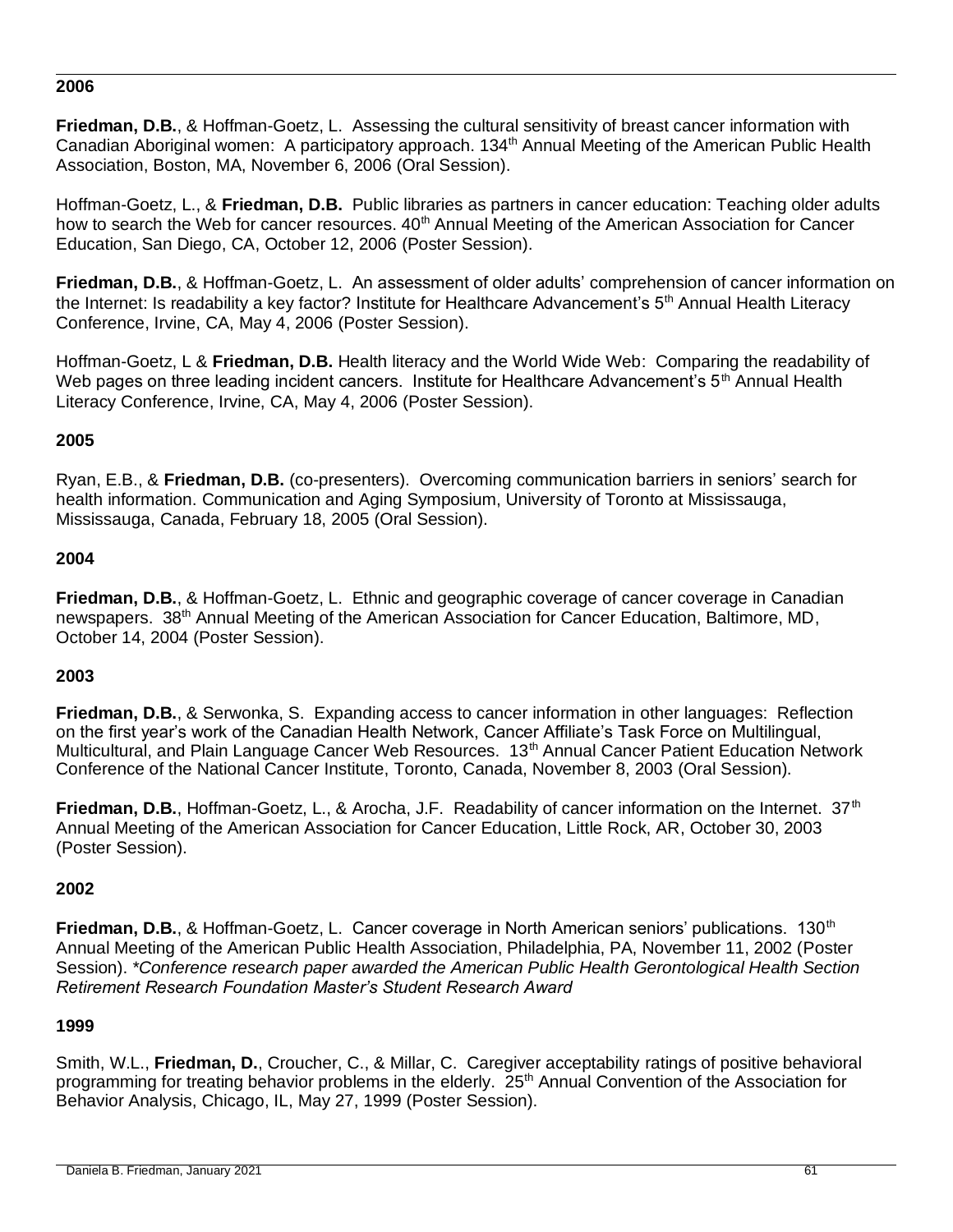### **Invited Professional Presentations and Seminars**

### **2020**

**Friedman, D.B.** Research collaborations: Tips, Tactics, and Tales. Carolina Center on Alzheimer's Disease and Minority Research (CCADMR) Seminar Series, Columbia SC, June 12, 2020 (Invited Webinar Presentation).

Benitez-Nelson, C., **Friedman, D.B.**, Matthews, M., Stewart, J., & Turner, J. Mentoring seminar. Department of Communication Sciences and Disorders Seminar Series, Columbia SC, February 7, 2020 (Invited Panel Presentation).

### **2019**

**Friedman, D.B.**, & Noblet, S. Health literacy matters: Strategies for improving patient outcomes and the patientprovider encounter. South Carolina Primary Health Care Association SEA Retreat, Myrtle Beach, SC, December 7, 2019 (Invited Presentation/Workshop).

**Friedman, D.B.** Working with community partners on health promotion research: I wouldn't do it any other way! South Carolina Public Health Association Mid-Year Meeting, Columbia, SC, November 19, 2019 (Invited Presentation).

**Friedman, D.B.** Words really do matter… and often words may not be best: Applying health communication principles to environmental health research. Department of Environmental Health Sciences Seminar Series, Columbia SC, September 4, 2019 (Invited Presentation).

**Friedman, D.B.**, & Pearson, J.L.The South Carolina Alzheimer's Disease Registry. USC Schaeffer Leonard D. Schaeffer Center for Health Policy & Economics Workshop to Discuss the Merits of a National ADRD Registry, Bethesda, MD, May 1, 2019 (Invited Panel Presentation).

**Friedman, D.B.** Let's focus on health literacy: Why does it matter? South Carolina Medical Association Annual Meeting, Charleston, SC, April 25, 2019 (Invited Presentation).

**Friedman, D.B.** On being a mentee and a mentor: Faculty perspectives on mentorship. The Graduate School Mentoring Panel, Columbia, SC, March 25, 2019 (Invited Panel Facilitator).

### **2018**

**Friedman, D.B.**, & Rohweder, C. What are FQHCs doing to increase rates of colorectal cancer screening? Training for Champions for Colorectal Cancer Screening in South Carolina, Columbia, SC, June 20, 2018 (Invited Webinar Presentation).

Ingram, L., & **Friedman, D.B.** Cognitive and sexual health: Opportunities for collaborative discourse about healthy aging. Coventry University, United Kingdom, June 18, 2018 (Invited Scholar).

Isenhower, D., New, C., & **Friedman, D.B.** Health literacy: Developing a uniform assessment tool for statewide use. South Carolina Hospital Association Transforming Health Symposium, Columbia, SC, April 10, 2018 (Invited Panelist).

Radford, M., **Friedman, D.B.**, & Penka, J. Now what? Navigating life after the PhD. USC School of Library and Information Science Doctoral Colloquium, Columbia, SC, March 1, 2018 (Invited Panelist).

**2017**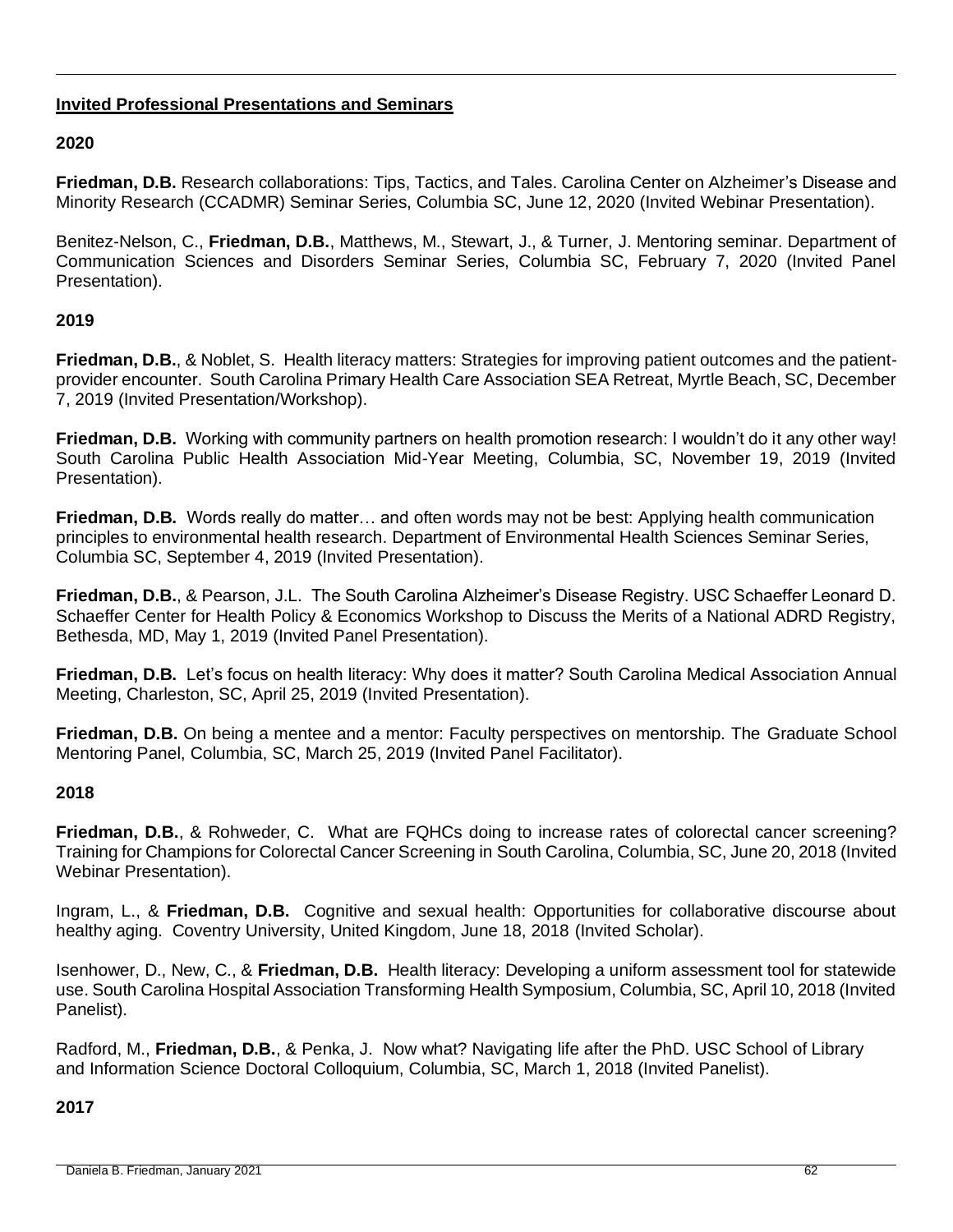**Friedman, D.B.** Health literacy. Quality Advisory Council Meeting of the South Carolina Hospital Association, Columbia, SC, November 3, 2017 (Invited Speaker).

Ingram, L., & **Friedman, D.B.** Community-engaged approaches to communicating effectively about environmental health sciences research. USC Department of Environmental Health Sciences Seminar, Columbia, SC, September 6, 2017 (Invited Co-presenter).

**Friedman, D.B.** Stay in your community with The FriendShip: An aging-in-place Village model in Columbia, South Carolina. 13th Annual South Carolina Aging Research Day, Columbia, SC, April 7, 2017 (Invited Panelist).

Edward, K., & **Friedman, D.B.** Seven principles for good online teaching. USC Center for Teaching Excellence, Columbia, SC, January 26, 2017 (Invited Co-presenter).

### **2016**

**Friedman, D.B.** SCERC: Strategies for communicating the environmental risks of cancer. Breast Cancer and the Environment Research Program Grantees Business Meeting, Durham, NC, December 5, 2016 (Invited Panelist).

Brandt, H.M., Turner-McGrievy, G., **Friedman, D.B.**, West, D., Thomas, T., Gentile, D., & Schrock, C. Examining the role of Twitter in the response and recovery during and after the #SCFlood of October 2015. 144<sup>th</sup> Annual Meeting of the American Public Health Association, Denver CO, October 29-November 2, 2016 (Invited Oral Session).

**Friedman, D.B.**, & Payne, J. Building an effective workgroup – the Prostate Cancer Workgroup. South Carolina Cancer Alliance Annual Meeting, Columbia SC, October 20, 2016.

**Friedman, D.B.** Community perceptions and knowledge about aging: A focus on brain health and cancer prevention. University of South Carolina-Advancing Diversity in Aging Research (SC-ADAR) Undergraduate Program, Columbia SC, July 19, 2016.

**Friedman, D.B.** What do people know and think about cognitive aging? Healthy Brain Research Network Scholar Webinar and Interactive Learning Session, June 7, 2016 (Invited Speaker; Online Session).

Solomon, P., Gavigan, K., **Friedman, D.B.**, & Jeffries, R. Publishing in academia. USC School of Library and Information Science Seminar, Columbia SC, April 13, 2016 (Invited Panelist).

### **2015**

Mullen, B., Blair, J., & **Friedman, D.B.** Creating partnerships for healthy aging. The FriendShip 501(c)(3) case study. USC Department of Exercise Science Seminar, Columbia SC, December 4, 2015.

**Friedman, D.B.** What we know about health disparities and its implications: Getting to health equity. Annual Health Sciences South Carolina Board Retreat, Columbia, SC, November 5, 2015 (Invited Panelist).

**Friedman, D.B.** Public perceptions and media coverage of cognitive health and impairment. U.S. Department of Health and Human Services 2015 Healthy Aging Summit, Washington, DC, July 27-28, 2015 (Invited Plenary Session).

**Friedman, D.B.** South Carolina Cancer Alliance Prostate Cancer Work Group. USC Cancer Prevention and Control Program Community Advisory Group Meeting, Columbia, SC, June 3, 2015.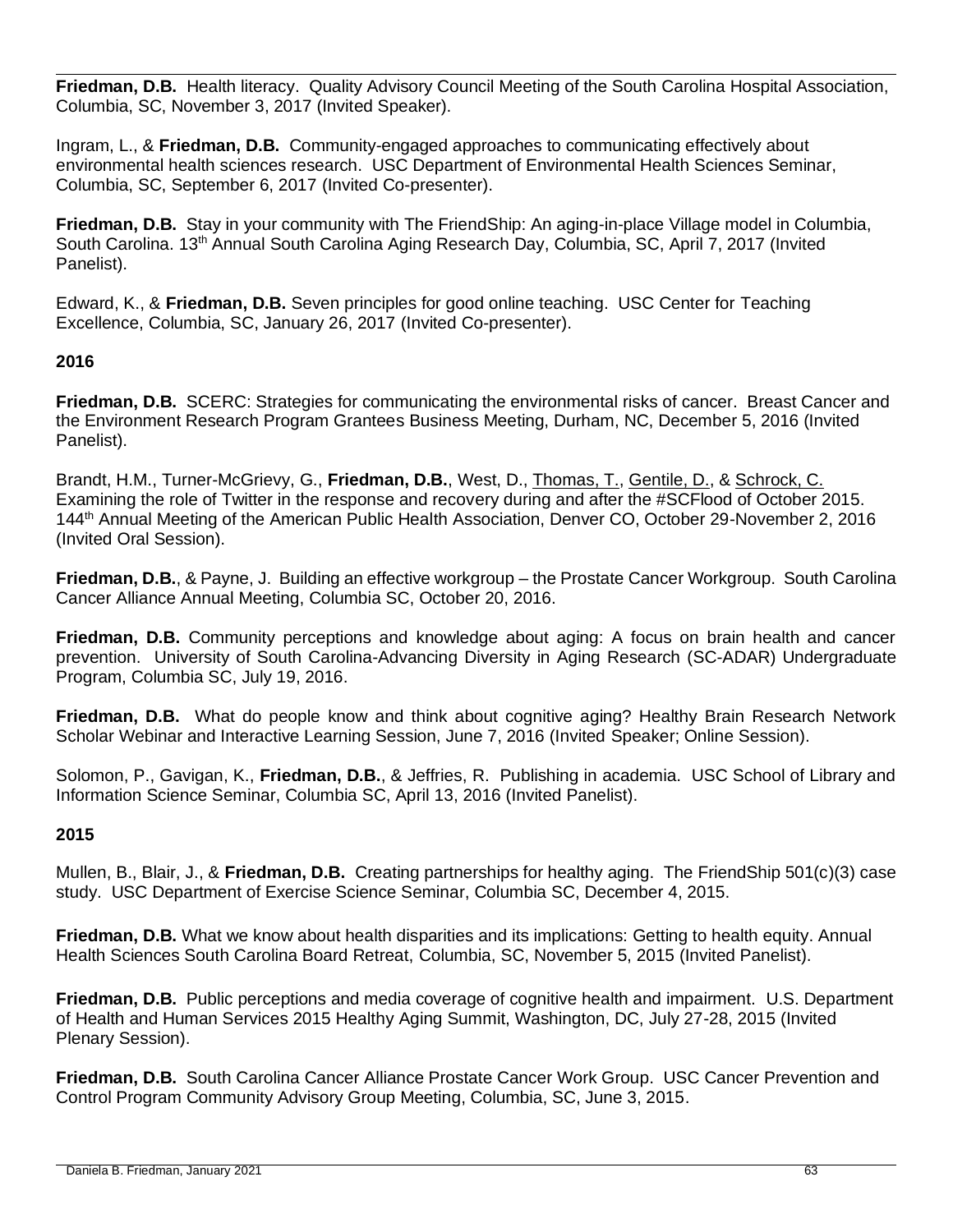**Friedman, D.B.** Healthy aging and promoting cognitive health. Palmetto Medical, Dental, and Pharmaceutical Association Annual Conference, Columbia, SC, April 25, 2015.

**Friedman, D.B.** Wisdom from the trenches. USC Arnold School of Public Health New Faculty Research Orientation, Columbia, SC, February 27, 2015.

# **2014**

Bergeron, C.D. & **Friedman, D.B.** (2014). The importance of risk communication in public health emergencies: Tips for developing and testing your messages. International workshop "Strategizing and Organizing in Extreme Contexts: Challenges and Opportunities for Practice-based Studies," HEC Montreal, Montreal, Quebec, Canada, October 15-16, 2014.

**Friedman, D.B.** Is what's good for our hearts good for our brains? Shepherd's Center of Columbia, Columbia, SC, April 20, 2014.

**Friedman, D.B.**, & Logsdon, R. Healthy Aging Research Network Healthy Brain Work Group initiatives. Special Interest Project 13-072 Dementia and Co-occurring Chronic Conditions: 2nd Expert Panel Meeting. Conference Call led by University of Washington, February 10, 2014 (Conference Call Presentation).

# **2013**

Tanner, A., & **Friedman, D.B.** Improving knowledge and communication of the Affordable Care Act: A focus on South Carolina adults in Richland County. Affordable Care Act Information Dissemination Project Community Engagement Team Meeting, Columbia, SC, December 17, 2013.

**Friedman, D.B.** Overview of the structure and work of the CDC-funded Healthy Aging Research Network. Geographical Management of Cancer Health Disparities Program (GMaP) Region 1&2 Overall Group Conference Call, Columbia, SC, December 4, 2013 (Conference Call Presentation).

Wilcox, S., & **Friedman, D.B.** Overview and healthy brain priorities of the CDC Healthy Aging Research Network. USC Healthy Aging Forum: A Focus on Cognition, Columbia, SC, December 3, 2013 (Panel Presentation).

Owens, O.L., **Friedman, D.B.**, Jackson, D.D., & Hebert, J.R. Promoting the role of cancer research with an African-American faith-based community: A focus on prostate cancer. National Cancer Institute's Center to Reduce Cancer Health Disparities Community Networks Program Centers (CNPC) Program Meeting, Bethesda, MD, June 10-11, 2013 (Poster Session).

**Friedman, D.B.** "I just want to be sharp for the rest of my life." Is what's good for our hearts good for our brains? Shepherd's Center of Lexington, Lexington, SC, May 9, 2013.

Baumgart, M., **Friedman, D.B.**, Tilly, J., Frank, J., Phelan, E., & Logsdon, R. Panel Response to The Healthy Brain Initiative: The Public Health Road Map for State and National Partnerships 2013-2018 (L.A. Anderson presentation). Centers for Disease Control and Prevention Healthy Aging Research Network Grantee Meeting, Atlanta, GA, April 24, 2013.

**Friedman, D.B.** Planning ahead for your Tenure and Promotion file: Tips and ideas based on my experience. USC Arnold School of Public Health Seminar for Junior Faculty Members, Columbia, SC, March 28-29, 2013.

**Friedman, D.B.** The role of health communication in cancer prevention and control: New directions, opportunities, and challenges. USC Cancer Prevention and Control Program Colloquium Series, Columbia, SC, February 8, 2013.

### **2012**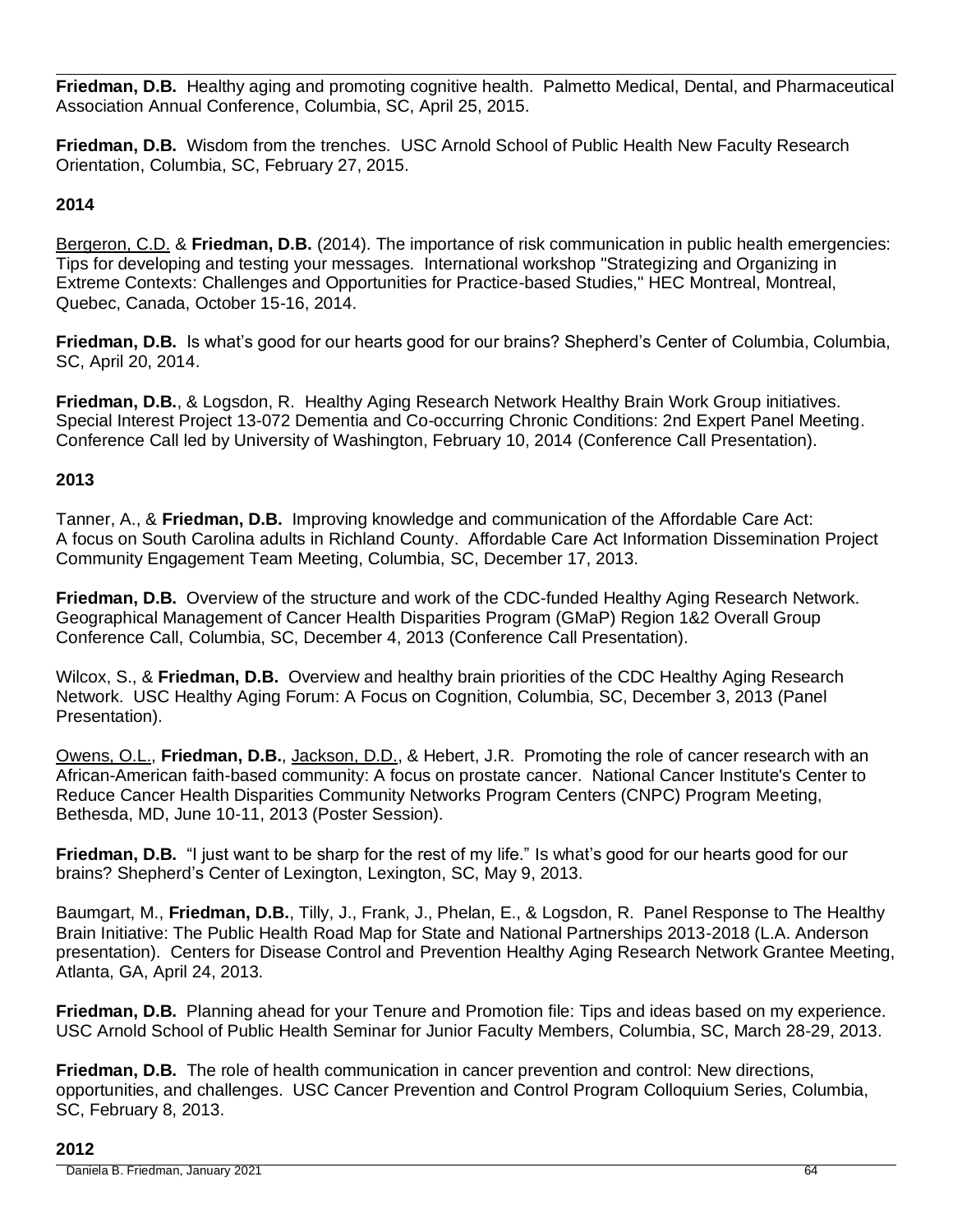Kim, S-H., Tanner, A., **Friedman, D.B.**, Foster, C., & Bergeron, C.D. Knowledge, perceptions, and communication needs about clinical trials among rural and African American communities in South Carolina. USC Science and Health Communication Research Group Meeting, Columbia, SC, October 5, 2012.

**Friedman, D.B.** Moving Your classroom online: Tips to maintain quality and interactivity. University of South Carolina Center for Teaching Excellence Seminar. Columbia, SC, February 17, 2012.

# **2011**

**Friedman, D.B.** USC-Gibbs prostate project focus group update and overview of current work with HSSC funded clinical trials communication grant. Gibbs Cancer Center Oncology Investigators' Meeting. Spartanburg, SC, December 1, 2011.

**Friedman, D.B.** South Carolina Cancer Alliance. Prostate cancer work group update. South Carolina Cancer Alliance Annual Meeting - Creating Synergy: Many Voices, One Cause. Columbia, SC, October 14, 2011.

**Friedman, D.B.** Where's Waldo 2.0: Sorting through the noise and rethinking cancer communication. Cure4Kids Global Summit: Advancing Cancer Education and Healthy Living in Our Communities, St Jude Children's Research Hospital, Memphis, TN, June 9, 2011.

Crews, T., **Friedman, D.B.**, & Lewis, E. Panel discussion on teaching online. University of South Carolina Women's Faculty Organization Event, Columbia, SC, April 13, 2011.

# **2010**

**Friedman, D.B.** Sorting through the noise: Navigating the changing landscape of health communication. USC Office for the Study of Aging, Dementia Dialogues Train the Trainer Forum, Columbia, SC, November 19, 2010.

**Friedman, D.B.** Still searching for Waldo? Communicating across cultures. USC Office of Research Consortium for Science, Technology, Environment, and Medicine in Society. Columbia, SC, November 12, 2010.

Kim, S-H., Tanner, A. & **Friedman, D.B.** A comprehensive assessment of the knowledge, perceptions, and communication needs about clinical trials among adults in rural South Carolina. Health Sciences South Carolina Board of Directors Meeting, Clemson, SC, October 29, 2010.

**Friedman, D.B.** Theme Session 2: Intersections between journalism, health communications, and convergent media. University of South Carolina's Convergence & Society Conference: Science, Health, and New Dimensions of Communications, Columbia, SC, October 11, 2010 (Session Moderator).

**Friedman, D.B.** Public Health 2.0: The role of mass media and technology in health communication. South Carolina Public Health Association Winter Conference, Columbia, SC, February 4, 2010 (Opening Speaker).

**Friedman, D.B.** We thought it was difficult to find Waldo! But where in cyberspace can we find credible health information? The Chapin Woman's Club Meeting, Columbia, SC, February, 2, 2010.

# **2009**

**Friedman, D.B.** Healthcare practices and utilization among older adults. 137<sup>th</sup> Annual Meeting of the American Public Health Association, Philadelphia, PA, November 9, 2009 (Session Moderator).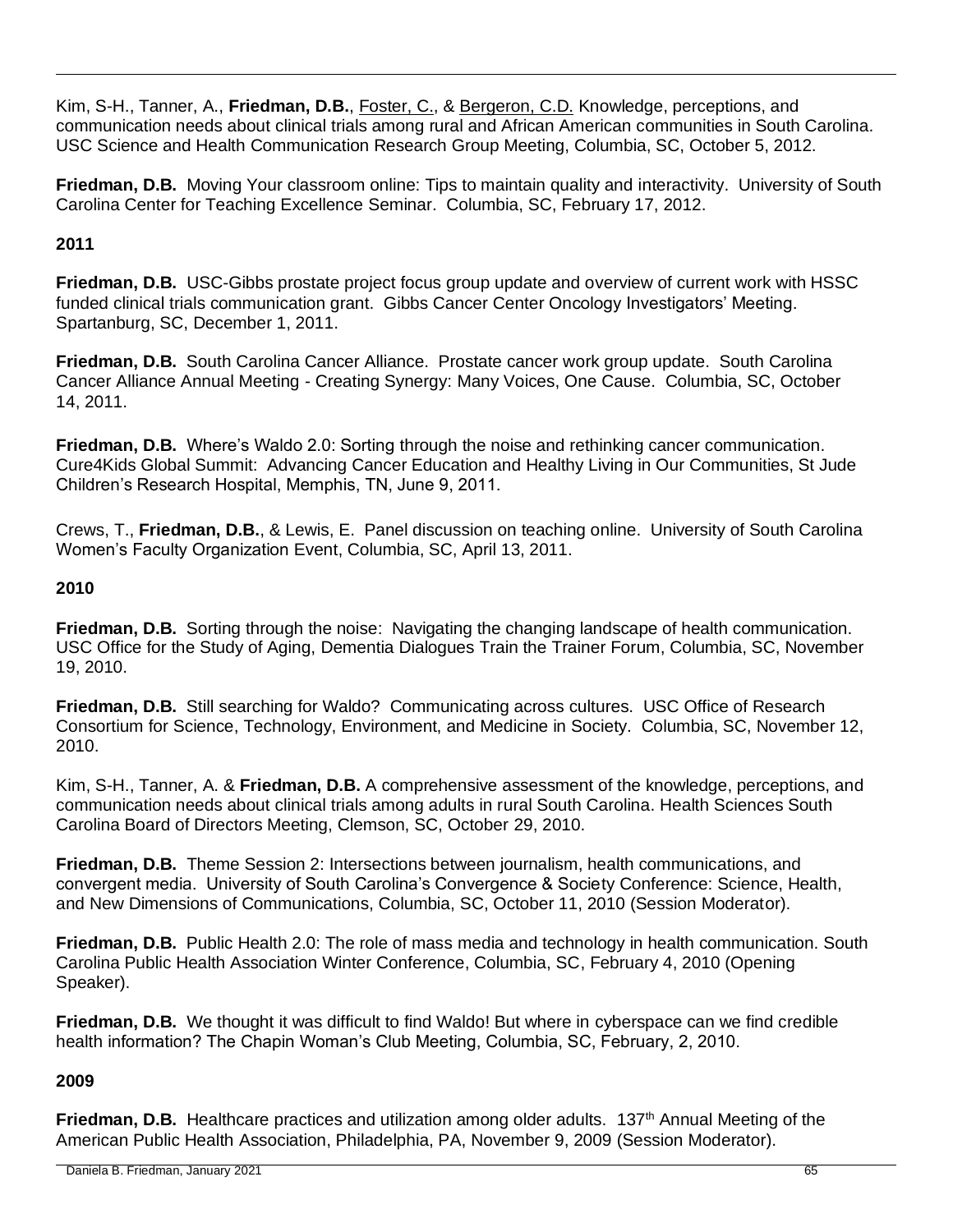# **2008**

**Friedman, D.B.** The important role of health communication in obesity prevention. 2008 Obesity Prevention Summit, Eat Smart Move More South Carolina, Columbia, SC, March 6, 2008.

**Friedman, D.B.** Disaster communication for populations with low literacy: Are messages reaching the people who need them the most? Lunch & Learn Seminar sponsored by University of South Carolina Center for Public Health Preparedness, Columbia, SC, February 7, 2008.

# **2007**

**Friedman, D.B.** "Disaster preparedness:" What exactly does it mean for individuals with limited literacy? Seminar for University of South Carolina Center for Public Health Preparedness, Columbia, SC, November 20, 2007.

**Friedman, D.B.** Developing health messages and working with the media. MATCH Project (Mobilizing Against Threats to Community Health) Capacity Training Event, Atlanta, GA, October 11, 2007.

**Friedman, D.B.** & Tanner, A. Developing a family-oriented media campaign and education program in an effort to advance knowledge and communication about the risk of underage drinking in South Carolina. Association for Education in Journalism and Mass Communication, Washington, DC, August 8, 2007 (Pre Conference Oral Session).

**Friedman, D.B.** Social marketing 101: The role of social marketing in promoting healthy behaviors among youth. Seminar for "Changing the Culture of Underage Drinking" Conference of the SC Association of Prevention Professionals and Advocates & the Underage Drinking Enforcement Training Center, Columbia, SC, March 23, 2007.

**Friedman, D.B.** Back from the farm: Lessons in health communication. Seminar for University of South Carolina Department of Health Promotion, Education, and Behavior, Columbia, SC, February 27, 2007.

# **2006**

**Friedman, D.B.** Social marketing of health: How does it work? Educational Seminar for Lexington One Community Coalition, Lexington, SC, November 8, 2006.

# **2005**

Hoffman-Goetz, L., Arocha, J.F., **Friedman, D.B.**, Donelle, L., & Tamin, R. Toxic prose syndrome: The importance of health literacy for older adults in the information age. Kitchener Public Library, Kitchener, Canada, November 9, 2005.

**Friedman, D.B.** & Hoffman-Goetz, L. Health literacy and the World Wide Web: Where are we now? Meeting of the Cancer Prevention and Early Detection Network of Waterloo Region (CPEDN-WR), Waterloo, Canada, June 20, 2005.

**Friedman, D.B.** & Hoffman-Goetz, L. Seniors' comprehension of cancer information on the Internet. Meeting of the Cancer Prevention and Early Detection Network of Waterloo Region (CPEDN-WR), Waterloo, Canada, February 21, 2005.

# **2004**

**Friedman, D.B.** & Hoffman-Goetz, L. Assessing the readability of cancer information on the Internet. Meeting of the Cancer Prevention and Early Detection Network of Waterloo Region (CPEDN-WR), Waterloo, Canada, October 25, 2004.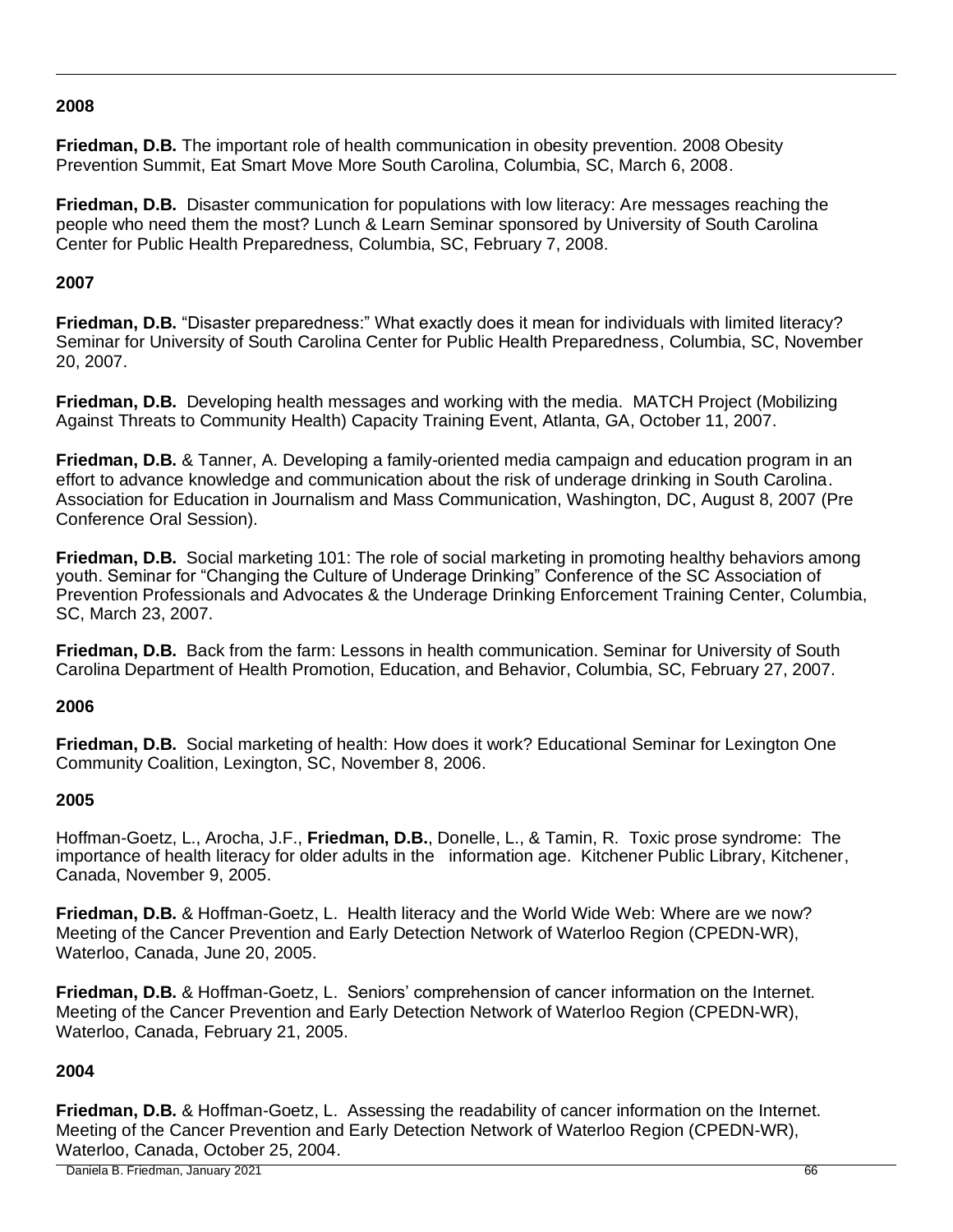**Friedman, D.B.** Portrayals of cancer in the mass print media. 19<sup>th</sup> Annual Conference of the Canadian Association of Psychosocial Oncology, Toronto, Canada, May 8, 2004 (Symposium Discussant).

### **2003**

**Friedman, D.B.** Effects of the media on childhood obesity and nutrition. Childhood overweight/obesity: A multidisciplinary perspective. Panel Presentation for the Department of Health Studies and Gerontology, University of Waterloo, Waterloo, Canada, September 4, 2003.

**Friedman, D.B.** Expanding the cancer spectrum: A reflection on the work of the Canadian Health Network, Cancer Affiliate's Task Force on Multilingual and Multicultural Cancer Web Resources. Department of Health Studies and Gerontology Seminar Series, University of Waterloo, Waterloo, Canada, May 7, 2003.

### **Teaching Experience**

### **Courses Taught**

| 2017            | <b>HPEB 710</b> | Evaluation of Health Promotion Programs                       |
|-----------------|-----------------|---------------------------------------------------------------|
| 2010            | <b>HPEB 700</b> | Concepts and Methods in Health Promotion                      |
| 2008-2009       | SCHC 499B       | Undergraduate Senior Thesis/Project (Honors College)          |
| 2007-           |                 | HPEB 711/J711 Applied Health Communication                    |
| 2007-2015, 2021 |                 | HPEB 547/J547 Consumer Health in Contemporary Society         |
| 2007            | SCCC 459D       | Catastrophe: Risk, Communication, and Ethics                  |
| 2006-           | <b>HPEB 704</b> | Health Promotion Research Doctoral Seminar (704B & 704C)      |
| 2005            | <b>HLTH 348</b> | Social Psychology of Health Behavior (University of Waterloo) |

### **Student Supervision**

# **Primary Academic Advisor**

Fall 2021 –

• Celia Shoffner, Health Communication Certificate Student

Fall 2020 –

- Kimberly Flicker, PhD Student
- Kevin Rhodes, Health Communication Certificate Student

Fall 2019 –

• Mayank Sakhuja, PhD Student

Fall 2019-Fall 2020

• Stephanie Ureña, Postdoctoral Fellow

Fall 2017-Summer 2018

• Victoria Lambert, Health Communication Certificate Student

### Fall 2016-Summer 2019

- Seul Ki Choi, Postdoctoral Fellow
- Venice Haynes, Health Communication Certificate Student

### Fall 2015-

• Timothy Scott Reeves, Health Communication Certificate Student

# Fall 2015-Spring 2017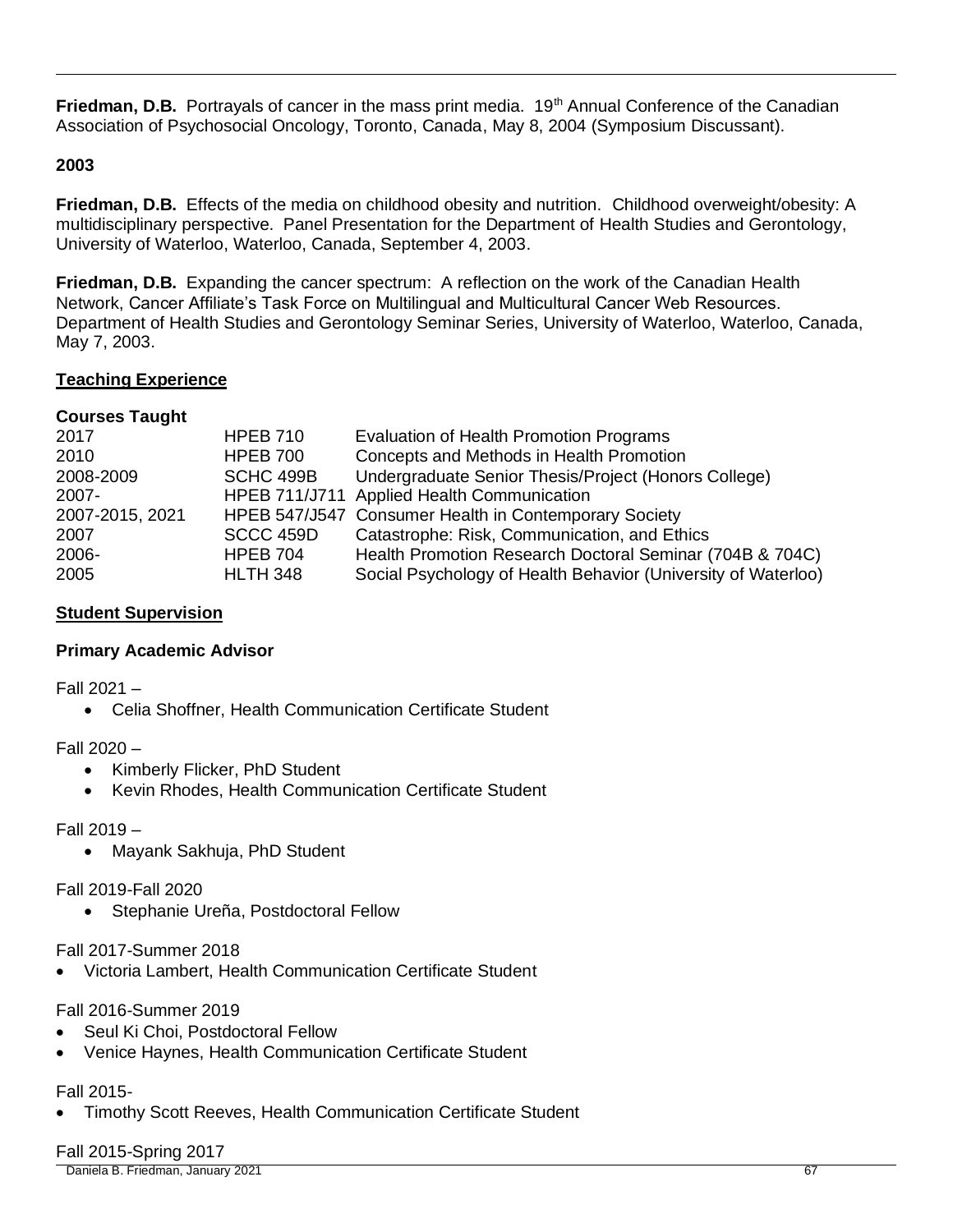- Lauren Bateman, MPH Student
- Emmily Coleman, MPH Student
- Anna Polatty, Health Communication Certificate Student
- Weizhou Tang, Health Communication Certificate Student
- Lisa Webb, Health Communication Certificate Student

### Spring 2015-Spring 2016

• Andrea Gibson, Health Communication Certificate Student

### Fall 2014-Spring 2016

- Jessica Seel, MPH Student
- Courtney Schrock, MPH Student and Health Communication Certificate Student
- Neha Jaggi, Health Communication Certificate Student

### Spring 2014-Fall 2015

- Lisa Wigfall, PhD, Health Communication Certificate Student
- Tracey Thomas, DrPH Student (serving as dissertation chair)

### Spring 2014-Spring 2015

• Marc Aaron Guest, Health Communication Certificate Student

### Spring 2014-Summer 2014

• Megan McConville, Health Communication Certificate Student

### Fall 2013-

• Nan Carter, Health Communication Certificate Student

# Fall 2013-Spring 2015

• Breanna Grant, MPH Student

Fall 2013-Spring 2014

• Katrina Black, Health Communication Certificate Student

### Spring 2013-Fall 2014

• Elizabeth Chastain, Health Communication Certificate Student

### Spring 2012-Spring 2014

• Briana Davis, Health Communication Certificate Student

### Spring 2012-Fall 2012

• Mary Zmuda, Health Communication Certificate Student

Fall 2011–Fall 2012

• Ansley Faria, Health Communication Certificate Student

Summer 2011-

• Annette Cook, Health Communication Certificate Student

### Spring 2011-Fall 2015

• Caroline Bergeron, DrPH Student

### Spring 2011-Fall 2012

• Jeremy Vanderknyff, Health Communication Certificate Student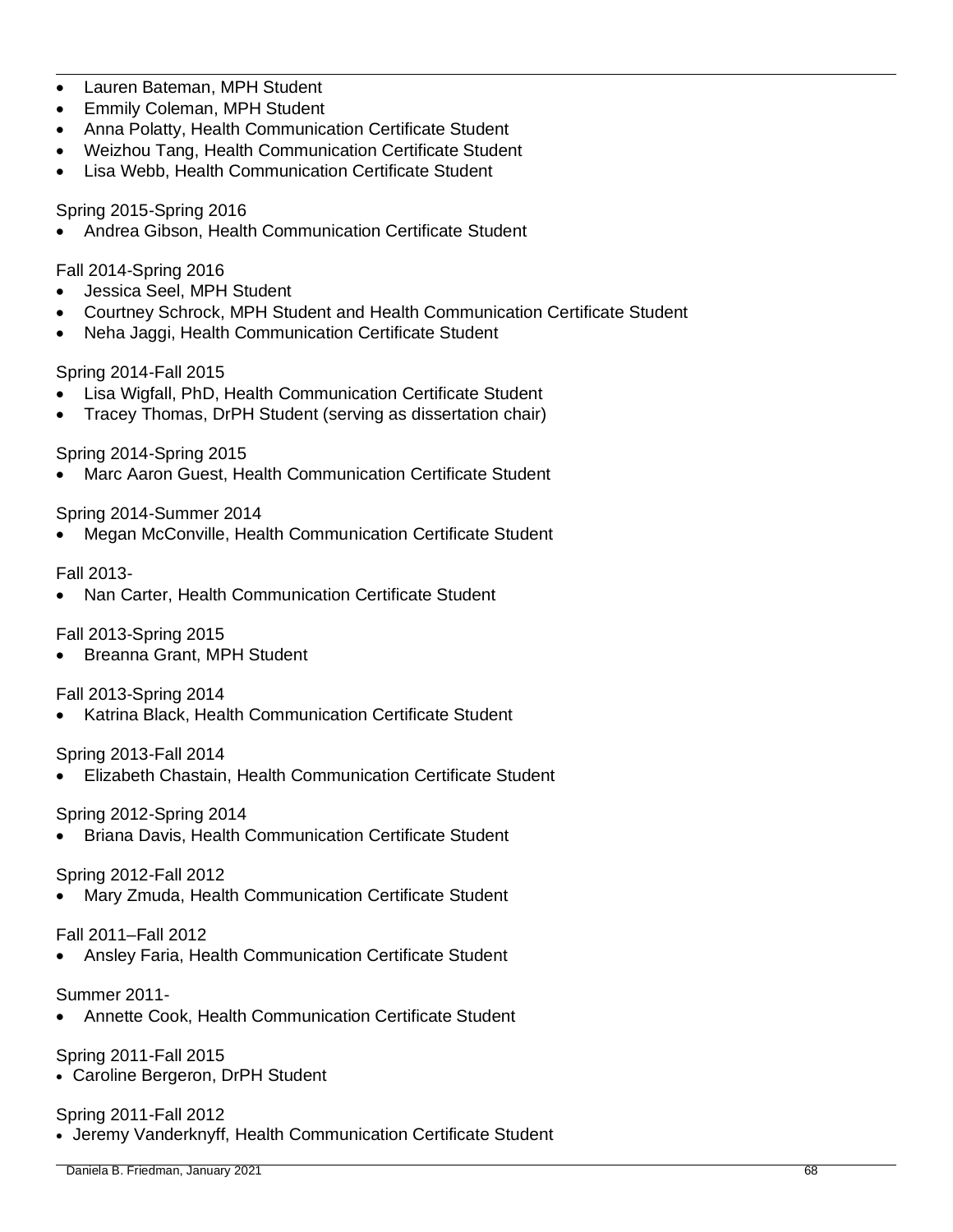Spring 2011-Spring 2012

• Kendyl Schultz, Health Communication Certificate Student

Fall 2010-Fall 2012

• Alicia Best, Health Communication Certificate Student

Fall 2010-Spring 2014

• Shaun Owens, PhD Student (\**Recipient of the 2014 HPEB Outstanding Doctoral Student Award*)

Spring 2010-Spring 2011

• Ruth Hendrickson, Health Communication Certificate Student

Fall 2009-Summer 2011

- Kojo Nana Danquah-Duah, MPH Student
- Spring 2009-Fall 2010 • Charis Robinson, MPH Student

Spring 2009-Fall 2009

• Lauren Vincent, Health Communication Certificate Student

Fall 2008-Summer 2012

• India Rose, PhD and Health Communication Certificate Student

Fall 2007-Summer 2011

• Alexis Koskan, PhD and Health Communication Certificate Student (\**Recipient of the 2011 HPEB Outstanding Doctoral Student Award*)

Spring 2008-Summer 2010

• Sarah Rabieh, MPH Student

Fall 2008-Spring 2010

• Amy Mattison Faye, MPH Student

Fall 2007-Spring 2009

• Winston Abara, MPH Student

Spring 2007-Summer 2008

- Marlie Floyd, MPH Student
- India Rose, MPH Student (\**Recipient of the 2008 HPEB Outstanding Masters Student Award*)

### **Independent Study Project Advisor**

- Tracey Thomas, DrPH Student, "Use of Social Media for Risk and Crisis Communication." Fall 2014.
- Robin Estrada, PhD Nursing Student, "An Evaluation of the Literature on Narrative Theory within the Context of Patient-Provider Communication." Fall 2009-Spring 2010.
- Charis Davidson, MPH Student, "Systematic Review of the Literature on CAM Approaches to Contraceptive Practices." Fall 2009.
- Alexis Koskan, PhD Student, "Systematic Review of Methods used to Plan and Evaluate Health Programs with Lay Health Advisors." Summer 2009.
- Charlotte Toole Galloway, PhD Student, "Evaluation of Literacy Centers' Capacity to Promote Disaster Preparedness." Summer 2009.
- Alexis Koskan, PhD Student, "Health Literacy among the Hispanic Population." Summer 2008.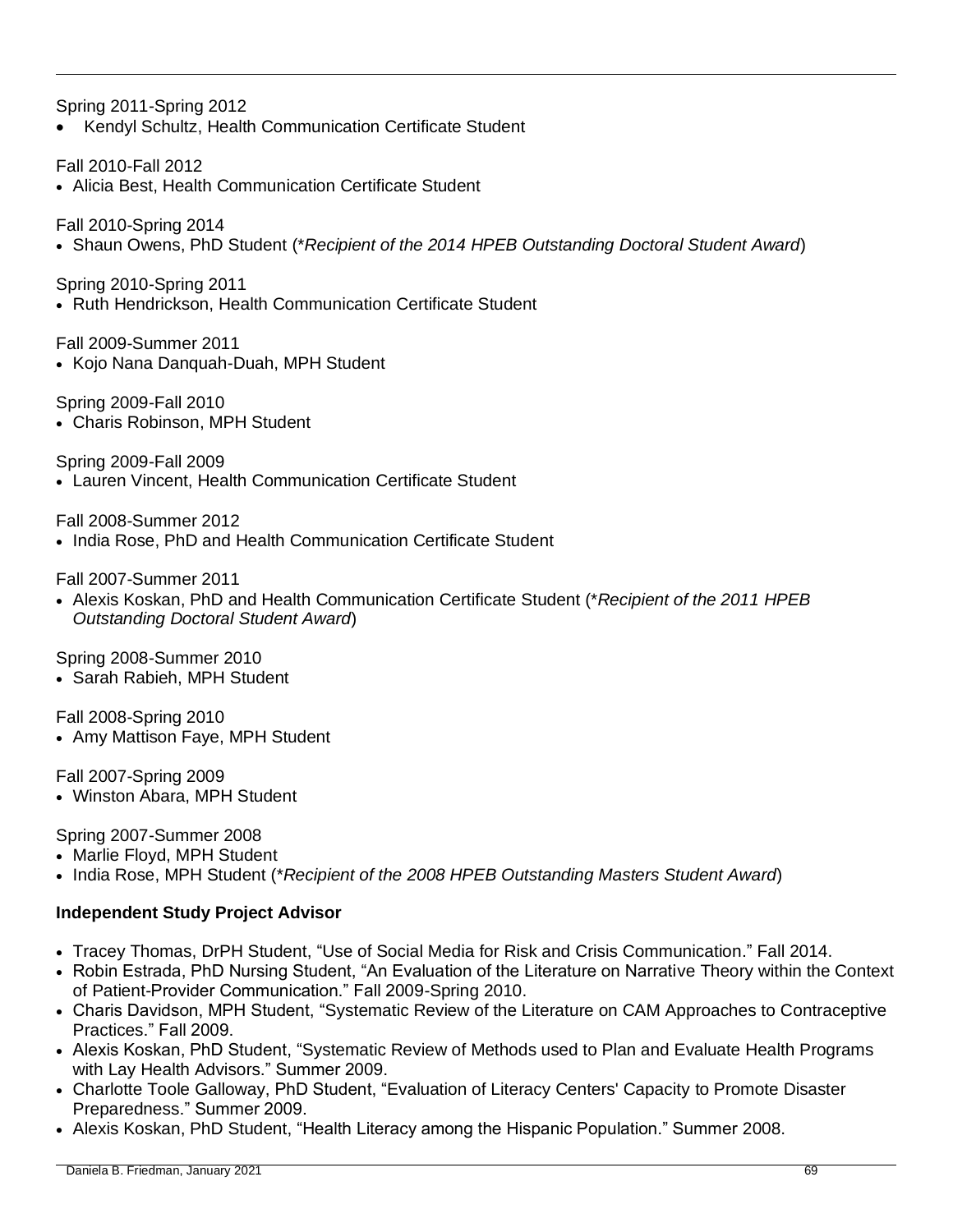- Helene Vilme, MPH Student, "Prostate Cancer Prevention with both African American Men and Women," Summer 2008.
- Gregory Dominick, PhD Candidate, "Computer Literacy and Web-based Health Communication," Summer 2007.
- Lauren Vincent, MPH Student, "Evaluation of a Breast Cancer Awareness Event: *First Ladies' Walk for Life … Steps Against Breast Cancer,*" Fall 2006.

# **Undergraduate Senior Thesis Director**

- Catherine Troy (Biochemistry & Molecular Biology, Honors College), Title TBD.
- Elaine K. Kao (BARSC Student, Honors College), "Perceptions of Health Communication and Care by the Deaf Community in South Carolina and by the Health Providers who Serve Them: A Pilot Study," 2008-2009. *\*Received \$1,500 Seniors Thesis Grant from Honors College*

# **Undergraduate Senior Thesis Second Reader**

- Nicolas Quan (Honors College), "Interventions for Loneliness Among Older Adults in Facilities," 2019.
- Drew Myers (Honors College), "Plain Language Education for Individuals Newly Diagnosed with Lung Cancer and Family Members: A Focus on Health Literacy," 2014-2015.

# **Undergraduate Training in Aging Research**

• Victor Ezeanya (Allen University), "A Review of Alzheimer's Disease Focused Mobile Applications," 2017.

# **Masters Student Thesis Committee Member**

• Jaron King (EPID/BIOS), "Health Communication Blindspot: A Case Study of Harmful Algal Blooms in the South" 2020.

# **Doctoral Dissertation Committee Chair**

- Kimberly Flicker, Topic TBD.
- Mayank Sakhuja, Topic TBD.
- Tracey L. Thomas, "Framing Risk, Responsibility, and Resolution: A Mixed-Methods Study Exploring Traditional and Social Media Coverage of the 2014 Elk River Chemical Spill," Defended November 2015.
- Caroline D. Bergeron, "Post-Fall Decision Making among Older Women Living in Continuing Care Retirement Communities: A Mixed Methods Study," Defended October 2015. *\* Student Poster Winner at 2012 Carolina Women's Health Research Forum. \*Recipient of Canadian Institutes of Health Research Doctoral Research Award on Patient-Oriented Research. \*2015 USC Breakthrough Graduate Scholar.*
- Otis L. Owens, "A Community-based Participatory Approach to the Development of a Computer-based Aid to Facilitate Informed Decision Making for Prostate Cancer Screening among African-American men," Defended March 2014. *\*2013 USC Distinguished Graduate Scholar.*
- India D. Rose, "Parent-Child Health Communication from the Perspectives of Young African American Men who have Sex with Men and the Parents of Young African American Men who have Sex with Men," Defended June 2012.\**Recipient of the 2011 USC Martin Luther King Jr. Day Social Justice Student Award.*
- Alexis Koskan, "Promotora-led Programs: How do Program Planners Conceptualize the Role of Promotoras and Select and Train Promotoras to Deliver and Sustain Obesity–related Health Programs among Hispanic Women?" Defended June 2011. \**Recipient of the 2011 Women's and Gender Studies Emily Thompson Award for one of her Dissertation Manuscripts and Recipient of the 2011 USC Graduate School Summer Dissertation Fellowship.*

# **Doctoral Dissertation Committee Member**

• Vinita Leedom (Department of Environmental Health Science), "Title TBD," Dissertation proposal in progress.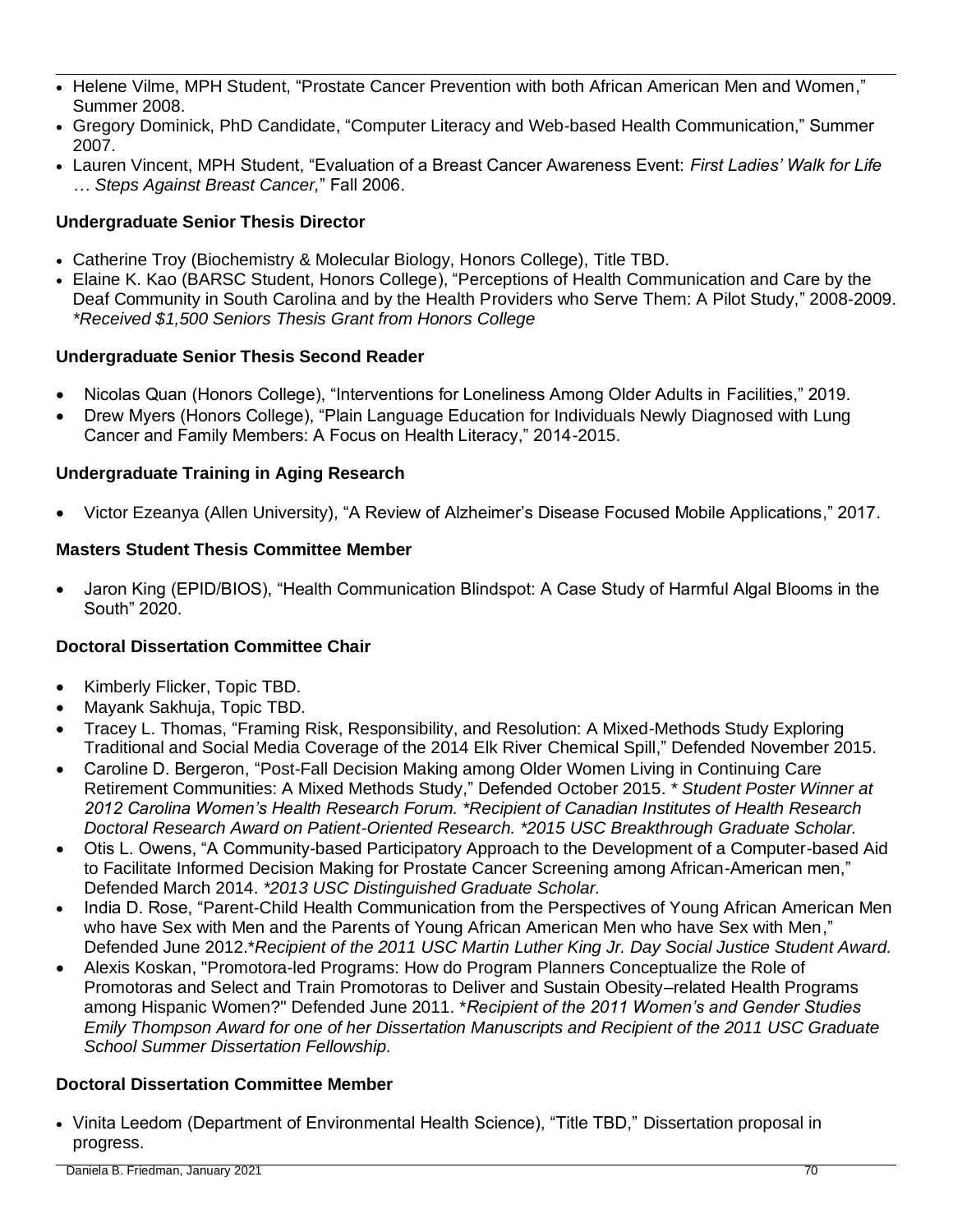- Nicholas Resciniti (Department of Epidemiology and Biostatistics), "*Clostridium Difficile* Infection as a Marker for Dysbiosis and the Association with Cognitive Impairment and Dementia," Defended dissertation proposal February 2021.
- Maggie Carson (Department of Environmental Health Sciences), "Harmful Algal Blooms and Human Health Interactions in Lake Wateree, SC," Defended dissertation proposal July 2020.
- Marilyn Wende, "Neighborhood Socioeconomic Status, Green Space, and Walkability and Risk for Falls and Fracture among Postmenopausal Women: The Women's Health Initiative," Defended dissertation proposal May 2020.
- Kimberly Jones (Department of Environmental Health Sciences), "Assessing the Role of Transdisciplinary Science as an Intervention to Increase Feelings of Empowerment to Impact Watershed Health," Defended dissertation proposal October 2018.
- Zac Hart (Department of Environmental Health Sciences), "Assessing Stakeholder Needs and Preferences for Coastal Swimming Advisories in Charleston, South Carolina," Defended dissertation proposal March 2018.
- William M. Andrews, "Art for Health Walk," Dissertation proposal in progress.
- Weizhou Tang (College of Social Work), "Association between Behavioral and Psychological Symptoms in Persons with Alzheimer's Disease and Depression in Caregivers from Low Income families," Defended July 10, 2019.
- Venice Haynes, "Exploring Sociocultural Factors of Cervical Cancer Prevention and Control Behaviors in Cusco, Peru," Defended June 2019.
- Khadija Ejaz (School of Journalism and Mass Communications), "A Matter of Life and Death: Analyzing News Coverage of a Controversial Brain Death Case," Defended April 2019.
- Pearman Hayne (College of Nursing), "Chemotherapy Knowledge and Health Literacy among Women with Breast Cancer," Defended July 2018.
- Deeonna E. Farr, "The Impact of False Positive Mammography Results on Breast Cancer Screening intention in Black Women," Defended December 2017.
- Yue Zheng (School of Journalism and Mass Communication), "Combining the Situational Theory of Problem Solving and Technology Acceptance Model to Motivate Mobile Donations for Health-Related Nonprofit Organizations," Defended May 2016.
- Charis Davidson, "Understanding the Meaning of Healthy Romantic Relationships from the Perspectives of University Students and Campus Ministry Leaders," Defended dissertation proposal October 2014.
- Jamelle Ellis (Department of Environmental Health Sciences), "Fish Consumption Patterns in the Gullah/Geechee Sea Island Population," Defended December 2013.
- Li-Ling Huang, "Evaluation of Mass Media Campaigns to Change Smokers' Knowledge, Attitudes and Behaviors in China and Taiwan," Defended October 2013.
- Caroline Foster (School of Journalism and Mass Communication), "YouTube and the New Generation of Mental Health Messaging: Exploring the Potential of Interactive Media to Change Knowledge, Attitudes and Behaviors about Mental Health," Defended May 2013.
- Jennifaye V. Greene (Department of Exercise Science), "Exploring the Role of Race and Culture in Stroke Rehabilitation Disparities," Defended April 2013.
- Lorie L. James (Geryk), "Investigating Developmental Patterns of Symptom & Impairment Change Among Youth with ADHD, Subthreshold ADHD, and Youth Without ADHD," Defended December 2012.
- Alicia L. Best, "Speaking to the Spirit: Examining the Effects of Spiritually-Framed Breast Cancer Screening Messages among African American Women," Defended November 2012.
- Quesa McClain (Department of Health Services Policy and Management), "Weathering the Disaster Faithfully: The Pastoral Influence on Preparedness Efforts of African American Women in the Baptist Church," Defended March 2012.
- Urarat Buranakongkatree, "Implementation of Elderly Club Programs in Thailand," Defended October 2011.
- Kelli Kenison, "Sustainability of the ENRICH Project: A Multi-Case Study," Defended May 2011.
- Holly C. Pope, "The Heart, Soul, Mind, & Strength (HSMS) Program: Program Impacts on Participants' Religiosity, Spirituality, and Social Support," Defended May 2010.
- Gregory M. Dominick, "Factors Associated with Foster Parent Instrumental Social Support for Physical Activity," Defended October 2009.
- Shalanda A. Bynum, "Fostering Acceptance & Promoting Information about HPV and HPV Vaccination among Black College Students," Defended September 2009.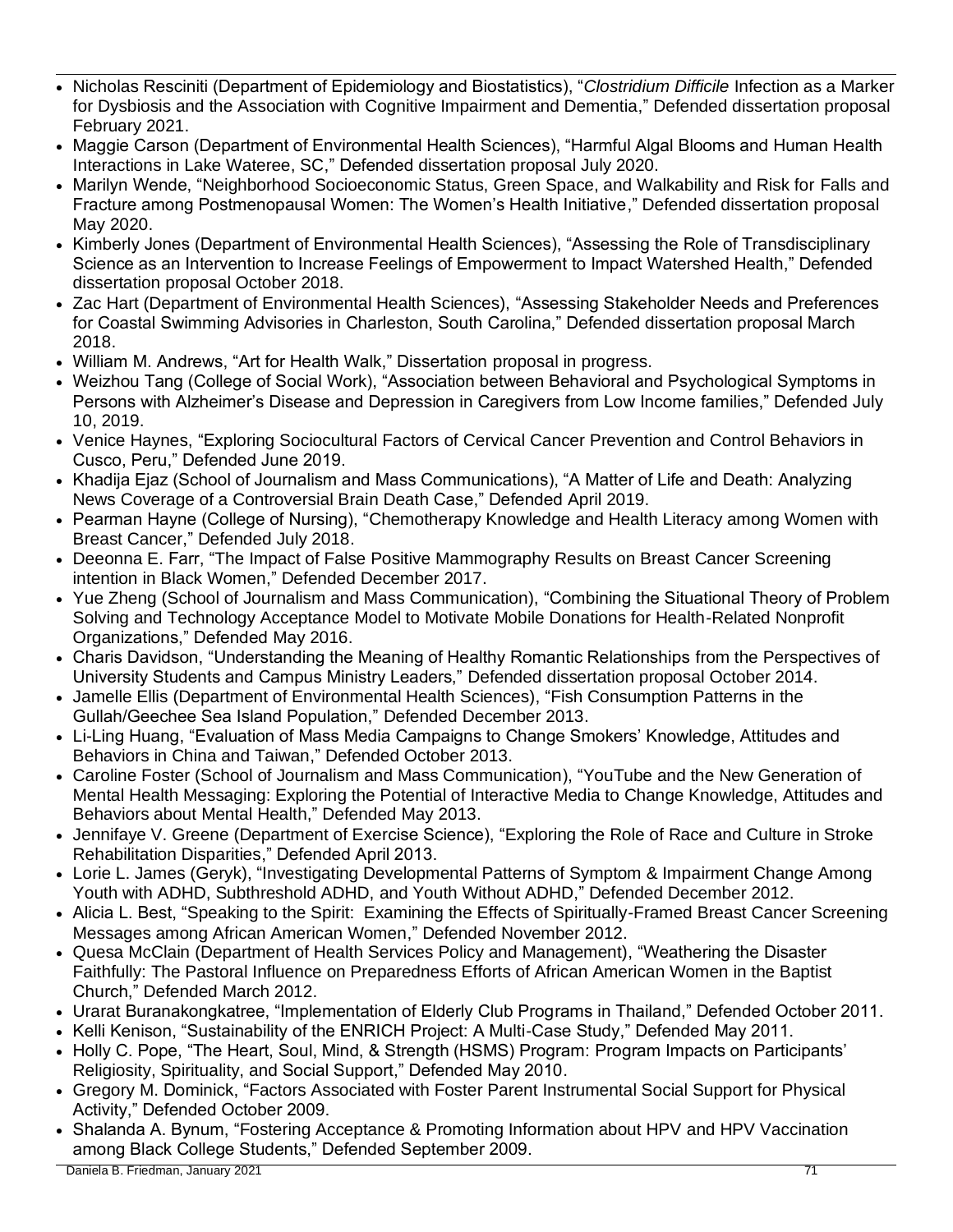- Martin H. Evans, "Exploration of Associations of Regular Soft Drink Consumption and Nutrition Media Literacy among Adolescents," Defended April 2009.
- Anna E. Mathews, "Formative Research to Guide the Development of Persuasive Messages Linking Physical Activity and Cognitive Health for Older Adults," Defended March 2009.
- Marcie Wright, "Assessing Psychosocial, Cultural, and System-Level Barriers to Colorectal Cancer Screening Among African Americans," Defended April 2008.
- Mariana Toma-Drane, "Effects of Post-Chernobyl Evacuation on Belarusian's Health Risk Perception and Behavior after 17 Years," Defended January 2008.
- Keith Y. Shah (Health Services Policy and Management), "Current Status and Emerging Trends of International Medical Outsourcing in the United States - A Qualitative Study," Defended November 2007.

# **Honors and Awards**

# **External Fellowships and Awards**

- First Place Faculty Paper Award (Tanner, Owens, Sisson, Kornegay, Bergeron, **Friedman**, Weis, Patterson & Windham), Association for Education in Journalism and Mass Communication Communicating Science, Health, Environment and Risk (ComSHER) Division, 2014
- James G. Zimmer New Investigator Research Award, American Public Health Association Gerontological Health Section, 2008
- Top Three Faculty Paper Award (2nd Place Tanner, **Friedman**, Koskan, Barr), Association for Education in Journalism and Mass Communication Science Communication Interest Group, 2008
- Faculty Inductee, Delta Omega Society Mu Chapter, 2008
- Travel Award, American Association for Cancer Education, 2007
- University of Toronto/McMaster University Indigenous Health Research Development Program Graduate Scholarship, funded by Canadian Institutes of Health Research-Institute of Aboriginal People's Health, 2005- 2006
- Social Sciences and Humanities Research Council of Canada Doctoral Fellowship, 2004-2006
- Gerontological Health Retirement Research Foundation Master's Student Research Award, American Public Health Association, 2002
- Ontario Graduate Scholarship, 2001-2004

# **Internal Honors, Scholarships, and Awards**

- Winner, Faculty Service Award, University of South Carolina, Arnold School of Public Health, 2015
- Nominee, Faculty Research Award, University of South Carolina, Arnold School of Public Health, 2015
- Fellow, Pipeline for Academic Leaders (PAL) Program, University of South Carolina, 2014-2015
- Featured Scholar, Office of the Vice President for Research, University of South Carolina, December 2012
- Winner, James A. Keith Excellence in Teaching Award, University of South Carolina, Arnold School of Public Health, 2011
- Nominee, James A. Keith Excellence in Teaching Award, University of South Carolina, Arnold School of Public Health, 2009, 2010
- Nominee, Distinguished Undergraduate Research Mentor Award, University of South Carolina, 2009
- Dean's Faculty Scholar in Public Health Preparedness, University of South Carolina, 2007-2008
- President's Graduate Scholarship, University of Waterloo, 2005-2006
- Applied Health Sciences Graduate Incentive Award, University of Waterloo, 2004-2005
- Honorarium in Recognition of Full-Time Graduate Student Status, University of Waterloo, 2003
- Provost/Faculty of Applied Health Sciences Women's Incentive Fund Scholarship, University of Waterloo, 2003
- Graduate Scholarship, University of Waterloo, 2003
- Graduate (PhD) Entrance Scholarship, University of Waterloo, 2002
- Ontario Graduate Scholarship in Science and Technology, University of Waterloo, 2000-2001

# **Professional Memberships / Affiliations**

- American Public Health Association, Aging & Public Health Section and Public Health Education & Health Promotion Section
- Gerontological Society of America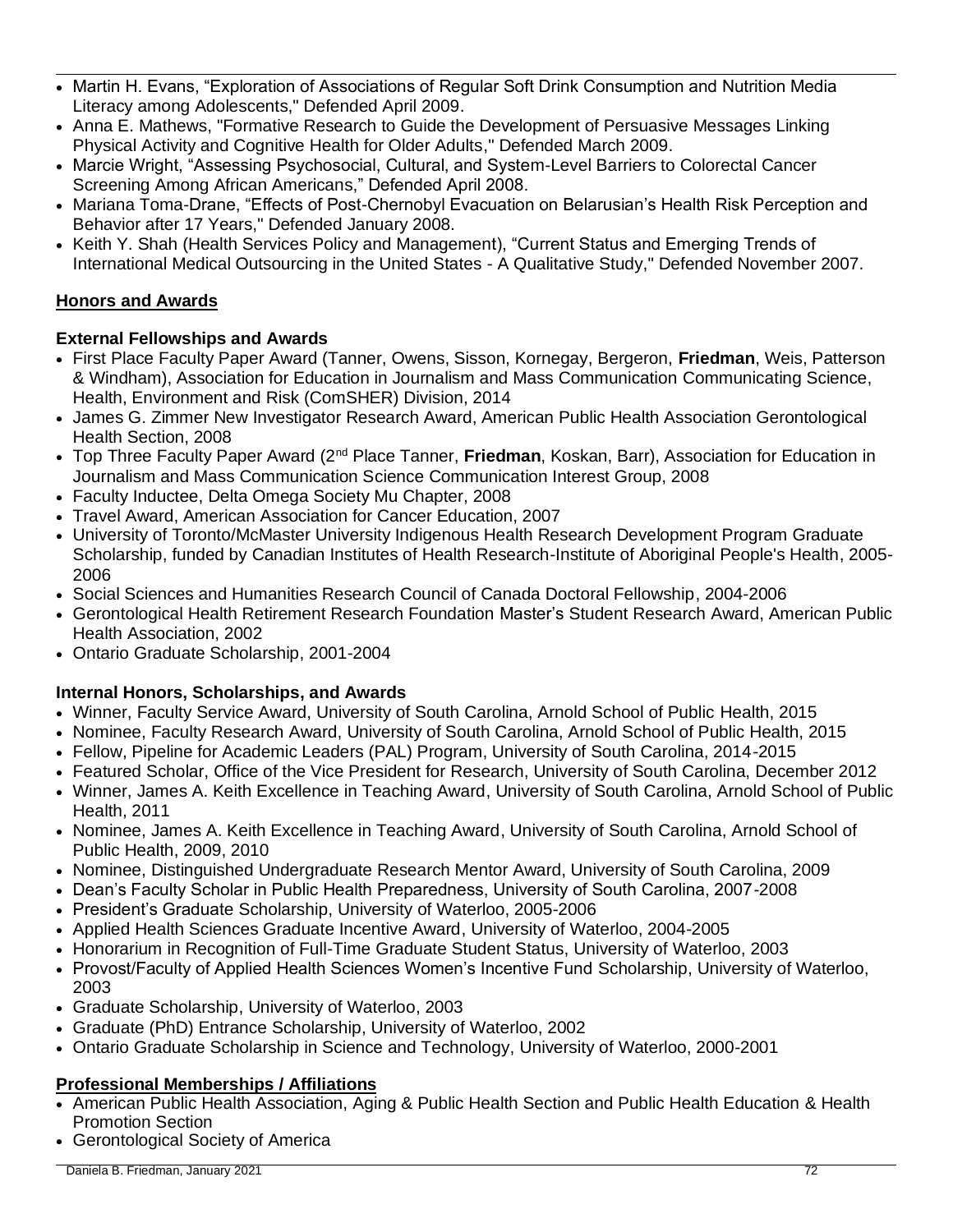#### • South Carolina Cancer Alliance

## **Professional Service**

## **National**

- Editor, *Journal of Women & Aging,* February 2021-present
- Associate Editor, *Journal of Women & Aging*, March 2018-January 2021
- Steering Committee Member, Integrating Alzheimer's Messages in Chronic Disease Programs (for the National Association of Chronic Disease Directors, December 2019 – July 2020
- Member, South Carolina Aging Research Network, 2018-present
- Editorial Board Member, *Journal of Women & Aging,* 2017-March 2018
- Grant Reviewer, Health Research Board (Ireland), 2017
- Past Chair, Aging & Public Health Section, American Public Health Association, 2015-2017
- Member, The National Academies National Research Council Study Committee on Controlled Human Exposure Studies, March 2015-March 2017
- Editorial Board Member, *American Journal of Health Promotion*, 2014-present
- Reviewer Consultant, National Cancer Institute Research-tested Interventions Programs, 2014-present
- Member, Communications Committee, National Physical Activity Plan, 2014-2015
- Section Chair (2013-2015, elected position), Section Chair-Elect (2011-2013, elected), Section Councilor (2008-2011, elected), Awards Chair (2009-2010, appointed), Rural & Environment Award Committee Member (2011-2012, appointed), Finance Committee Member (2011-present, appointed), Aging & Public Health Section, American Public Health Association
- Grant Reviewer, National Institutes of Health, National Cancer Institute, Omnibus R03 and R21 (Cancer Management, Epidemiology, and Health Behavior), 2013, 2015
- Conference Abstract Reviewer, American Association for Cancer Education, 2011
- Grant Reviewer, National Institutes of Health, National Cancer Institute, Core Infrastructure and Methodological Research for Cancer Epidemiology Cohorts (PAR 10-283), 2011
- Grant/Contract Reviewer, National Institutes of Health, National Cancer Institute, Small Business Innovation Research (Technology to Facilitate Patient-centered Communication in Cancer Care), 2009, 2011
- Grant Reviewer, National Institutes of Health, National Cancer Institute, Trandisciplinary Research in Energetics and Cancer (U54), 2010
- Grant Reviewer, National Institutes of Health, RC1 Challenge Grants in Health and Science Research, 2009
- Editorial Board Member, *Journal of Consumer Health on the Internet*, 2008-present
- Editorial Board Member, *Journal of Cancer Education*, 2007-2017
- Editorial Board Member, *Journal of Health and Mass Communication*, 2007-2011
- Conference Abstract Reviewer, Canadian Public Health Association, 2008-2010
- Co-Chair, Scholarship Committee, Centers for Disease Control and Prevention, Prevention Research Centers-Healthy Aging Network Conference (Theme: *Promoting Environmental and Policy Change to Support Healthy Aging*), 2008-2009
- Conference Abstract Reviewer, American Public Health Association (*Aging & Public Health* and *Public Health Education and Health Promotion* Sections), 2007-present
- Manuscript Reviewer for Academic Journals, 2004-present

| American Journal of Health Promotion          | Innovation in Aging                        |
|-----------------------------------------------|--------------------------------------------|
| American Journal of Men's Health              | Journal of Aging & Health                  |
| <b>BMC Cancer</b>                             | Journal of Aging Research                  |
| <b>BMC Public Health</b>                      | Journal of Applied Gerontology             |
| <b>BMC Research Notes</b>                     | Journal of Cancer Education                |
| Cases in Public Health Communications &       | Journal of Consumer Health on the Internet |
| Marketing                                     | Journal of Health Care for the Poor &      |
| <b>Clinical Cancer Research</b>               | Underserved                                |
| Disease Medicine & Public Health Preparedness | Journal of Health Communication            |
| <b>Disaster Prevention and Management</b>     | Journal of Health and Mass Communication   |
| <b>Ethnicity &amp; Disease</b>                | Journal of Immigrant & Minority Health     |
| <b>Health Education Journal</b>               | Journal of Medical Internet Research       |
| <b>Health Education Research</b>              | Journal of Urology                         |
| <b>Health Promotion International</b>         | Journal of Women & Aging                   |
| <b>Health Promotion Practice</b>              | <b>Nursing Outlook</b>                     |
| Informatics for Health & Social Care          | <b>Patient Education &amp; Counseling</b>  |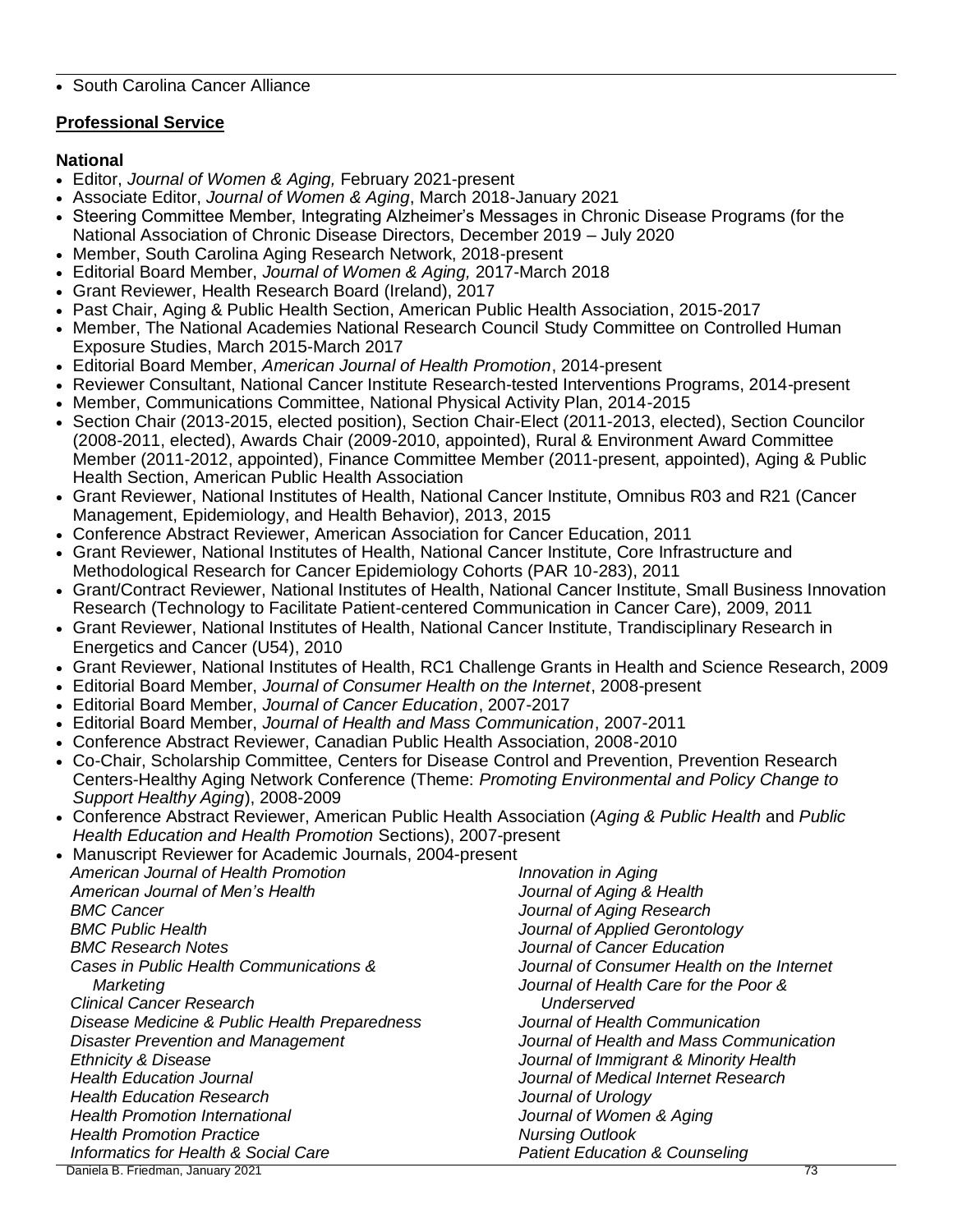*PLOS ONE Preventing Chronic Disease Progress in Community Health Partnerships: Research, Education, and Action Rural and Remote Health Science Communication*

*Scientific Journals International Social Work in Health Care The Gerontologist Women & Health World Journal of Urology*

# **State and Regional**

- Chair, Member Committee, The FriendShip (Village to Village Network Member), 2015-present
- Co-Chair, South Carolina Cancer Alliance Prostate Cancer Work Group, 2011-2020
- Board Member, The FriendShip (Village to Village Network Member), 2015-2017
- Steering Committee Member, The FriendShip (Village to Village Network Member), 2014-2015
- Coordinating Council Member & Implementation Grant Reviewer, South Carolina Cancer Alliance, 2012- 2013
- Health Communication Expert Panel Member, SC Department of Health and Environmental Control, Folic Acid and Preconception Health Social Media Campaign Grant (Plan Your Life), 2011
- Member, South Carolina Cancer Alliance Prostate Cancer Work Group, 2008-2011
- Conference Program Advisory Committee Member, St. Jude Children's Research Hospital Cure4Kids Global Summit: Advancing Cancer Education and Healthy Living in Our Communities, 2010-2011
- Research Collaborator and Faculty Mentor, Cure4Kids for Kids! Global eHealth Challenge, St. Jude Children's Research Hospital, Cancer Educational Outreach, 2009-2010 \**Student mentored was 3rd place winner for the Cure4Kids website challenge.*
- Community Advisory Board Member, Active & Healthy Brotherhood Project (National Institutes of Health R21 grant; S. Hooker – PI), 2007-2008
- Health Communication Consultant and Member, Lexington One Community Coalition, Lexington, SC, 2006- 2010
- Conference Abstract Criteria Reviewer, South Carolina Public Health Association, 2006
- Member, Cancer Prevention and Early Detection Network of the Waterloo Region, Waterloo, Canada, 2003- 2006

# **University of South Carolina**

- Steering Committee Member, UofSC Women's Health Research Forum, 2019-2020
- Faculty Mentor, Advancing Diversity in Aging Research (SC-ADAR) Undergraduate Program, Summer 2017
- Academic Integrity Panel Member, USC Office of Student Conduct & Academic Integrity, Oct. 2015-present
- Faculty Mentor, USC Carolina Scholar Program, Fall 2015–Spring 2016
- Planner, University-wide "Healthy Aging Forum: A Focus on Brain Health," Fall 2015
- Grant Reviewer, USC Office of the Vice President for Research SPARC Program, Fall 2014
- Grant Reviewer, USC Office of the Vice President for Research ASPIRE-I Program, Spring 2014
- Grant Reviewer, USC Science and Health Communication Research Group, Spring 2012
- Magellan Scholar Grant Reviewer, Office of Undergraduate Research, Fall 2011, Spring & Fall 2015
- Co-Planner, "Pros and Cons of Prostate Cancer Screening" University-wide Seminar, Fall 2011
- Abstract Reviewer, USC's Convergence & Society Conference: Science, Health, and New Dimensions of Communications, Fall 2010
- Faculty Moderator, "Mutual Expectations: Technology In and Out of the Classroom," University of South Carolina Center for Teaching Excellence Workshop, 2010
- Certificate Coordinator & Admissions Chair, University of South Carolina Interdisciplinary Certificate in Graduate Study in Health Communication, 2009-present
- Member & Grant Reviewer, Science and Health Communication Research Group, 2008-present
- Member, Communication Subcommittee, South Carolina Cancer Disparities Community Network, 2008-2010
- Faculty Advisor, University of South Carolina American Sign Language Club, 2007-2009
- Task Force / Advisory Board Member, University of South Carolina Interdisciplinary Certificate in Graduate Study in Health Communication, 2006-present
- Group Facilitator, "Critical Thinking, Information Literacy, and Lifelong Learning: Bringing it all Together for Student Success," University of South Carolina Center for Teaching Excellence Colloquium, 2007
- Faculty Senator, University of South Carolina, Term: October 4, 2006-August 15, 2007

# **Arnold School of Public Health**

• Chair, Exercise Science Chair Search Committee, 2018